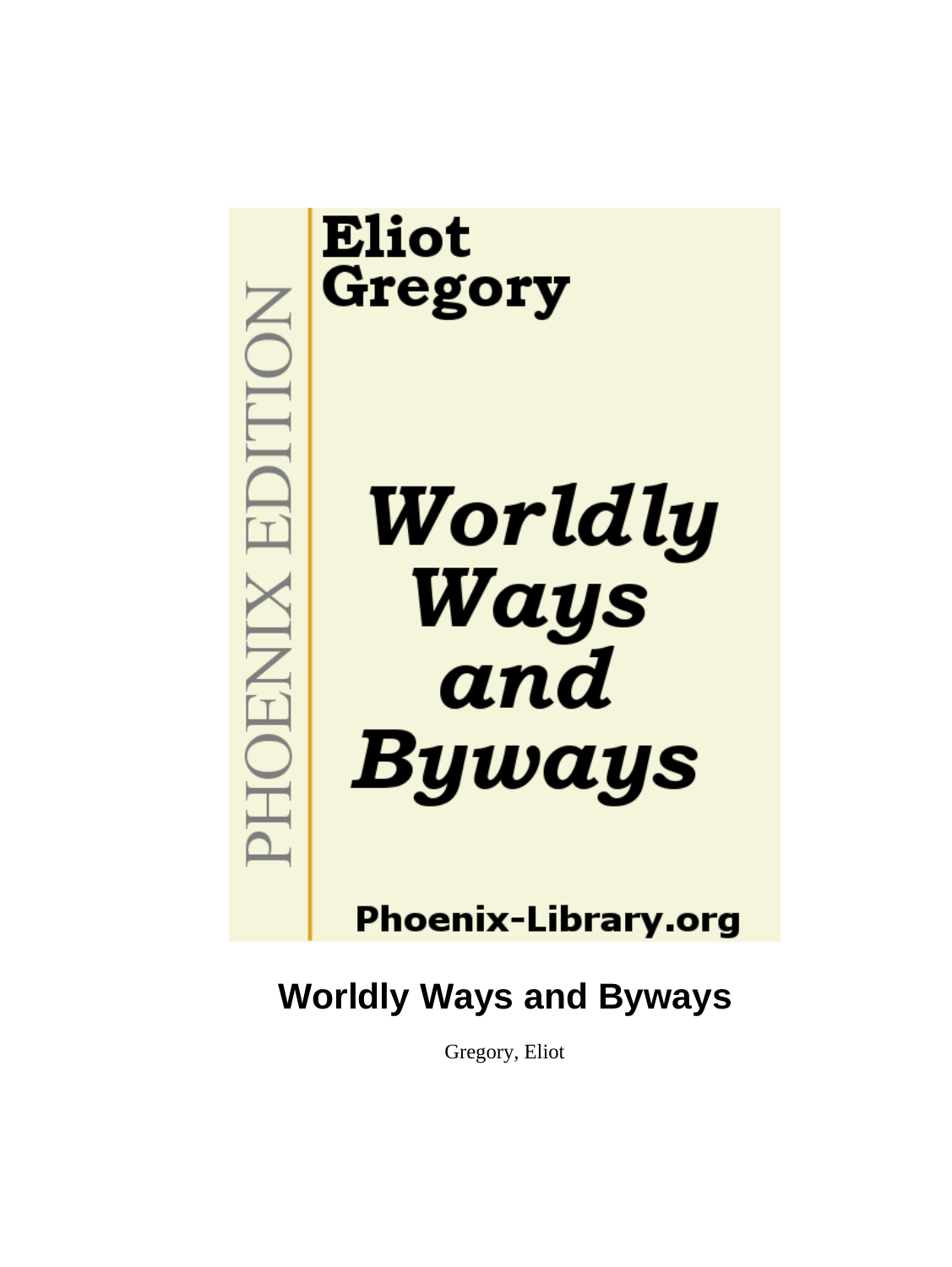#### Worldly Ways and Byways

[Table Of Content](#page-143-0) [About Phoenix−Edition](#page-145-0) **[Copyright](#page-148-0)**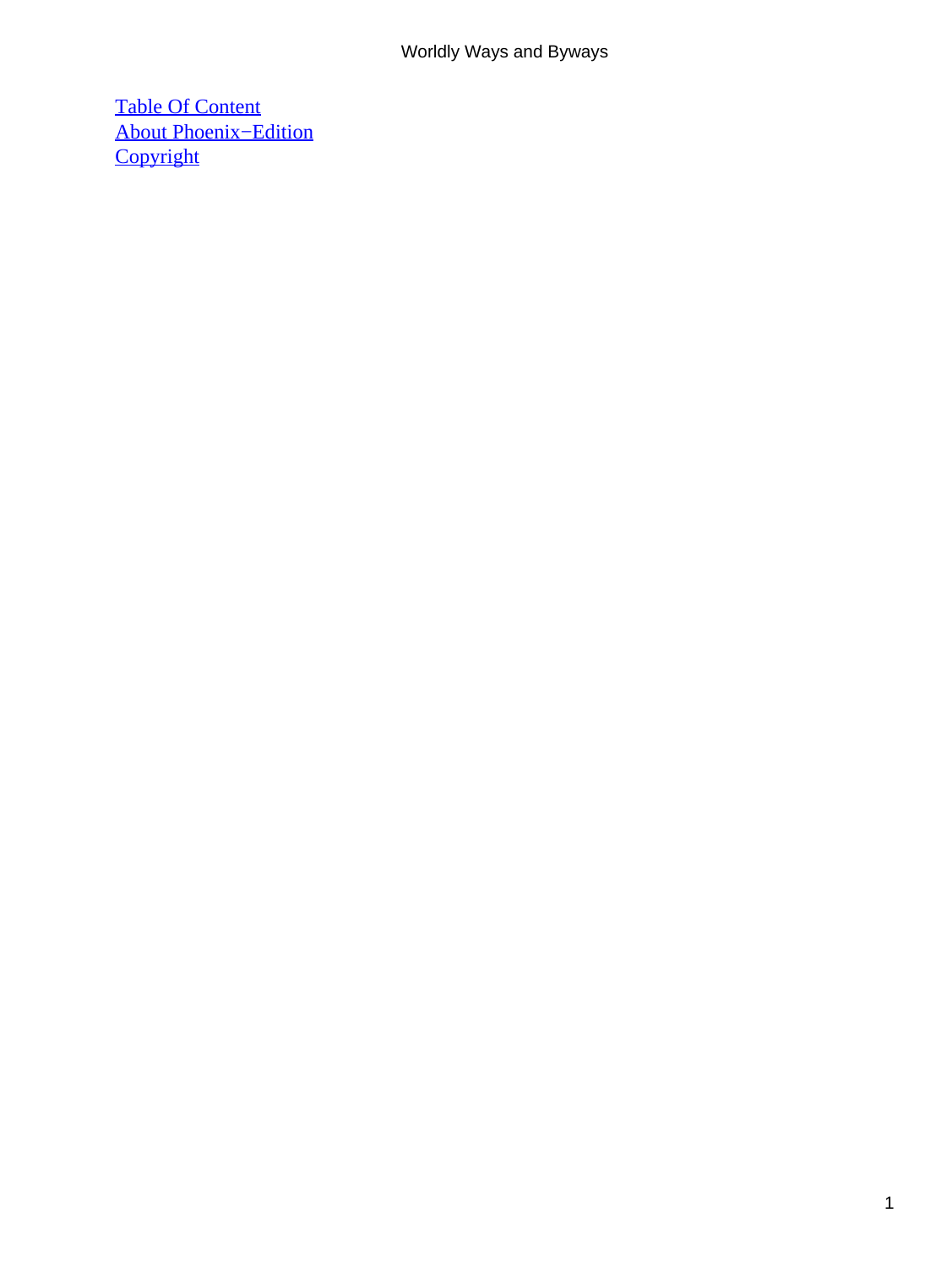*W*orldly Ways and Byways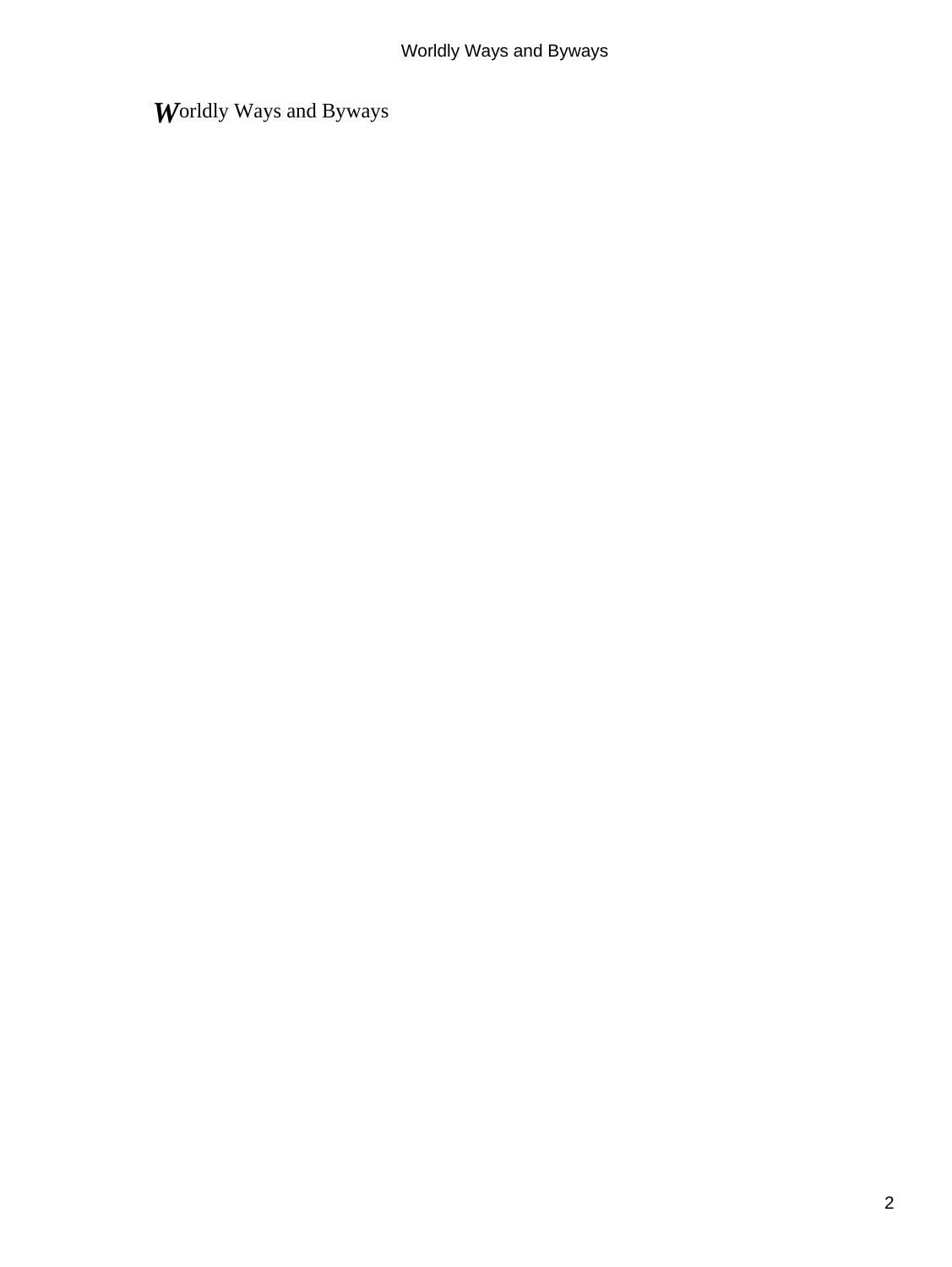## **[Introduction − To the Reader](#page-143-0)**

**THERE** existed formerly, in diplomatic circles, a curious custom, since fallen into disuse, entitled the Pele Mele, contrived doubtless by some distracted Master of Ceremonies to quell the endless jealousies and quarrels for precedence between courtiers and diplomatists of contending pretensions. Under this rule no rank was recognized, each person being allowed at banquet, fete, or other public ceremony only such place as he had been ingenious or fortunate enough to obtain.

 Any one wishing to form an idea of the confusion that ensued, of the intrigues and expedients resorted to, not only in procuring prominent places, but also in ensuring the integrity of the Pele Mele, should glance over the amusing memoirs of M. de Segur.

 The aspiring nobles and ambassadors, harassed by this constant preoccupation, had little time or inclination left for any serious pursuit, since, to take a moment's repose or an hour's breathing space was to risk falling behind in the endless and aimless race. Strange as it may appear, the knowledge that they owed place and preferment more to chance or intrigue than to any personal merit or inherited right, instead of lessening the value of the prizes for which all were striving, seemed only to enhance them in the eyes of the competitors.

 Success was the unique standard by which they gauged their fellows. Those who succeeded revelled in the adulation of their friends, but when any one failed, the fickle crowd passed him by to bow at more fortunate feet.

 No better picture could be found of the «world» of to−day, a perpetual Pele Mele, where such advantages only are conceded as we have been sufficiently enterprising to obtain, and are strong or clever enough to keep − a constant competition, a daily steeplechase, favorable to daring spirits and personal initiative but with the defect of keeping frail humanity ever on the qui vive.

 Philosophers tell us, that we should seek happiness only in the calm of our own minds, not allowing external conditions or the opinions of others to influence our ways. This lofty detachment from environment is achieved by very few. Indeed, the philosophers themselves (who may be said to have invented the art of «posing») were generally as vain as peacocks, profoundly pre−occupied with the verdict of their contemporaries and their position as regards posterity.

 Man is born gregarious and remains all his life a herding animal. As one keen observer has written, «So great is man's horror of being alone that he will seek the society of those he neither likes nor respects sooner than be left to his own.» The laws and conventions that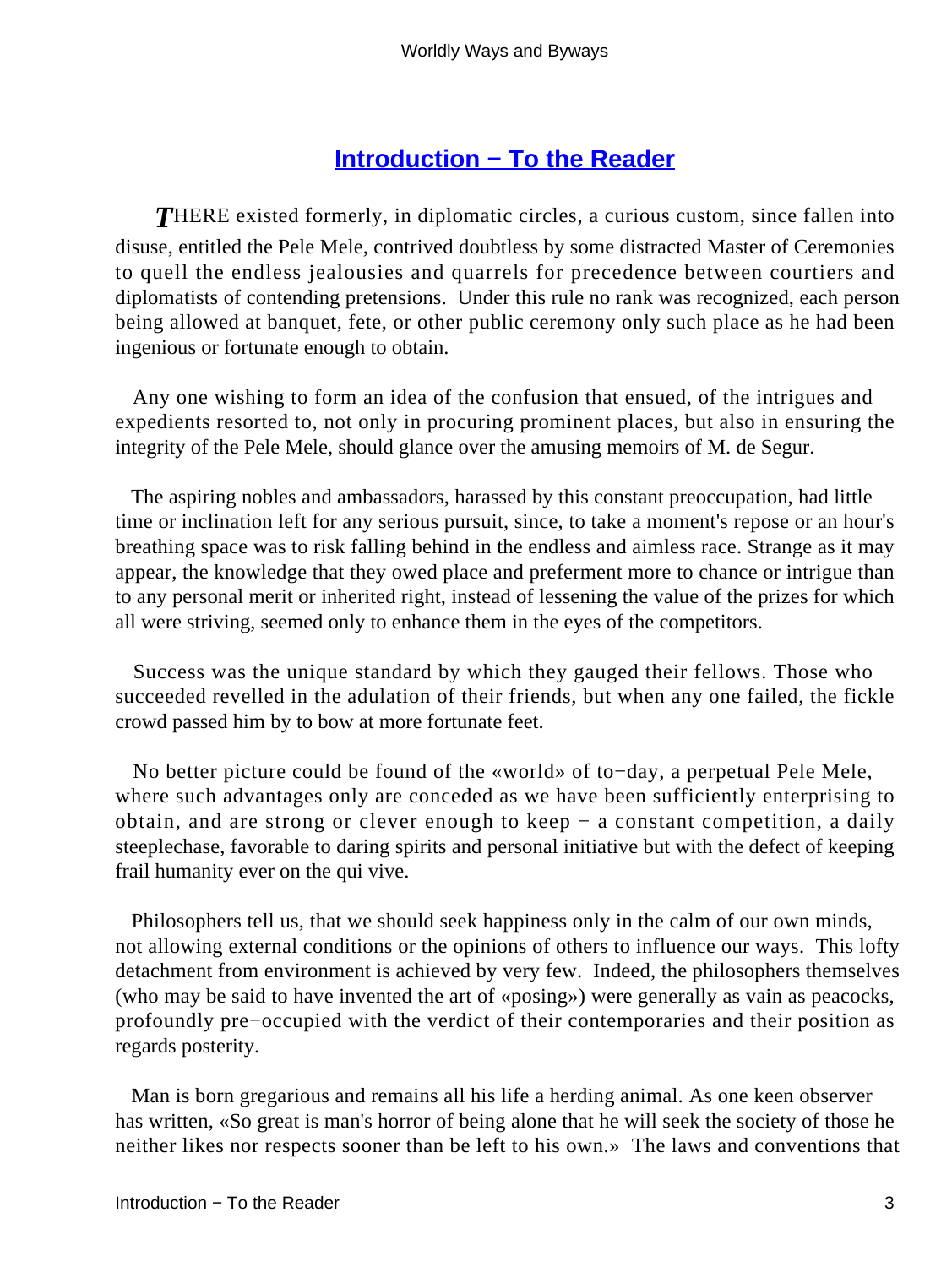govern men's intercourse have, therefore, formed a tempting subject for the writers of all ages. Some have labored hoping to reform their generation, others have written to offer solutions for life's many problems.

 Beaumarchais, whose penetrating wit left few subjects untouched, makes his Figaro put the subject aside with «Je me presse de rire de tout, de peur d'etre oblige d'en pleurer.»

 The author of this little volume pretends to settle no disputes, aims at inaugurating no reforms. He has lightly touched on passing topics and jotted down, «to point a moral or adorn a tale,» some of the more obvious foibles and inconsistencies of our American ways. If a stray bit of philosophy has here and there slipped in between the lines, it is mostly of the laughing «school,» and used more in banter than in blame.

 This much abused «world» is a fairly agreeable place if you do not take it seriously. Meet it with a friendly face and it will smile gayly back at you, but do not ask of it what it cannot give, or attribute to its verdicts more importance than they deserve.

#### **Eliot Gregory**

Newport, November first, 1897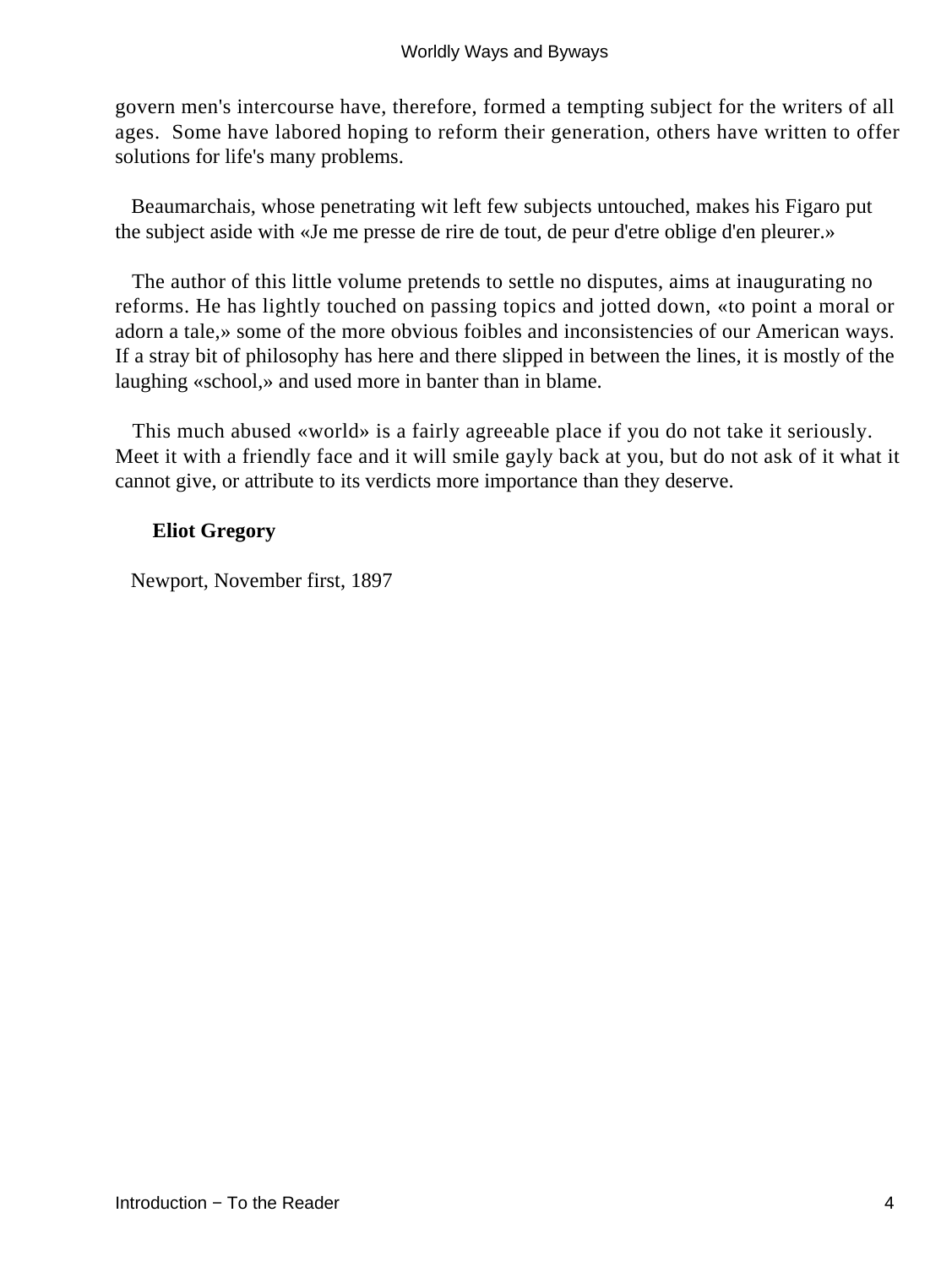#### **[CHAPTER 1 − Charm](#page-143-0)**

**WOMEN** endowed by nature with the indescribable quality we call «charm» (for want of a better word), are the supreme development of a perfected race, the last word, as it were, of civilization; the flower of their kind, crowning centuries of growing refinement and cultivation. Other women may unite a thousand brilliant qualities, and attractive attributes, may be beautiful as Astarte or witty as Madame de Montespan, those endowed with the power of charm, have in all ages and under every sky, held undisputed rule over the hearts of their generation.

 When we look at the portraits of the enchantresses whom history tells us have ruled the world by their charm, and swayed the destinies of empires at their fancy, we are astonished to find that they have rarely been beautiful. From Cleopatra or Mary of Scotland down to Lola Montez, the tell−tale coin or canvas reveals the same marvellous fact. We wonder how these women attained such influence over the men of their day, their husbands or lovers. We would do better to look around us, or inward, and observe what is passing in our own hearts.

 Pause, reader mine, a moment and reflect. Who has held the first place in your thoughts, filled your soul, and influenced your life? Was she the most beautiful of your acquaintances, the radiant vision that dazzled your boyish eyes? Has she not rather been some gentle, quiet woman whom you hardly noticed the first time your paths crossed, but who gradually grew to be a part of your life − to whom you instinctively turned for consolation in moments of discouragement, for counsel in your difficulties, and whose welcome was the bright moment in your day, looked forward to through long hours of toil and worry?

 In the hurly−burly of life we lose sight of so many things our fathers and mothers clung to, and have drifted so far away from their gentle customs and simple, home−loving habits, that one wonders what impression our society would make on a woman of a century ago, could she by some spell be dropped into the swing of modern days. The good soul would be apt to find it rather a far cry from the quiet pleasures of her youth, to «a ladies' amateur bicycle race» that formed the attraction recently at a summer resort.

 That we should have come to think it natural and proper for a young wife and mother to pass her mornings at golf, lunching at the club− house to «save time,» returning home only for a hurried change of toilet to start again on a bicycle or for a round of calls, an occupation that will leave her just the half−hour necessary to slip into a dinner gown, and then for her to pass the evening in dancing or at the card−table, shows, when one takes the time to think of it, how unconsciously we have changed, and (with all apologies to the gay hostesses and graceful athletes of to−day) not for the better.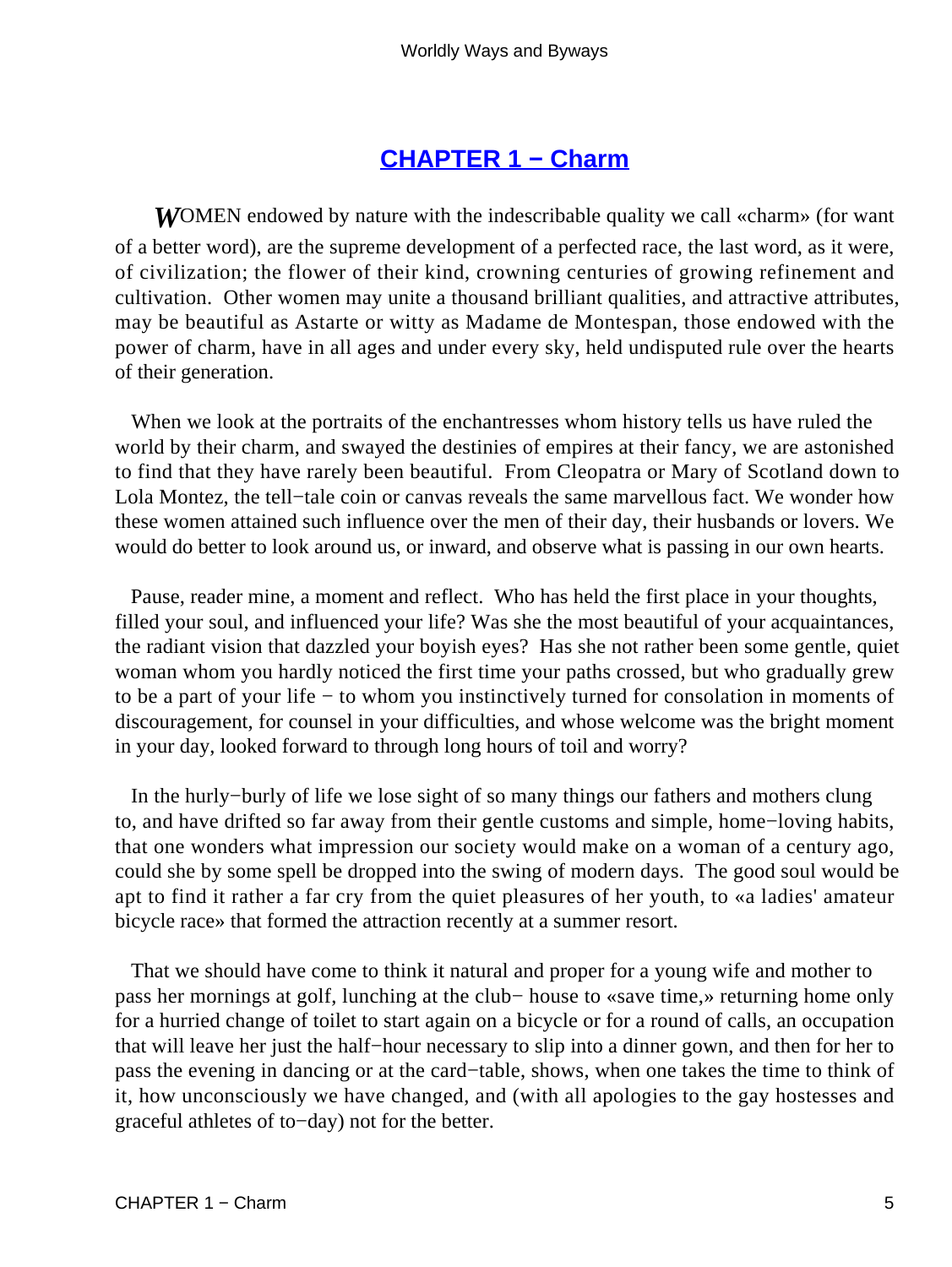#### Worldly Ways and Byways

 It is just in the subtle quality of charm that the women of the last ten years have fallen away from their elder sisters. They have been carried along by a love of sport, and by the set of fashion's tide, not stopping to ask themselves whither they are floating. They do not realize all the importance of their acts nor the true meaning of their metamorphosis.

 The dear creatures should be content, for they have at last escaped from the bondage of ages, have broken their chains, and vaulted over their prison walls. «Lords and masters» have gradually become very humble and obedient servants, and the «love, honour, and obey» of the marriage service might now more logically be spoken by the man; on the lips of the women of to−day it is but a graceful «FACON DE PARLER,» and holds only those who choose to be bound.

 It is not my intention to rail against the short−comings of the day. That ungrateful task I leave to sterner moralists, and hopeful souls who naively imagine they can stem the current of an epoch with the barrier of their eloquence, or sweep back an ocean of innovations by their logic. I should like, however, to ask my sisters one question: Are they quite sure that women gain by these changes? Do they imagine, these «sporty» young females in short− cut skirts and mannish shirts and ties, that it is seductive to a lover, or a husband to see his idol in a violent perspiration, her draggled hair blowing across a sunburned face, panting up a long hill in front of him on a bicycle, frantic at having lost her race? Shade of gentle William! who said

 A woman moved, is like a fountain troubled, − Muddy, ill−seeming, thick, bereft of beauty. And while it is so, none so dry or thirsty Will deign to sip or touch one drop of it.

 Is the modern girl under the impression that men will be contented with poor imitations of themselves, to share their homes and be the mothers of their children? She is throwing away the substance for the shadow!

 The moment women step out from the sanctuary of their homes, the glamour that girlhood or maternity has thrown around them cast aside, that moment will they cease to rule mankind. Women may agitate until they have obtained political recognition, but will awake from their foolish dream of power, realizing too late what they have sacrificed to obtain it, that the price has been very heavy, and the fruit of their struggles bitter on their lips.

 There are few men, I imagine, of my generation to whom the words «home» and «mother» have not a penetrating charm, who do not look back with softened heart and tender thoughts to fireside scenes of evening readings and twilight talks at a mother's knee, realizing that the best in their natures owes its growth to these influences.

 I sometimes look about me and wonder what the word «mother» will mean later, to modern little boys. It will evoke, I fear, a confused remembrance of some centaur−like being, half woman, half wheel, or as it did to neglected little Rawdon Crawley, the vision of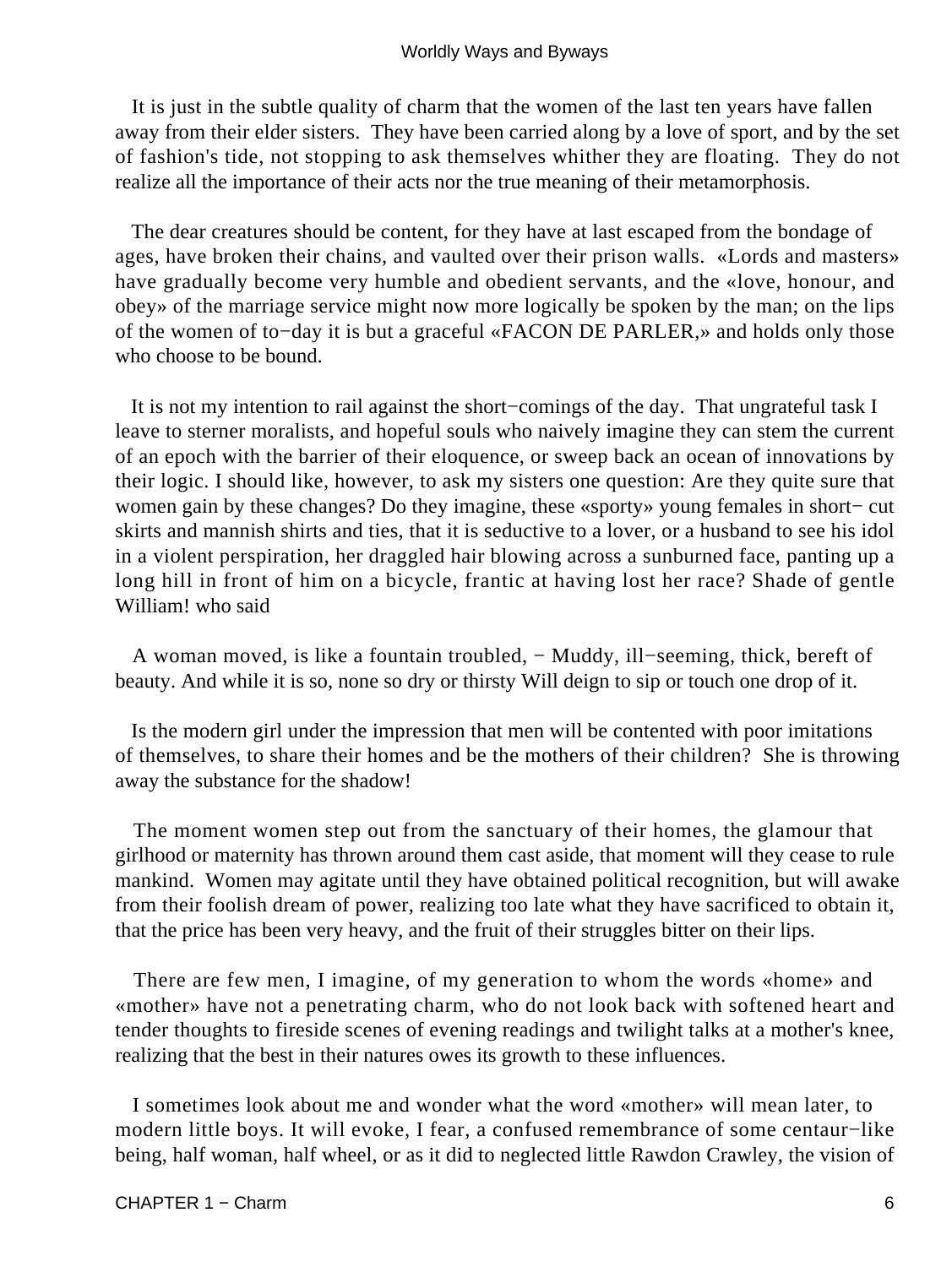a radiant creature in gauze and jewels, driving away to endless **Fetes − Fetes** followed by long mornings, when he was told not to make any noise, or play too loudly, «as poor mamma is resting.» What other memories can the «successful» woman of to−day hope to leave in the minds of her children? If the child remembers his mother in this way, will not the man who has known and perhaps loved her, feel the same sensation of empty futility when her name is mentioned?

 The woman who proposes a game of cards to a youth who comes to pass an hour in her society, can hardly expect him to carry away a particularly tender memory of her as he leaves the house. The girl who has rowed, ridden, or raced at a man's side for days, with the object of getting the better of him at some sport or pastime, cannot reasonably hope to be connected in his thoughts with ideas more tender or more elevated than «odds» or «handicaps,» with an undercurrent of pique if his unsexed companion has «downed» him successfully.

 What man, unless he be singularly dissolute or unfortunate, but turns his steps, when he can, towards some dainty parlor where he is sure of finding a smiling, soft−voiced woman, whose welcome he knows will soothe his irritated nerves and restore the even balance of his temper, whose charm will work its subtle way into his troubled spirit? The wife he loves, or the friend he admires and respects, will do more for him in one such quiet hour when two minds commune, coming closer to the real man, and moving him to braver efforts, and nobler aims, than all the beauties and «sporty» acquaintances of a lifetime. No matter what a man's education or taste is, none are insensible to such an atmosphere or to the grace and witchery a woman can lend to the simplest surroundings. She need not be beautiful or brilliant to hold him in lifelong allegiance, if she but possess this magnetism.

 Madame Recamier was a beautiful, but not a brilliant woman, yet she held men her slaves for years. To know her was to fall under her charm, and to feel it once was to remain her adorer for life. She will go down to history as the type of a fascinating woman. Being asked once by an acquaintance what spell she worked on mankind that enabled her to hold them for ever at her feet, she laughingly answered:

 «I have always found two words sufficient. When a visitor comes into my salon, I say, 'ENFIN!' and when he gets up to go away, I say, 'DEJA!' »

 «What is this wonderful 'charm' he is writing about?» I hear some sprightly maiden inquire as she reads these lines. My dear young lady, if you ask the question, you have judged yourself and been found wanting. But to satisfy you as far as I can, I will try and define it − not by telling you what it is; that is beyond my power − but by negatives, the only way in which subtle subjects can be approached.

 A woman of charm is never flustered and never **Distraite.** She talks little, and rarely of herself, remembering that bores are persons who insist on talking about themselves. She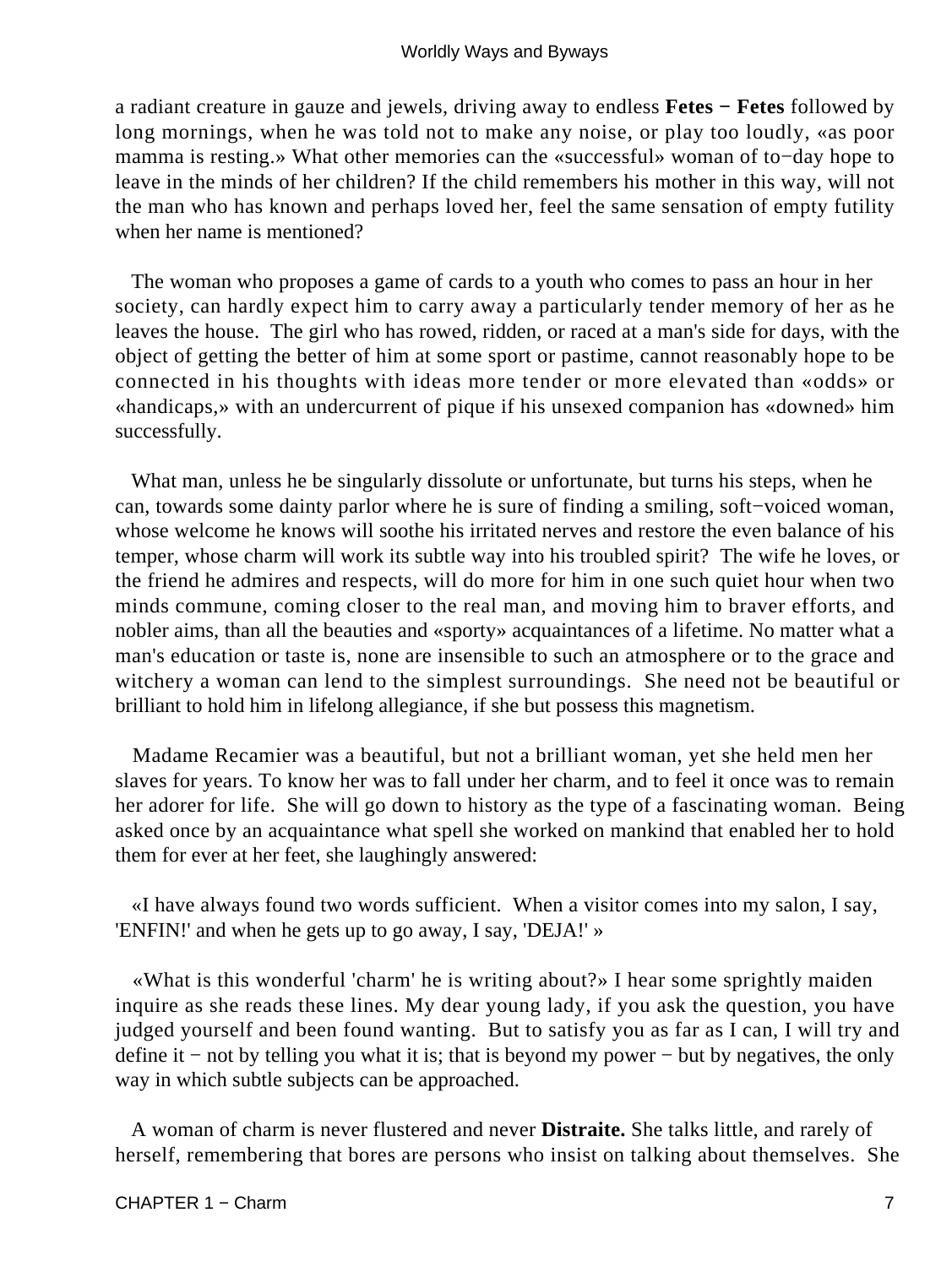does not break the thread of a conversation by irrelevant questions or confabulate in an undertone with the servants. No one of her guests receives more of her attention than another and none are neglected. She offers to each one who speaks the homage of her entire attention. She never makes an effort to be brilliant or entertain with her wit. She is far too clever for that. Neither does she volunteer information nor converse about her troubles or her ailments, nor wander off into details about people you do not know.

 She is all things − to each man she likes, in the best sense of that phrase, appreciating his qualities, stimulating him to better things.

 − for his gayer hours She has a voice of gladness and a smile and eloquence of beauty; and she glides Into his darker musings with a mild and healing sympathy that steals away Their sharpness ere he is aware.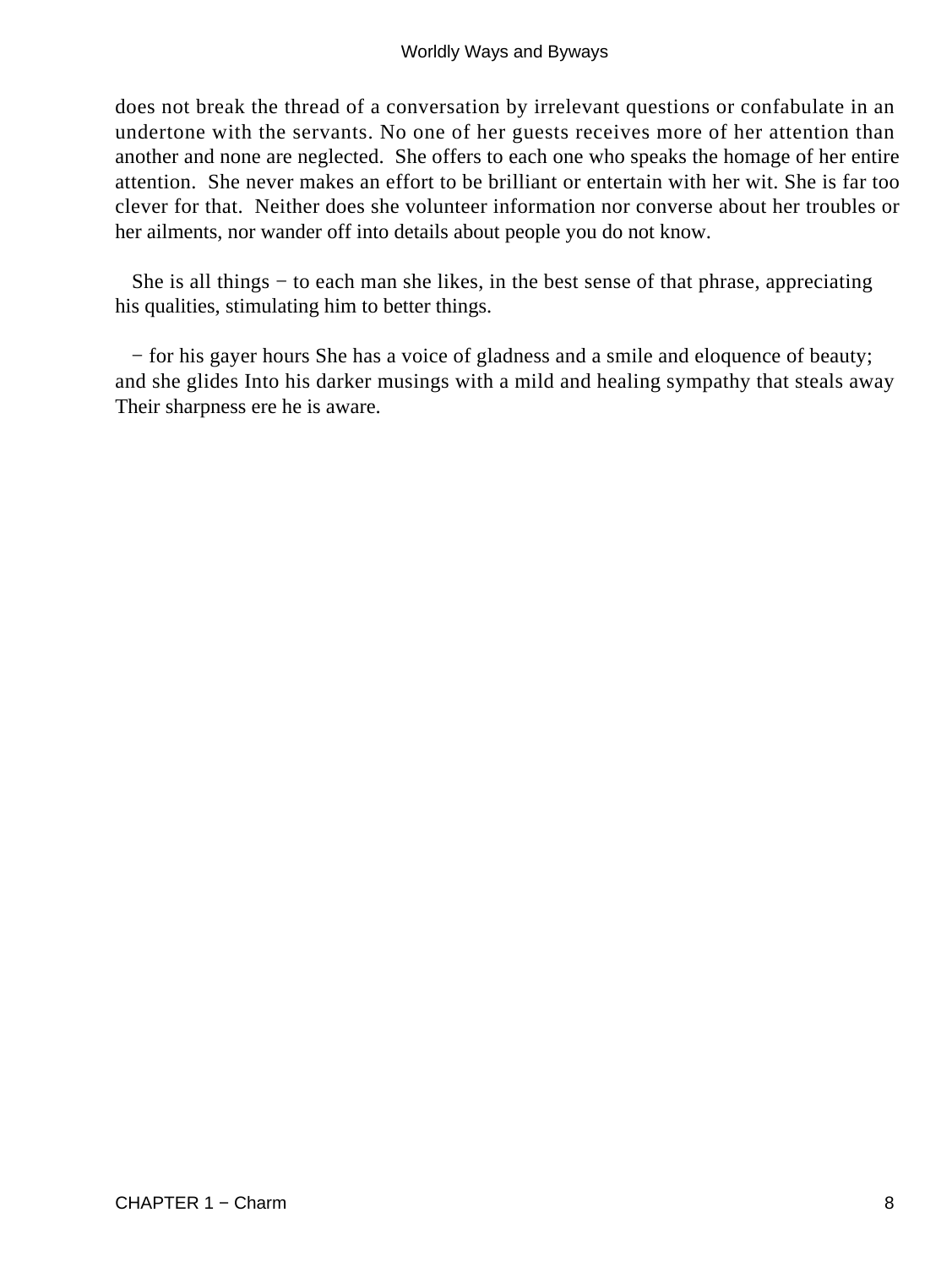## **[CHAPTER 2 − The Moth and the Star](#page-143-0)**

**THE** truth of the saying that «it is always the unexpected that happens,» receives in this country a confirmation from an unlooked− for quarter, as does the fact of human nature being always, discouragingly, the same in spite of varied surroundings. This sounds like a paradox, but is an exceedingly simple statement easily proved.

 That the great mass of Americans, drawn as they are from such varied sources, should take any interest in the comings and goings or social doings of a small set of wealthy and fashionable people, is certainly an unexpected development. That to read of the amusements and home life of a clique of people with whom they have little in common, whose whole education and point of view are different from their own, and whom they have rarely seen and never expect to meet, should afford the average citizen any amusement seems little short of impossible.

 One accepts as a natural sequence that abroad (where an hereditary nobility have ruled for centuries, and accustomed the people to look up to them as the visible embodiment of all that is splendid and unattainable in life) such interest should exist. That the home−coming of an English or French nobleman to his estates should excite the enthusiasm of hundreds more or less dependent upon him for their amusement or more material advantages; that his marriage to an heiress − meaning to them the re−opening of a long−closed **Chateau** and the beginning of a period of prosperity for the district − should excite his neighbors is not to be wondered at.

 It is well known that whole regions have been made prosperous by the residence of a court, witness the wealth and trade brought into Scotland by the Queen's preference for «the Land of Cakes,» and the discontent and poverty in Ireland from absenteeism and persistent avoidance of that country by the court. But in this land, where every reason for interesting one class in another seems lacking, that thousands of well−to−do people (half the time not born in this hemisphere), should delightedly devour columns of incorrect information about New York dances and Lenox house−parties, winter cruises, or Newport coaching parades, strikes the observer as the «unexpected» in its purest form.

 That this interest exists is absolutely certain. During a trip in the West, some seasons ago, I was dumbfounded to find that the members of a certain New York set were familiarly spoken of by their first names, and was assailed with all sorts of eager questions when it was discovered that I knew them. A certain young lady, at that time a belle in New York, was currently called **Sally,** and a well−known sportsman **Fred,** by thousands of people who had never seen either of them. It seems impossible, does it not? Let us look a little closer into the reason of this interest, and we shall find how simple is the apparent paradox.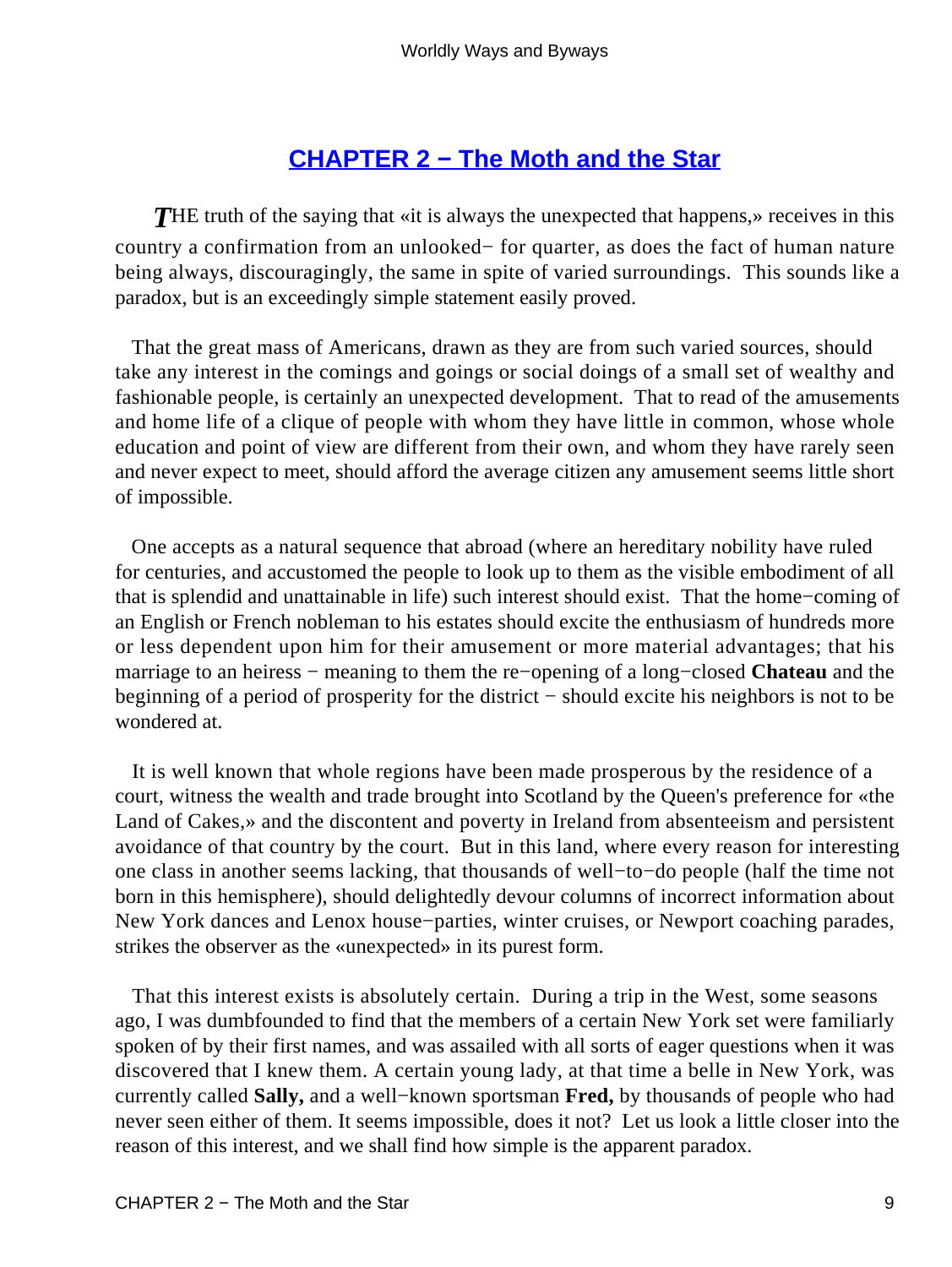Perhaps in no country, in all the world, do the immense middle classes lead such uninteresting lives, and have such limited resources at their disposal for amusement or the passing of leisure hours.

 Abroad the military bands play constantly in the public parks; the museums and palaces are always open wherein to pass rainy Sunday afternoons; every village has its religious **Fetes** and local fair, attended with dancing and games. All these mental relaxations are lacking in our newer civilization; life is stripped of everything that is not distinctly practical; the dull round of weekly toil is only broken by the duller idleness of an American Sunday. Naturally, these people long for something outside of themselves and their narrow sphere.

 Suddenly there arises a class whose wealth permits them to break through the iron circle of work and boredom, who do picturesque and delightful things, which appeal directly to the imagination; they build a summer residence complete, in six weeks, with furniture and bric−a−brac, on the top of a roadless mountain; they sail in fairylike yachts to summer seas, and marry their daughters to the heirs of ducal houses; they float up the Nile in dahabeeyah, or pass the «month of flowers» in far Japan.

 It is but human nature to delight in reading of these things. Here the great mass of the people find (and eagerly seize on), the element of romance lacking in their lives, infinitely more enthralling than the doings of any novel's heroine. It is real! It is taking place! and − still deeper reason – in every ambitious American heart lingers the secret hope that with luck and good management they too may do those very things, or at least that their children will enjoy the fortunes they have gained, in just those ways. The gloom of the monotonous present is brightened, the patient toiler returns to his desk with something definite before him − an objective point − towards which he can struggle; he knows that this is no impossible dream. Dozens have succeeded and prove to him what energy and enterprise can accomplish.

 Do not laugh at this suggestion; it is far truer than you imagine. Many a weary woman has turned from such reading to her narrow duties, feeling that life is not all work, and with renewed hope in the possibilities of the future.

 Doubtless a certain amount of purely idle curiosity is mingled with the other feelings. I remember quite well showing our city sights to a bored party of Western friends, and failing entirely to amuse them, when, happening to mention as we drove up town, «there goes Mr. Blank,» (naming a prominent leader of cotillions), my guests nearly fell over each other and out of the carriage in their eagerness to see the gentleman of whom they had read so much, and who was, in those days, a power in his way, and several times after they expressed the greatest satisfaction at having seen him.

 I have found, with rare exceptions, and the experience has been rather widely gathered all over the country, that this interest − or call it what you will − has been entirely without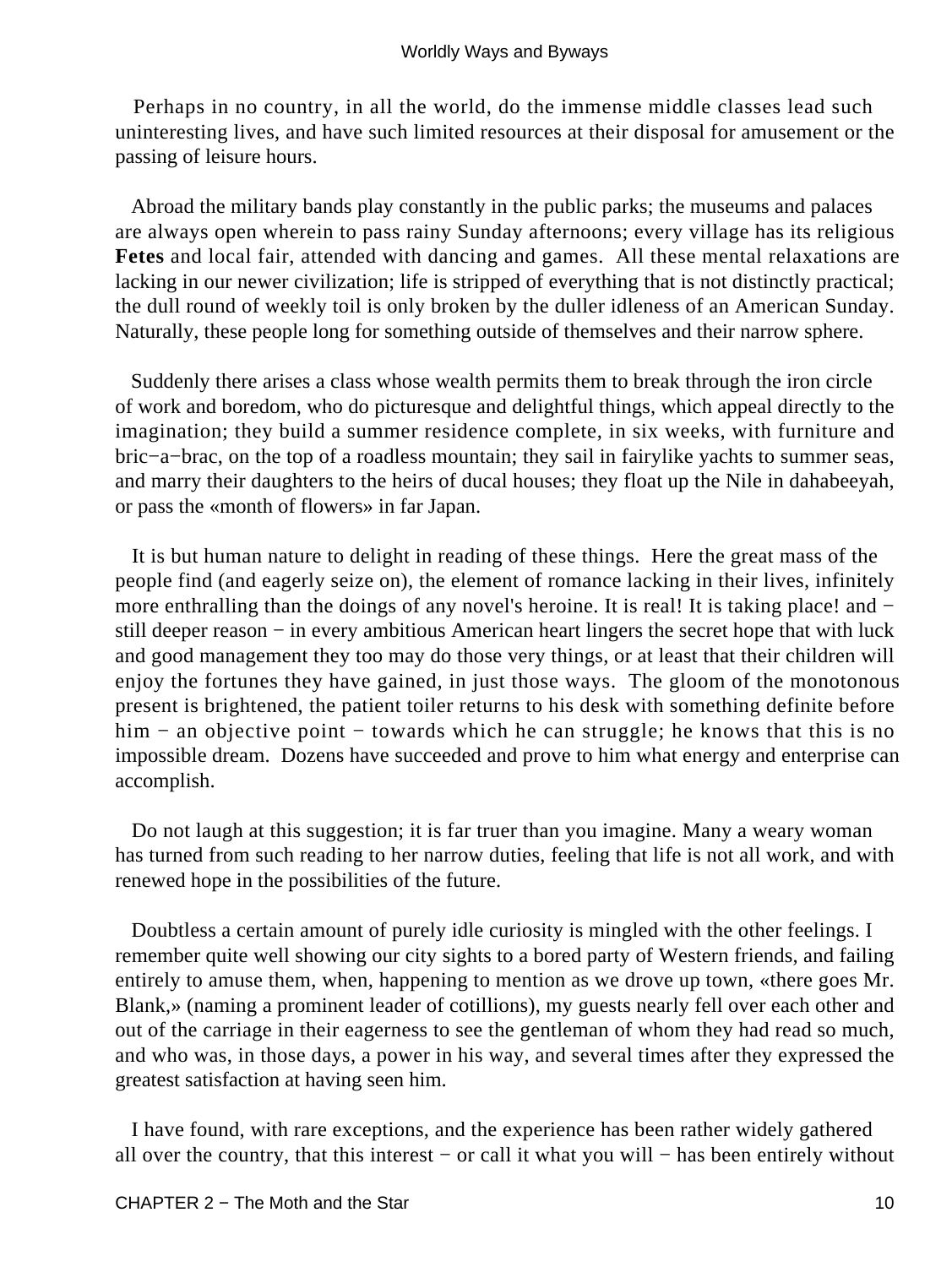#### Worldly Ways and Byways

spite or bitterness, rather the delight of a child in a fairy story. For people are rarely envious of things far removed from their grasp. You will find that a woman who is bitter because her neighbor has a girl «help» or a more comfortable cottage, rarely feels envy towards the owners of opera−boxes or yachts. Such heart−burnings (let us hope they are few) are among a class born in the shadow of great wealth, and bred up with tastes that they can neither relinquish nor satisfy. The large majority of people show only a good−natured inclination to chaff, none of the «class feeling» which certain papers and certain politicians try to excite. Outside of the large cities with their foreign−bred, semi− anarchistic populations, the tone is perfectly friendly; for the simple reason that it never entered into the head of any American to imagine that there WAS any class difference. To him his rich neighbors are simply his lucky neighbors, almost his relations, who, starting from a common stock, have been able to «get there» sooner than he has done. So he wishes them luck on the voyage in which he expects to join them as soon as he has had time to make a fortune.

 So long as the world exists, or at least until we have reformed it and adopted Mr. Bellamy's delightful scheme of existence as described in «Looking Backward,» great fortunes will be made, and painful contrasts be seen, especially in cities, and it would seem to be the duty of the press to soften − certainly not to sharpen − the edge of discontent. As long as human nature is human nature, and the poor care to read of the doings of the more fortunate, by all means give them the reading they enjoy and demand, but let it be written in a kindly spirit so that it may be a cultivation as well as a recreation. Treat this perfectly natural and honest taste honestly and naturally, for, after all, it is

 The desire of the moth for the star, Of the night for the morrow. The devotion to something afar From the sphere of our sorrow.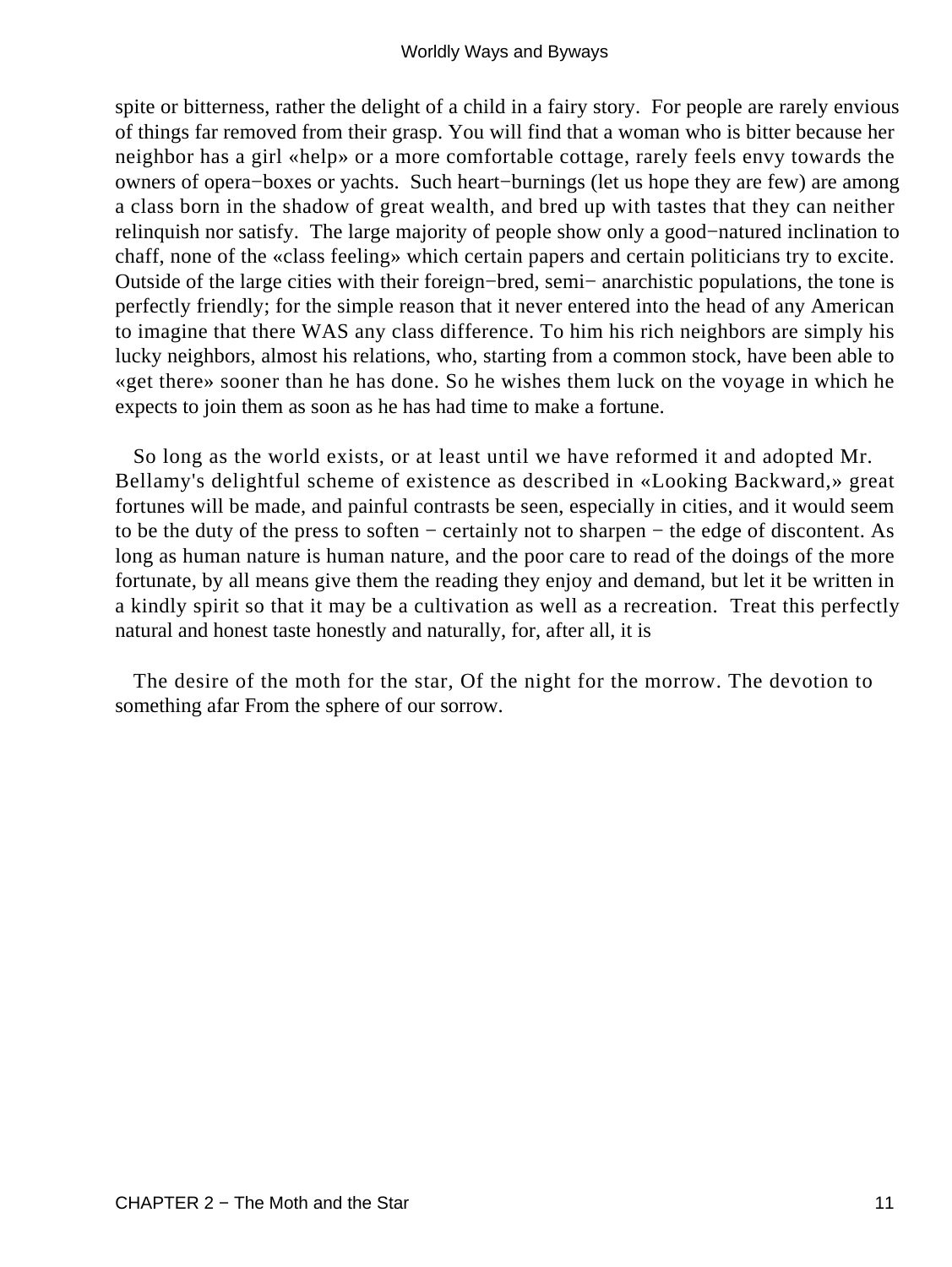## **[CHAPTER 3 − Contrasted Travelling](#page-143-0)**

*WHEN* our parents went to Europe fifty years ago, it was the event of a lifetime – a tour lovingly mapped out in advance with advice from travelled friends. Passports were procured, books read, wills made, and finally, prayers were offered up in church and solemn leave−taking performed. Once on the other side, descriptive letters were conscientiously written, and eagerly read by friends at home, – in spite of these epistles being on the thinnest of paper and with crossing carried to a fine art, for postage was high in the forties. Above all, a journal was kept.

 Such a journal lies before me as I write. Four little volumes in worn morocco covers and faded «Italian» writing, more precious than all my other books combined, their sight recalls that lost time − my youth − when, as a reward, they were unlocked that I might look at the drawings, and the sweetest voice in the world would read to me from them! Happy, vanished days, that are so far away they seem to have been in another existence!

 The first volume opens with the voyage across the Atlantic, made in an American clipper (a model unsurpassed the world over), which was accomplished in thirteen days, a feat rarely equalled now, by sail. Genial Captain Nye was in command. The same who later, when a steam propelled vessel was offered him, refused, as unworthy of a seaman, «to boil a kettle across the ocean.»

 Life friendships were made in those little cabins, under the swinging lamp the travellers re−read last volumes so as to be prepared to appreciate everything on landing. Ireland, England and Scotland were visited with an enthusiasm born of Scott, the tedium of long coaching journeys being beguiled by the first «numbers» of «Pickwick,» over which the men of the party roared, but which the ladies did not care for, thinking it vulgar, and not to be compared to «Waverley,» «Thaddeus of Warsaw,» or «The Mysteries of Udolpho.»

 A circular letter to our diplomatic agents abroad was presented in each city, a rite invariably followed by an invitation to dine, for which occasions a black satin frock with a low body and a few simple ornaments, including (supreme elegance) a diamond cross, were carried in the trunks. In London a travelling carriage was bought and stocked, the indispensable courier engaged, half guide, half servant, who was expected to explore a city, or wait at table, as occasion required. Four days were passed between Havre and Paris, and the slow progress across Europe was accomplished, Murray in one hand and Byron in the other.

 One page used particularly to attract my boyish attention. It was headed by a naive little drawing of the carriage at an Italian inn door, and described how, after the dangers and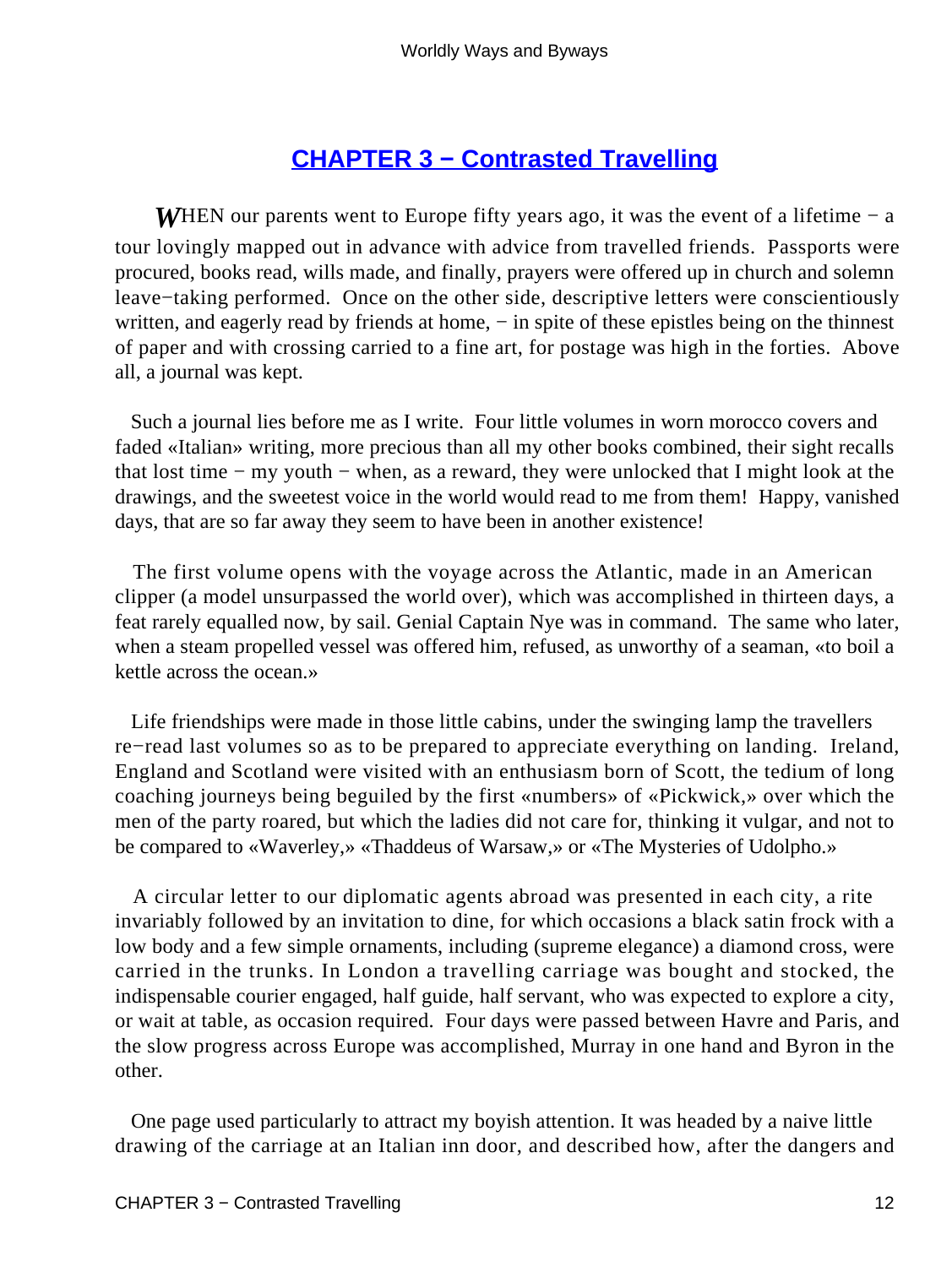discomforts of an Alpine pass, they descended by sunny slopes into Lombardy. Oh! the rapture that breathes from those simple pages! The vintage scenes, the mid−day halt for luncheon eaten in the open air, the afternoon start, the front seat of the carriage heaped with purple grapes, used to fire my youthful imagination and now recalls Madame de Stael's line on perfect happiness: «To be young! to be in love! to be in Italy!»

 Do people enjoy Europe as much now? I doubt it! It has become too much a matter of course, a necessary part of the routine of life. Much of the bloom is brushed from foreign scenes by descriptive books and photographs, that St. Mark's or Mt. Blanc has become as familiar to a child's eye as the house he lives in, and in consequence the reality now instead of being a revelation is often a disappointment.

 In my youth, it was still an event to cross. I remember my first voyage on the old side−wheeled **Scotia,** and Captain Judkins in a wheeled chair, and a perpetual bad temper, being pushed about the deck; and our delight, when the inevitable female asking him (three days out) how far we were from land, got the answer «about a mile!»

«Indeed! How interesting! In which direction?»

 «In that direction, madam,» shouted the captain, pointing downward as he turned his back to her.

 If I remember, we were then thirteen days getting to Liverpool, and made the acquaintance on board of the people with whom we travelled during most of that winter. Imagine anyone now making an acquaintance on board a steamer! In those simple days people depended on the friendships made at summer hotels or boarding− houses for their visiting list. At present, when a girl comes out, her mother presents her to everybody she will be likely to know if she were to live a century. In the seventies, ladies cheerfully shared their state−rooms with women they did not know, and often became friends in consequence; but now, unless a certain deck−suite can be secured, with bath and sitting−room, on one or two particular «steamers,» the great lady is in despair. Yet our mothers were quite as refined as the present generation, only they took life simply, as they found it.

 Children are now taken abroad so young, that before they have reached an age to appreciate what they see, Europe has become to them a twice−told tale. So true is this, that a receipt for making children good Americans is to bring them up abroad. Once they get back here it is hard to entice them away again.

 With each improvement in the speed of our steamers, something of the glamour of Europe vanishes. The crowds that yearly rush across see and appreciate less in a lifetime than our parents did in their one tour abroad. A good lady of my acquaintance was complaining recently how much Paris bored her.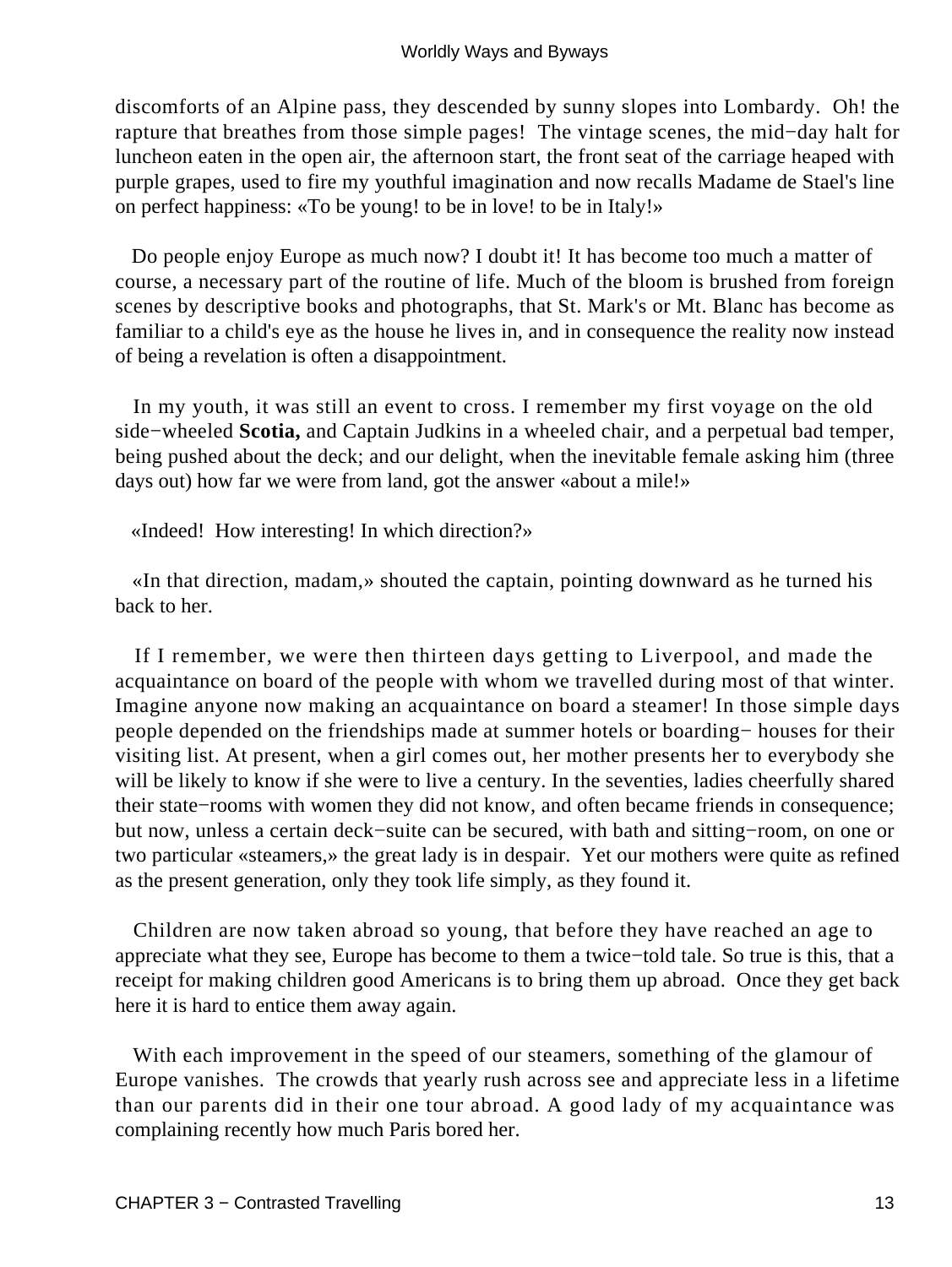«What can you do to pass the time?» she asked. I innocently answered that I knew nothing so entrancing as long mornings passed at the Louvre.

«Oh, yes, I do that too,» she replied, «but I like the 'Bon Marche' best!»

 A trip abroad has become a purely social function to a large number of wealthy Americans, including «presentation» in London and a winter in Rome or Cairo. And just as a «smart» Englishman is sure to tell you that he has never visited the «Tower,» it has become good form to ignore the sight−seeing side of Europe; hundreds of New Yorkers never seeing anything of Paris beyond the Rue de la Paix and the Bois. They would as soon think of going to Cluny or St. Denis as of visiting the museum in our park!

 Such people go to Fontainebleau because they are buying furniture, and they wish to see the best models. They go to Versailles on the coach and «do» the Palace during the half−hour before luncheon. Beyond that, enthusiasm rarely carries them. As soon as they have settled themselves at the Bristol or the Rhin begins the endless treadmill of leaving cards on all the people just seen at home, and whom they will meet again in a couple of months at Newport or Bar Harbor. This duty and the all−entrancing occupation of getting clothes fills up every spare hour. Indeed, clothes seem to pervade the air of Paris in May, the conversation rarely deviating from them. If you meet a lady you know looking ill, and ask the cause, it generally turns out to be «four hours a day standing to be fitted.» Incredible as it may seem, I have been told of one plain maiden lady, who makes a trip across, spring and autumn, with the sole object of getting her two yearly outfits.

 Remembering the hundreds of cultivated people whose dream in life (often unrealized from lack of means) has been to go abroad and visit the scenes their reading has made familiar, and knowing what such a trip would mean to them, and how it would be looked back upon during the rest of an obscure life, I felt it almost a duty to «suppress» a wealthy female (doubtless an American cousin of Lady Midas) when she informed me, the other day, that decidedly she would not go abroad this spring.

«It is not necessary. Worth has my measures!»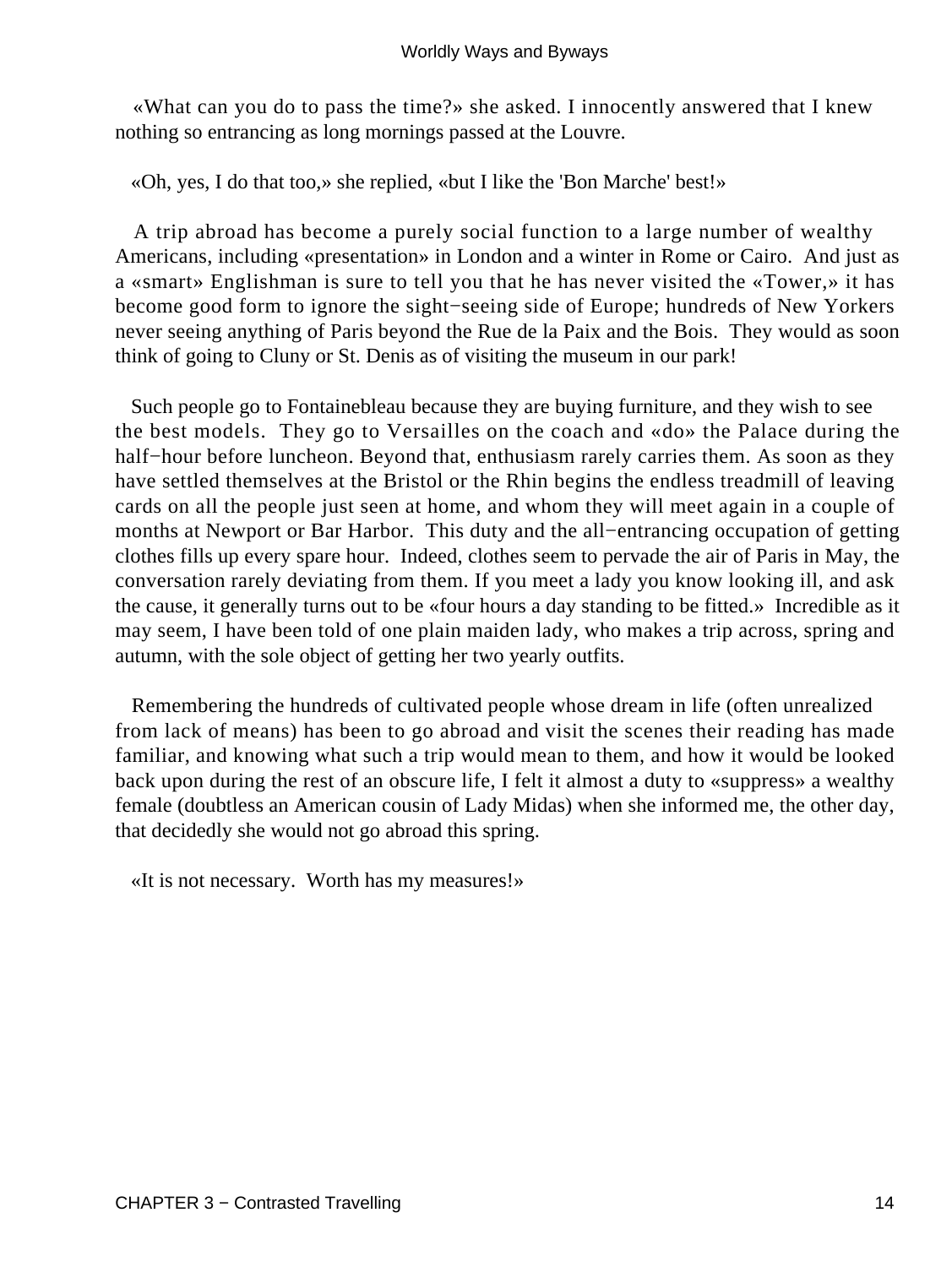## **[CHAPTER 4 − The Outer and the Inner Woman](#page-143-0)**

*I*T is a sad commentary on our boasted civilization that cases of shoplifting occur more and more frequently each year, in which the delinquents are women of education and refinement, or at least belong to families and occupy positions in which one would expect to find those qualities! The reason, however, is not difficult to discover.

 In the wake of our hasty and immature prosperity has come (as it does to all suddenly enriched societies) a love of ostentation, a desire to dazzle the crowd by displays of luxury and rich trappings indicative of crude and vulgar standards. The newly acquired money, instead of being expended for solid comforts or articles which would afford lasting satisfaction, is lavished on what can be worn in public, or the outer shell of display, while the home table and fireside belongings are neglected. A glance around our theatres, or at the men and women in our crowded thoroughfares, is sufficient to reveal to even a casual observer that the mania for fine clothes and what is costly, **Per se,** has become the besetting sin of our day and our land.

 The tone of most of the papers and of our theatrical advertisements reflects this feeling. The amount of money expended for a work of art or a new building is mentioned before any comment as to its beauty or fitness. A play is spoken of as «Manager So and So's thirty−thousand−dollar production!» The fact that a favorite actress will appear in four different dresses during the three acts of a comedy, each toilet being a special creation designed for her by a leading Parisian house, is considered of supreme importance and is dwelt upon in the programme as a special attraction.

 It would be astonishing if the taste of our women were different, considering the way clothes are eternally being dangled before their eyes. Leading papers publish illustrated supplements devoted exclusively to the subject of attire, thus carrying temptation into every humble home, and suggesting unattainable luxuries. Windows in many of the larger shops contain life−sized manikins loaded with the latest costly and ephemeral caprices of fashion arranged to catch the eye of the poorer class of women, who stand in hundreds gazing at the display like larks attracted by a mirror! Watch those women as they turn away, and listen to their sighs of discontent and envy. Do they not tell volumes about petty hopes and ambitions?

 I do not refer to the wealthy women whose toilets are in keeping with their incomes and the general footing of their households; that they should spend more or less in fitting themselves out daintily is of little importance. The point where this subject becomes painful is in families of small means where young girls imagine that to be elaborately dressed is the first essential of existence, and, in consequence, bend their labors and their intelligence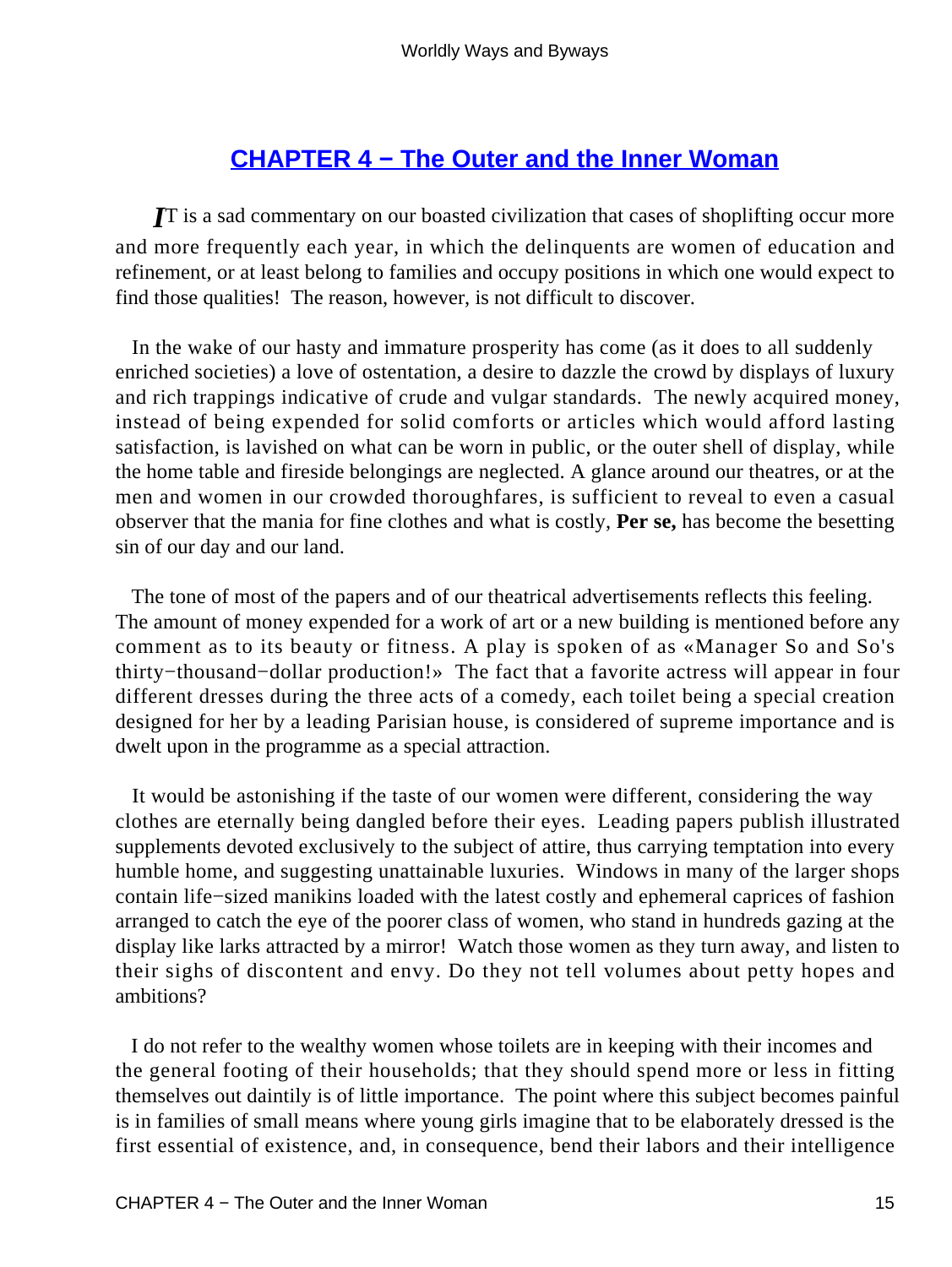towards this end. Last spring I asked an old friend where she and her daughters intended passing their summer. Her answer struck me as being characteristic enough to quote: «We should much prefer,» she said, «returning to Bar Harbor, for we all enjoy that place and have many friends there. But the truth is, my daughters have bought themselves very little in the way of toilet this year, as our finances are not in a flourishing condition. So my poor girls will be obliged to make their last year's dresses do for another season. Under these circumstances, it is out of the question for us to return a second summer to the same place.»

 I do not know how this anecdote strikes my readers. It made me thoughtful and sad to think that, in a family of intelligent and practical women, such a reason should be considered sufficient to outweigh enjoyment, social relations, even health, and allowed to change the plans of an entire family.

 As American women are so fond of copying English ways they should be willing to take a few lessons on the subject of raiment from across the water. As this is not intended to be a dissertation on «How to Dress Well on Nothing a Year,» and as I feel the greatest diffidence in approaching a subject of which I know absolutely nothing, it will be better to sheer off from these reefs and quicksands. Every one who reads these lines will know perfectly well what is meant, when reference is made to the good sense and practical utility of English women's dress.

 What disgusts and angers me (when my way takes me into our surface or elevated cars or into ferry boats and local trains) is the utter dissonance between the outfit of most of the women I meet and their position and occupation. So universal is this, that it might almost be laid down as an axiom, that the American woman, no matter in what walk of life you observe her, or what the time or the place, is always persistently and grotesquely overdressed. From the women who frequent the hotels of our summer or winter resorts, down all the steps of the social staircase to the char−woman, who consents (spasmodically) to remove the dust and waste−papers from my office, there seems to be the same complete disregard of fitness. The other evening, in leaving my rooms, I brushed against a portly person in the half−light of the corridor. There was a shimmer of (what appeared to my inexperienced eyes as) costly stuffs, a huge hat crowned the shadow itself, «topped by nodding plumes,» which seemed to account for the depleted condition of my feather duster.

 I found on inquiring of the janitor, that the dressy person I had met, was the char−woman in street attire, and that a closet was set aside in the building, for the special purpose of her morning and evening transformations, which she underwent in the belief that her social position in Avenue A would suffer, should she appear in the streets wearing anything less costly than seal−skin and velvet or such imitations of those expensive materials as her stipend would permit.

 I have as tenants of a small wooden house in Jersey City, a bank clerk, his wife and their three daughters. He earns in the neighborhood of fifteen hundred dollars a year. Their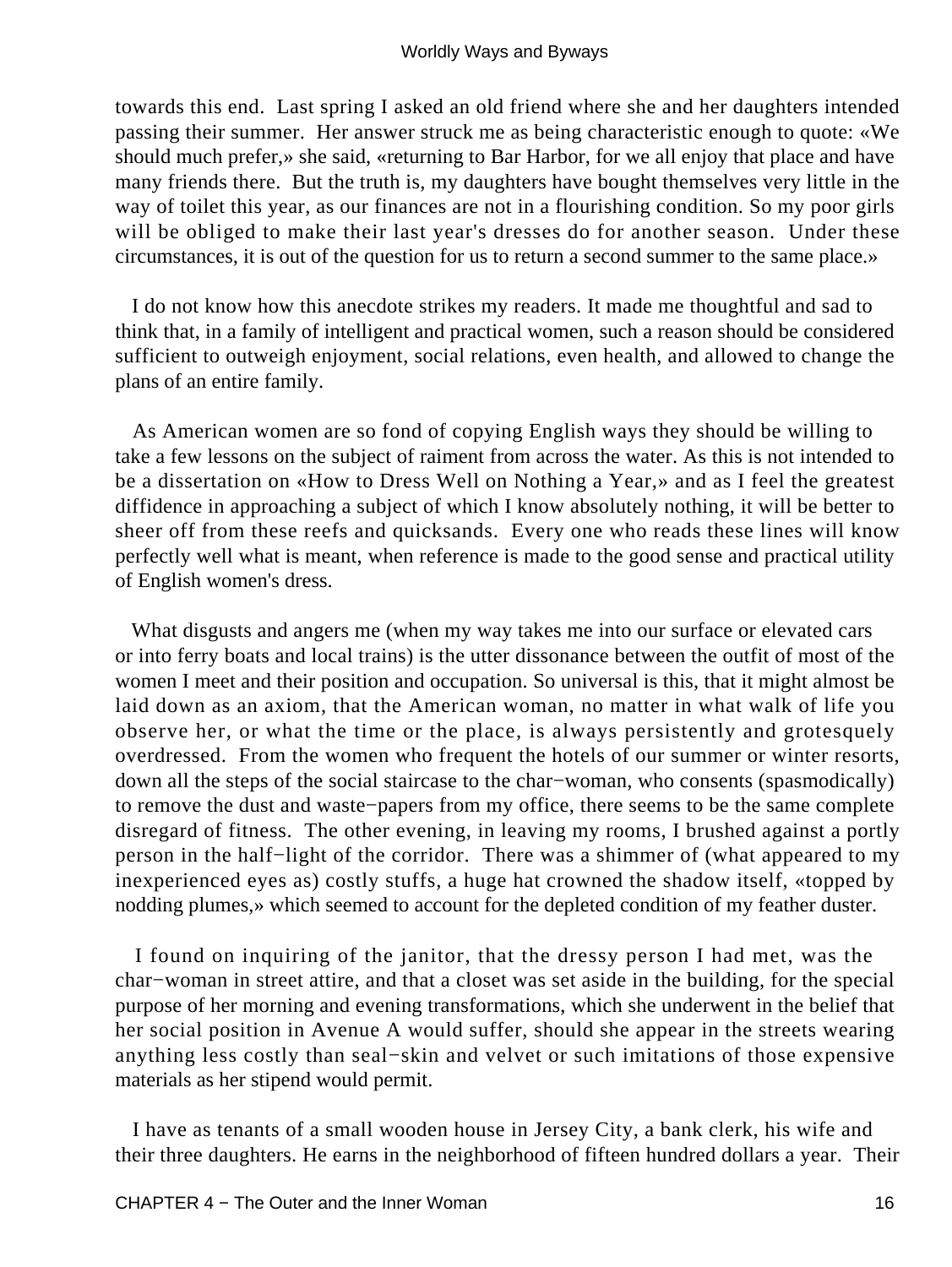rent (with which, by the way, they are always in arrears) is three hundred dollars. I am favored spring and autumn by a visit from the ladies of that family, in the hope (generally futile) of inducing me to do some ornamental papering or painting in their residence, subjects on which they have by experience found my agent to be unapproachable. When those four women descend upon me, I am fairly dazzled by the splendor of their attire, and lost in wonder as to how the price of all that finery can have been squeezed out of the twelve remaining hundreds of their income. When I meet the father he is shabby to the outer limits of the genteel. His hat has, I am sure, supported the suns and snowstorms of a dozen seasons. There is a threadbare shine on his apparel that suggests a heartache in each whitened seam, but the ladies are mirrors of fashion, as well as moulds of form. What can remain for any creature comforts after all those fine clothes have been paid for? And how much is put away for the years when the long−suffering money maker will be past work, or saved towards the time when sickness or accident shall appear on the horizon? How those ladies had the «nerve» to enter a ferry boat or crowd into a cable car, dressed as they were, has always been a marvel to me. A landau and two liveried servants would barely have been in keeping with their appearance.

 Not long ago, a great English nobleman, who is also famous in the yachting world, visited this country accompanied by his two daughters, high−bred and genial ladies. No self−respecting American shop girl or fashionable typewriter would have condescended to appear in the inexpensive attire which those English women wore. Wherever one met them, at dinner, **Fete,** or ball, they were always the most simply dressed women in the room. I wonder if it ever occurred to any of their gorgeously attired hostesses, that it was because their transatlantic guests were so sure of their position, that they contented themselves with such simple toilets knowing that nothing they might wear could either improve or alter their standing

 In former ages, sumptuary laws were enacted by parental governments, in the hope of suppressing extravagance in dress, the state of affairs we deplore now, not being a new development of human weakness, but as old as wealth.

 The desire to shine by the splendor of one's trappings is the first idea of the parvenu, especially here in this country, where the ambitious are denied the pleasure of acquiring a title, and where official rank carries with it so little social weight. Few more striking ways present themselves to the crude and half−educated for the expenditure of a new fortune than the purchase of sumptuous apparel, the satisfaction being immediate and material. The wearer of a complete and perfect toilet must experience a delight of which the uninitiated know nothing, for such cruel sacrifices are made and so many privations endured to procure this satisfaction. When I see groups of women, clad in the latest designs of purple and fine linen, stand shivering on street corners of a winter night, until they can crowd into a car, I doubt if the joy they get from their clothes, compensates them for the creature comforts they are forced to forego, and I wonder if it never occurs to them to spend less on their wardrobes and so feel they can afford to return from a theatre or concert comfortably, in a cab, as a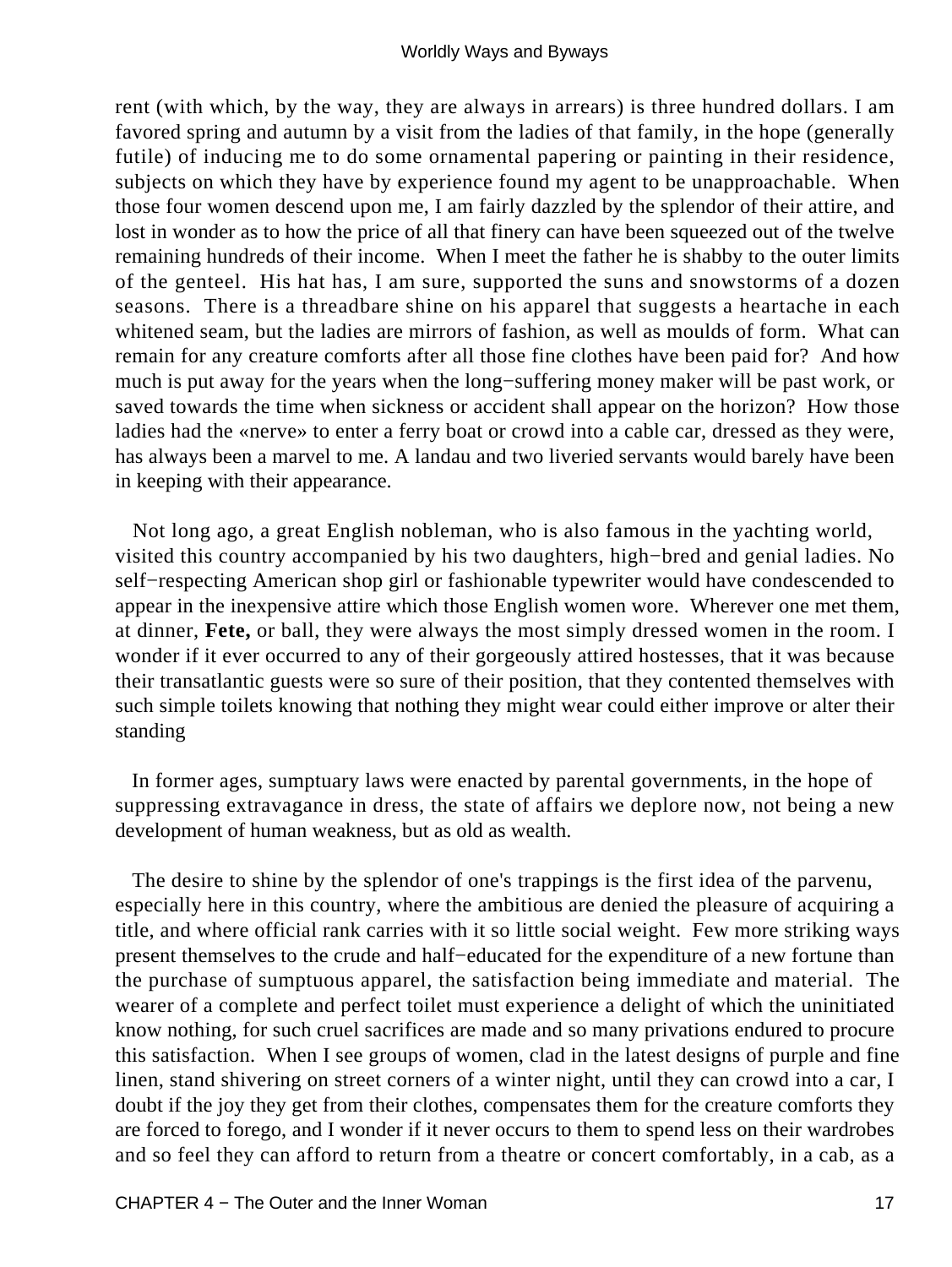foreign woman, with their income would do.

 There is a stoical determination about the American point of view that compels a certain amount of respect. Our countrywomen will deny themselves pleasures, will economize on their food and will remain in town during the summer, but when walking abroad they must be clad in the best, so that no one may know by their appearance if the income be counted by hundreds or thousands.

 While these standards prevail and the female mind is fixed on this subject with such dire intent, it is not astonishing that a weaker sister is occasionally tempted beyond her powers of resistance. Nor that each day a new case of a well−dressed woman thieving in a shop reaches our ears. The poor feeble−minded creature is not to blame. She is but the reflexion of the minds around her and is probably like the lady Emerson tells of, who confessed to him «that the sense of being perfectly well−dressed had given her a feeling of inward tranquillity which religion was powerless to bestow.»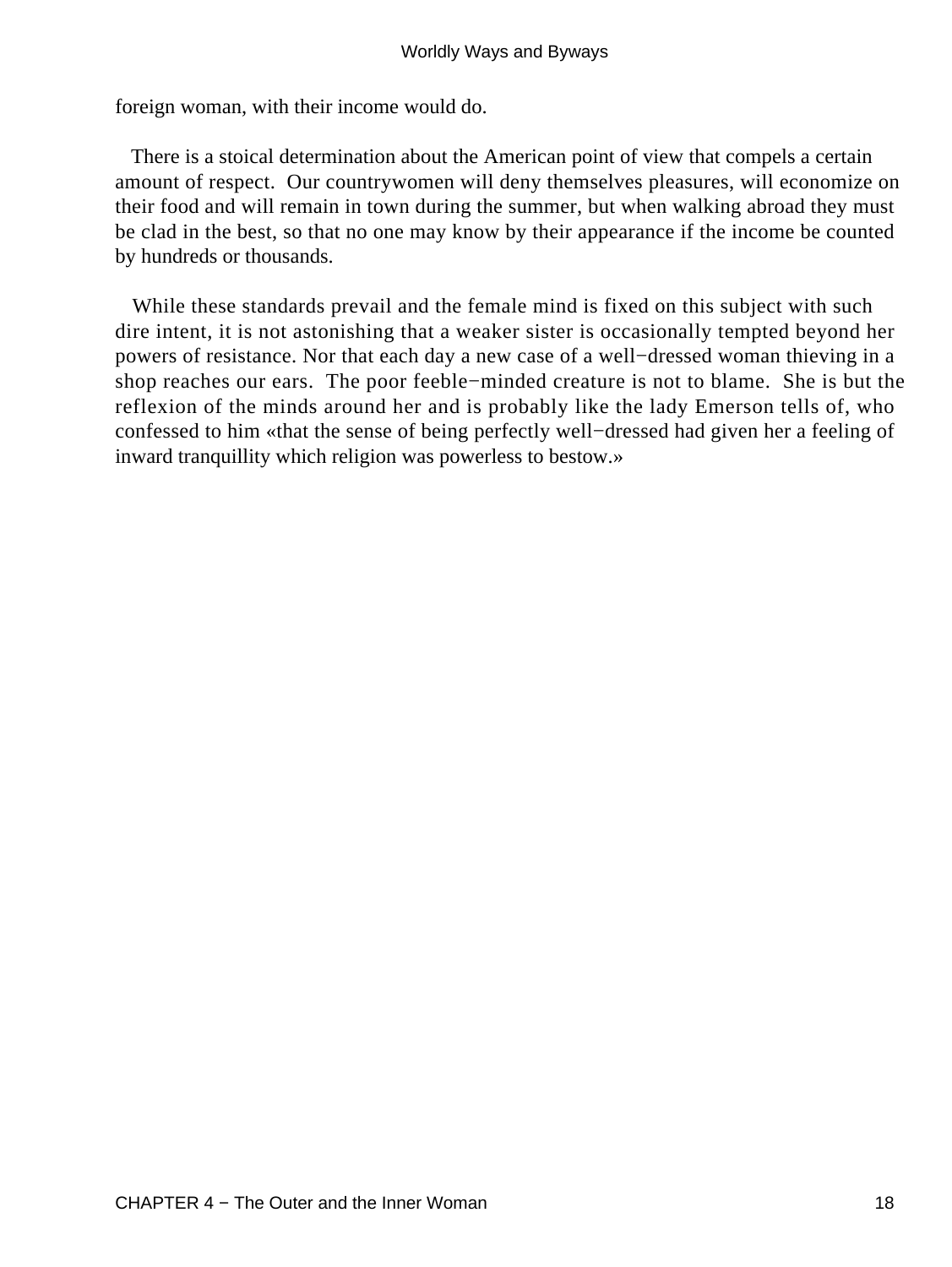# **[CHAPTER 5 − On Some Gilded Misalliances](#page-143-0)**

*A* **Dear** old American lady, who lived the greater part of her life in Rome, and received every body worth knowing in her spacious drawing−rooms, far up in the dim vastnesses of a Roman palace, used to say that she had only known one really happy marriage made by an American girl abroad.

 In those days, being young and innocent, I considered that remark cynical, and in my heart thought nothing could be more romantic and charming than for a fair compatriot to assume an historic title and retire to her husband's estates, and rule smilingly over him and a devoted tenantry, as in the last act of a comic opera, when a rose− colored light is burning and the orchestra plays the last brilliant chords of a wedding march.

 There seemed to my perverted sense a certain poetic justice about the fact that money, gained honestly but prosaically, in groceries or gas, should go to regild an ancient blazon or prop up the crumbling walls of some stately palace abroad.

 Many thoughtful years and many cruel realities have taught me that my gracious hostess of the «seventies» was right, and that marriage under these conditions is apt to be much more like the comic opera after the curtain has been rung down, when the lights are out, the applauding public gone home, and the weary actors brought slowly back to the present and the positive, are wondering how they are to pay their rent or dodge the warrant in ambush around the corner.

 International marriages usually come about from a deficient knowledge of the world. The father becomes rich, the family travel abroad, some mutual friend (often from purely interested motives) produces a suitor for the hand of the daughter, in the shape of a «prince» with a title that makes the whole simple American family quiver with delight.

 After a few visits the suitor declares himself; the girl is flattered, the father loses his head, seeing visions of his loved daughter hob−nobbing with royalty, and (intoxicating thought!) snubbing the «swells» at home who had shown reluctance to recognize him and his family.

 It is next to impossible for him to get any reliable information about his future son−in−law in a country where, as an American, he has few social relations, belongs to no club, and whose idiom is a sealed book to him. Every circumstance conspires to keep the flaws on the article for sale out of sight and place the suitor in an advantageous light. Several weeks' «courting» follows, paterfamilias agrees to part with a handsome share of his earnings, and a marriage is «arranged.»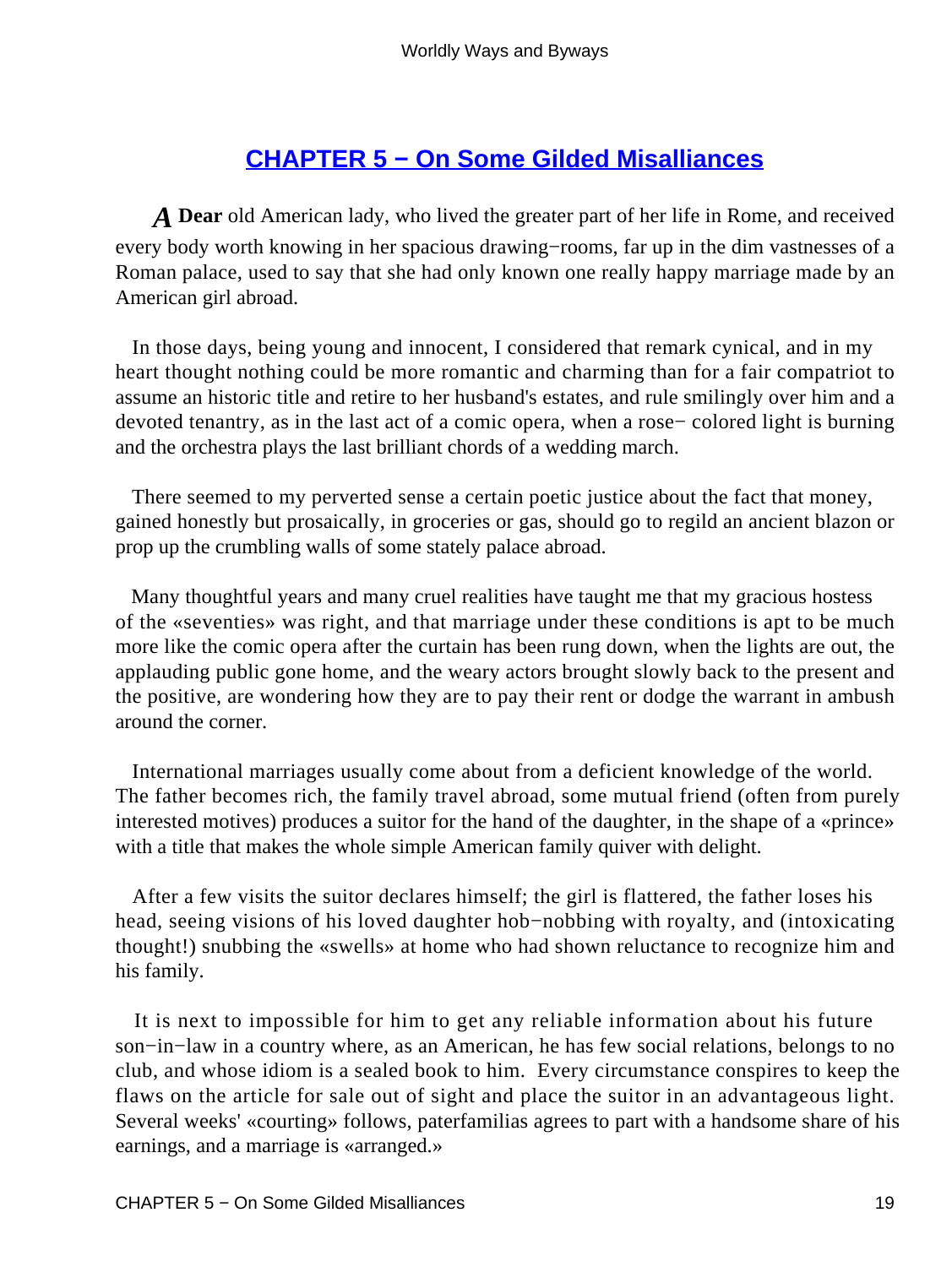In the case where the girl has retained some of her self−respect the suitor is made to come to her country for the ceremony. And, that the contrast between European ways and our simple habits may not be too striking, an establishment is hastily got together, with hired liveries and new−bought carriages, as in a recent case in this state. The sensational papers write up this «international union,» and publish «faked» portraits of the bride and her noble spouse. The sovereign of the groom's country (enchanted that some more American money is to be imported into his land) sends an economical present and an autograph letter. The act ends. Limelight and slow music!

 In a few years rumors of dissent and trouble float vaguely back to the girl's family. Finally, either a great scandal occurs, and there is one dishonored home the more in the world, or an expatriated woman, thousands of miles from the friends and relatives who might be of some comfort to her, makes up her mind to accept «anything» for the sake of her children, and attempts to build up some sort of an existence out of the remains of her lost illusions, and the father wakes up from his dream to realize that his wealth has only served to ruin what he loved best in all the world.

 Sometimes the conditions are delightfully comic, as in a well−known case, where the daughter, who married into an indolent, happy−go− lucky Italian family, had inherited her father's business push and energy along with his fortune, and immediately set about «running» her husband's estate as she had seen her father do his bank. She tried to revive a half−forgotten industry in the district, scraped and whitewashed their picturesque old villa, proposed her husband's entering business, and in short dashed head down against all his inherited traditions and national prejudices, until her new family loathed the sight of the brisk American face, and the poor she had tried to help, sulked in their newly drained houses and refused to be comforted. Her ways were not Italian ways, and she seemed to the nun−like Italian ladies, almost unsexed, as she tramped about the fields, talking artificial manure and subsoil drainage with the men. Yet neither she nor her husband was to blame. The young Italian had but followed the teachings of his family, which decreed that the only honorable way for an aristocrat to acquire wealth was to marry it. The American wife honestly tried to do her duty in this new position, naively thinking she could engraft transatlantic «go» upon the indolent Italian character. Her work was in vain; she made herself and her husband so unpopular that they are now living in this country, regretting too late the error of their ways.

 Another case but little less laughable, is that of a Boston girl with a neat little fortune of her own, who, when married to the young Viennese of her choice, found that he expected her to live with his family on the third floor of their «palace» (the two lower floors being rented to foreigners), and as there was hardly enough money for a box at the opera, she was not expected to go, whereas his position made it necessary for him to have a stall and appear there nightly among the men of his rank, the astonished and disillusioned Bostonian remaining at home EN TETE−A−TETE with the women of his family, who seemed to think this the most natural arrangement in the world.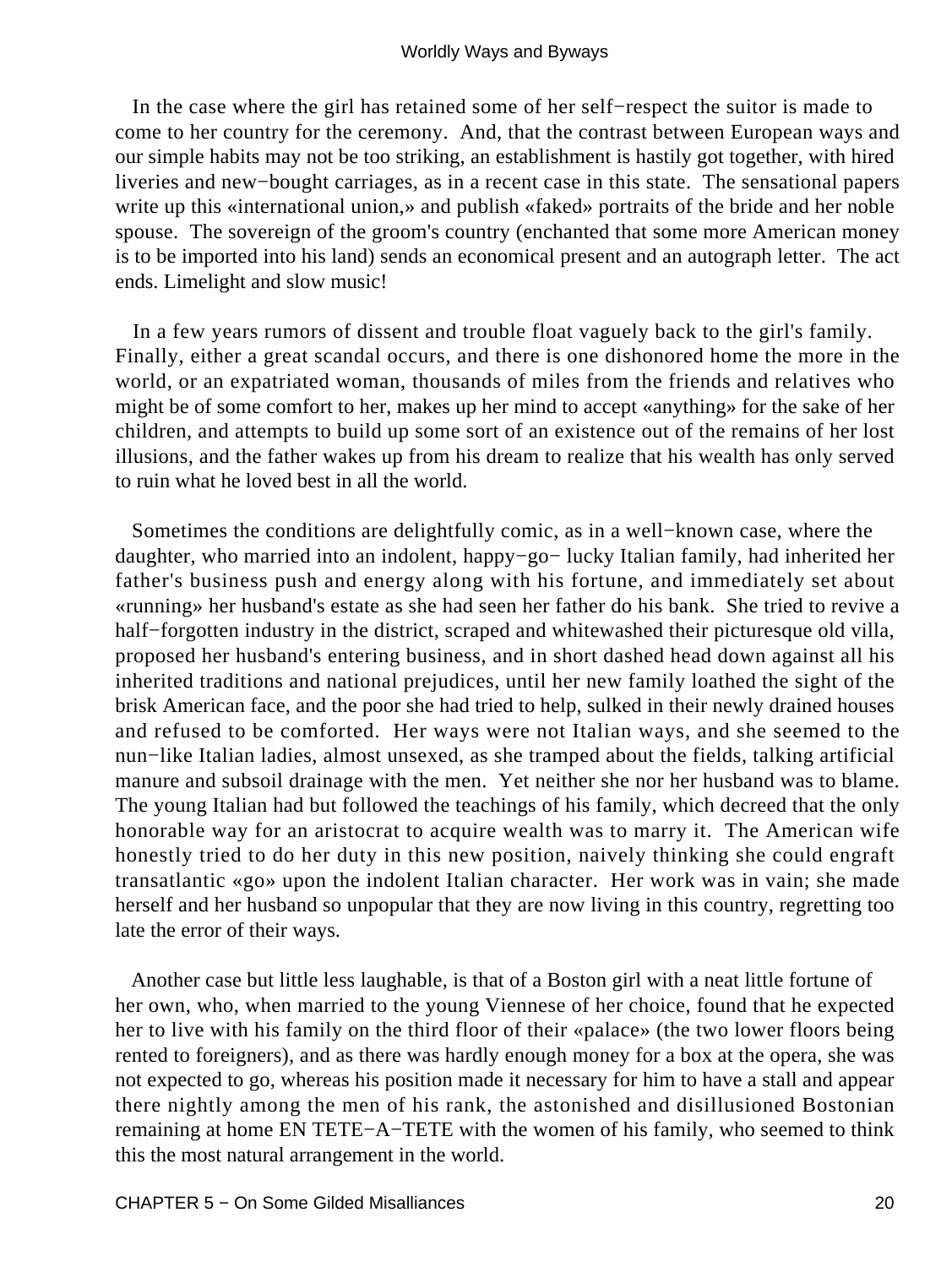It certainly is astonishing that we, the most patriotic of nations, with such high opinion of ourselves and our institutions, should be so ready to hand over our daughters and our ducats to the first foreigner who asks for them, often requiring less information about him than we should consider necessary before buying a horse or a dog.

 Women of no other nation have this mania for espousing aliens. Nowhere else would a girl with a large fortune dream of marrying out of her country. Her highest ideal of a husband would be a man of her own kin. It is the rarest thing in the world to find a well−born French, Spanish, or Italian woman married to a foreigner and living away from her country. How can a woman expect to be happy separated from all the ties and traditions of her youth? If she is taken abroad young, she may still hope to replace her friends as is often done. But the real reason of unhappiness (greater and deeper than this) lies in the fundamental difference of the whole social structure between our country and that of her adoption, and the radically different way of looking at every side of life.

 Surely a girl must feel that a man who allows a marriage to be arranged for him (and only signs the contact because its pecuniary clauses are to his satisfaction, and who would withdraw in a moment if these were suppressed), must have an entirely different point of view from her own on all the vital issues of life.

 Foreigners undoubtedly make excellent husbands for their own women. But they are, except in rare cases, unsatisfactory helpmeets for American girls. It is impossible to touch on more than a side or two of this subject. But as an illustration the following contrasted stories may be cited:

 Two sisters of an aristocratic American family, each with an income of over forty thousand dollars a year, recently married French noblemen. They naturally expected to continue abroad the life they had led at home, in which opera boxes, saddle horses, and constant entertaining were matters of course. In both cases, our compatriots discovered that their husbands (neither of them penniless) had entirely different views. In the first place, they were told that it was considered «bad form» in France for young married women to entertain; besides, the money was needed for improvements, and in many other ways, and as every well−to−do French family puts aside at least a third of its income as **Dots** for the children (boys as well as girls), these brides found themselves cramped for money for the first time in their lives, and obliged, during their one month a year in Paris, to put up with hired traps, and depend on their friends for evenings at the opera.

 This story is a telling set−off to the case of an American wife, who one day received a windfall in the form of a check for a tidy amount. She immediately proposed a trip abroad to her husband, but found that he preferred to remain at home in the society of his horses and dogs. So our fair compatriot starts off (with his full consent), has her outing, spends her little «pile,» and returns after three or four months to the home of her delighted spouse.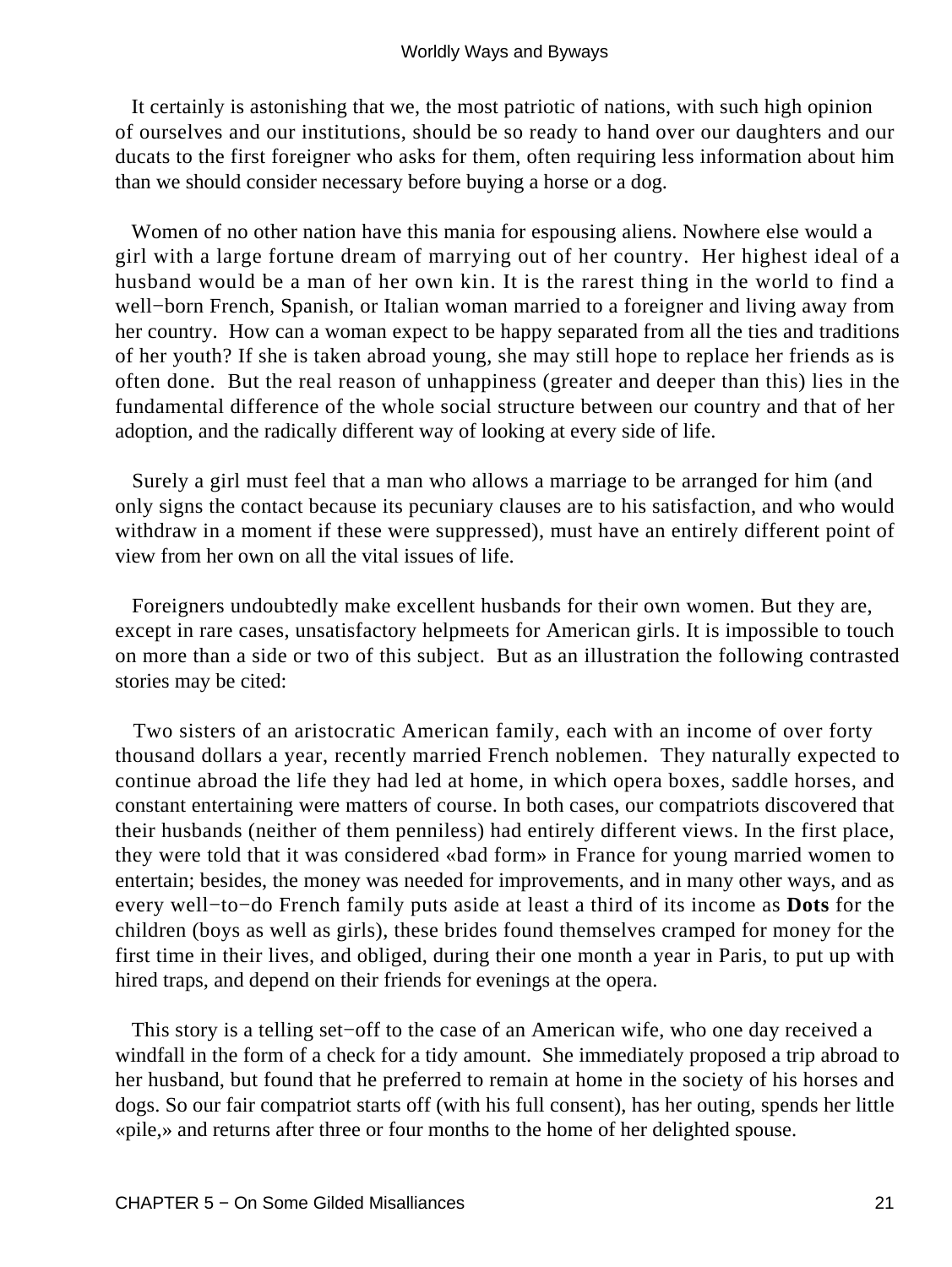Do these two stories need any comment? Let our sisters and their friends think twice before they make themselves irrevocably wheels in a machine whose working is unknown to them, lest they be torn to pieces as it moves. Having the good luck to be born in the «paradise of women,» let them beware how they leave it, charm the serpent never so wisely, for they may find themselves, like the Peri, outside the gate.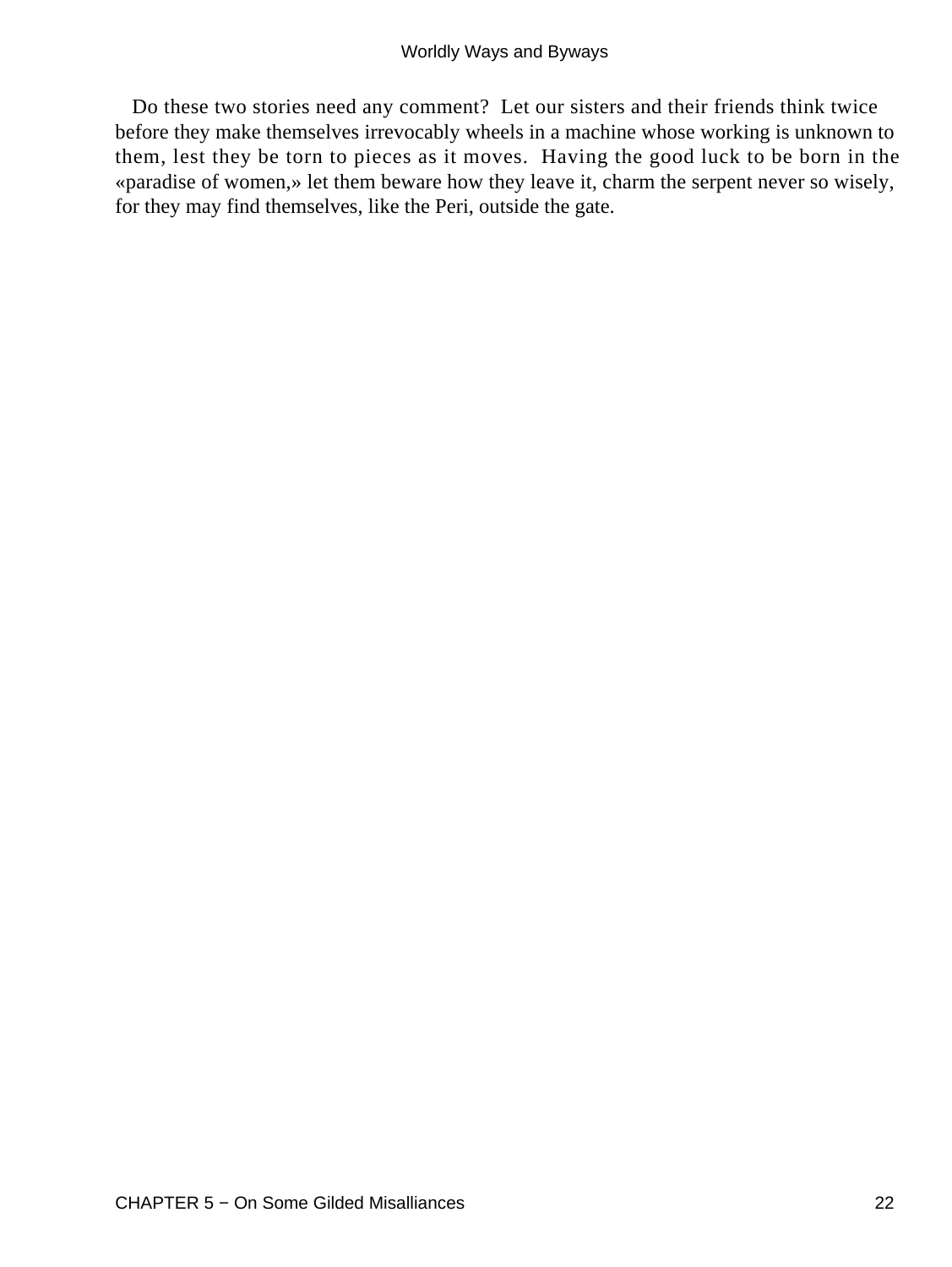# **[CHAPTER 6 − The Complacency of Mediocrity](#page-143-0)**

*FULL* as small intellects are of queer kinks, unexplained turnings and groundless likes and dislikes, the bland contentment that buoys up the incompetent is the most difficult of all vagaries to account for. Rarely do twenty−four hours pass without examples of this exasperating weakness appearing on the surface of those shallows that commonplace people so naively call «their minds.»

 What one would expect is extreme modesty, in the half−educated or the ignorant, and self−approbation higher up in the scale, where it might more reasonably dwell. Experience, however, teaches that exactly the opposite is the case among those who have achieved success.

 The accidents of a life turned by chance out of the beaten tracks, have thrown me at times into acquaintanceship with some of the greater lights of the last thirty years. And not only have they been, as a rule, most unassuming men and women; but in the majority of cases positively self−depreciatory; doubting of themselves and their talents, constantly aiming at greater perfection in their art or a higher development of their powers, never contented with what they have achieved, beyond the idea that it has been another step toward their goal. Knowing this, it is always a shock on meeting the mediocre people who form such a discouraging majority in any society, to discover that they are all so pleased with themselves, their achievements, their place in the world, and their own ability and discernment!

 Who has not sat chafing in silence while Mediocrity, in a white waistcoat and jangling fobs, occupied the after−dinner hour in imparting second−hand information as his personal views on literature and art? Can you not hear him saying once again: «I don't pretend to know anything about art and all that sort of thing, you know, but when I go to an exhibition I can always pick out the best pictures at a glance. Sort of a way I have, and I never make mistakes, you know.»

 Then go and watch, as I have, Henri Rochefort as he laboriously forms the opinions that are to appear later in one of his «SALONS,» realizing the while that he is **Facile princeps** among the art critics of his day, that with a line he can make or mar a reputation and by a word draw the admiring crowd around an unknown canvas. While Rochefort toils and ponders and hesitates, do you suppose a doubt as to his own astuteness ever dims the self– complacency of White Waistcoat? Never!

 There lies the strength of the feeble−minded. By a special dispensation of Providence, they can never see but one side of a subject, so are always convinced that they are right, and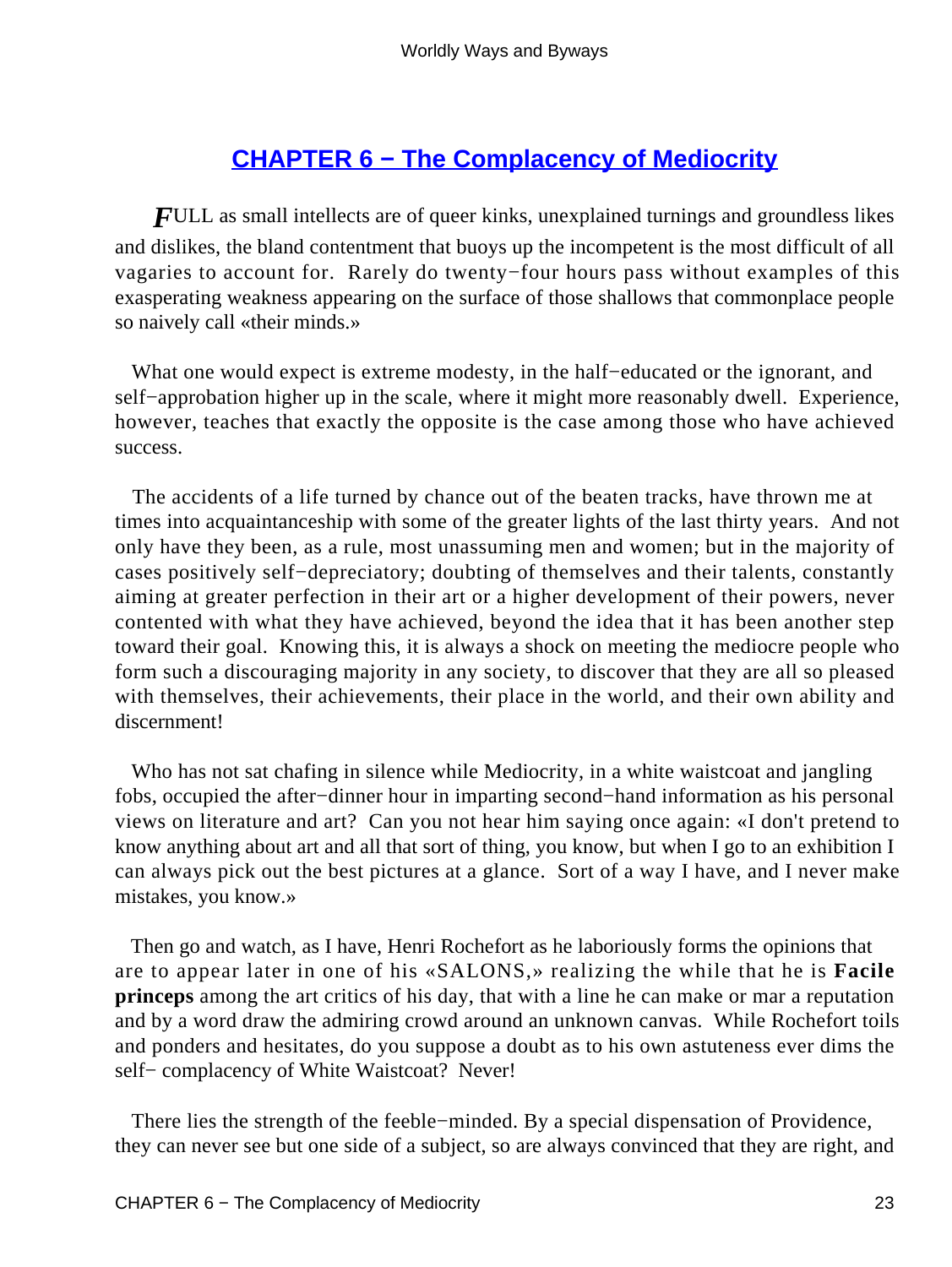#### Worldly Ways and Byways

from the height of their contentment, look down on those who chance to differ with them.

 A lady who has gathered into her dainty salons the fruit of many years' careful study and tireless «weeding» will ask anxiously if you are quite sure you like the effect of her latest acquisition − some eighteenth−century statuette or screen (flotsam, probably, from the great shipwreck of Versailles), and listen earnestly to your verdict. The good soul who has just furnished her house by contract, with the latest «Louis Fourteenth Street» productions, conducts you complacently through her chambers of horrors, wreathed in tranquil smiles, born of ignorance and that smug assurance granted only to the − small.

When a small intellect goes in for cultivating itself and improving its mind, you realize what the poet meant in asserting that a little learning was a dangerous thing. For Mediocrity is apt, when it dines out, to get up a subject beforehand, and announce to an astonished circle, as quite new and personal discoveries, that the Renaissance was introduced into France from Italy, or that Columbus in his day made important «finds.»

When the incompetent advance another step and write or paint – which, alas! is only too frequent − the world of art and literature is flooded with their productions. When White Waistcoat, for example, takes to painting, late in life, and comes to you, canvas in hand, for criticism (read praise), he is apt to remark modestly:

 «Corot never painted until he was fifty, and I am only forty−eight. So I feel I should not let myself be discouraged.»

 The problem of life is said to be the finding of a happiness that is not enjoyed at the expense of others, and surely this class have solved that Sphinx's riddle, for they float through their days in a dream of complacency disturbed neither by corroding doubt nor harassed by jealousies.

 Whole families of feeble−minded people, on the strength of an ancestor who achieved distinction a hundred years ago, live in constant thanksgiving that they «are not as other men.» None of the great man's descendants have done anything to be particularly proud of since their remote progenitor signed the Declaration of Independence or governed a colony. They have vegetated in small provincial cities and inter−married into other equally fortunate families, but the sense of superiority is ever present to sustain them, under straitened circumstances and diminishing prestige. The world may move on around them, but they never advance. Why should they? They have reached perfection. The brains and enterprise that have revolutionized our age knock in vain at their doors. They belong to that vast «majority that is always in the wrong,» being so pleased with themselves, their ways, and their feeble little lines of thought, that any change or advancement gives their system a shock.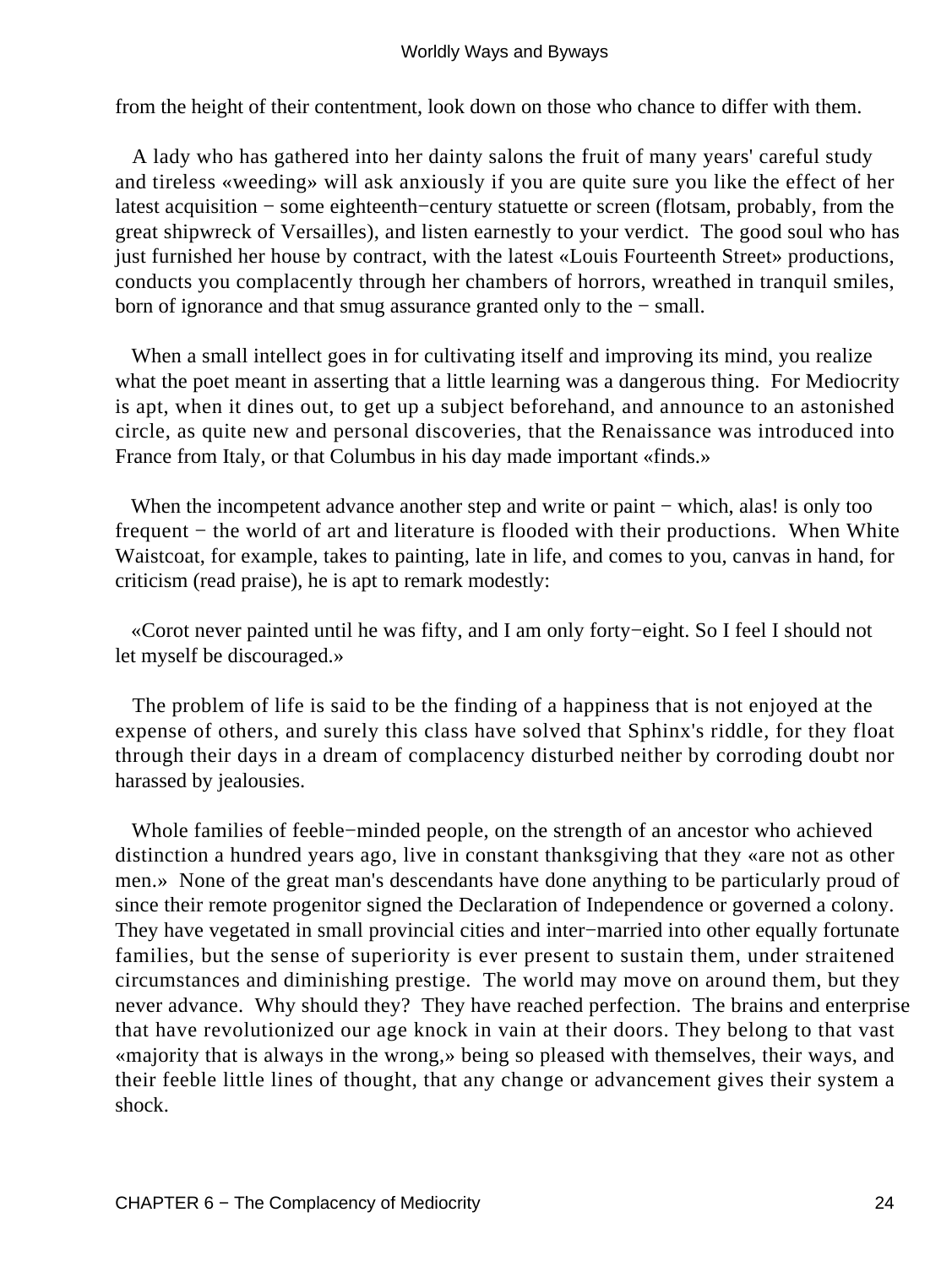#### Worldly Ways and Byways

 A painter I know was once importuned for a sketch by a lady of this class. After many delays and renewed demands he presented her one day, when she and some friends were visiting his studio, with a delightful open−air study simply framed. She seemed confused at the offering, to his astonishment, as she had not lacked **Aplomb** in asking for the sketch. After much blushing and fumbling she succeeded in getting the painting loose, and handing back the frame, remarked:

 «I will take the painting, but you must keep the frame. My husband would never allow me to accept anything of value from you!» − and smiled on the speechless painter, doubtless charmed with her own tact.

 Complacent people are the same drag on a society that a brake would be to a coach going up hill. They are the «eternal negative» and would extinguish, if they could, any light stronger than that to which their weak eyes have been accustomed. They look with astonishment and distrust at any one trying to break away from their tiresome old ways and habits, and wonder why all the world is not as pleased with their personalities as they are themselves, suggesting, if you are willing to waste your time listening to their twaddle, that there is something radically wrong in any innovation, that both «Church and State» will be imperilled if things are altered. No blight, no mildew is more fatal to a plant than the «complacent» are to the world. They resent any progress and are offended if you mention before them any new standards or points of view. «What has been good enough for us and our parents should certainly be satisfactory to the younger generations.» It seems to the contented like pure presumption on the part of their acquaintances to wander after strange gods, in the shape of new ideals, higher standards of culture, or a perfected refinement of surroundings.

 We are perhaps wrong to pity complacent people. It is for another class our sympathy should be kept; for those who cannot refrain from doubting of themselves and the value of their work − those unfortunate gifted and artistic spirits who descend too often the **Via dolorosa** of discontent and despair, who have a higher ideal than their neighbors, and, in struggling after an unattainable perfection, fall by the wayside.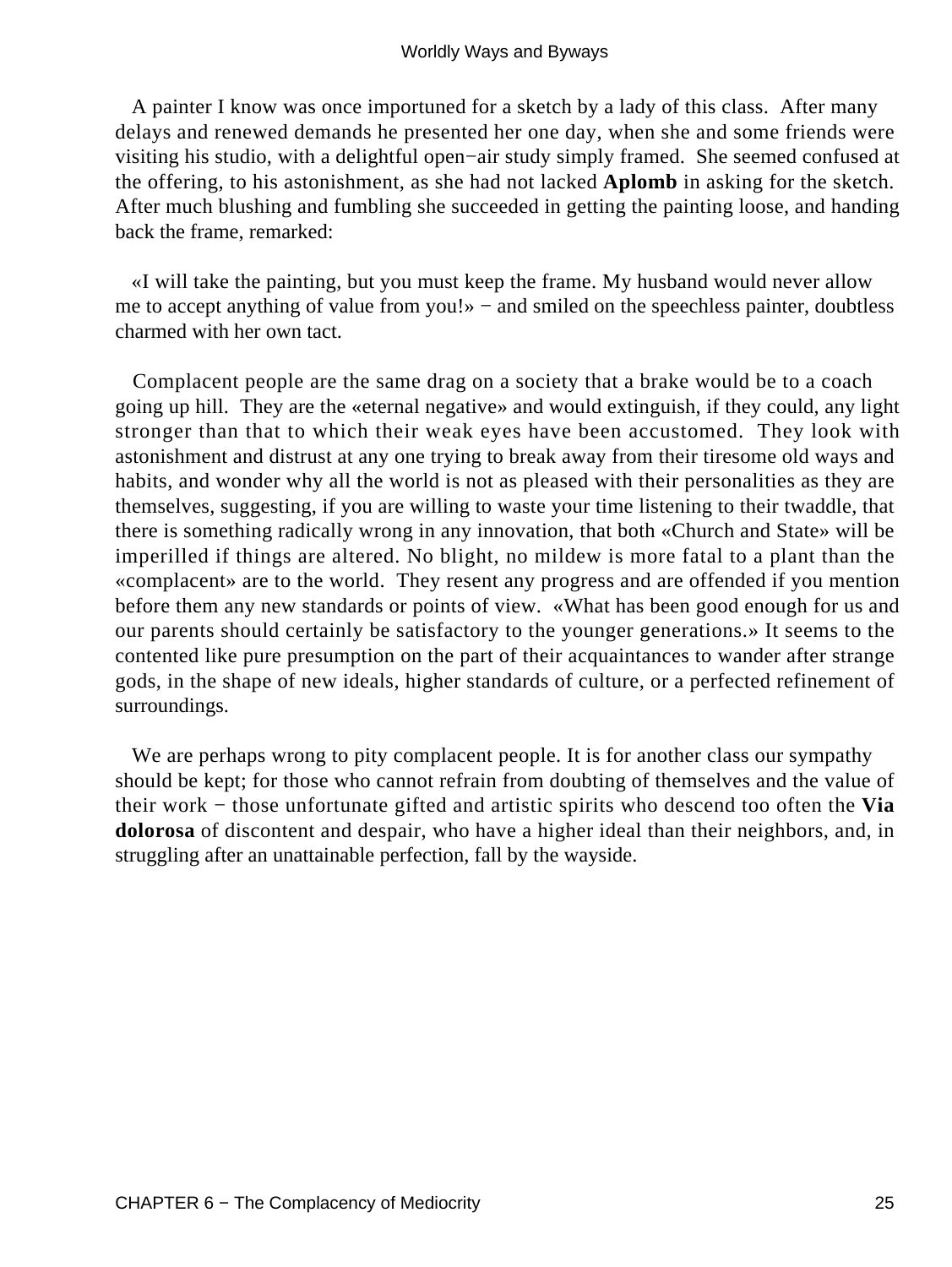# **[CHAPTER 7 − The Discontent of Talent](#page-143-0)**

*T*HE complacency that buoys up self−sufficient souls, soothing them with the illusion that they themselves, their towns, country, language, and habits are above improvement, causing them to shudder, as at a sacrilege, if any changes are suggested, is fortunately limited to a class of stay−at−home nonentities. In proportion as it is common among them, is it rare or delightfully absent in any society of gifted or imaginative people.

 Among our globe−trotting compatriots this defect is much less general than in the older nations of the world, for the excellent reason, that the moment a man travels or takes the trouble to know people of different nationalities, his armor of complacency receives so severe a blow, that it is shattered forever, the wanderer returning home wiser and much more modest. There seems to be something fatal to conceit in the air of great centres; professionally or in general society a man so soon finds his level.

 The «great world» may foster other faults; human nature is sure to develop some in every walk of life. Smug contentment, however, disappears in its rarefied atmosphere, giving place to a craving for improvement, a nervous alertness that keeps the mind from stagnating and urges it on to do its best.

 It is never the beautiful woman who sits down in smiling serenity before her mirror. She is tireless in her efforts to enhance her beauty and set it off to the best advantage. Her figure is never slender enough, nor her carriage sufficiently erect to satisfy. But the «frump» will let herself and all her surroundings go to seed, not from humbleness of mind or an overwhelming sense of her own unworthiness, but in pure complacent conceit.

 A criticism to which the highly gifted lay themselves open from those who do not understand them, is their love of praise, the critics failing to grasp the fact that this passion for measuring one's self with others, like the gad−fly pursuing poor Io, never allows a moment's repose in the green pastures of success, but goads them constantly up the rocky sides of endeavor. It is not that they love flattery, but that they need approbation as a counterpoise to the dark moments of self−abasement and as a sustaining aid for higher flights.

 Many years ago I was present at a final sitting which my master, Carolus Duran, gave to one of my fair compatriots. He knew that the lady was leaving Paris on the morrow, and that in an hour, her husband and his friends were coming to see and criticise the portrait − always a terrible ordeal for an artist.

To any one familiar with this painter's moods, it was evident that the result of the sitting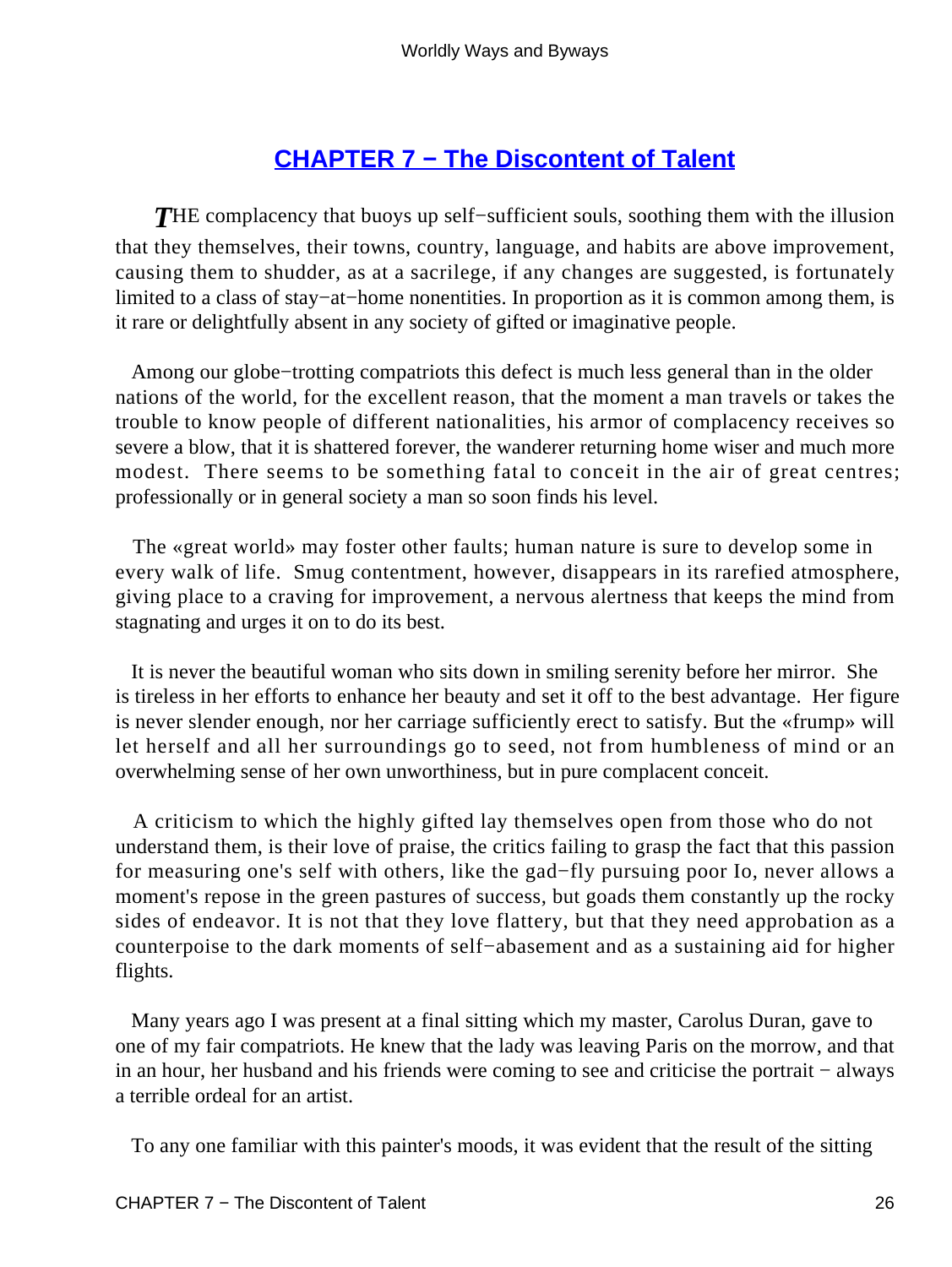was not entirely satisfactory. The quick breathing, the impatient tapping movement of the foot, the swift backward springs to obtain a better view, so characteristic of him in moments of doubt, and which had twenty years before earned him the name of **Le danseur** from his fellow−copyists at the Louvre, betrayed to even a casual observer that his discouragement and discontent were at boiling point.

 The sound of a bell and a murmur of voices announced the entrance of the visitors into the vast studio. After the formalities of introduction had been accomplished the new−comers glanced at the portrait, but uttered never a word. From it they passed in a perfectly casual manner to an inspection of the beautiful contents of the room, investigating the tapestries, admiring the armor, and finally, after another glance at the portrait, the husband remarked: «You have given my wife a jolly long neck, haven't you?» and, turning to his friends, began laughing and chatting in English.

 If vitriol had been thrown on my poor master's quivering frame, the effect could not have been more instantaneous, his ignorance of the language spoken doubtless exaggerating his impression of being ridiculed. Suddenly he turned very white, and before any of us had divined his intention he had seized a Japanese sword lying by and cut a dozen gashes across the canvas. Then, dropping his weapon, he flung out of the room, leaving his sitter and her friends in speechless consternation, to wonder then and ever after in what way they had offended him. In their opinions, if a man had talent and understood his business, he should produce portraits with the same ease that he would answer dinner invitations, and if they paid for, they were in no way bound also to praise, his work. They were entirely pleased with the result, but did not consider it necessary to tell him so, no idea having crossed their minds that he might be in one of those moods so frequent with artistic natures, when words of approbation and praise are as necessary to them, as the air we breathe is to us, mortals of a commoner clay.

 Even in the theatrical and operatic professions, those hotbeds of conceit, you will generally find among the «stars» abysmal depths of discouragement and despair. One great tenor, who has delighted New York audiences during several winters past, invariably announces to his intimates on arising that his «voice has gone,» and that, in consequence he will «never sing again,» and has to be caressed and cajoled back into some semblance of confidence before attempting a performance. This same artist, with an almost limitless repertoire and a reputation no new successes could enhance, recently risked all to sing what he considered a higher class of music, infinitely more fatiguing to his voice, because he was impelled onward by the ideal that forces genius to constant improvement and development of its powers.

 What the people who meet these artists occasionally at a private concert or behind the scenes during the intense strain of a representation, take too readily for monumental egoism and conceit, is, the greater part of the time, merely the desire for a sustaining word, a longing for the stimulant of praise.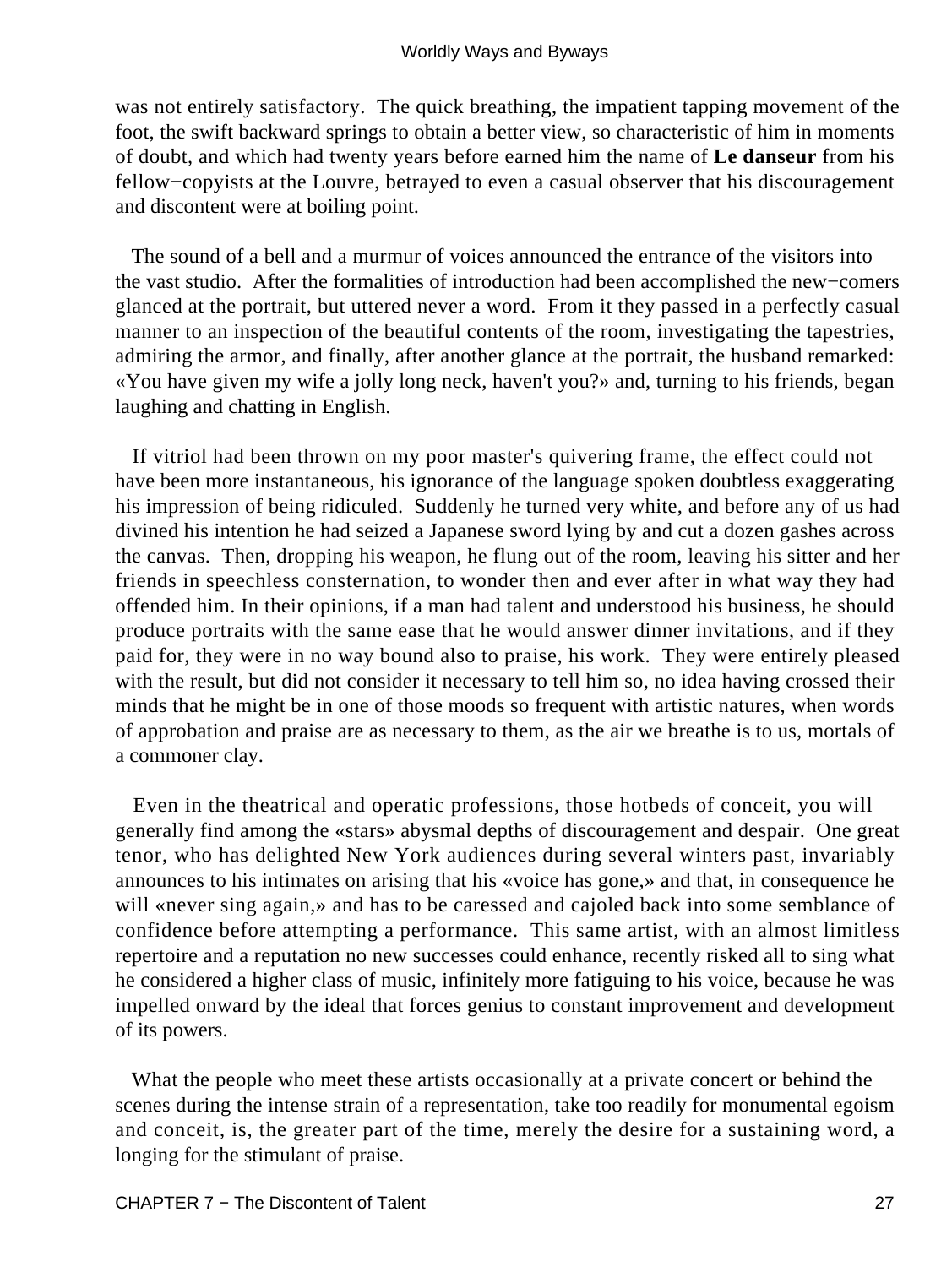All actors and singers are but big children, and must be humored and petted like children when you wish them to do their best. It is necessary for them to feel in touch with their audiences; to be assured that they are not falling below the high ideals formed for their work.

 Some winters ago a performance at the opera nearly came to a standstill because an all−conquering soprano was found crying in her dressing−room. After many weary moments of consolation and questioning, it came out that she felt quite sure she no longer had any talent. One of the other singers had laughed at her voice, and in consequence there was nothing left to live for. A half−hour later, owing to judicious «treatment,» she was singing gloriously and bowing her thanks to thunders of applause.

 Rather than blame this divine discontent that has made man what he is to−day, let us glorify and envy it, pitying the while the frail mortal vessels it consumes with its flame. No adulation can turn such natures from their goal, and in the hour of triumph the slave is always at their side to whisper the word of warning. This discontent is the leaven that has raised the whole loaf of dull humanity to better things and higher efforts, those privileged to feel it are the suns that illuminate our system. If on these luminaries observers have discovered spots, it is well to remember that these blemishes are but the defects of their qualities, and better far than the total eclipse that shrouds so large a part of humanity in colorless complacency.

 It will never be known how many master−pieces have been lost to the world because at the critical moment a friend has not been at hand with the stimulant of sympathy and encouragement needed by an overworked, straining artist who was beginning to lose confidence in himself; to soothe his irritated nerves with the balm of praise, and take his poor aching head on a friendly shoulder and let him sob out there all his doubt and discouragement.

 So let us not be niggardly or ungenerous in meting out to struggling fellow−beings their share, and perchance a little more than their share of approbation and applause, poor enough return, after all, for the pleasure their labors have procured us. What adequate compensation can we mete out to an author for the hours of delight and self−forgetfulness his talent has brought to us in moments of loneliness, illness, or grief? What can pay our debt to a painter who has fixed on canvas the face we love?

 The little return that it is in our power to make for all the joy these gifted fellow−beings bring into our lives is (closing our eyes to minor imperfections) to warmly applaud them as they move upward, along their stony path.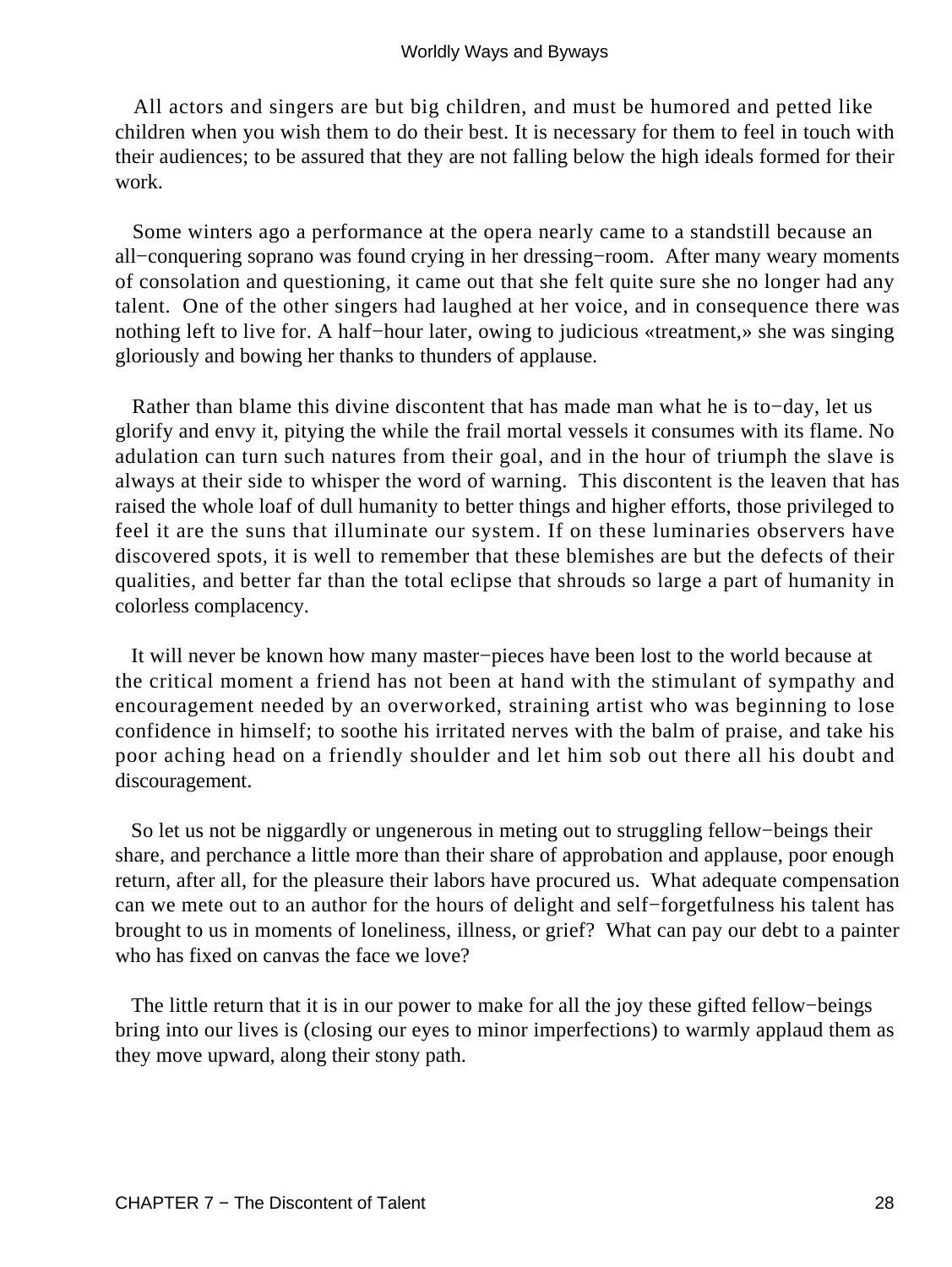#### **[CHAPTER 8 − Slouch](#page-143-0)**

*I* **Should** like to see, in every school−room of our growing country, in every business office, at the railway stations, and on street corners, large placards placed with «Do not slouch» printed thereon in distinct and imposing characters. If ever there was a tendency that needed nipping in the bud (I fear the bud is fast becoming a full−blown flower), it is this discouraging national failing.

 Each year when I return from my spring wanderings, among the benighted and effete nations of the Old World, on whom the untravelled American looks down from the height of his superiority, I am struck anew by the contrast between the trim, well−groomed officials left behind on one side of the ocean and the happy−go− lucky, slouching individuals I find on the other.

 As I ride up town this unpleasant impression deepens. In the «little Mother Isle» I have just left, bus−drivers have quite a coaching air, with hat and coat of knowing form. They sport flowers in their button–holes and salute other bus–drivers, when they meet, with a twist of whip and elbow refreshingly correct, showing that they take pride in their calling, and have been at some pains to turn themselves out as smart in appearance as finances would allow.

 Here, on the contrary, the stage and cab drivers I meet seem to be under a blight, and to have lost all interest in life. They lounge on the box, their legs straggling aimlessly, one hand holding the reins, the other hanging dejectedly by the side. Yet there is little doubt that these heartbroken citizens are earning double what their London **Confreres** gain. The shadow of the national peculiarity is over them.

When I get to my rooms, the elevator boy is reclining in the lift, and hardly raises his eye−lids as he languidly manoeuvres the rope. I have seen that boy now for months, but never when his boots and clothes were brushed or when his cravat was not riding proudly above his collar. On occasions I have offered him pins, which he took wearily, doubtless because it was less trouble than to refuse. The next day, however, his cravat again rode triumphant, mocking my efforts to keep it in its place. His hair, too, has been a cause of wonder to me. How does he manage to have it always so long and so unkempt? More than once, when expecting callers, I have bribed him to have it cut, but it seemed to grow in the night, back to its poetic profusion.

 In what does this noble disregard for appearances which characterizes American men originate? Our climate, as some suggest, or discouragement at not all being millionaires? It more likely comes from an absence with us of the military training that abroad goes so far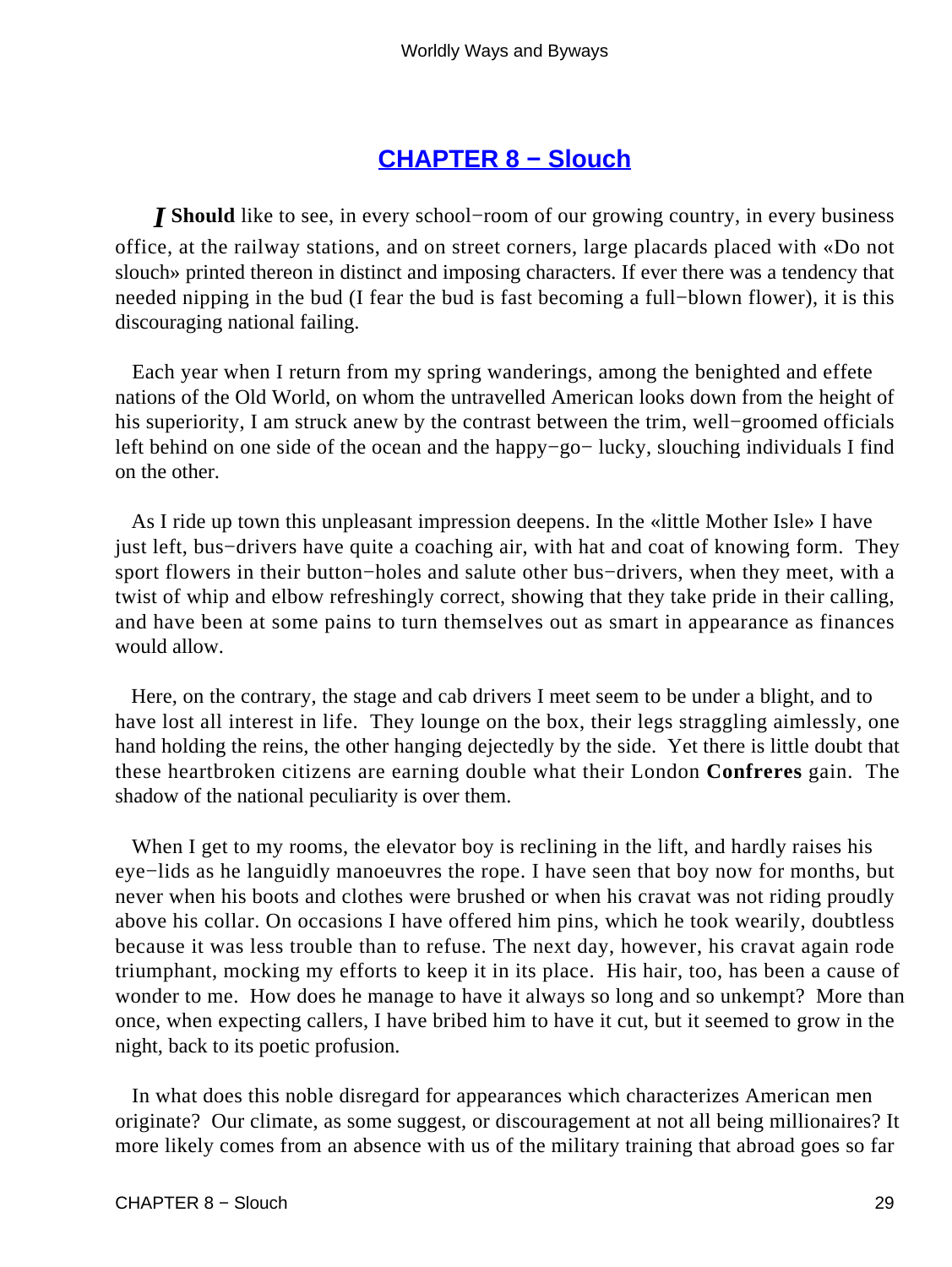toward licking young men into shape.

 I shall never forget the surprise on the face of a French statesman to whom I once expressed my sympathy for his country, laboring under the burden of so vast a standing army. He answered:

 «The financial burden is doubtless great; but you have others. Witness your pension expenditures. With us the money drawn from the people is used in such a way as to be of inestimable value to them. We take the young hobbledehoy farm−hand or mechanic, ignorant, mannerless, uncleanly as he may be, and turn him out at the end of three years with his regiment, self−respecting and well− mannered, with habits of cleanliness and obedience, having acquired a bearing, and a love of order that will cling to and serve him all his life. We do not go so far,» he added, «as our English neighbors in drilling men into superb manikins of 'form' and carriage. Our authorities do not consider it necessary. But we reclaim youths from the slovenliness of their native village or workshop and make them tidy and mannerly citizens.»

 These remarks came to mind the other day as I watched a group of New England youths lounging on the steps of the village store, or sitting in rows on a neighboring fence, until I longed to try if even a judicial arrangement of tacks, 'business−end up,' on these favorite seats would infuse any energy into their movements. I came to the conclusion that my French acquaintance was right, for the only trim−looking men to be seen, were either veterans of our war or youths belonging to the local militia. And nowhere does one see finer specimens of humanity than West Point and Annapolis turn out.

 If any one doubts what kind of men slouching youths develop into, let him look when he travels, at the dejected appearance of the farmhouses throughout our land. Surely our rural populations are not so much poorer than those of other countries. Yet when one compares the dreary homes of even our well−to−do farmers with the smiling, well−kept hamlets seen in England or on the Continent, such would seem to be the case.

 If ours were an old and bankrupt nation, this air of discouragement and decay could not be greater. Outside of the big cities one looks in vain for some sign of American dash and enterprise in the appearance of our men and their homes.

 During a journey of over four thousand miles, made last spring as the guest of a gentleman who knows our country thoroughly, I was impressed most painfully with this abject air. Never in all those days did we see a fruit−tree trained on some sunny southern wall, a smiling flower−garden or carefully clipped hedge. My host told me that hardly the necessary vegetables are grown, the inhabitants of the West and South preferring canned food. It is less trouble!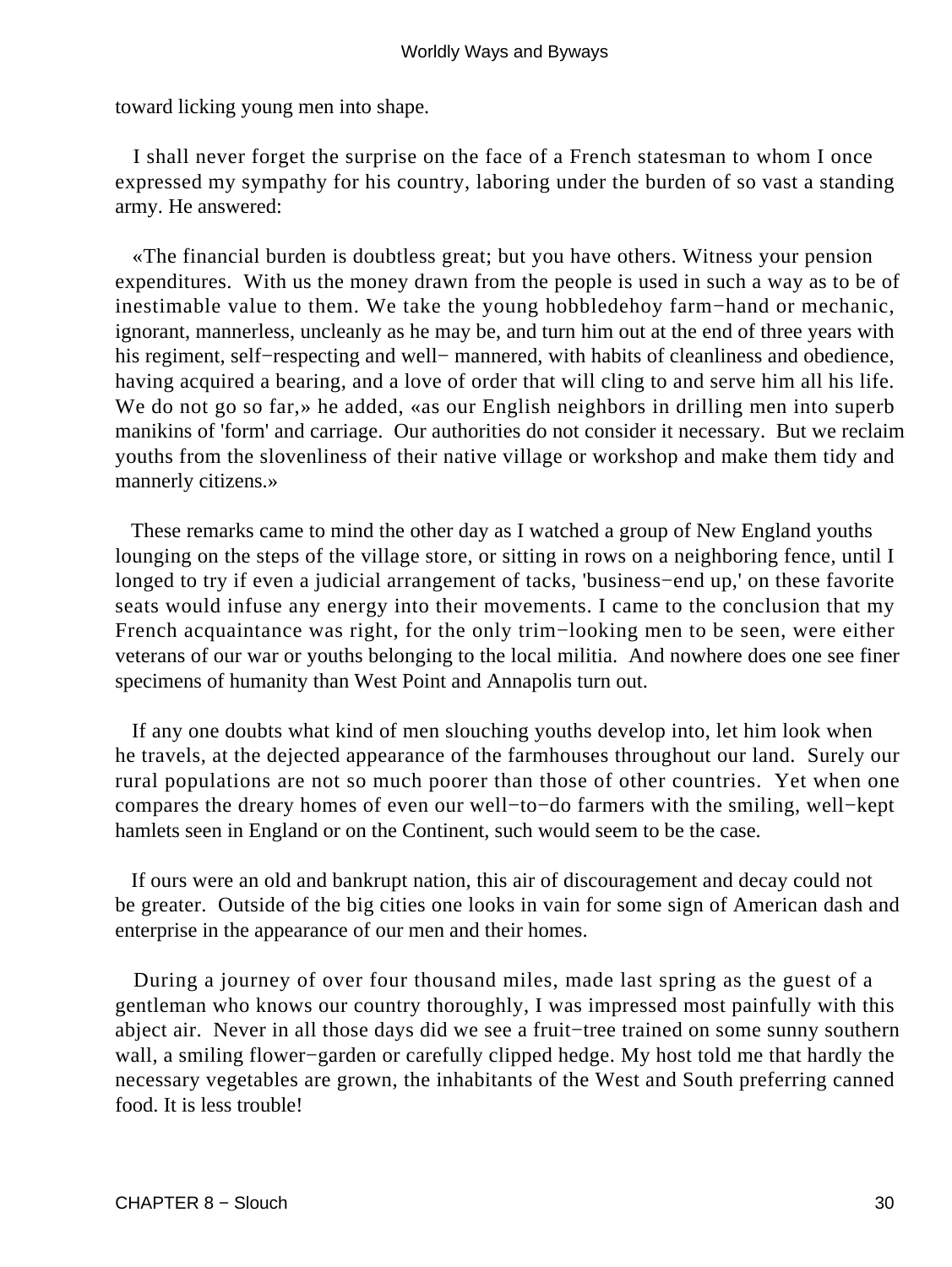If you wish to form an idea of the extent to which slouch prevails in our country, try to start a «village improvement society,» and experience, as others have done, the apathy and ill−will of the inhabitants when you go about among them and strive to summon some of their local pride to your aid.

 In the town near which I pass my summers, a large stone, fallen from a passing dray, lay for days in the middle of the principal street, until I paid some boys to remove it. No one cared, and the dull−eyed inhabitants would doubtless be looking at it still but for my impatience.

 One would imagine the villagers were all on the point of moving away (and they generally are, if they can sell their land), so little interest do they show in your plans. Like all people who have fallen into bad habits, they have grown to love their slatternly ways and cling to them, resenting furiously any attempt to shake them up to energy and reform.

 The farmer has not, however, a monopoly. Slouch seems ubiquitous. Our railway and steam−boat systems have tried in vain to combat it, and supplied their employees with a livery (I beg the free and independent voter's pardon, a uniform!), with but little effect. The inherent tendency is too strong for the corporations. The conductors still shuffle along in their spotted garments, the cap on the back of the head, and their legs anywhere, while they chew gum in defiance of the whole Board of Directors.

 Go down to Washington, after a visit to the Houses of Parliament or the Chamber of Deputies, and observe the contrast between the bearing of our Senators and Representatives and the air of their **Confreres** abroad. Our law−makers seem trying to avoid every appearance of «smartness.» Indeed, I am told, so great is the prejudice in the United States against a well−turned−out man that a candidate would seriously compromise his chances of election who appeared before his constituents in other than the accustomed shabby frock−coat, unbuttoned and floating, a pot hat, no gloves, as much doubtfully white shirt−front as possible, and a wisp of black silk for a tie; and if he can exhibit also a chin−whisker, his chances of election are materially increased.

 Nothing offends an eye accustomed to our native **Laisser aller** so much as a well−brushed hat and shining boots. When abroad, it is easy to spot a compatriot as soon and as far as you can see one, by his graceless gait, a cross between a lounge and a shuffle. In reading−, or dining−room, he is the only man whose spine does not seem equal to its work, so he flops and straggles until, for the honor of your land, you long to shake him and set him squarely on his legs.

 No amount of reasoning can convince me that outward slovenliness is not a sign of inward and moral supineness. A neglected exterior generally means a lax moral code. The man who considers it too much trouble to sit erect can hardly have given much time to his tub or his toilet. Having neglected his clothes, he will neglect his manners, and between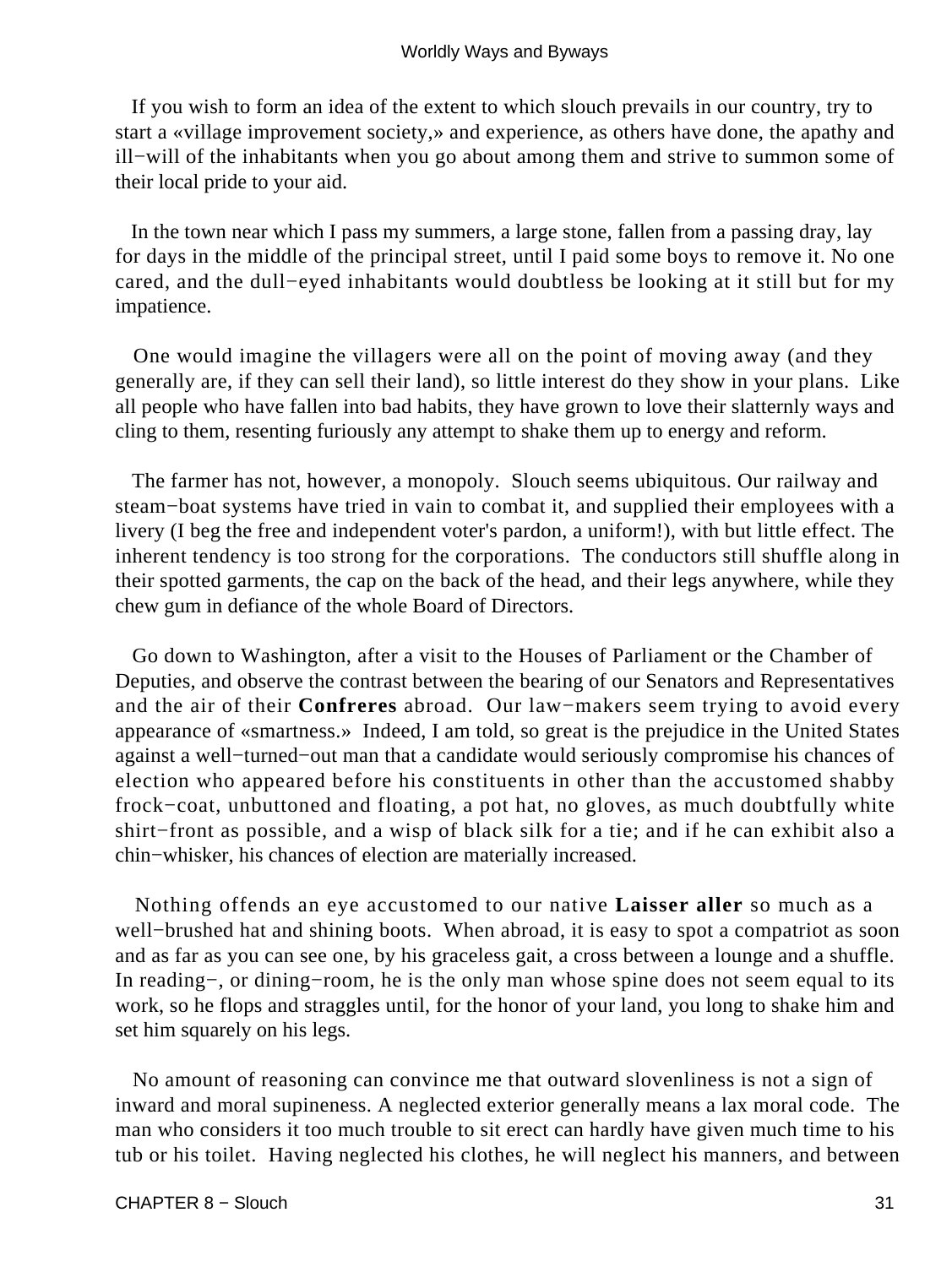morals and manners we know the tie is intimate.

 In the Orient a new reign is often inaugurated by the construction of a mosque. Vast expense is incurred to make it as splendid as possible. But, once completed, it is never touched again. Others are built by succeeding sovereigns, but neither thought nor treasure is ever expended on the old ones. When they can no longer be used, they are abandoned, and fall into decay. The same system seems to prevail among our private owners and corporations. Streets are paved, lamp−posts erected, store−fronts carefully adorned, but from the hour the workman puts his finishing touch upon them they are abandoned to the hand of fate. The mud may cake up knee−deep, wind and weather work their own sweet will, it is no one's business to interfere.

 When abroad one of my amusements has been of an early morning to watch Paris making its toilet. The streets are taking a bath, liveried attendants are blacking the boots of the lamp−posts and newspaper−KIOSQUES, the shop−fronts are being shaved and having their hair curled, cafe's and restaurants are putting on clean shirts and tying their cravats smartly before their many mirrors. By the time the world is up and about, the whole city, smiling freshly from its matutinal tub, is ready to greet it gayly.

 It is this attention to detail that gives to Continental cities their air of cheerfulness and thrift, and the utter lack of it that impresses foreigners so painfully on arriving at our shores.

 It has been the fashion to laugh at the dude and his high collar, at the darky in his master's cast−off clothes, aping style and fashion. Better the dude, better the colored dandy, better even the Bowery «tough» with his affected carriage, for they at least are reaching blindly out after something better than their surroundings, striving after an ideal, and are in just so much the superiors of the foolish souls who mock them − better, even misguided efforts, than the ignoble stagnant quagmire of slouch into which we seem to be slowly descending.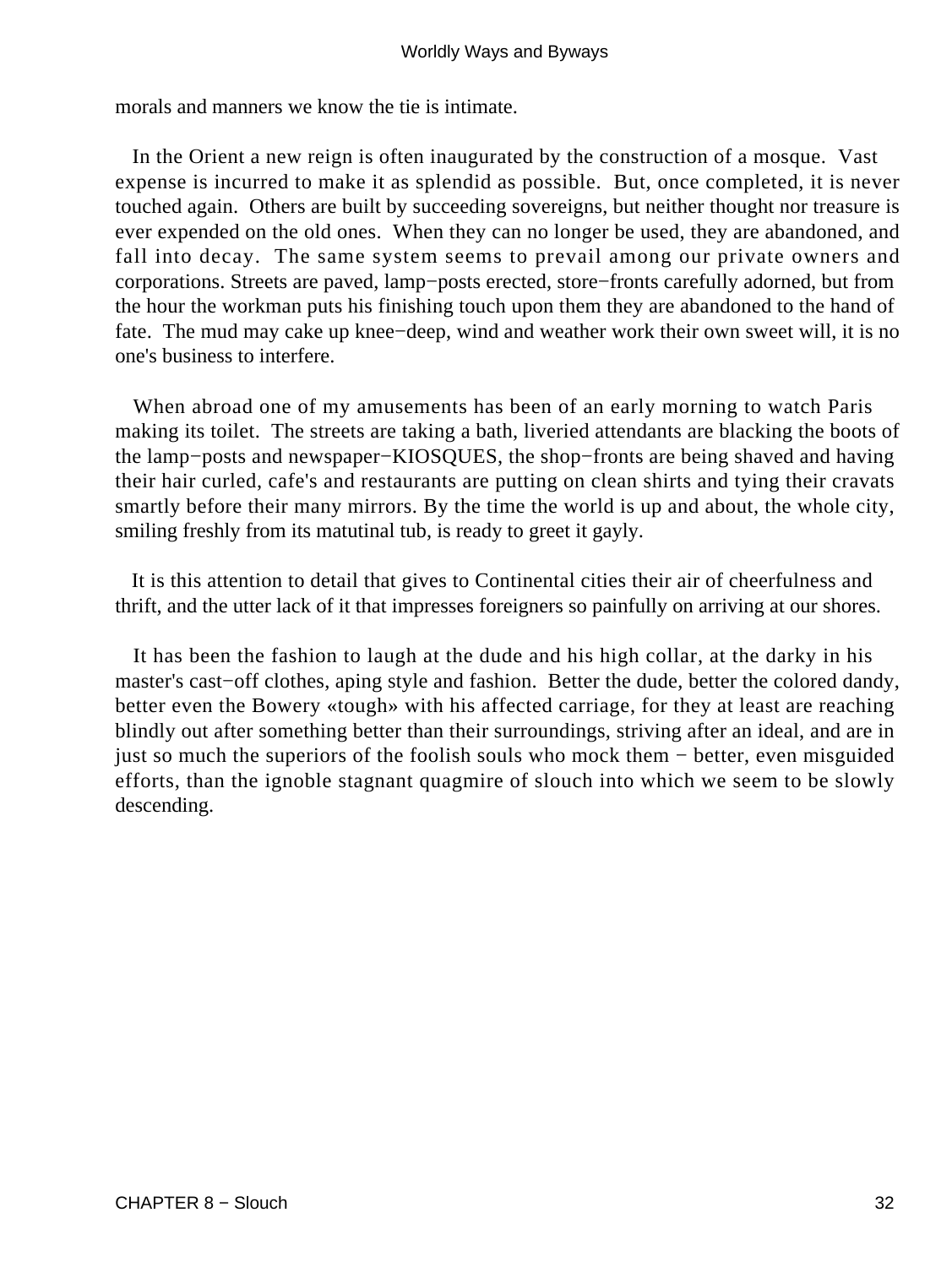### **[CHAPTER 9 − Social Suggestion](#page-143-0)**

**THE** question of how far we are unconsciously influenced by people and surroundings, in our likes and dislikes, our opinions, and even in our pleasures and intimate tastes, is a delicate and interesting one, for the line between success and failure in the world, as on the stage or in most of the professions, is so narrow and depends so often on what humor one's «public» happen to be in at a particular moment, that the subject is worthy of consideration.

 Has it never happened to you, for instance, to dine with friends and go afterwards in a jolly humor to the play which proved so delightful that you insist on taking your family immediately to see it; when to your astonishment you discover that it is neither clever nor amusing, on the contrary rather dull. Your family look at you in amazement and wonder what you had seen to admire in such an asinine performance. There was a case of suggestion! You had been influenced by your friends and had shared their opinions. The same thing occurs on a higher scale when one is raised out of one's self by association with gifted and original people, a communion with more cultivated natures which causes you to discover and appreciate a thousand hidden beauties in literature, art or music that left to yourself, you would have failed to notice. Under these circumstances you will often be astonished at the point and piquancy of your own conversation. This is but too true of a number of subjects.

 We fondly believe our opinions and convictions to be original, and with innocent conceit, imagine that we have formed them for ourselves. The illusion of being unlike other people is a common vanity. Beware of the man who asserts such a claim. He is sure to be a bore and will serve up to you, as his own, a muddle of ideas and opinions which he has absorbed like a sponge from his surroundings.

 No place is more propitious for studying this curious phenomenon, than behind the scenes of a theatre, the last few nights before a first performance. The whole company is keyed up to a point of mutual admiration that they are far from feeling generally. «The piece is charming and sure to be a success.» The author and the interpreters of his thoughts are in complete communion. The first night comes. The piece is a failure! Drop into the greenroom then and you will find an astonishing change has taken place. The Star will take you into a corner and assert that, she «always knew the thing could not go, it was too imbecile, with such a company, it was folly to expect anything else.» The author will abuse the Star and the management. The whole troupe is frankly disconcerted, like people aroused out of a hypnotic sleep, wondering what they had seen in the play to admire.

 In the social world we are even more inconsistent, accepting with tameness the most astonishing theories and opinions. Whole circles will go on assuring each other how clever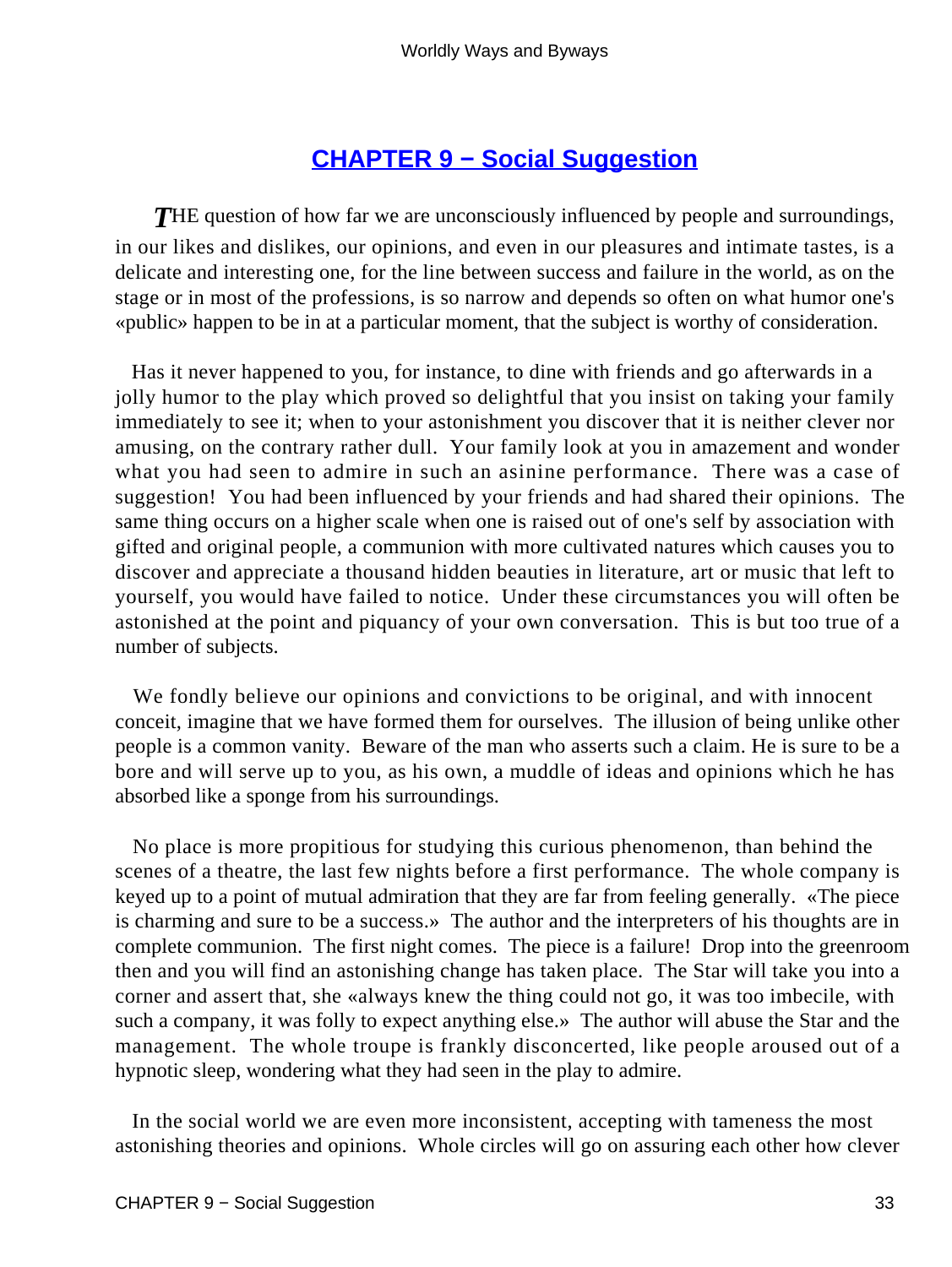Miss So−and−So is, or, how beautiful they think someone else. Not because these good people are any cleverer, or more attractive than their neighbors, but simply because it is in the air to have these opinions about them. To such an extent does this hold good, that certain persons are privileged to be vulgar and rude, to say impertinent things and make remarks that would ostracize a less fortunate individual from the polite world for ever; society will only smilingly shrug its shoulders and say: «It is only Mr. So−and−So's way.» It is useless to assert that in cases like these, people are in possession of their normal senses. They are under influences of which they are perfectly unconscious.

 Have you ever seen a piece guyed? Few sadder sights exist, the human being rarely getting nearer the brute than when engaged in this amusement. Nothing the actor or actress can do will satisfy the public. Men who under ordinary circumstances would be incapable of insulting a woman, will whistle and stamp and laugh, at an unfortunate girl who is doing her utmost to amuse them. A terrible example of this was given two winters ago at one of our concert halls, when a family of Western singers were subjected to absolute ill−treatment at the hands of the public. The young girls were perfectly sincere, in their rude way, but this did not prevent men from offering them every insult malice could devise, and making them a target for every missile at hand. So little does the public think for itself in cases like this, that at the opening of the performance had some well−known person given the signal for applause, the whole audience would, in all probability, have been delighted and made the wretched sisters a success.

 In my youth it was the fashion to affect admiration for the Italian school of painting and especially for the great masters of the Renaissance. Whole families of perfectly inartistic English and Americans might then he heard conscientiously admiring the ceiling of the Sistine Chapel or Leonardo's Last Supper (Botticelli had not been invented then) in the choicest guide−book language.

 When one considers the infinite knowledge of technique required to understand the difficulties overcome by the giants of the Renaissance and to appreciate the intrinsic qualities of their creations, one asks one's self in wonder what our parents admired in those paintings, and what tempted them to bring home and adorn their houses with such dreadful copies of their favorites. For if they appreciated the originals they never would have bought the copies, and if the copies pleased them, they must have been incapable of enjoying the originals. Yet all these people thought themselves perfectly sincere. To−day you will see the same thing going on before the paintings of Claude Monet and Besnard, the same admiration expressed by people who, you feel perfectly sure, do not realize why these works of art are superior and can no more explain to you why they think as they do than the sheep that follow each other through a hole in a wall, can give a reason for their actions.

 Dress and fashion in clothes are subjects above all others, where the ineptitude of the human mind is most evident. Can it be explained in any other way, why the fashions of yesterday always appear so hideous to us, − almost grotesque? Take up an old album of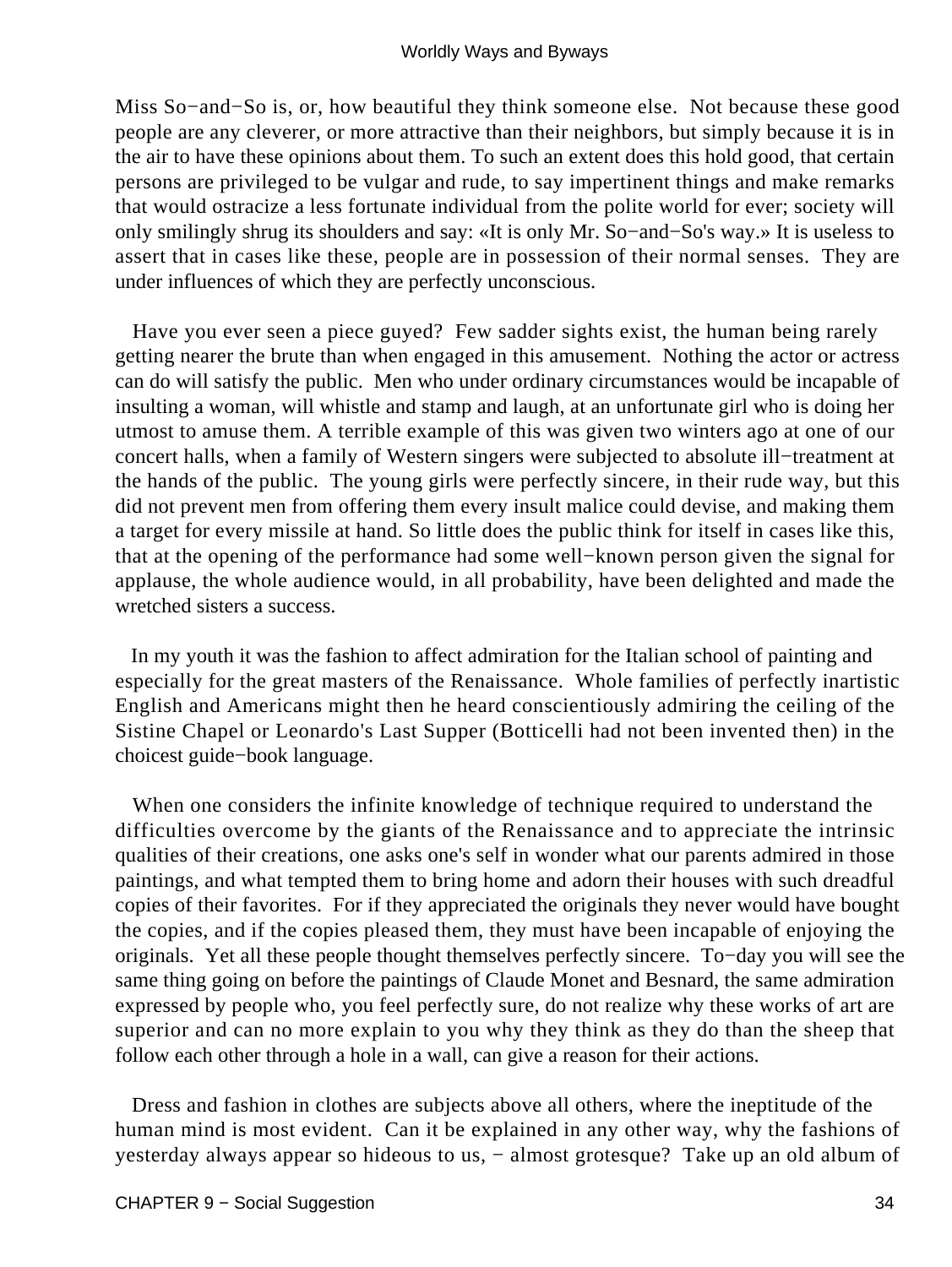photographs and glance over the faded contents. Was there ever anything so absurd? Look at the top hats men wore, and at the skirts of the women!

 The mother of a family said to me the other day: «When I recall the way in which girls were dressed in my youth, I wonder how any of us ever got a husband.»

 Study a photograph of the Empress Eugenie, that supreme arbiter of elegance and grace. Oh! those bunchy hooped skirts! That awful India shawl pinned off the shoulders, and the bonnet perched on a roll of hair in the nape of the neck! What were people thinking of at that time? Were they lunatics to deform in this way the beautiful lines of the human body which it should be the first object of toilet to enhance, or were they only lacking in the artistic sense? Nothing of the kind. And what is more, they were convinced that the real secret of beauty in dress had been discovered by them; that past fashions were absurd, and that the future could not improve on their creations. The sculptors and painters of that day (men of as great talent as any now living), were enthusiastic in reproducing those monstrosities in marble or on canvas, and authors raved about the ideal grace with which a certain beauty draped her shawl.

 Another marked manner in which we are influenced by circumambient suggestion, is in the transient furore certain games and pastimes create. We see intelligent people so given over to this influence as barely to allow themselves time to eat and sleep, begrudging the hours thus stolen from their favorite amusement.

 Ten years ago, tennis occupied every moment of our young people's time; now golf has transplanted tennis in public favor, which does not prove, however, that the latter is the better game, but simply that compelled by the accumulated force of other people's opinions, youths and maidens, old duffers and mature spinsters are willing to pass many hours daily in all kinds of weather, solemnly following an indian−rubber ball across ten−acre lots.

 If you suggest to people who are laboring under the illusion they are amusing themselves that the game, absorbing so much of their attention, is not as exciting as tennis nor as clever in combinations as croquet, that in fact it would be quite as amusing to roll an empty barrel several times around a plowed field, they laugh at you in derision and instantly put you down in their profound minds as a man who does not understand «sport.»

 Yet these very people were tennis−mad twenty years ago and had night come to interrupt a game of croquet would have ordered lanterns lighted in order to finish the match so enthralling were its intricacies.

 Everybody has known how to play **Bezique** in this country for years, yet within the last eighteen months, whole circles of our friends have been seized with a midsummer madness and willingly sat glued to a card−table through long hot afternoons and again after dinner until day dawned on their folly.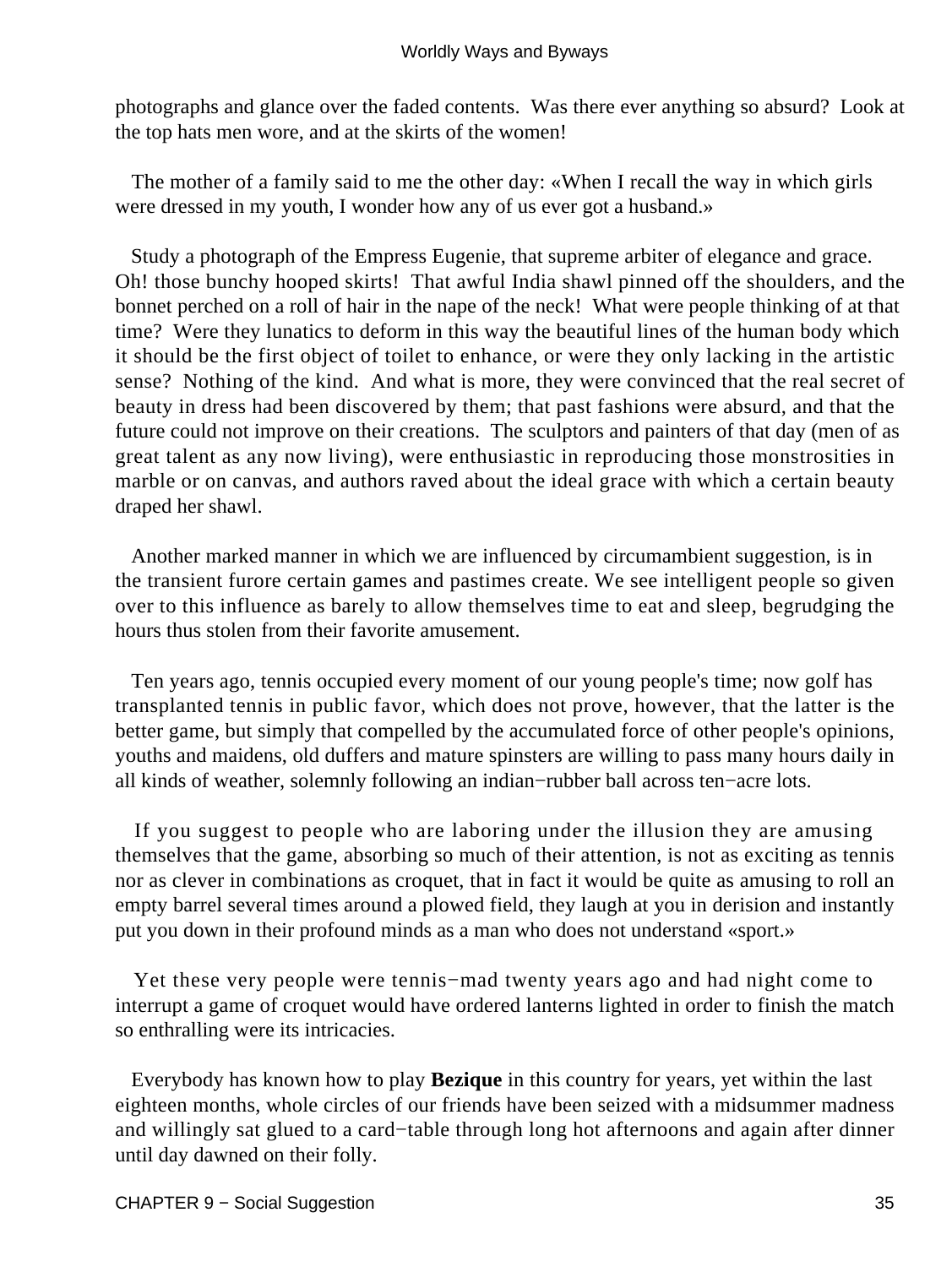Certain **Memoires** of Louis Fifteenth's reign tell of an «unravelling» mania that developed at his court. It began by some people fraying out old silks to obtain the gold and silver threads from worn−out stuffs; this occupation soon became the rage, nothing could restrain the delirium of destruction, great ladies tore priceless tapestries from their walls and brocades from their furniture, in order to unravel those materials and as the old stock did not suffice for the demand thousands were spent on new brocades and velvets, which were instantly destroyed, entertainments were given where unravelling was the only amusement offered, the entire court thinking and talking of nothing else for months.

 What is the logical deduction to be drawn from all this? Simply that people do not see with their eyes or judge with their understandings; that an all−pervading hypnotism, an ambient suggestion, at times envelops us taking from people all free will, and replacing it with the taste and judgment of the moment.

 The number of people is small in each generation, who are strong enough to rise above their surroundings and think for themselves. The rest are as dry leaves on a stream. They float along and turn gayly in the eddies, convinced all the time (as perhaps are the leaves) that they act entirely from their own volition and that their movements are having a profound influence on the direction and force of the current.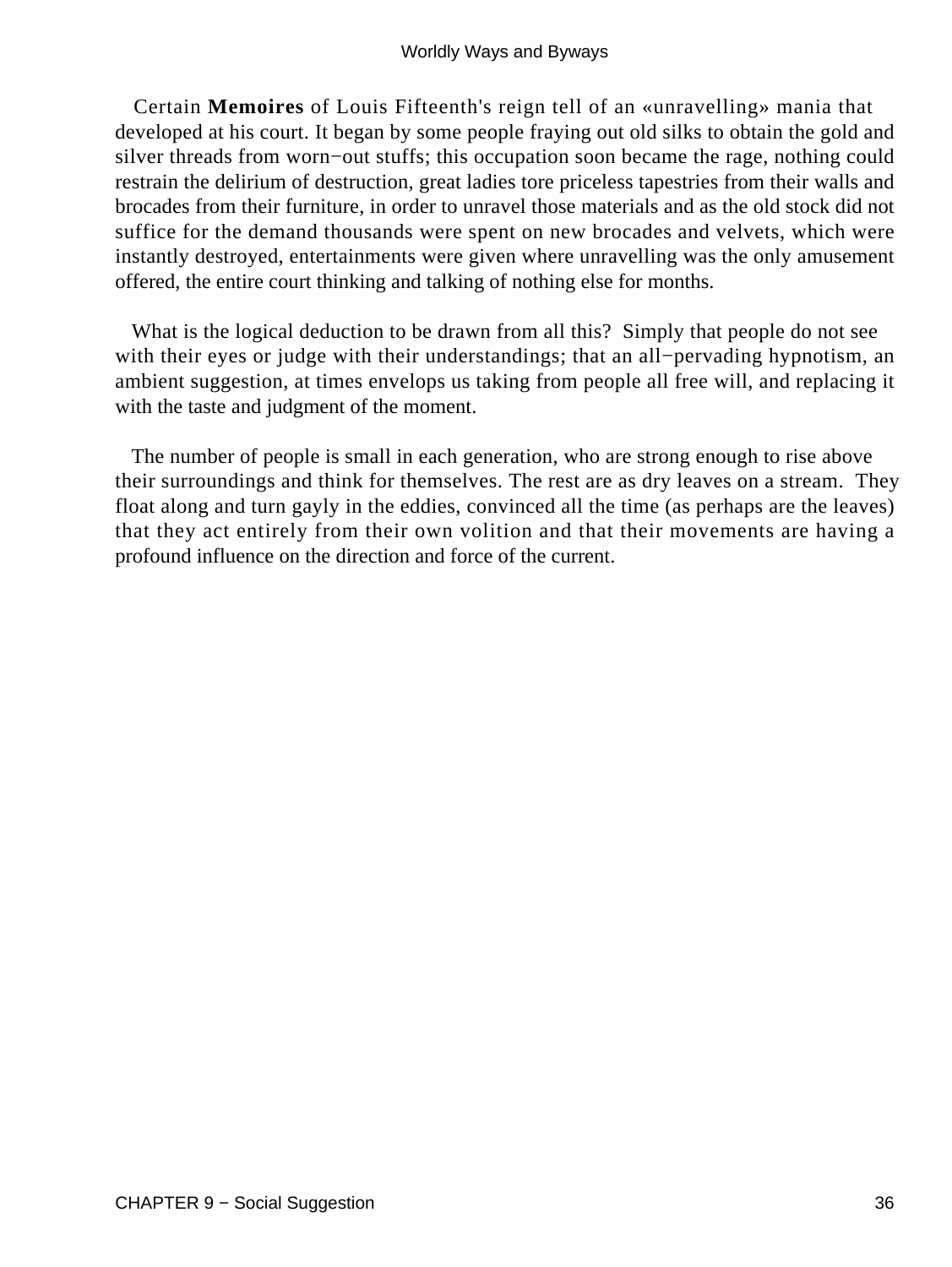## **[CHAPTER 10 − Bohemia](#page-143-0)**

*L*UNCHING with a talented English comedian and his wife the other day, the conversation turned on Bohemia, the evasive no−man's−land that Thackeray referred to, in so many of his books, and to which he looked back lovingly in his later years, when, as he said, he had forgotten the road to Prague.

 The lady remarked: «People have been more than kind to us here in New York. We have dined and supped out constantly, and have met with gracious kindness, such as we can never forget. But so far we have not met a single painter, or author, or sculptor, or a man who has explored a corner of the earth. Neither have we had the good luck to find ourselves in the same room with Tesla or Rehan, Edison or Drew. We shall regret so much when back in England and are asked about your people of talent, being obliged to say, 'We never met any of them.' Why is it? We have not been in any one circle, and have pitched our tents in many cities, during our tours over here, but always with the same result. We read your American authors as much as, if not more than, our own. The names of dozens of your discoverers and painters are household words in England. When my husband planned his first tour over here my one idea was, 'How nice it will be! Now I shall meet those delightful people of whom I have heard so much.' The disappointment has been complete. Never one have I seen.»

 I could not but feel how all too true were the remarks of this intelligent visitor, remembering how quick the society of London is to welcome a new celebrity or original character, how a place is at once made for him at every hospitable board, a permanent one to which he is expected to return; and how no Continental entertainment is considered complete without some bright particular star to shine in the firmament.

 «Lion−hunting,» I hear my reader say with a sneer. That may be, but it makes society worth the candle, which it rarely is over here. I realized what I had often vaguely felt before, that the Bohemia the English lady was looking for was not to be found in this country, more's the pity. Not that the elements are lacking. Far from it, (for even more than in London should we be able to combine such a society), but perhaps from a misconception of the true idea of such a society, due probably to Henry Murger's dreary book **Scenes de la vie de boheme** which is chargeable with the fact that a circle of this kind evokes in the mind of most Americans visions of a scrubby, poorly−fed and less−washed community, a world they would hardly dare ask to their tables for fear of some embarrassing unconventionality of conduct or dress.

 Yet that can hardly be the reason, for even in Murger or Paul de Kock, at their worst, the hero is still a gentleman, and even when he borrows a friend's coat, it is to go to a great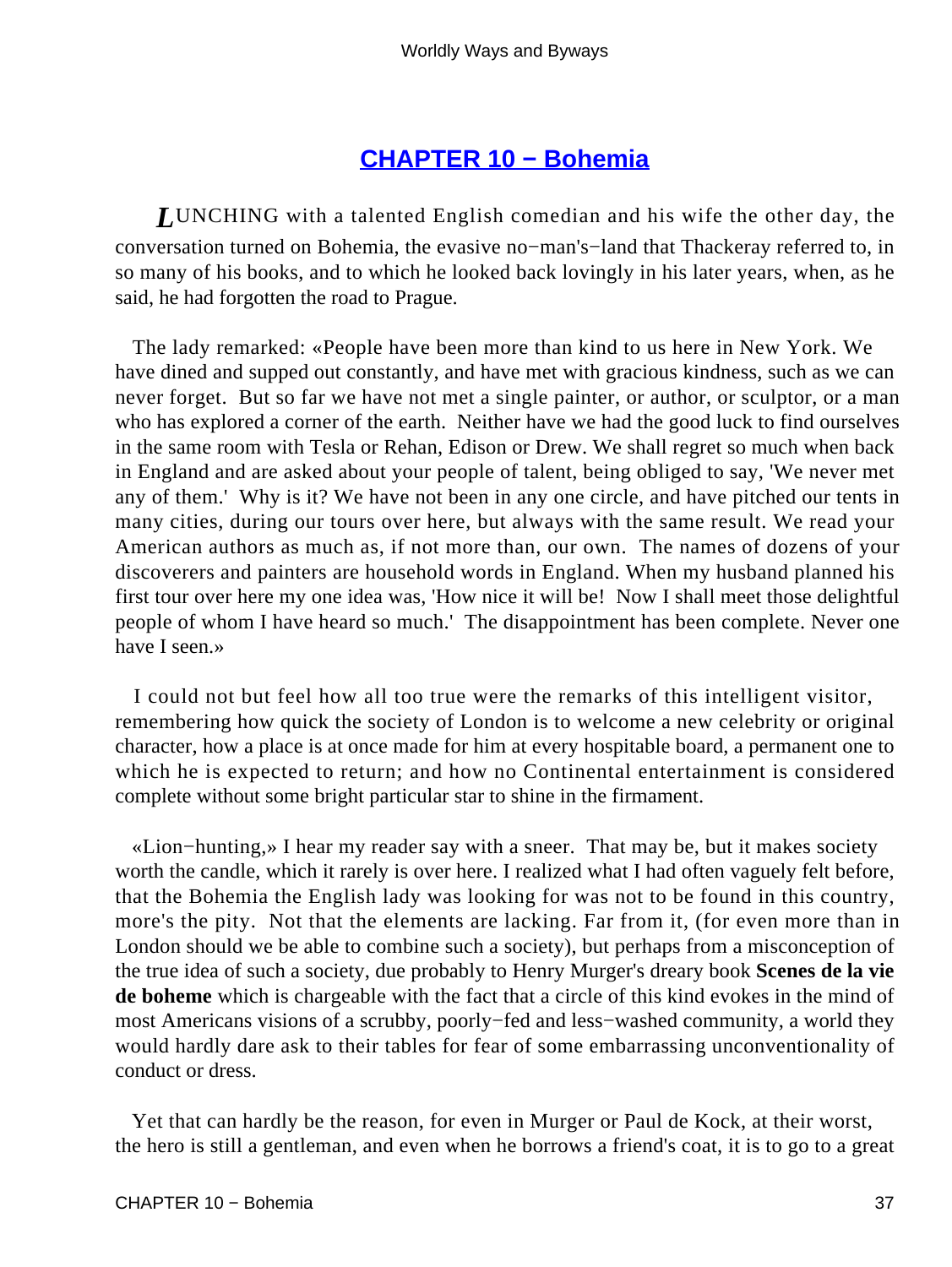house and among people of rank. Besides, we are becoming too cosmopolitan, and wander too constantly over this little globe, not to have learned that the Bohemia of 1830 is as completely a thing of the past as a GRISETTE or a glyphisodon. It disappeared with Gavarni and the authors who described it. Although we have kept the word, its meaning has gradually changed until it has come to mean something difficult to define, a will−o'−the−wisp, which one tries vainly to grasp. With each decade it has put on a new form and changed its centre, the one definite fact being that it combines the better elements of several social layers.

 Drop in, if you are in Paris and know the way, at one of Madeleine Lemaire's informal evenings in her studio. There you may find the Prince de Ligne, chatting with Rejane or Coquelin; or Henri d'Orleans, just back from an expedition into Africa. A little further on, Saint−Saens will be running over the keys, preparing an accompaniment for one of Madame de Tredern's songs. The Princess Mathilde (that passionate lover of art) will surely be there, and − but it is needless to particularize.

 Cross the Channel, and get yourself asked to one of Irving's choice suppers after the play. You will find the bar, the stage, and the pulpit represented there, a «happy family» over which the «Prince» often presides, smoking cigar after cigar, until the tardy London daylight appears to break up the entertainment.

 For both are centres where the gifted and the travelled meet the great of the social world, on a footing of perfect equality, and where, if any prestige is accorded, it is that of brains. When you have seen these places and a dozen others like them, you will realize what the actor's wife had in her mind.

 Now, let me whisper to you why I think such circles do not exist in this country. In the first place, we are still too provincial in this big city of ours. New York always reminds me of a definition I once heard of California fruit: «Very large, with no particular flavor.» We are like a boy, who has had the misfortune to grow too quickly and look like a man, but whose mind has not kept pace with his body. What he knows is undigested and chaotic, while his appearance makes you expect more of him than he can give − hence disappointment.

 Our society is yet in knickerbockers, and has retained all sorts of littlenesses and prejudices which older civilizations have long since relegated to the mental lumber room. An equivalent to this point of view you will find in England or France only in the smaller «cathedral» cities, and even there the old aristocrats have the courage of their opinions. Here, where everything is quite frankly on a money basis, and «positions» are made and lost like a fortune, by a turn of the market, those qualities which are purely mental, and on which it is hard to put a practical value, are naturally at a discount. We are quite ready to pay for the best. Witness our private galleries and the opera, but we say, like the parvenu in Emile Augier's delightful comedy **Le gendre de m. Poirier,** «Patronize art? Of course! But the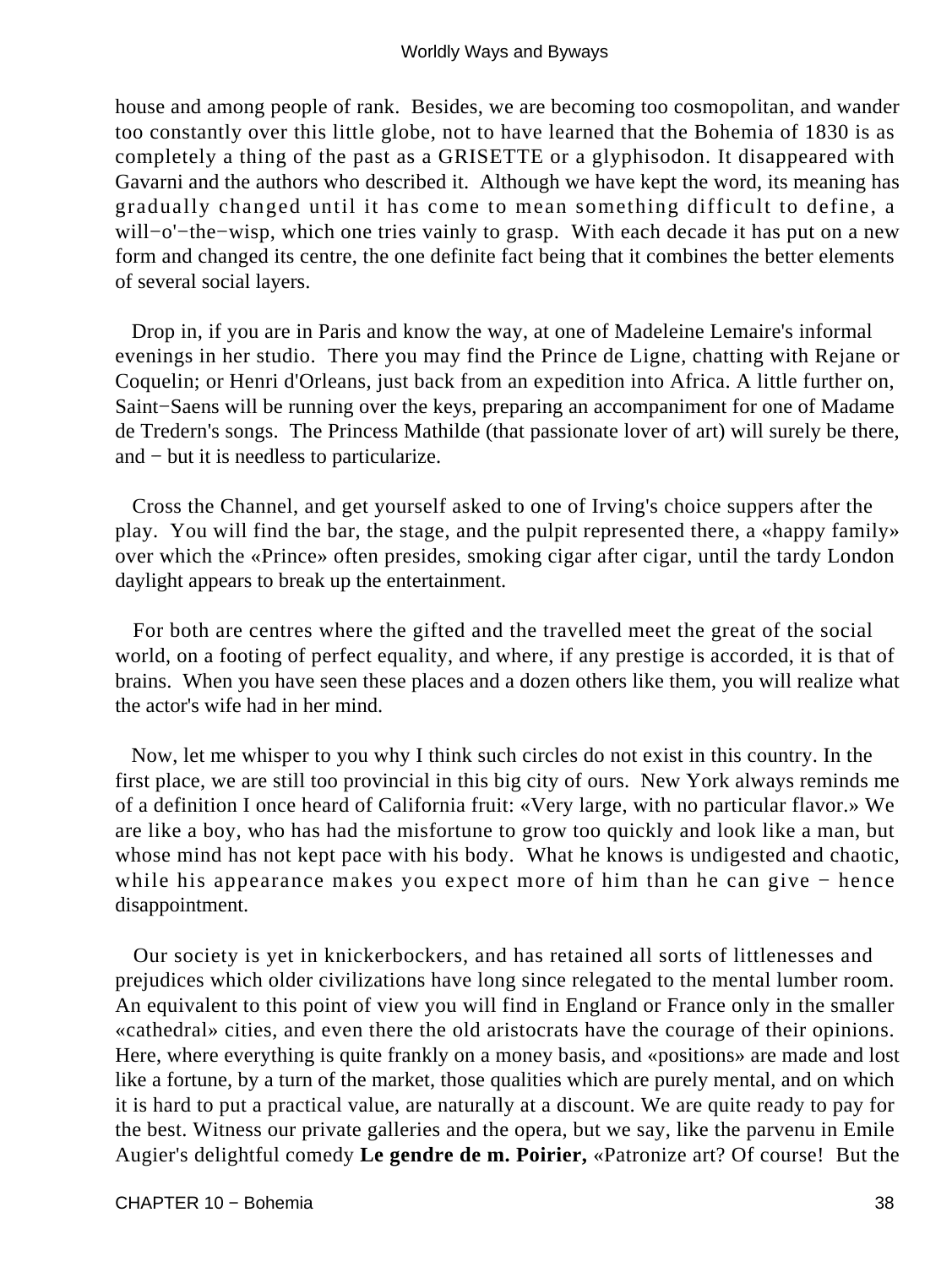artists? Never!» And frankly, it would be too much, would it not, to expect a family only half a generation away from an iron foundry, or a mine, to be willing to receive Irving or Bernhardt on terms of perfect equality?

 As it would be unjust to demand a mature mind in the overgrown boy, it is useless to hope for delicate tact and social feeling from the parvenu. To be gracious and at ease with all classes and professions, one must be perfectly sure of one's own position, and with us few feel this security, it being based on too frail a foundation, a crisis in the «street» going a long way towards destroying it.

 Of course I am generalizing and doubt not that in many cultivated homes the right spirit exists, but unfortunately these are not the centres which give the tone to our «world.» Lately at one of the most splendid houses in this city a young Italian tenor had been engaged to sing. When he had finished he stood alone, unnoticed, unspoken to for the rest of the evening. He had been paid to sing. «What more, in common sense, could he want?» thought the «world,» without reflecting that it was probably not the **Tenor** who lost by that arrangement. It needs a delicate hand to hold the reins over the backs of such a fine−mouthed community as artists and singers form. They rarely give their best when singing or performing in a hostile atmosphere.

 A few years ago when a fancy−dress ball was given at the Academy of Design, the original idea was to have it an artists' ball; the community of the brush were, however, approached with such a complete lack of tact that, with hardly an exception, they held aloof, and at the ball shone conspicuous by their absence.

 At present in this city I know of but two hospitable firesides where you are sure to meet the best the city holds of either foreign or native talent. The one is presided over by the wife of a young composer, and the other, oddly enough, by two unmarried ladies. An invitation to a dinner or a supper at either of these houses is as eagerly sought after and as highly prized in the great world as it is by the Bohemians, though neither «salon» is open regularly.

 There is still hope for us, and I already see signs of better things. Perhaps, when my English friend returns in a few years, we may be able to prove to her that we have found the road to Prague.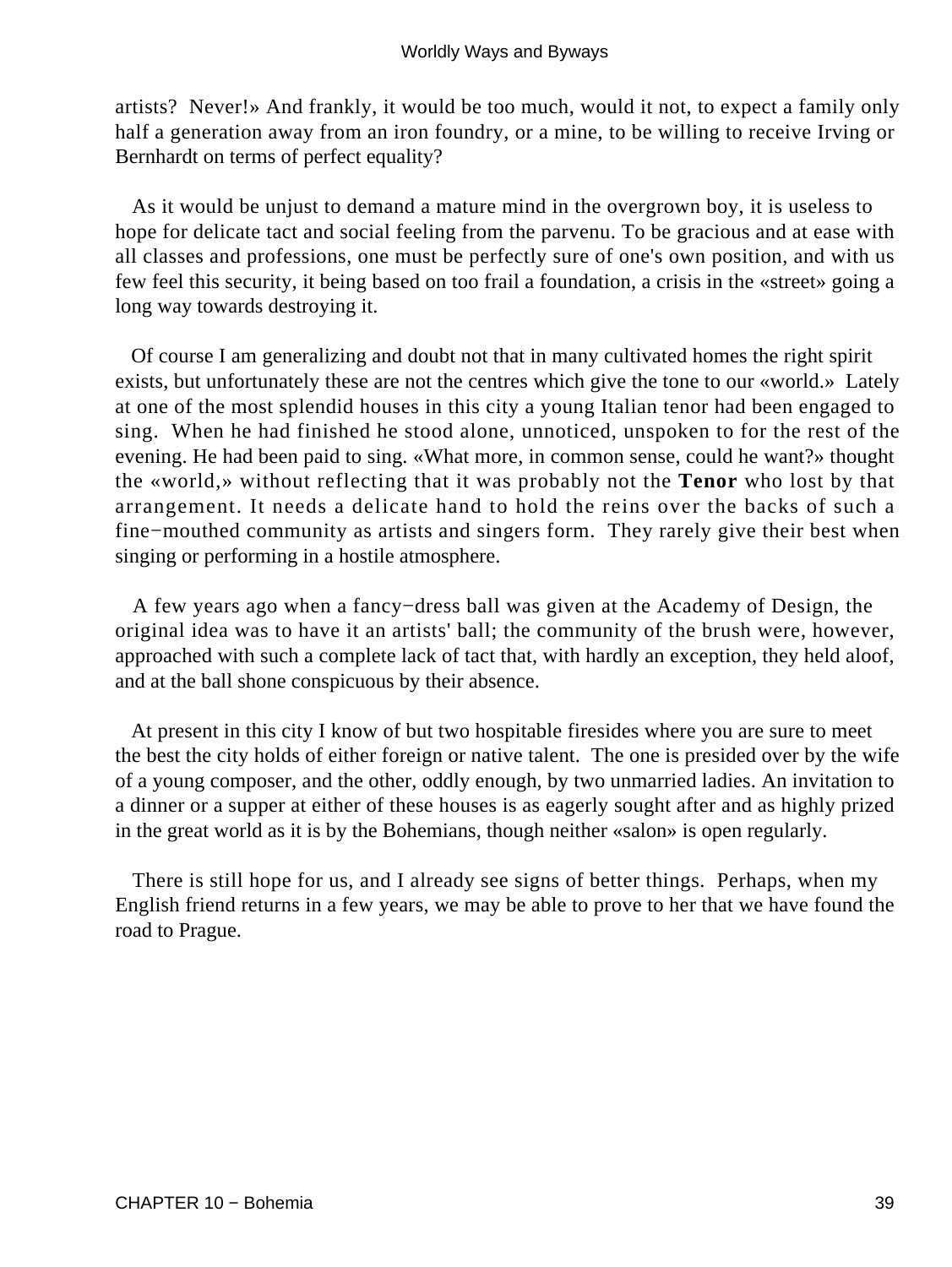## **[CHAPTER 11 − Social Exiles](#page-143-0)**

*B*ALZAC, in his **Comedie humaine,** has reviewed with a master−hand almost every phase of the Social World of Paris down to 1850 and Thackeray left hardly a corner of London High Life unexplored; but so great have been the changes (progress, its admirers call it,) since then, that, could Balzac come back to his beloved Paris, he would feel like a foreigner there; and Thackeray, who was among us but yesterday, would have difficulty in finding his bearings in the sea of the London world to−day.

 We have changed so radically that even a casual observer cannot help being struck by the difference. Among other most significant «phenomena» has appeared a phase of life that not only neither of these great men observed (for the very good reason that it had not appeared in their time), but which seems also to have escaped the notice of the writers of our own day, close observers as they are of any new development. I mean the class of Social Exiles, pitiable wanderers from home and country, who haunt the Continent, and are to be found (sad little colonies) in out−of−the−way corners of almost every civilized country.

 To know much of this form of modern life, one must have been a wanderer, like myself, and have pitched his tent in many queer places; for they are shy game and not easily raised, frequenting mostly quiet old cities like Versailles and Florence, or inexpensive watering−places where their meagre incomes become affluence by contrast. The first thought on dropping in on such a settlement is, «How in the world did these people ever drift here?» It is simple enough and generally comes about in this way:

 The father of a wealthy family dies. The fortune turns out to be less than was expected. The widow and children decide to go abroad for a year or so, during their period of mourning, partially for distraction, and partially (a fact which is not spoken of) because at home they would be forced to change their way of living to a simpler one, and that is hard to do, just at first. Later they think it will be quite easy. So the family emigrates, and after a little sight−seeing, settles in Dresden or Tours, casually at first, in a hotel. If there are young children they are made the excuse. «The languages are so important!» Or else one of the daughters develops a taste for music, or a son takes up the study of art. In a year or two, before a furnished apartment is taken, the idea of returning is discussed, but abandoned «for the present.» They begin vaguely to realize how difficult it will be to take life up again at home. During all this time their income (like everything else when the owners are absent) has been slowly but surely disappearing, making the return each year more difficult. Finally, for economy, an unfurnished apartment is taken. They send home for bits of furniture and family belongings, and gradually drop into the great army of the expatriated.

Oh, the pathos of it! One who has not seen these poor stranded waifs in their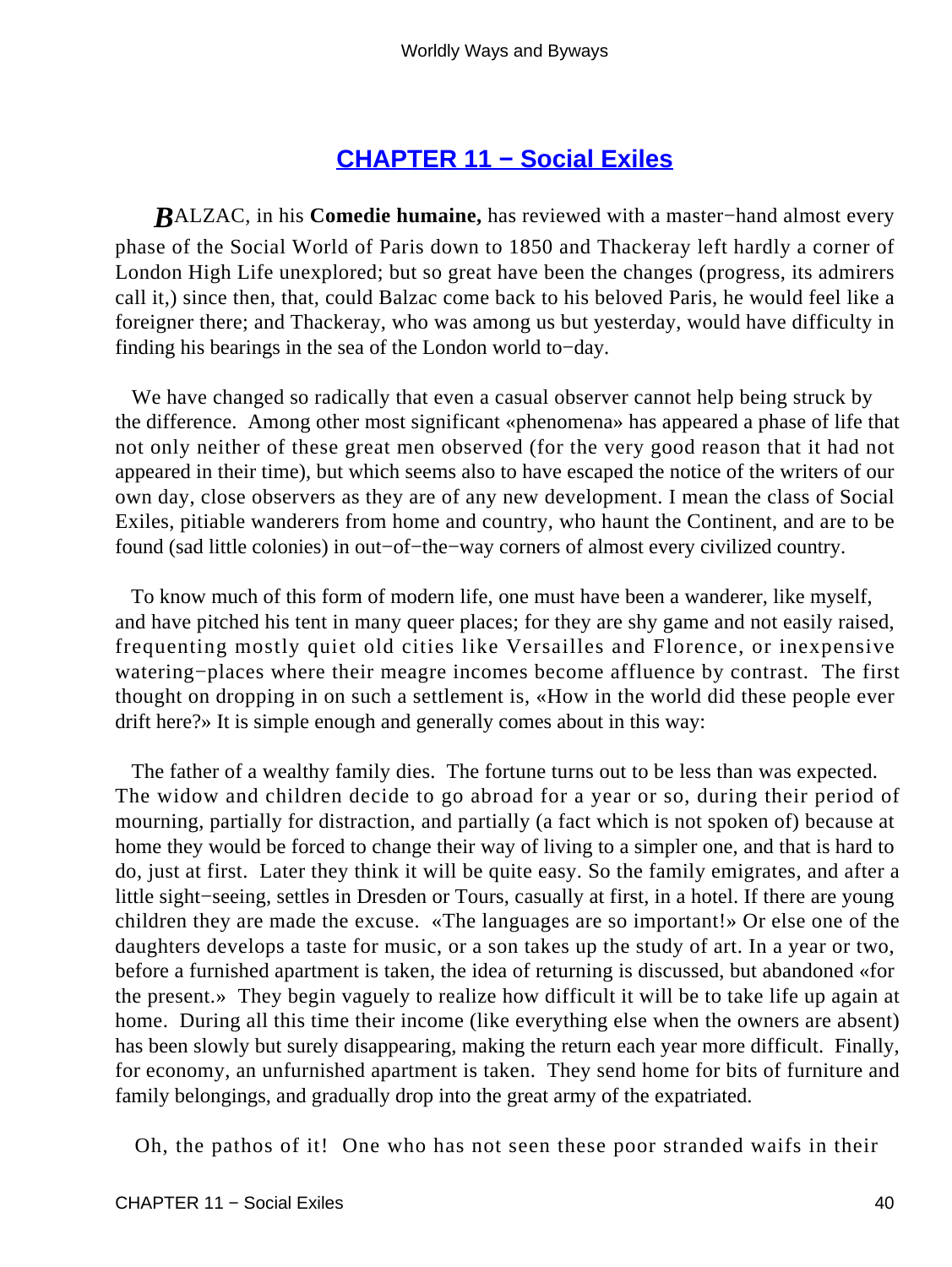self–imposed exile, with eyes turned towards their native land, cannot realize all the sadness and loneliness they endure, rarely adopting the country of their residence but becoming more firmly American as the years go by. The home papers and periodicals are taken, the American church attended, if there happens to be one; the English chapel, if there is not. Never a French church! In their hearts they think it almost irreverent to read the service in French. The acquaintance of a few fellow− exiles is made and that of a half−dozen English families, mothers and daughters and a younger son or two, whom the ferocious primogeniture custom has cast out of the homes of their childhood to economize on the Continent.

 I have in my mind a little settlement of this kind at Versailles, which was a type. The formal old city, fallen from its grandeur, was a singularly appropriate setting to the little comedy. There the modest purses of the exiles found rents within their reach, the quarters vast and airy. The galleries and the park afforded a diversion, and then Paris, dear Paris, the American Mecca, was within reach. At the time I knew it, the colony was fairly prosperous, many of its members living in the two or three principal **Pensions,** the others in apartments of their own. They gave feeble little entertainments among themselves, card−parties and teas, and dined about with each other at their respective **Tables** D'HOTE, even knowing a stray Frenchman or two, whom the quest of a meal had tempted out of their native fastnesses as it does the wolves in a hard winter. Writing and receiving letters from America was one of the principal occupations, and an epistle descriptive of a particular event at home went the rounds, and was eagerly read and discussed.

 The merits of the different **Pensions** also formed a subject of vital interest. The advantages and disadvantages of these rival establishments were, as a topic, never exhausted. **Madame une telle** gave five o'clock tea, included in the seven francs a day, but her rival gave one more meat course at dinner and her coffee was certainly better, while a third undoubtedly had a nicer set of people. No one here at home can realize the importance these matters gradually assume in the eyes of the exiles. Their slender incomes have to be so carefully handled to meet the strain of even this simple way of living, if they are to show a surplus for a little trip to the seashore in the summer months, that an extra franc a day becomes a serious consideration.

 Every now and then a family stronger−minded than the others, or with serious reasons for returning home (a daughter to bring out or a son to put into business), would break away from its somnolent surroundings and re−cross the Atlantic, alternating between hope and fear. It is here that a sad fate awaits these modern Rip Van Winkles. They find their native cities changed beyond recognition. (For we move fast in these days.) The mother gets out her visiting list of ten years before and is thunderstruck to find that it contains chiefly names of the «dead, the divorced, and defaulted.» The waves of a decade have washed over her place and the world she once belonged to knows her no more. The leaders of her day on whose aid she counted have retired from the fray. Younger, and alas! unknown faces sit in the opera boxes and around the dinner tables where before she had found only friends. After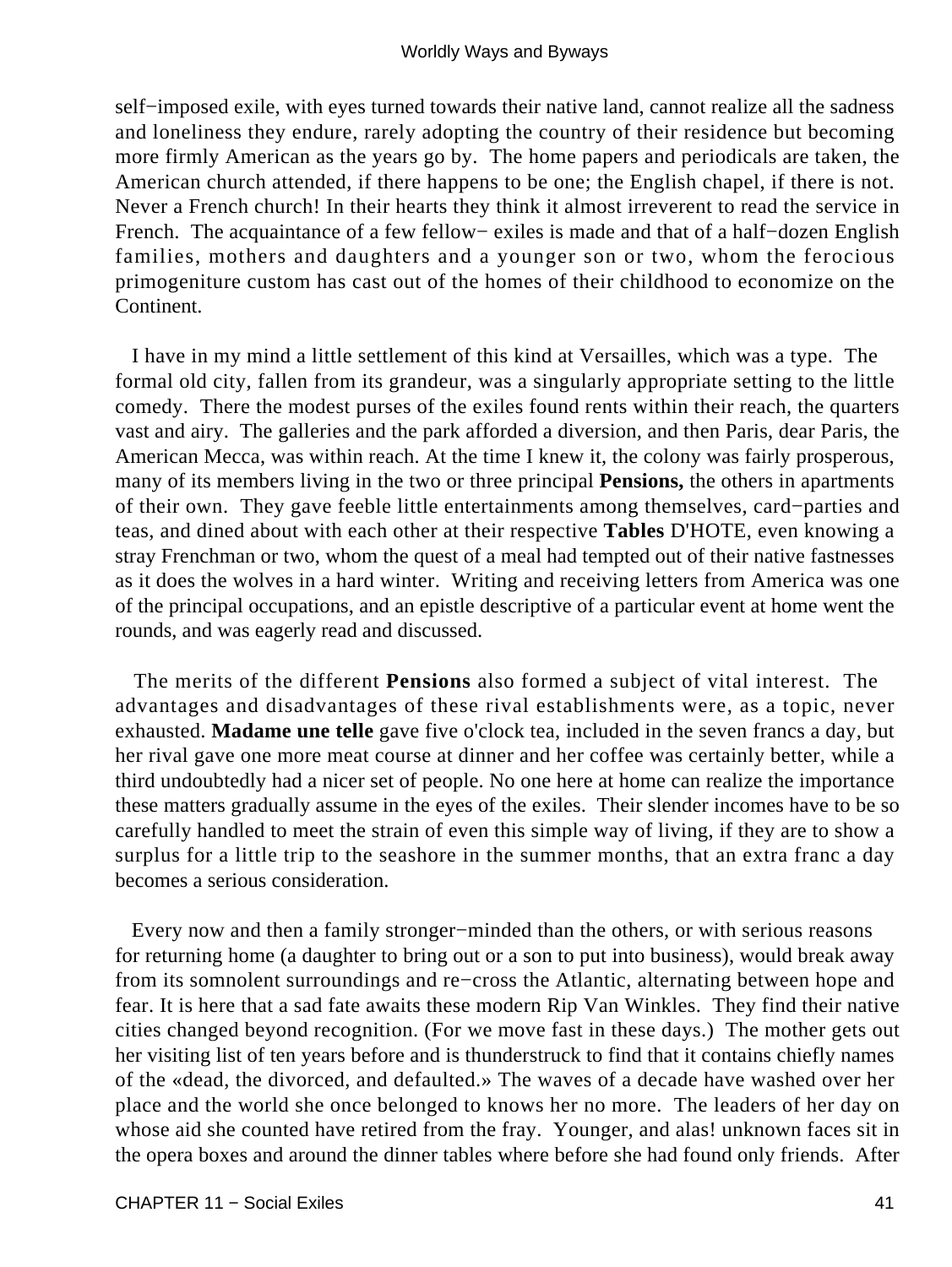a feeble little struggle to get again into the «swim,» the family drifts back across the ocean into the quiet back water of a continental town, and goes circling around with the other twigs and dry leaves, moral flotsam and jetsam, thrown aside by the great rush of the outside world.

 For the parents the life is not too sad. They have had their day, and are, perhaps, a little glad in their hearts of a quiet old age, away from the heat and sweat of the battle; but for the younger generation it is annihilation. Each year their circle grows smaller. Death takes away one member after another of the family, until one is left alone in a foreign land with no ties around her, or with her far−away «home,» the latter more a name now than a reality.

 A year or two ago I was taking luncheon with our consul at his primitive villa, an hour's ride from the city of Tangier, a ride made on donkey−back, as no roads exist in that sunny land. After our coffee and cigars, he took me a half−hour's walk into the wilderness around him to call on his nearest neighbors, whose mode of existence seemed a source of anxiety to him. I found myself in the presence of two American ladies, the younger being certainly not less than seventy−five. To my astonishment I found they had been living there some thirty years, since the death of their parents, in an isolation and remoteness impossible to describe, in an Arab house, with native servants, «the world forgetting, by the world forgot.» Yet these ladies had names well known in New York fifty years ago.

 The glimpse I had of their existence made me thoughtful as I rode home in the twilight, across a suburb none too safe for strangers. What had the future in store for those two? Or, worse still, for the survivor of those two? In contrast, I saw a certain humble «home» far away in America, where two old ladies were ending their lives surrounded by loving friends and relations, honored and cherished and guarded tenderly from the rude world.

 In big cities like Paris and Rome there is another class of the expatriated, the wealthy who have left their homes in a moment of pique after the failure of some social or political ambition; and who find in these centres the recognition refused them at home and for which their souls thirsted.

 It is not to these I refer, although it is curious to see a group of people living for years in a country of which they, half the time, do not speak the language (beyond the necessities of house− keeping and shopping), knowing but few of its inhabitants, and seeing none of the society of the place, their acquaintance rarely going beyond that equivocal, hybrid class that surrounds rich «strangers» and hangs on to the outer edge of the **Grand monde.** One feels for this latter class merely contempt, but one's pity is reserved for the former. What object lessons some lives on the Continent would be to impatient souls at home, who feel discontented with their surroundings, and anxious to break away and wander abroad! Let them think twice before they cut the thousand ties it has taken a lifetime to form. Better monotony at your own fireside, my friends, where at the worst, you are known and have your place, no matter how small, than an old age among strangers.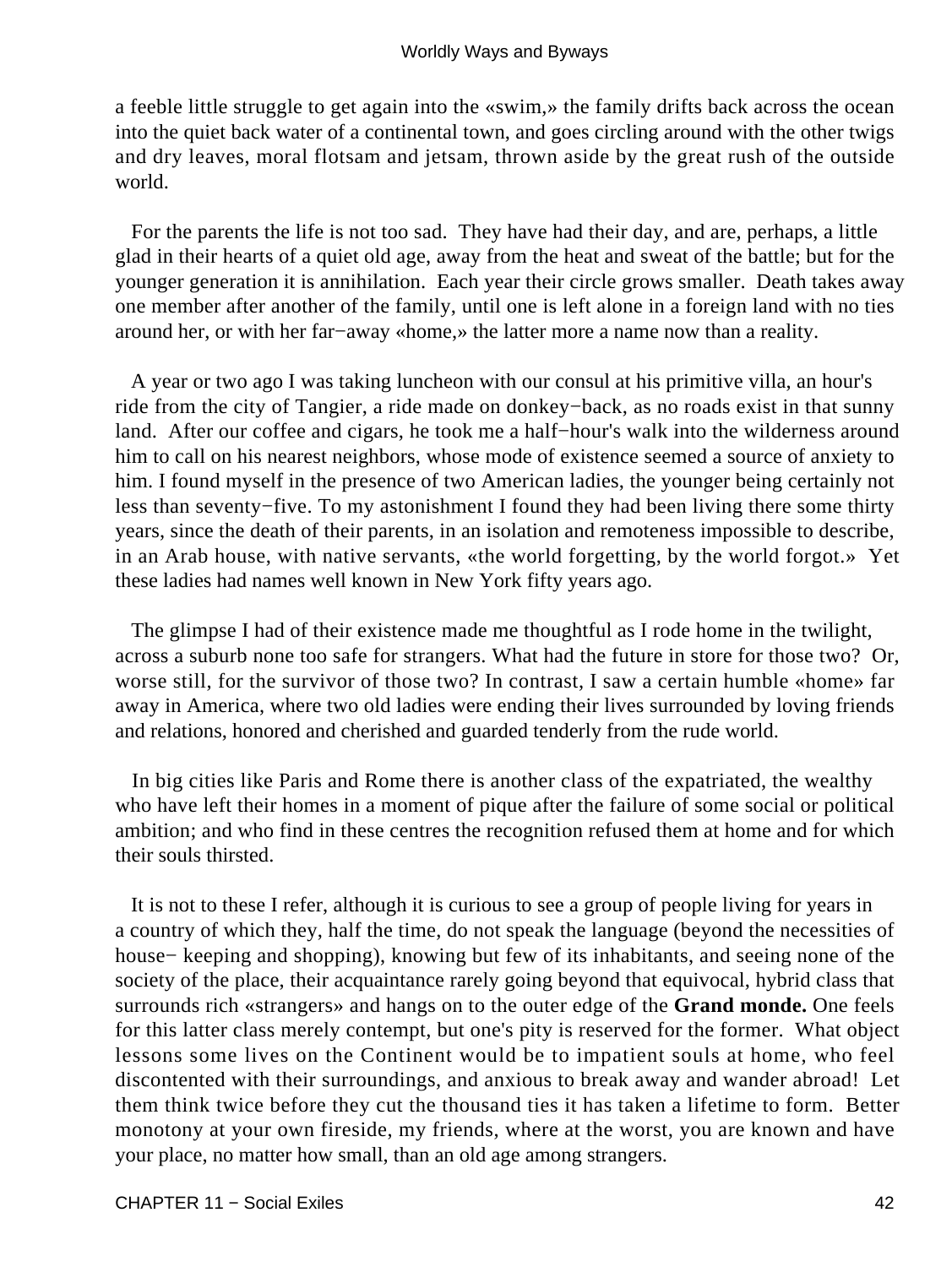## **[CHAPTER 12 − «Seven Ages» of Furniture](#page-143-0)**

*T*HE progress through life of active−minded Americans is apt to be a series of transformations. At each succeeding phase of mental development, an old skin drops from their growing intelligence, and they assimilate the ideas and tastes of their new condition, with a facility and completeness unknown to other nations.

 One series of metamorphoses particularly amusing to watch is, that of an observant, receptive daughter of Uncle Sam who, aided and followed (at a distance) by an adoring husband, gradually develops her excellent brain, and rises through fathoms of self−culture and purblind experiment, to the surface of dilettantism and connoisseurship. One can generally detect the exact stage of evolution such a lady has reached by the bent of her conversation, the books she is reading, and, last but not least, by her material surroundings; no outward and visible signs reflecting inward and spiritual grace so clearly as the objects people collect around them for the adornment of their rooms, or the way in which those rooms are decorated.

 A few years ago, when a young man and his bride set up housekeeping on their own account, the «old people» of both families seized the opportunity to unload on the beginners (under the pretence of helping them along) a quantity of furniture and belongings that had (as the shopkeepers say) «ceased to please» their original owners. The narrow quarters of the tyros are encumbered by ungainly sofas and arm−chairs, most probably of carved rosewood. **Etageres of** the same lugubrious material grace the corners of their tiny drawing− room, the bits of mirror inserted between the shelves distorting the image of the owners into headless or limbless phantoms. Half of their little dining−room is filled with a black−walnut sideboard, ingeniously contrived to take up as much space as possible and hold nothing, its graceless top adorned with a stag's head carved in wood and imitation antlers.

 The novices in their innocence live contented amid their hideous surroundings for a year or two, when the wife enters her second epoch, which, for want of a better word, we will call the Japanese period. The grim furniture gradually disappears under a layer of silk and gauze draperies, the bare walls blossom with paper umbrellas, fans are nailed in groups promiscuously, wherever an empty space offends her eye. Bows of ribbon are attached to every possible protuberance of the furniture. Even the table service is not spared. I remember dining at a house in this stage of its artistic development, where the marrow bones that formed one course of the dinner appeared each with a coquettish little bow−knot of pink ribbon around its neck.

 Once launched on this sea of adornment, the housewife soon loses her bearings and decorates indiscriminately. Her old evening dresses serve to drape the mantelpieces, and she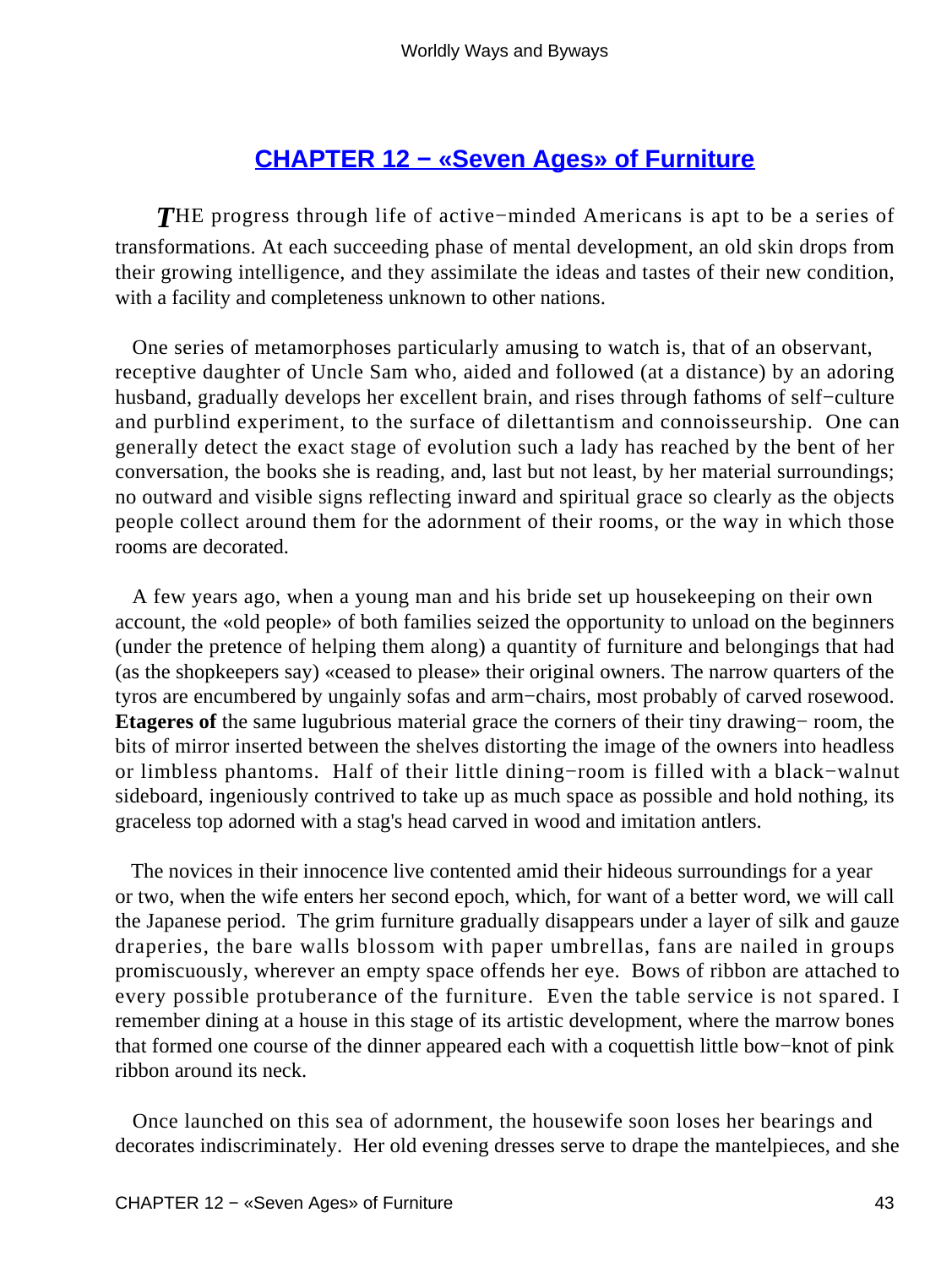passes every spare hour embroidering, braiding, or fringing some material to adorn her rooms. At Christmas her friends contribute specimens of their handiwork to the collection.

 The view of other houses and other decorations before long introduces the worm of discontent into the blossom of our friend's contentment. The fruit of her labors becomes tasteless on her lips. As the finances of the family are satisfactory, the re− arrangement of the parlor floor is (at her suggestion) confided to a firm of upholsterers, who make a clean sweep of the rosewood and the bow−knots, and retire, after some months of labor, leaving the delighted wife in possession of a suite of rooms glittering with every monstrosity that an imaginative tradesman, spurred on by unlimited credit, could devise.

 The wood work of the doors and mantels is an intricate puzzle of inlaid woods, the ceilings are panelled and painted in complicated designs. The «parlor» is provided with a complete set of neat, old−gold satin furniture, puffed at its angles with peacock−colored plush.

 The monumental folding doors between the long, narrow rooms are draped with the same chaste combination of stuffs.

 The dining−room blazes with a gold and purple wall paper, set off by ebonized wood work and furniture. The conscientious contractor has neglected no corner. Every square inch of the ceilings, walls, and floors has been carved, embossed, stencilled, or gilded into a bewildering monotony.

 The husband, whose affairs are rapidly increasing on his hands, has no time to attend to such insignificant details as house decoration, the wife has perfect confidence in the taste of the firm employed. So at the suggestion of the latter, and in order to complete the beauty of the rooms, a Bouguereau, a Toulmouche and a couple of Schreyers are bought, and a number of modern French bronzes scattered about on the multicolored cabinets. Then, at last, the happy owners of all this splendor open their doors to the admiration of their friends.

 About the time the peacock plush and the gilding begin to show signs of wear and tear, rumors of a fresh fashion in decoration float across from England, and the new gospel of the beautiful according to Clarence Cook is first preached to an astonished nation.

 The fortune of our couple continuing to develop with pleasing rapidity, the building of a country house is next decided upon. A friend of the husband, who has recently started out as an architect, designs them a picturesque residence without a straight line on its exterior or a square room inside. This house is done up in strict obedience to the teachings of the new sect. The dining−room is made about as cheerful as the entrance to a family vault. The rest of the house bears a close resemblance to an ecclesiastical junk shop. The entrance hall is filled with what appears to be a communion table in solid oak, and the massive chairs and settees of the parlor suggest the withdrawing room of Rowena, aesthetic shades of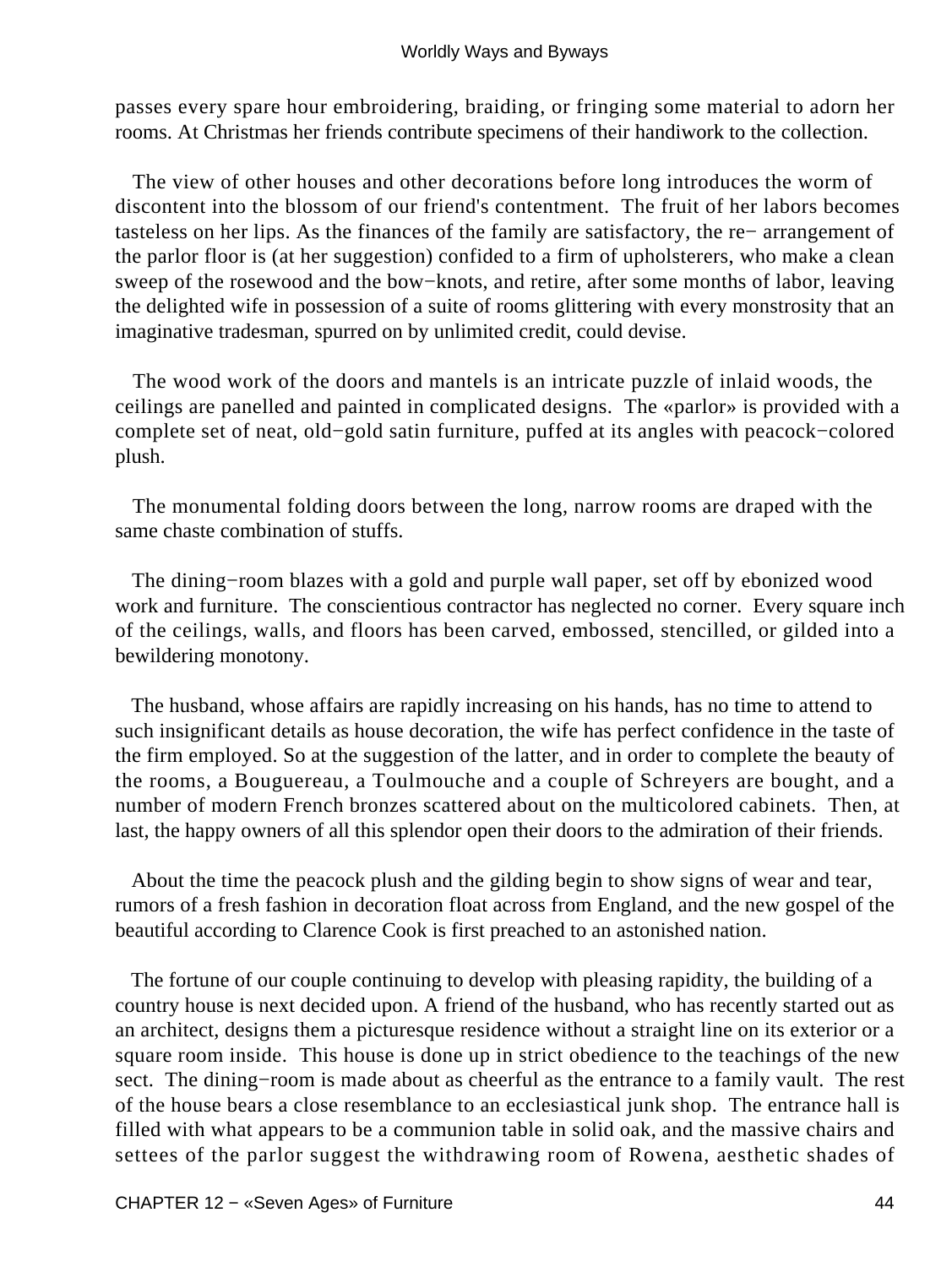momie−cloth drape deep−set windows, where anaemic and disjointed females in stained glass pluck conventional roses.

 To each of these successive transitions the husband has remained obediently and tranquilly indifferent. He has in his heart considered them all equally unfitting and uncomfortable and sighed in regretful memory of a deep, old−fashioned arm−chair that sheltered his after−dinner naps in the early rosewood period. So far he has been as clay in the hands of his beloved wife, but the anaemic ladies and the communion table are the last drop that causes his cup to overflow. He revolts and begins to take matters into his own hands with the result that the household enters its fifth incarnation under his guidance, during which everything is painted white and all the wall−papers are a vivid scarlet. The family sit on bogus Chippendale and eat off blue and white china.

With the building of their grand new house near the park the couple rise together into the sixth cycle of their development. Having travelled and studied the epochs by this time, they can tell a Louis XIV. from a Louis XV. room, and recognize that mahogany and brass sphinxes denote furniture of the Empire. This newly acquired knowledge is, however, vague and hazy. They have no confidence in themselves, so give over the fitting of their principal floors to the New York branch of a great French house. Little is talked of now but periods, plans, and elevations. Under the guidance of the French firm, they acquire at vast expense, faked reproductions as historic furniture.

 The spacious rooms are sticky with new gilding, and the flowered brocades of the hangings and furniture crackle to the touch. The rooms were not designed by the architect to receive any special kind of «treatment.» Immense folding−doors unite the salons, and windows open anywhere. The decorations of the walls have been applied like a poultice, regardless of the proportions of the rooms and the distribution of the spaces.

 Building and decorating are, however, the best of educations. The husband, freed at last from his business occupations, finds in this new study an interest and a charm unknown to him before. He and his wife are both vaguely disappointed when their resplendent mansion is finished, having already outgrown it, and recognize that in spite of correct detail, their costly apartments no more resemble the stately and simple salons seen abroad than the cabin of a Fall River boat resembles the **Galerie des glaces** at Versailles. The humiliating knowledge that they are all wrong breaks upon them, as it is doing on hundreds of others, at the same time as the desire to know more and appreciate better the perfect productions of this art.

 A seventh and last step is before them but they know not how to make it. A surer guide than the upholsterer is, they know, essential, but their library contains nothing to help them. Others possess the information they need, yet they are ignorant where to turn for what they require.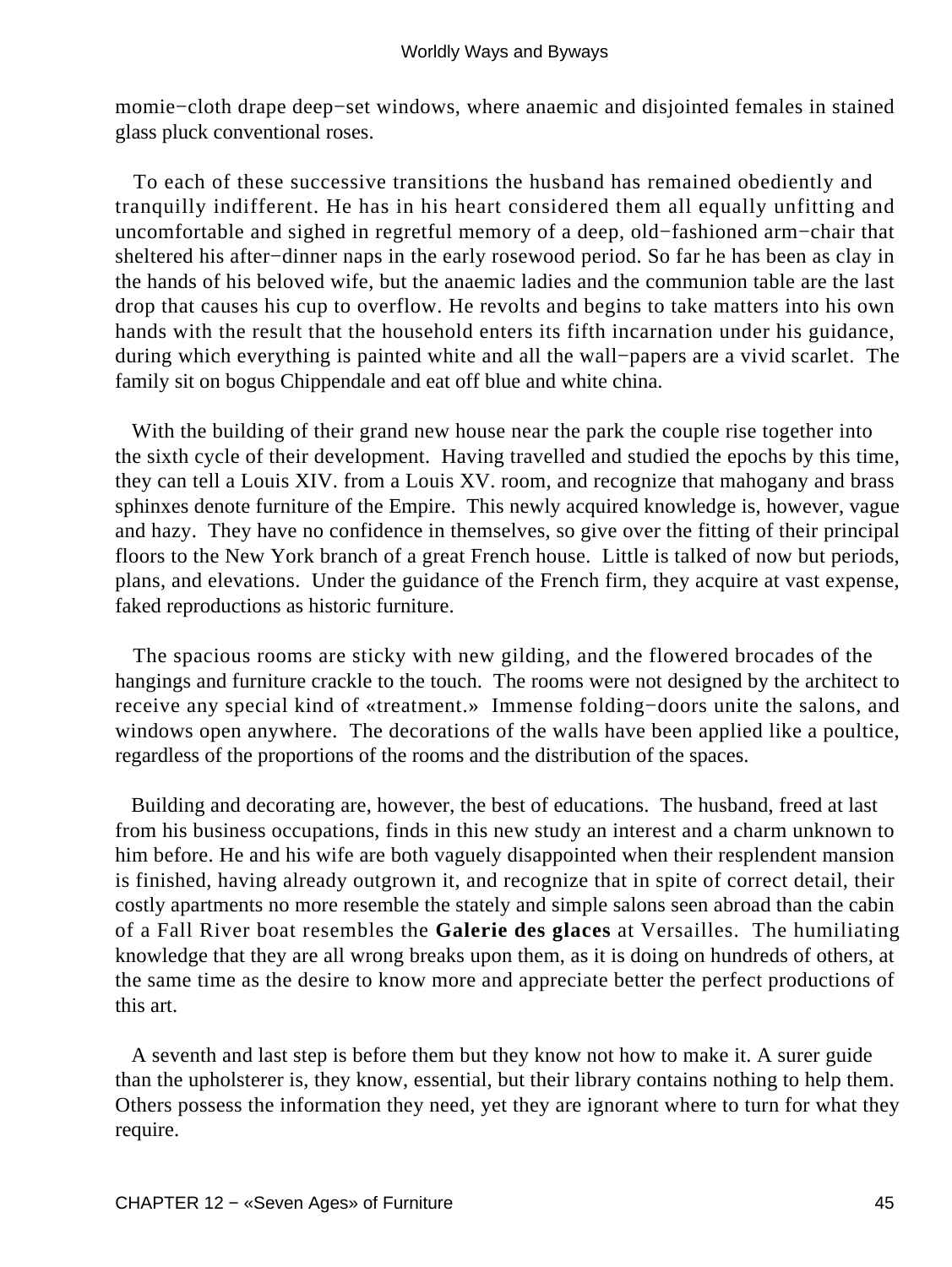With singular appropriateness a volume treating of this delightful «art» has this season appeared at Scribner's. «The Decoration of Houses» is the result of a woman's faultless taste collaborating with a man's technical knowledge. Its mission is to reveal to the hundreds who have advanced just far enough to find that they can go no farther alone, truths lying concealed beneath the surface. It teaches that consummate taste is satisfied only with a perfected simplicity; that the facades of a house must be the envelope of the rooms within and adapted to them, as the rooms are to the habits and requirements of them «that dwell therein;» that proportion is the backbone of the decorator's art and that supreme elegance is fitness and moderation; and, above all, that an attention to architectural principles can alone lead decoration to a perfect development.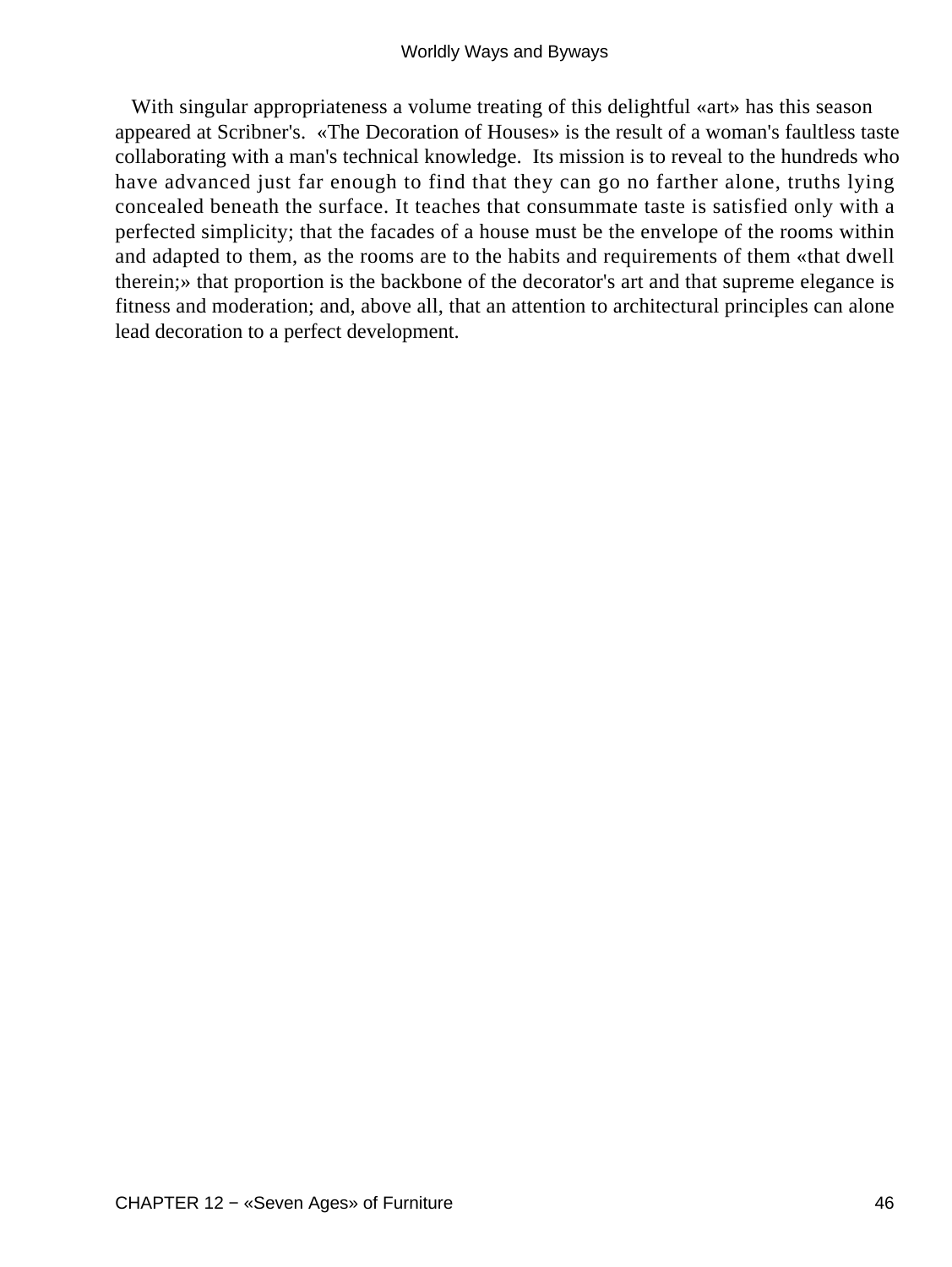# **[CHAPTER 13 − Our Elite and Public Life](#page-143-0)**

**THE** complaint is so often heard, and seems so well founded, that there is a growing inclination, not only among men of social position, but also among our best and cleverest citizens, to stand aloof from public life, and this reluctance on their part is so unfortunate, that one feels impelled to seek out the causes where they must lie, beneath the surface. At a first glance they are not apparent. Why should not the honor of representing one's town or locality be as eagerly sought after with us as it is by English or French men of position? That such is not the case, however, is evident.

 Speaking of this the other evening, over my after−dinner coffee, with a high−minded and public−spirited gentleman, who not long ago represented our country at a European court, he advanced two theories which struck me as being well worth repeating, and which seemed to account to a certain extent for this curious abstinence.

 As a first and most important cause, he placed the fact that neither our national nor (here in New York) our state capital coincides with our metropolis. In this we differ from England and all the continental countries. The result is not difficult to perceive. In London, a man of the world, a business man, or a great lawyer, who represents a locality in Parliament, can fulfil his mandate and at the same time lead his usual life among his own set. The lawyer or the business man can follow during the day his profession, or those affairs on which he depends to support his family and his position in the world. Then, after dinner (owing to the peculiar hours adopted for the sittings of Parliament), he can take his place as a law−maker. If he be a London−born man, he in no way changes his way of life or that of his family. If, on the contrary, he be a county magnate, the change he makes is all for the better, as it takes him and his wife and daughters up to London, the haven of their longings, and the centre of all sorts of social dissipations and advancement.

With us, it is exactly the contrary. As the District of Columbia elects no one, everybody living in Washington officially is more or less expatriated, and the social life it offers is a poor substitute for the circle which most families leave to go there.

 That, however, is not the most important side of the question. Go to any great lawyer of either New York or Chicago, and propose sending him to Congress or the Senate. His answer is sure to be, «I cannot afford it. I know it is an honor, but what is to replace the hundred thousand dollars a year which my profession brings me in, not to mention that all my practice would go to pieces during my absence?» Or again, «How should I dare to propose to my family to leave one of the great centres of the country to go and vegetate in a little provincial city like Washington? No, indeed! Public life is out of the question for me!»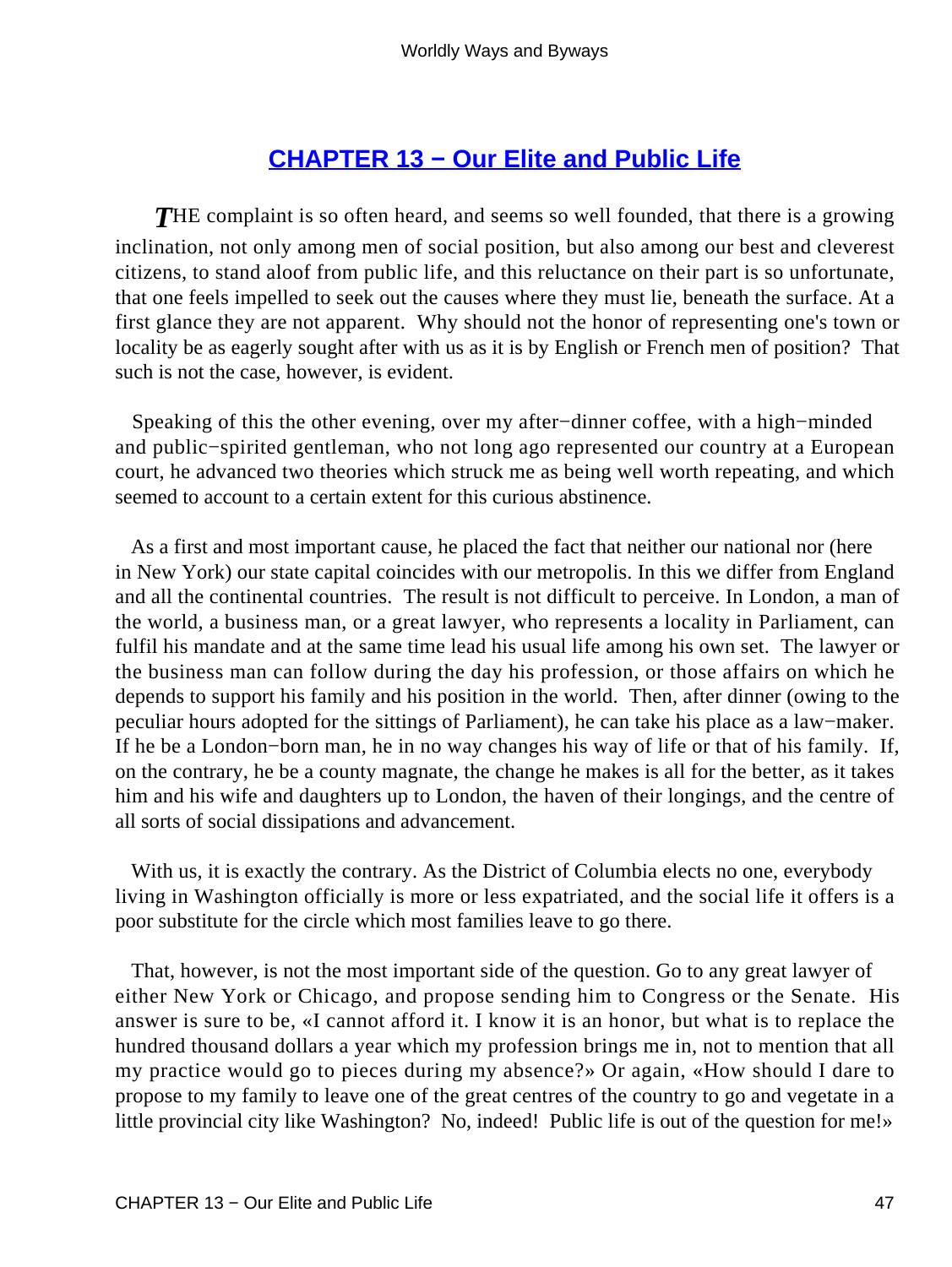Does any one suppose England would have the class of men she gets in Parliament, if that body sat at Bristol?

 Until recently the man who occupied the position of Lord Chancellor made thirty thousand pounds a year by his profession without interfering in any way with his public duties, and at the present moment a recordership in London in no wise prevents private practice. Were these gentlemen Americans, they would be obliged to renounce all hope of professional income in order to serve their country at its Capital.

 Let us glance for a moment at the other reason. Owing to our laws (doubtless perfectly reasonable, and which it is not my intention to criticise,) a man must reside in the place he represents. Here again we differ from all other constitutional countries. Unfortunately, our clever young men leave the small towns of their birth and flock up to the great centres as offering wider fields for their advancement. In consequence, the local elector finds his choice limited to what is left − the intellectual skimmed milk, of which the cream has been carried to New York or other big cities. No country can exist without a metropolis, and as such a centre by a natural law of assimilation absorbs the best brains of the country, in other nations it has been found to the interests of all parties to send down brilliant young men to the «provinces,» to be, in good time, returned by them to the national assemblies.

 As this is not a political article the simple indication of these two causes will suffice, without entering into the question of their reasonableness or of their justice. The social bearing of such a condition is here the only side of the question under discussion; it is difficult to over−rate the influence that a man's family exert over his decisions.

 Political ambition is exceedingly rare among our women of position; when the American husband is bitten with it, the wife submits to, rather than abets, his inclinations. In most cases our women are not cosmopolitan enough to enjoy being transplanted far away from their friends and relations, even to fill positions of importance and honor. A New York woman of great frankness and intelligence, who found herself recently in a Western city under these circumstances, said, in answer to a flattering remark that «the ladies of the place expected her to become their social leader,» «I don't see anything to lead,» thus very plainly expressing her opinion of the situation. It is hardly fair to expect a woman accustomed to the life of New York or the foreign capitals, to look forward with enthusiasm to a term of years passed in Albany, or in Washington.

 In France very much the same state of affairs has been reached by quite a different route. The aristocracy detest the present government, and it is not considered «good form» by them to sit in the Chamber of Deputies or to accept any but diplomatic positions. They condescend to fill the latter because that entails living away from their own country, as they feel more at ease in foreign courts than at the Republican receptions of the Elysee.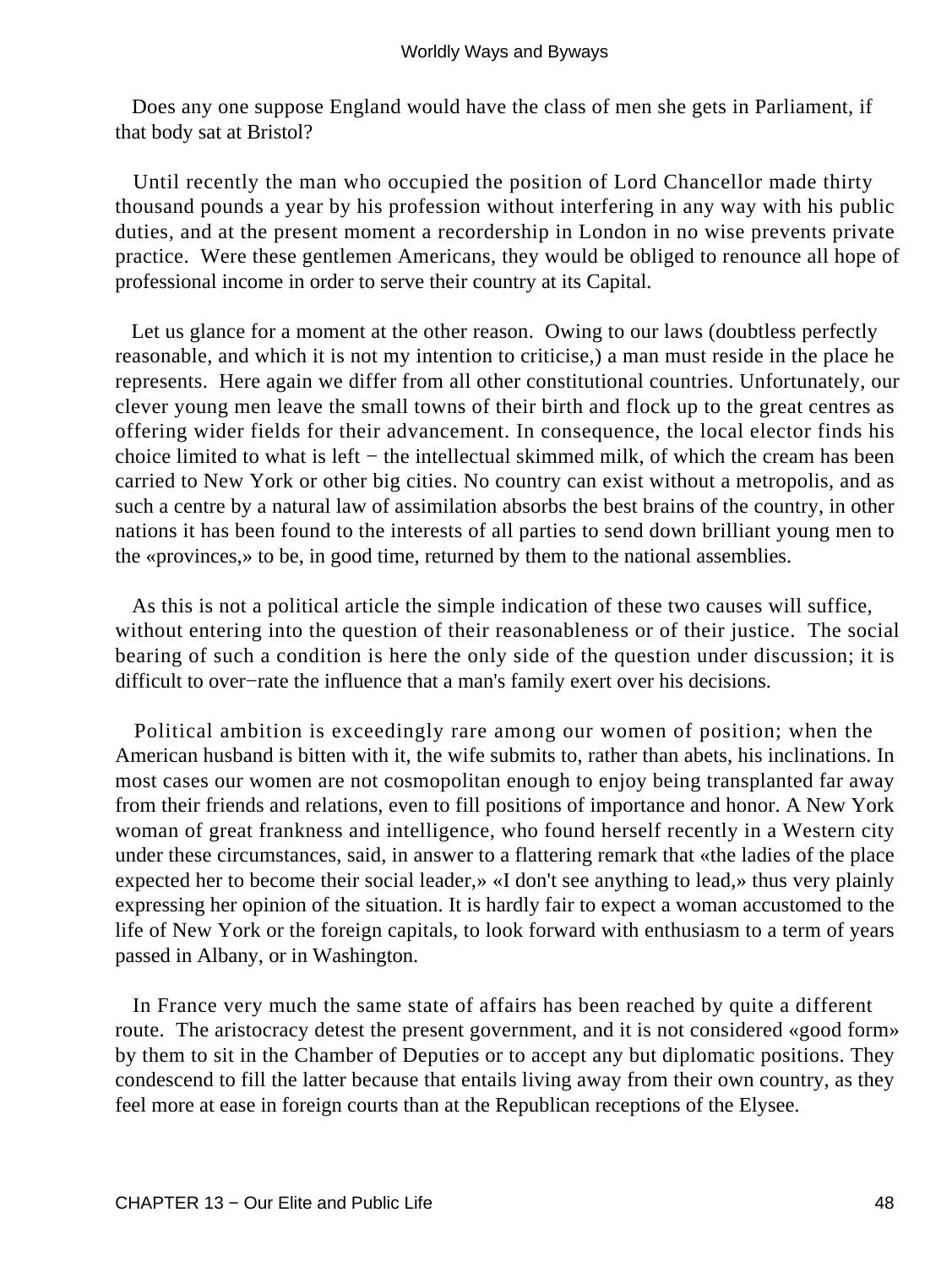There is a deplorable tendency among our self−styled aristocracy to look upon their circle as a class apart. They separate themselves more each year from the life of the country, and affect to smile at any of their number who honestly wish to be of service to the nation. They, like the French aristocracy, are perfectly willing, even anxious, to fill agreeable diplomatic posts at first−class foreign capitals, and are naively astonished when their offers of service are not accepted with gratitude by the authorities in Washington. But let a husband propose to his better half some humble position in the machinery of our government, and see what the lady's answer will be.

 The opinion prevails among a large class of our wealthy and cultivated people, that to go into public life is to descend to duties beneath them. They judge the men who occupy such positions with insulting severity, classing them in their minds as corrupt and self−seeking, than which nothing can be more childish or more imbecile. Any observer who has lived in the different grades of society will quickly renounce the puerile idea that sporting or intellectual pursuits are alone worthy of a gentleman's attention. This very political life, which appears unworthy of their attention to so many men, is, in reality, the great field where the nations of the world fight out their differences, where the seed is sown that will ripen later into vast crops of truth and justice. It is (if rightly regarded and honestly followed) the battle−ground where man's highest qualities are put to their noblest use − that of working for the happiness of others.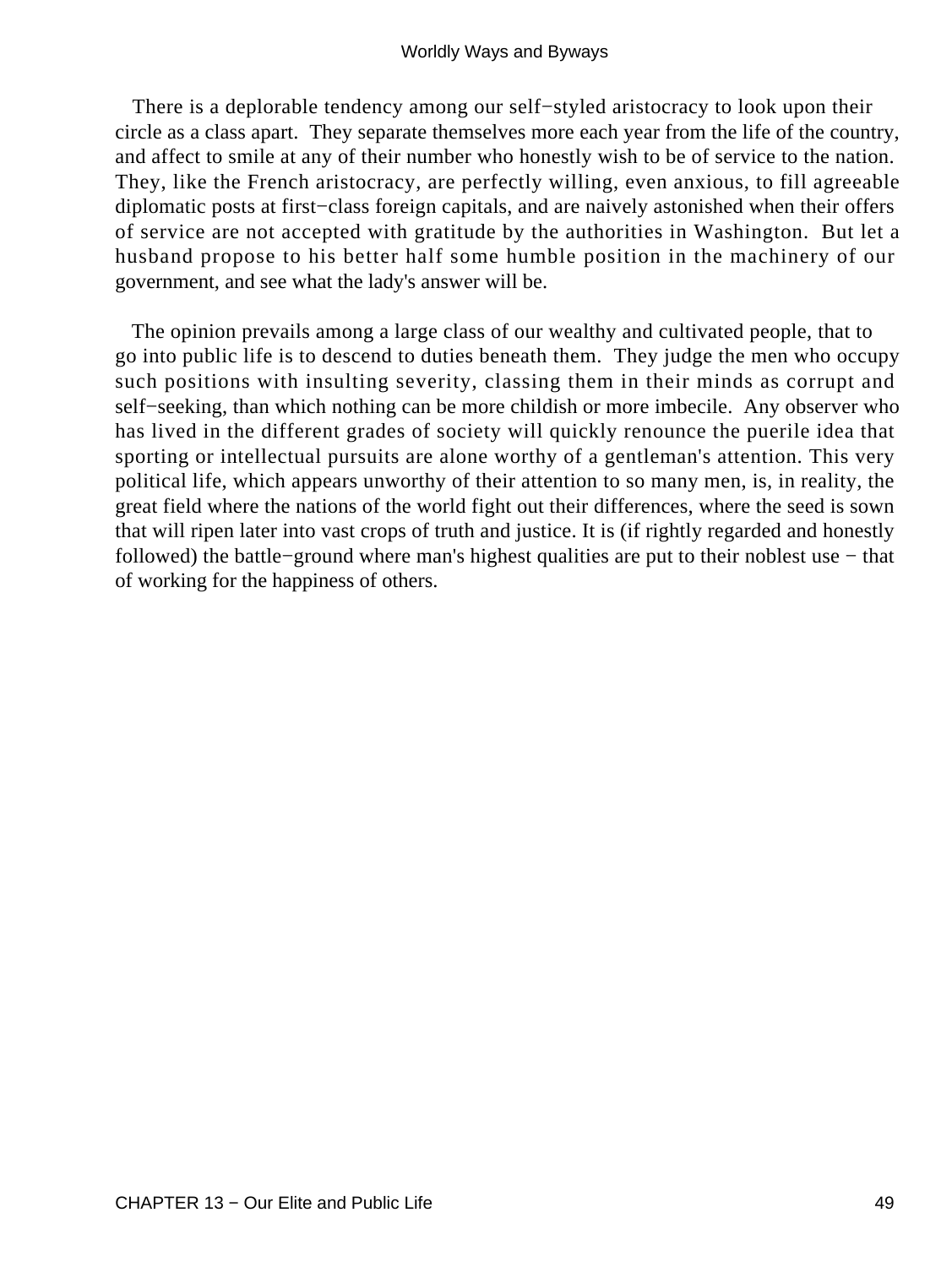## **[CHAPTER 14 − The Small Summer Hotel](#page-143-0)**

*W*E certainly are the most eccentric race on the surface of the globe and ought to be a delight to the soul of an explorer, so full is our civilization of contradictions, unexplained habits and curious customs. It is quite unnecessary for the inquisitive gentlemen who pass their time prying into other people's affairs and then returning home to write books about their discoveries, to risk their lives and digestions in long journeys into Central Africa or to the frozen zones, while so much good material lies ready to their hands in our own land. The habits of the «natives» in New England alone might occupy an active mind indefinitely, offering as interesting problems as any to be solved by penetrating Central Asia or visiting the man−eating tribes of Australia.

 Perhaps one of our scientific celebrities, before undertaking his next long voyage, will find time to make observations at home and collect sufficient data to answer some questions that have long puzzled my unscientific brain. He would be doing good work. Fame and honors await the man who can explain why, for instance, sane Americans of the better class, with money enough to choose their surroundings, should pass so much of their time in hotels and boarding houses. There must be a reason for the vogue of these retreats − every action has a cause, however remote. I shall await with the deepest interest a paper on this subject from one of our great explorers, untoward circumstances having some time ago forced me to pass a few days in a popular establishment of this class.

 During my visit I amused myself by observing the inmates and trying to discover why they had come there. So far as I could find out, the greater part of them belonged to our well−to−do class, and when at home doubtless lived in luxurious houses and were waited on by trained servants. In the small summer hotel where I met them, they were living in dreary little ten by twelve foot rooms, containing only the absolute necessities of existence, a wash−stand, a bureau, two chairs and a bed. And such a bed! One mattress about four inches thick over squeaking slats, cotton sheets, so nicely calculated to the size of the bed that the slightest move on the part of the sleeper would detach them from their moorings and undo the housemaid's work; two limp, discouraged pillows that had evidently been «banting,» and a few towels a foot long with a surface like sand−paper, completed the fittings of the room. Baths were unknown, and hot water was a luxury distributed sparingly by a capricious handmaiden. It is only fair to add that everything in the room was perfectly clean, as was the coarse table linen in the dining room.

 The meals were in harmony with the rooms and furniture, consisting only of the strict necessities, cooked with a Spartan disregard for such sybarite foibles as seasoning or dressing. I believe there was a substantial meal somewhere in the early morning hours, but I never succeeded in getting down in time to inspect it. By successful bribery, I induced one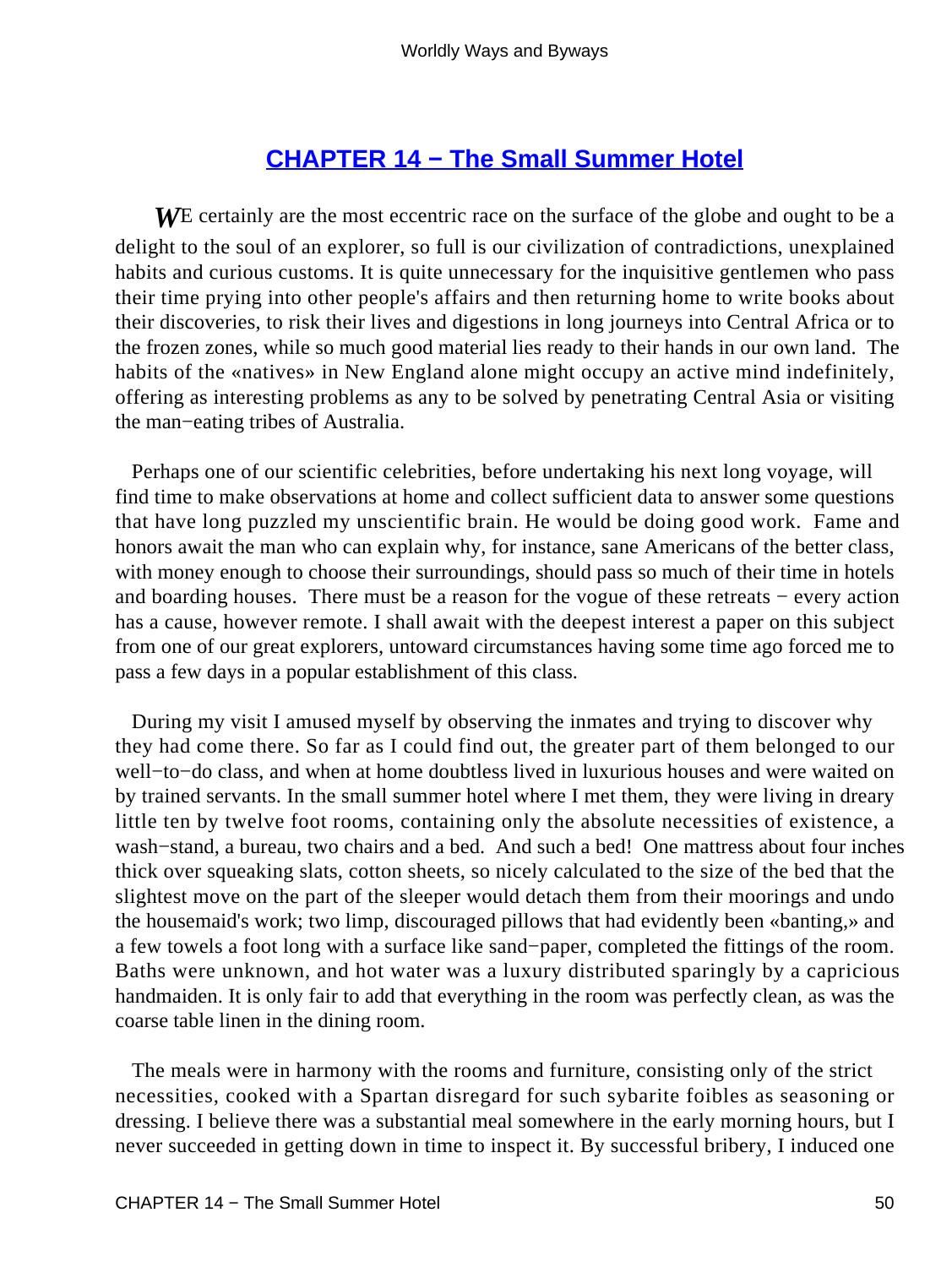of the village belles, who served at table, to bring a cup of coffee to my room. The first morning it appeared already poured out in the cup, with sugar and cold milk added at her discretion. At one o'clock a dinner was served, consisting of soup (occasionally), one meat dish and attendant vegetables, a meagre dessert, and nothing else. At half−past six there was an equally rudimentary meal, called «tea,» after which no further food was distributed to the inmates, who all, however, seemed perfectly contented with this arrangement. In fact they apparently looked on the act of eating as a disagreeable task, to be hurried through as soon as possible that they might return to their aimless rocking and chattering.

 Instead of dinner hour being the feature of the day, uniting people around an attractive table, and attended by conversation, and the meal lasting long enough for one's food to be properly eaten, it was rushed through as though we were all trying to catch a train. Then, when the meal was over, the boarders relapsed into apathy again.

 No one ever called this hospitable home a boarding−house, for the proprietor was furious if it was given that name. He also scorned the idea of keeping a hotel. So that I never quite understood in what relation he stood toward us. He certainly considered himself our host, and ignored the financial side of the question severely. In order not to hurt his feelings by speaking to him of money, we were obliged to get our bills by strategy from a male subordinate. Mine host and his family were apparently unaware that there were people under their roof who paid them for board and lodging. We were all looked upon as guests and «entertained,» and our rights impartially ignored.

 Nothing, I find, is so distinctive of New England as this graceful veiling of the practical side of life. The landlady always reminded me, by her manner, of Barrie's description of the bill− sticker's wife who «cut» her husband when she chanced to meet him «professionally» engaged. As a result of this extreme detachment from things material, the house ran itself, or was run by incompetent Irish and negro «help.» There were no bells in the rooms, which simplified the service, and nothing could be ordered out of meal hours.

 The material defects in board and lodging sink, however, into insignificance before the moral and social unpleasantness of an establishment such as this. All ages, all conditions, and all creeds are promiscuously huddled together. It is impossible to choose whom one shall know or whom avoid. A horrible burlesque of family life is enabled, with all its inconveniences and none of its sanctity. People from different cities, with different interests and standards, are expected to «chum» together in an intimacy that begins with the eight o'clock breakfast and ends only when all retire for the night. No privacy, no isolation is allowed. If you take a book and begin to read in a remote corner of a parlor or piazza, some idle matron or idiotic girl will tranquilly invade your poor little bit of privacy and gabble of her affairs and the day's gossip. There is no escape unless you mount to your ten−by− twelve cell and sit (like the Premiers of England when they visit Balmoral) on the bed, to do your writing, for want of any other conveniences. Even such retirement is resented by the boarders. You are thought to be haughty and to give yourself airs if you do not sit for twelve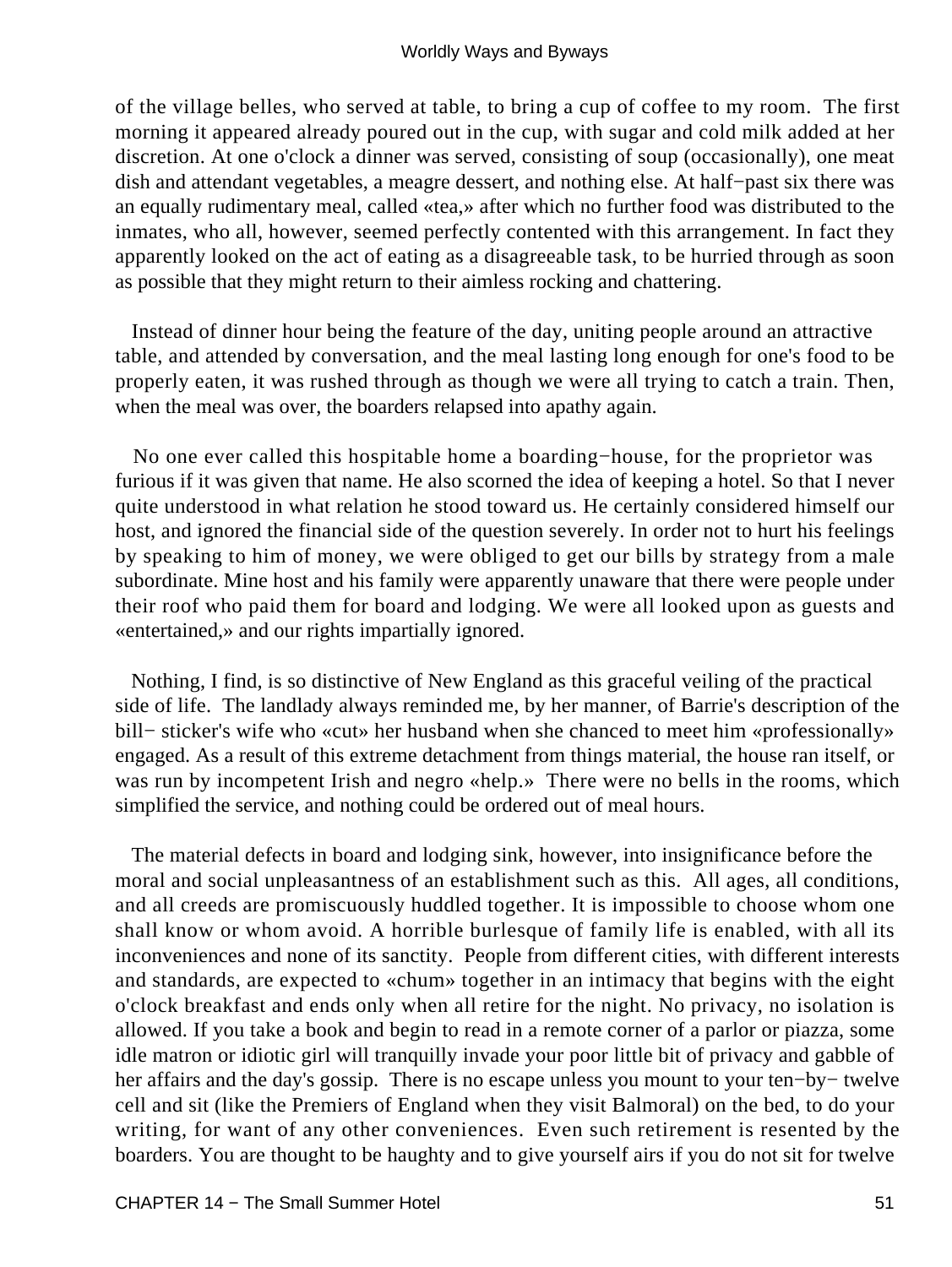consecutive hours each day in unending conversation with them.

 When one reflects that thousands of our countrymen pass at least one−half of their lives in these asylums, and that thousands more in America know no other homes, but move from one hotel to another, while the same outlay would procure them cosy, cheerful dwellings, it does seem as if these modern Arabs, Holmes's «Folding Bed− ouins,» were gradually returning to prehistoric habits and would end by eating roots promiscuously in caves.

 The contradiction appears more marked the longer one reflects on the love of independence and impatience of all restraint that characterize our race. If such an institution had been conceived by people of the Old World, accustomed to moral slavery and to a thousand petty tyrannies, it would not be so remarkable, but that we, of all the races of the earth, should have created a form of torture unknown to Louis XI. or to the Spanish Inquisitors, is indeed inexplicable! Outside of this happy land the institution is unknown. The **Pension** when it exists abroad, is only an exotic growth for an American market. Among European nations it is undreamed of; the poorest when they travel take furnished rooms, where they are served in private, or go to restaurants or **Table** D'HOTES for their meals. In a strictly continental hotel the public parlor does not exist. People do not travel to make acquaintances, but for health or recreation, or to improve their minds. The enforced intimacy of our American family house, with its attendant quarrelling and back−biting, is an infliction of which Europeans are in happy ignorance.

 One explanation, only, occurs to me, which is that among New England people, largely descended from Puritan stock, there still lingers some blind impulse at self−mortification, an hereditary inclination to make this life as disagreeable as possible by self− immolation. Their ancestors, we are told by Macaulay, suppressed bull baiting, not because it hurt the bull, but because it gave pleasure to the people. Here in New England they refused the Roman dogma of Purgatory and then with complete inconsistency, invented the boarding−house, in order, doubtless, to take as much of the joy as possible out of this life, as a preparation for endless bliss in the next.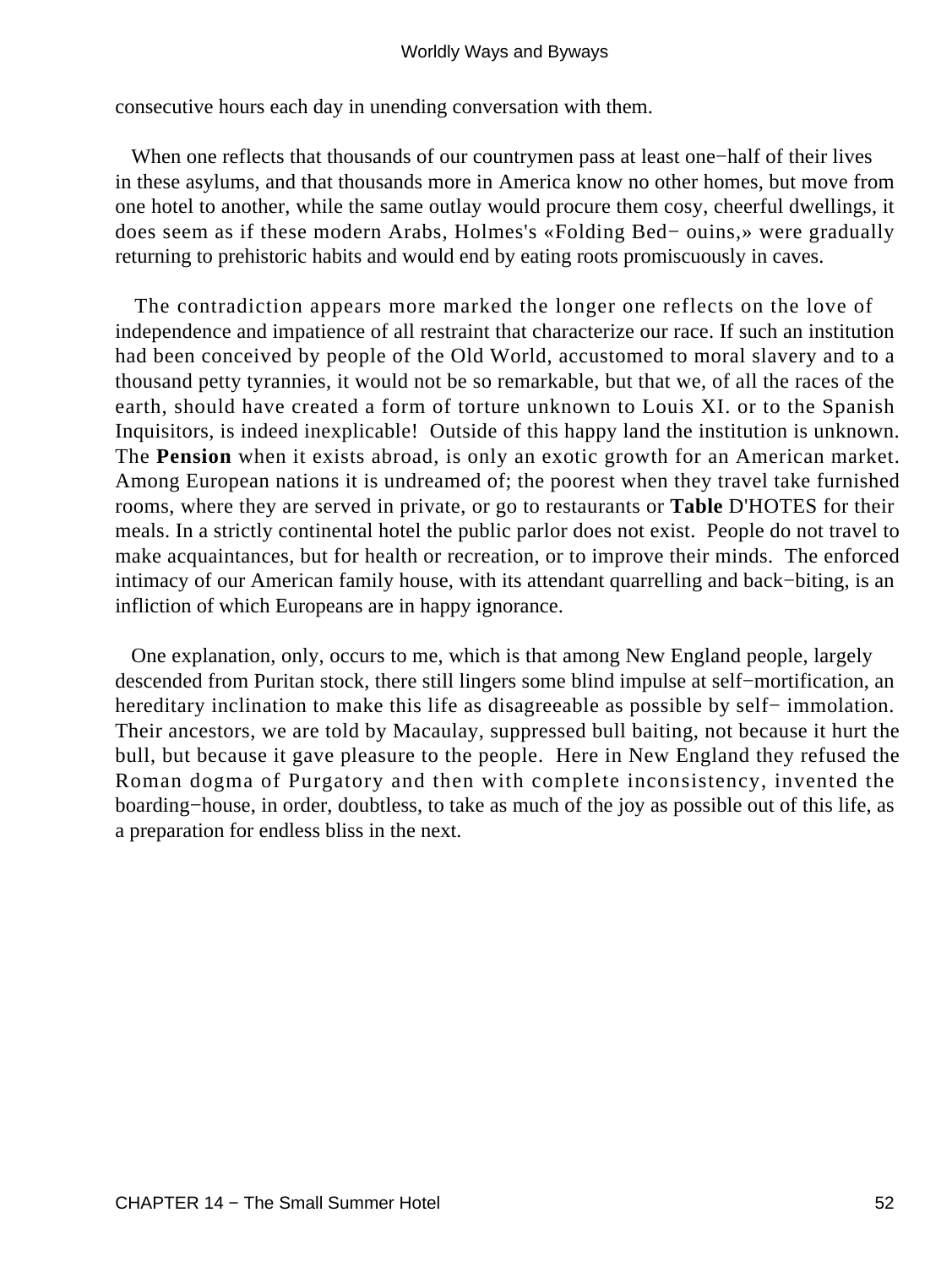## **[CHAPTER 15 − A False Start](#page-143-0)**

*H*AVING had, during a wandering existence, many opportunities of observing my compatriots away from home and familiar surroundings in various circles of cosmopolitan society, at foreign courts, in diplomatic life, or unofficial capacities, I am forced to acknowledge that whereas my countrywoman invariably assumed her new position with grace and dignity, my countryman, in the majority of cases, appeared at a disadvantage.

 I take particular pleasure in making this tribute to my «sisters» tact and wit, as I have been accused of being «hard» on American women, and some half−humorous criticisms have been taken seriously by over−susceptible women − doubtless troubled with guilty consciences for nothing is more exact than the old French proverb, «It is only the truth that wounds.»

 The fact remains clear, however, that American men, as regards polish, facility in expressing themselves in foreign languages, the arts of pleasing and entertaining, in short, the thousand and one nothings composing that agreeable whole, a cultivated member of society, are inferior to their womankind. I feel sure that all Americans who have travelled and have seen their compatriot in his social relations with foreigners, will agree with this, reluctant as I am to acknowledge it.

 That a sister and brother brought up together, under the same influences, should later differ to this extent seems incredible. It is just this that convinces me we have made a false start as regards the education and ambitions of our young men.

 To find the reasons one has only to glance back at our past. After the struggle that insured our existence as a united nation, came a period of great prosperity. When both seemed secure, we did not pause and take breath, as it were, before entering a new epoch of development, but dashed ahead on the old lines. It is here that we got on the wrong road. Naturally enough too, for our peculiar position on this continent, far away from the centres of cultivation and art, surrounded only by less successful states with which to compare ourselves, has led us into forming erroneous ideas as to the proportions of things, causing us to exaggerate the value of material prosperity and undervalue matters of infinitely greater importance, which have been neglected in consequence.

 A man who, after fighting through our late war, had succeeded in amassing a fortune, naturally wished his son to follow him on the only road in which it had ever occurred to him that success was of any importance. So beyond giving the boy a college education, which he had not enjoyed, his ambition rarely went; his idea being to make a practical business man of him, or a lawyer, that he could keep the estate together more intelligently. In thousands of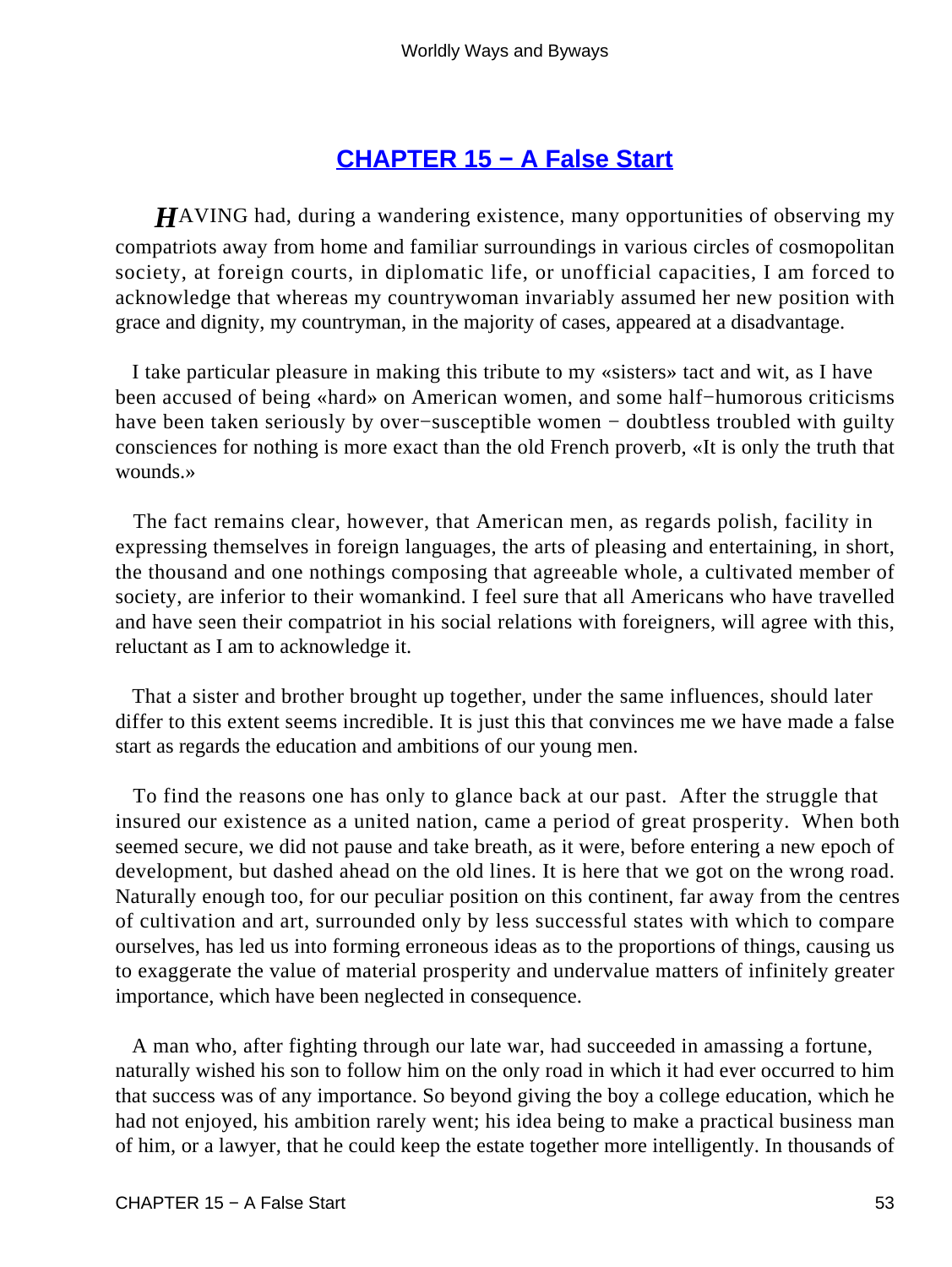cases, of course, individual taste and bent over−ruled this influence, and a career of science or art was chosen; but in the mass of the American people, it was firmly implanted that the pursuit of wealth was the only occupation to which a reasonable human being could devote himself. A young man who was not in some way engaged in increasing his income was looked upon as a very undesirable member of society, and sure, sooner or later, to come to harm.

 Millionaires declined to send their sons to college, saying they would get ideas there that would unfit them for business, to Paterfamilias the one object of life. Under such fostering influences, the ambitions in our country have gradually given way to money standards and the false start has been made! Leaving aside at once the question of money in its relation to our politics (although it would be a fruitful subject for moralizing), and confining ourselves strictly to the social side of life, we soon see the results of this mammon worship.

 In England (although Englishmen have been contemptuously called the shop−keepers of the world) the extension and maintenance of their vast empire is the mainspring which keeps the great machine in movement. And one sees tens of thousands of well−born and delicately−bred men cheerfully entering the many branches of public service where the hope of wealth can never come, and retiring on pensions or half−pay in the strength of their middle age, apparently without a regret or a thought beyond their country's well−being.

 In France, where the passionate love of their own land has made colonial extension impossible, the modern Frenchman of education is more interested in the yearly exhibition at the **Salon** or in a successful play at the **Francais,** than in the stock markets of the world.

 Would that our young men had either of these bents! They have copied from England a certain love of sport, without the English climate or the calm of country and garrison life, to make these sports logical and necessary. As the young American millionaire thinks he must go on increasing his fortune, we see the anomaly of a man working through a summer's day in Wall Street, then dashing in a train to some suburban club, and appearing a half−hour later on the polo field. Next to wealth, sport has become the ambition of the wealthy classes, and has grown so into our college life that the number of students in the freshman class of our great universities is seriously influenced by that institution's losses or gains at football.

 What is the result of all this? A young man starts in life with the firm intention of making a great deal of money. If he has any time left from that occupation he will devote it to sport. Later in life, when he has leisure and travels, or is otherwise thrown with cultivated strangers, he must naturally be at a disadvantage. «Shop,» he cannot talk; he knows that is vulgar. Music, art, the drama, and literature are closed books to him, in spite of the fact that he may have a box on the grand tier at the opera and a couple of dozen high−priced «masterpieces» hanging around his drawing− rooms. If he is of a finer clay than the general run of his class, he will realize dimly that somehow the goal has been missed in his life race.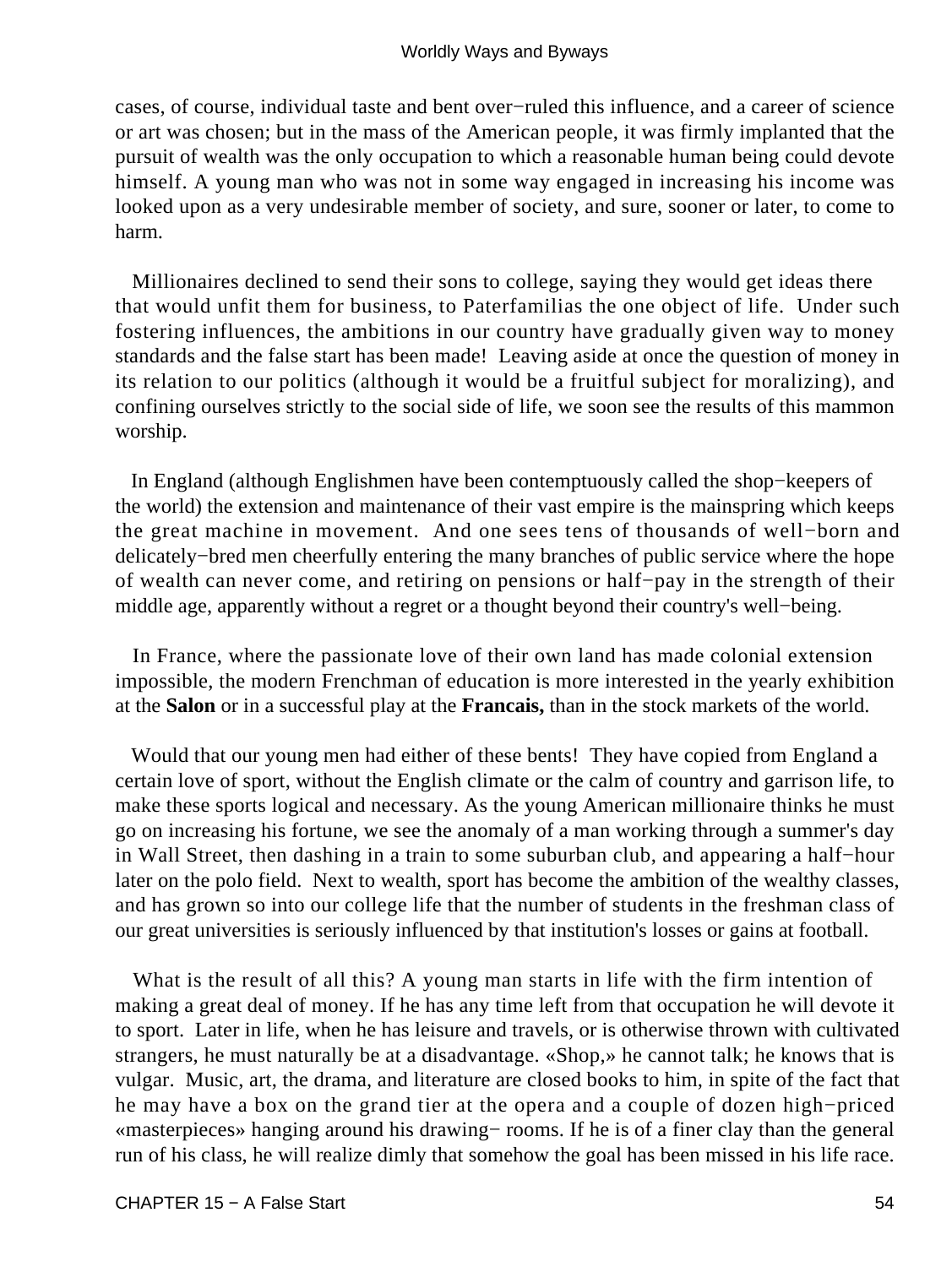His chase after the material has left him so little time to cultivate the ideal, that he has prepared himself a sad and aimless old age; unless he can find pleasure in doing as did a man I have been told about, who, receiving half a dozen millions from his father's estate, conceived the noble idea of increasing them so that he might leave to each of his four children as much as he had himself received. With the strictest economy, and by suppressing out of his life and that of his children all amusements and superfluous outlay, he has succeeded now for many years in living on the income of his income. Time will never hang heavy on this Harpagon's hands. He is a perfectly happy individual, but his conversation is hardly of a kind to attract, and it may be doubted if the rest of the family are as much to be envied.

 An artist who had lived many years of his life in Paris and London was speaking the other day of a curious phase he had remarked in our American life. He had been accustomed over there to have his studio the meeting−place of friends, who would drop in to smoke and lounge away an hour, chatting as he worked. To his astonishment, he tells me that since he has been in New York not one of the many men he knows has ever passed an hour in his rooms. Is not that a significant fact? Another remark which points its own moral was repeated to me recently. A foreigner visiting here, to whom American friends were showing the sights of our city, exclaimed at last: «You have not pointed out to me any celebrities except millionaires. 'Do you see that man? he is worth ten millions. Look at that house! it cost one million dollars, and there are pictures in it worth over three million dollars. That trotter cost one hundred thousand dollars,' etc.» Was he not right? And does it not give my reader a shudder to see in black and white the phrases that are, nevertheless, so often on our lips?

 This levelling of everything to its cash value is so ingrained in us that we are unconscious of it, as we are of using slang or local expressions until our attention is called to them. I was present once at a farce played in a London theatre, where the audience went into roars of laughter every time the stage American said, «Why, certainly.» I was indignant, and began explaining to my English friend that we never used such an absurd phrase. «Are you sure?» he asked. «Why, certainly,» I said, and stopped, catching the twinkle in his eye.

 It is very much the same thing with money. We do not notice how often it slips into the conversation. «Out of the fullness of the heart the mouth speaketh.» Talk to an American of a painter and the charm of his work. He will be sure to ask, «Do his pictures sell well?» and will lose all interest if you say he can't sell them at all. As if that had anything to do with it!

 Remembering the well−known anecdote of Schopenhauer and the gold piece which he used to put beside his plate at the **Table** D'HOTE, where he ate, surrounded by the young officers of the German army, and which was to be given to the poor the first time he heard any conversation that was not about promotion or women, I have been tempted to try the experiment in our clubs, changing the subjects to stocks and sport, and feel confident that my contributions to charity would not ruin me.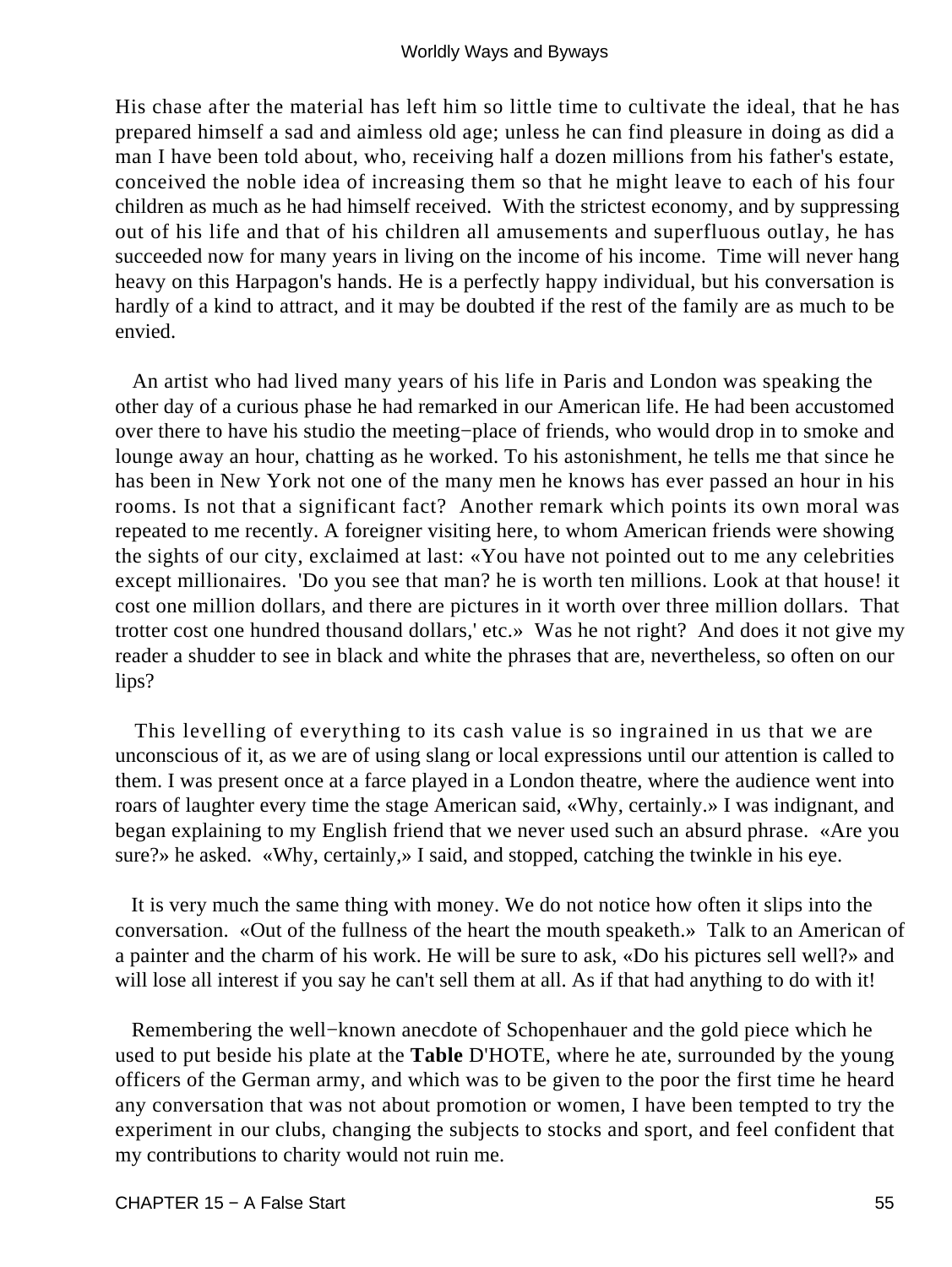All this has had the result of making our men dull companions; after dinner, or at a country house, if the subject they love is tabooed, they talk of nothing! It is sad for a rich man (unless his mind has remained entirely between the leaves of his ledger) to realize that money really buys very little, and above a certain amount can give no satisfaction in proportion to its bulk, beyond that delight which comes from a sense of possession. Croesus often discovers as he grows old that he has neglected to provide himself with the only thing that «is a joy for ever» − a cultivated intellect − in order to amass a fortune that turns to ashes, when he has time to ask of it any of the pleasures and resources he fondly imagined it would afford him. Like Talleyrand's young man who would not learn whist, he finds that he has prepared for himself a dreadful old age!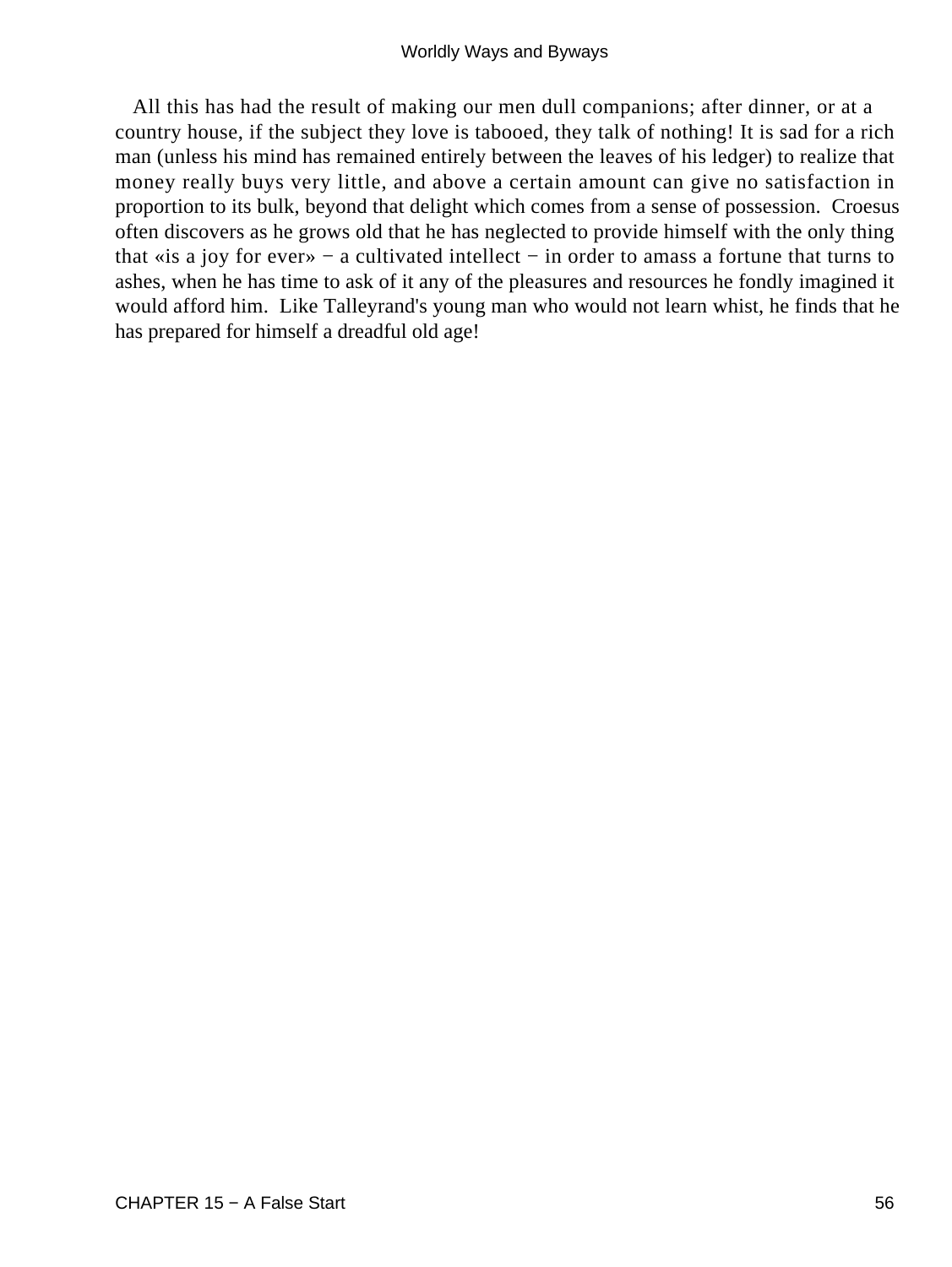# **[CHAPTER 16 − A Holy Land](#page-143-0)**

*N*OT long ago an article came under my notice descriptive of the neighborhood around Grant's tomb and the calm that midsummer brings to that vicinity, laughingly referred to as the «Holy Land.»

 As careless fingers wandering over the strings of a violin may unintentionally strike a chord, so the writer of those lines, all unconsciously, with a jest, set vibrating a world of tender memories and associations; for the region spoken of is truly a holy land to me, the playground of my youth, and connected with the sweetest ties that can bind one's thoughts to the past.

 Ernest Renan in his **Souvenirs** D'ENFANCE, tells of a Brittany legend, firmly believed in that wild land, of the vanished city of «Is,» which ages ago disappeared beneath the waves. The peasants still point out at a certain place on the coast the site of the fabled city, and the fishermen tell how during great storms they have caught glimpses of its belfries and ramparts far down between the waves; and assert that on calm summer nights they can hear the bells chiming up from those depths. I also have a vanished «Is» in my heart, and as I grow older, I love to listen to the murmurs that float up from the past. They seem to come from an infinite distance, almost like echoes from another life.

 At that enchanted time we lived during the summers in an old wooden house my father had re−arranged into a fairly comfortable dwelling. A tradition, which no one had ever taken the trouble to verify, averred that Washington had once lived there, which made that hero very real to us. The picturesque old house stood high on a slope where the land rises boldly; with an admirable view of distant mountain, river and opposing Palisades.

 The new Riverside drive (which, by the bye, should make us very lenient toward the men who robbed our city a score of years ago, for they left us that vast work in atonement), has so changed the neighborhood it is impossible now for pious feet to make a pilgrimage to those childish shrines. One house, however, still stands as when it was our nearest neighbor. It had sheltered General Gage, land for many acres around had belonged to him. He was an enthusiastic gardener, and imported, among a hundred other fruits and plants, the «Queen Claude» plum from France, which was successfully acclimated on his farm. In New York a plum of that kind is still called a «green gage.» The house has changed hands many times since we used to play around the Grecian pillars of its portico. A recent owner, dissatisfied doubtless with its classic simplicity, has painted it a cheerful mustard color and crowned it with a fine new **Mansard** roof. Thus disfigured, and shorn of its surrounding trees, the poor old house stands blankly by the roadside, reminding one of the Greek statue in Anstey's «Painted Venus» after the London barber had decorated her to his taste. When driving by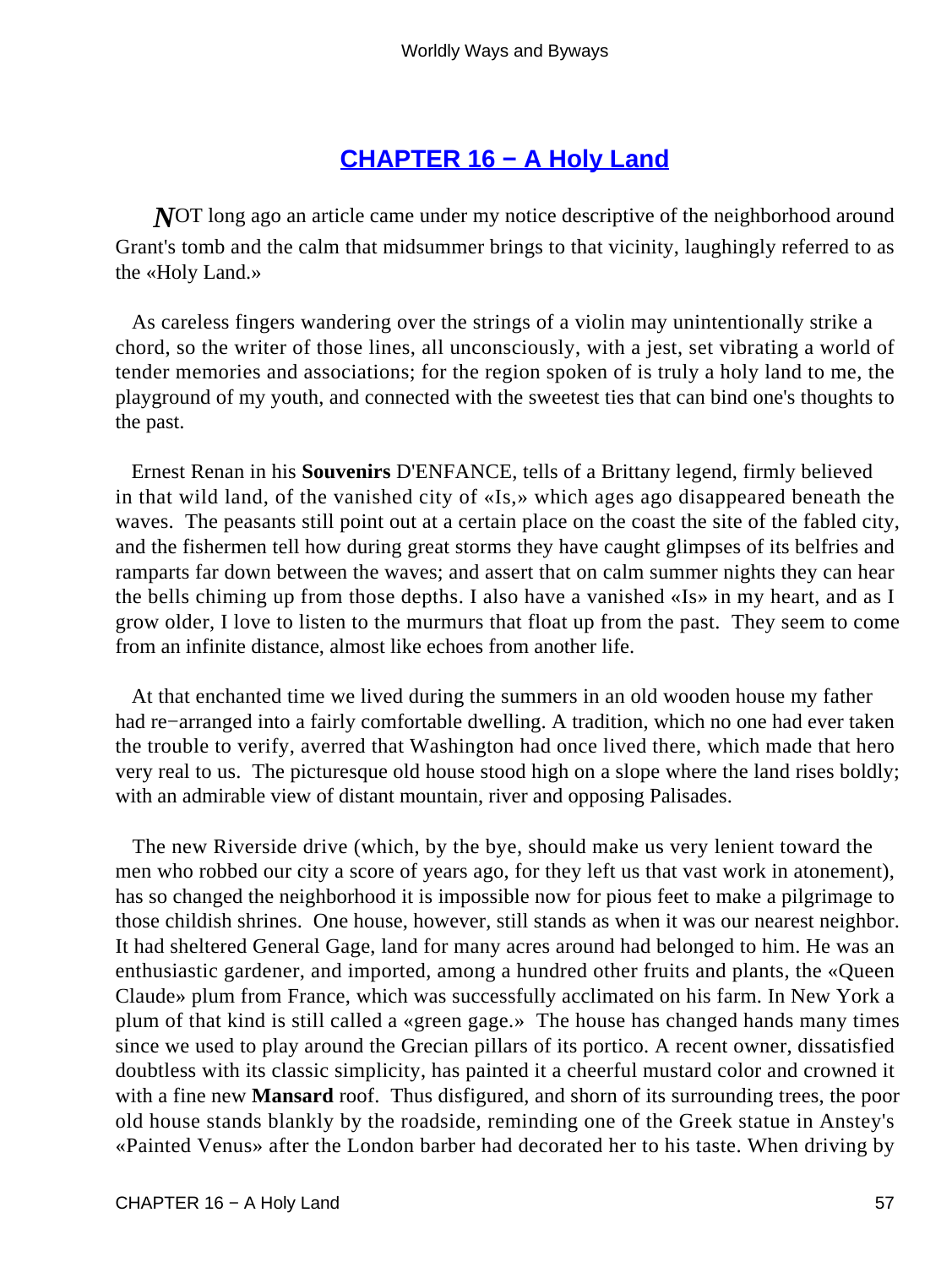there now, I close my eyes.

 Another house, where we used to be taken to play, was that of Audubon, in the park of that name. Many a rainy afternoon I have passed with his children choosing our favorite birds in the glass cases that filled every nook and corner of the tumble−down old place, or turning over the leaves of the enormous volumes he would so graciously take down from their places for our amusement. I often wonder what has become of those vast IN−FOLIOS, and if any one ever opens them now and admires as we did the glowing colored plates in which the old ornithologist took such pride. There is something infinitely sad in the idea of a collection of books slowly gathered together at the price of privations and sacrifices, cherished, fondled, lovingly read, and then at the owner's death, coldly sent away to stand for ever unopened on the shelves of some public library. It is like neglecting poor dumb children!

 An event that made a profound impression on my childish imagination occurred while my father, who was never tired of improving our little domain, was cutting a pathway down the steep side of the slope to the river. A great slab, dislodged by a workman's pick, fell disclosing the grave of an Indian chief. In a low archway or shallow cave sat the skeleton of the chieftain, his bows and arrows arranged around him on the ground, mingled with fragments of an elaborate costume, of which little remained but the bead−work. That it was the tomb of a man great among his people was evident from the care with which the grave had been prepared and then hidden, proving how, hundreds of years before our civilization, another race had chosen this noble cliff and stately river landscape as the fitting framework for a great warrior's tomb.

 This discovery made no little stir in the scientific world of that day. Hundreds came to see it, and as photography had not then come into the world, many drawings were made and casts taken, and finally the whole thing was removed to the rooms of the Historical Society. From that day the lonely little path held an awful charm for us. Our childish readings of Cooper had developed in us that love of the Indian and his wild life, so characteristic of boyhood thirty years ago. On still summer afternoons, the place had a primeval calm that froze the young blood in our veins. Although we prided ourselves on our quality as «braves,» and secretly pined to be led on the war−path, we were shy of walking in that vicinity in daylight, and no power on earth, not even the offer of the tomahawk or snow−shoes for which our souls longed, would have taken us there at night.

 A place connected in my memory with a tragic association was across the river on the last southern slope of the Palisades. Here we stood breathless while my father told the brief story of the duel between Burr and Hamilton, and showed us the rock stained by the younger man's life–blood. In those days there was a simple iron railing around the spot where Hamilton had expired, but of later years I have been unable to find any trace of the place. The tide of immigration has brought so deep a deposit of «saloons» and suburban «balls» that the very face of the land is changed, old lovers of that shore know it no more. Never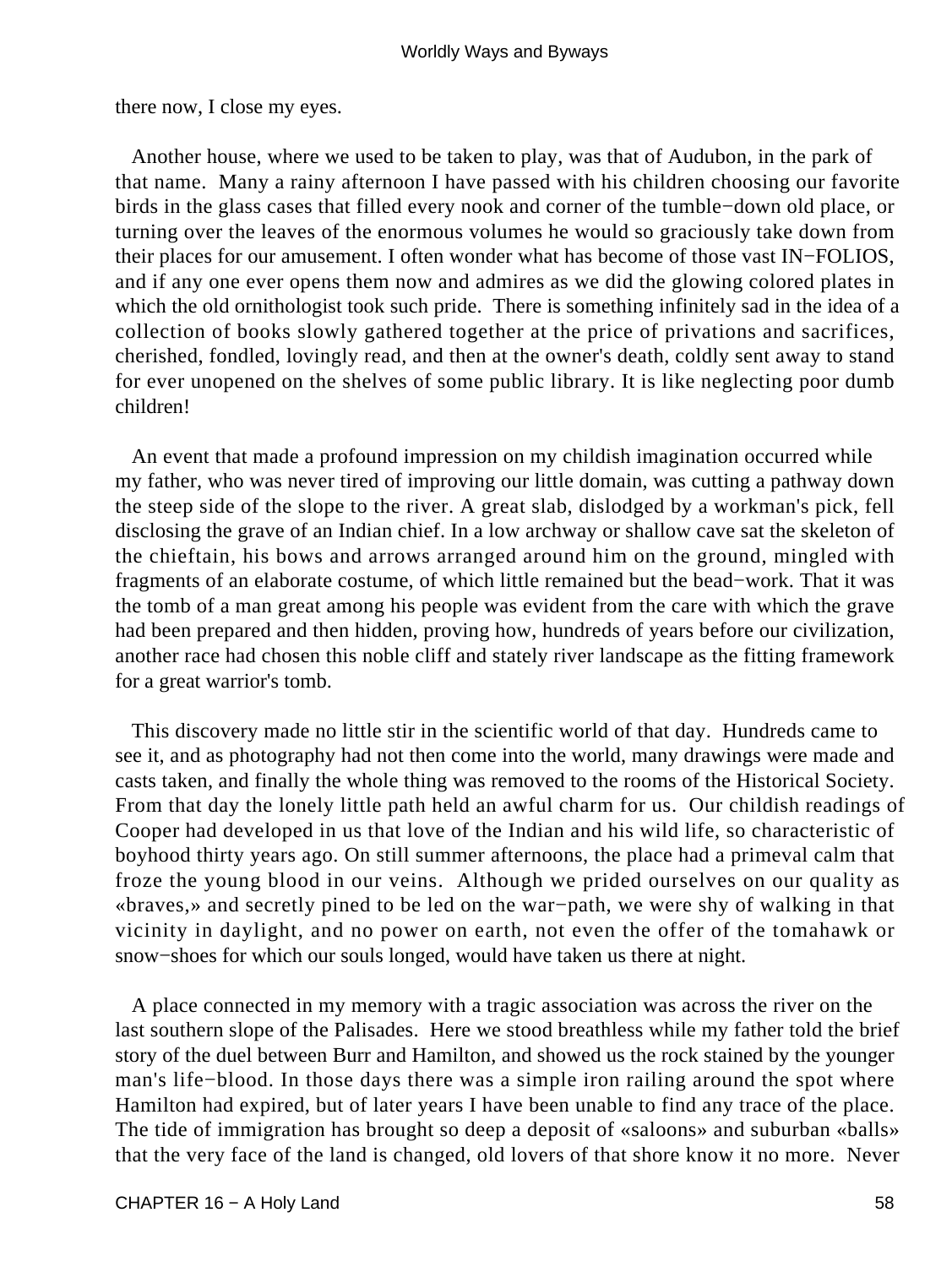were the environs of a city so wantonly and recklessly degraded. Municipalities have vied with millionaires in soiling and debasing the exquisite shores of our river, that, thirty years ago, were unrivalled the world over.

 The glamour of the past still lies for me upon this landscape in spite of its many defacements. The river whispers of boyish boating parties, and the woods recall a thousand childish hopes and fears, resolute departures to join the pirates, or the red men in their strongholds – journeys boldly carried out until twilight cooled our courage and the supper−hour proved a stronger temptation than war and carnage.

When I sat down this summer evening to write a few lines about happy days on the banks of the Hudson, I hardly realized how sweet those memories were to me. The rewriting of the old names has evoked from their long sleep so many loved faces. Arms seem reaching out to me from the past. The house is very still tonight. I seem to be nearer my loved dead than to the living. The bells of my lost «Is» are ringing clear in the silence.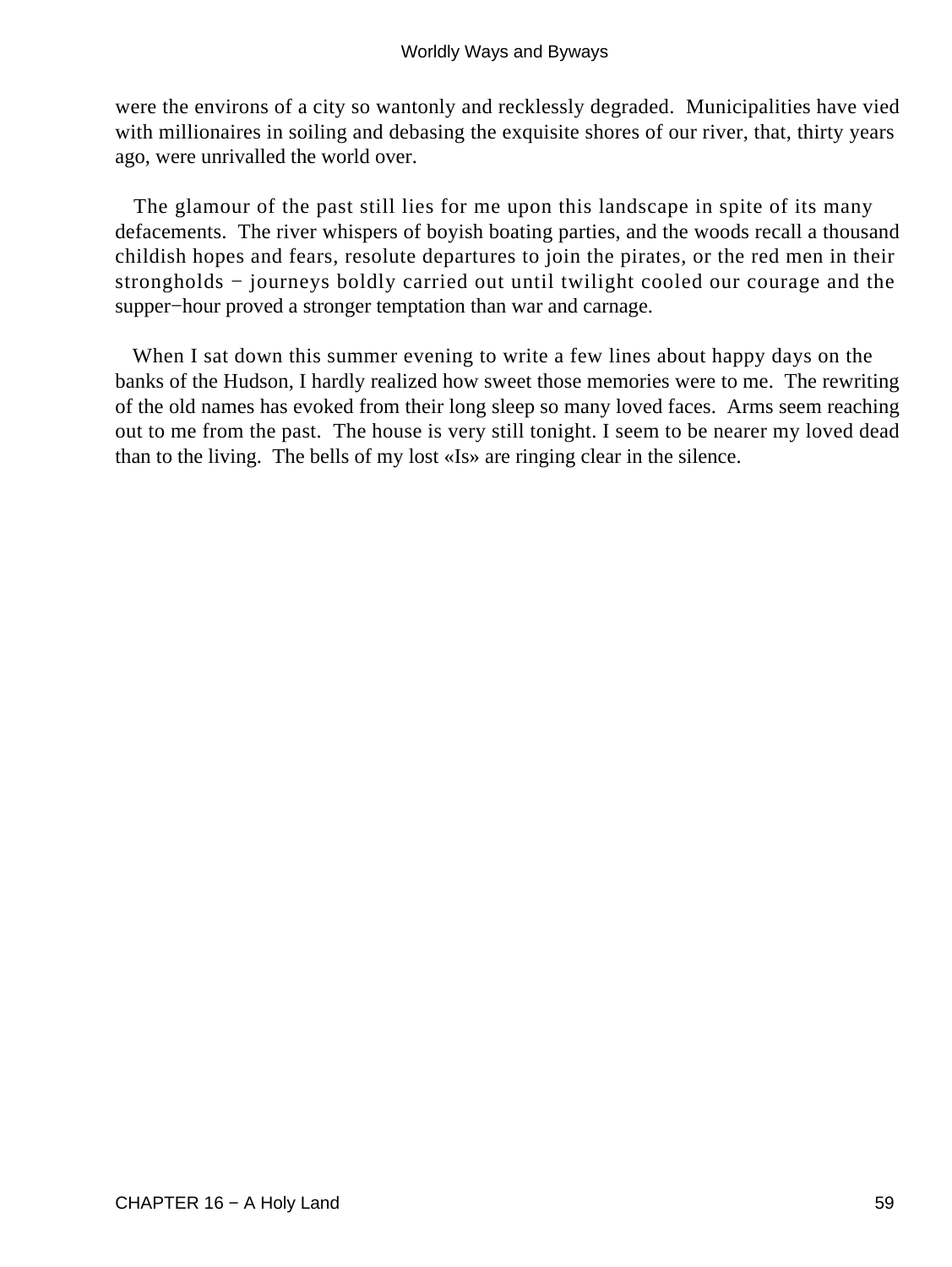# **[CHAPTER 17 − Royalty At Play](#page-143-0)**

**FEW** more amusing sights are to be seen in these days, than that of crowned heads running away from their dull old courts and functions, roughing it in hotels and villas, gambling, yachting and playing at being rich nobodies. With much intelligence they have all chosen the same Republican playground, where visits cannot possibly be twisted into meaning any new «combination» or political move, thus assuring themselves the freedom from care or responsibility, that seems to be the aim of their existence. Alongside of well−to−do Royalties in good paying situations, are those out of a job, who are looking about for a «place.» One cannot take an afternoon's ramble anywhere between Cannes and Mentone without meeting a half−dozen of these magnates.

 The other day, in one short walk, I ran across three Empresses, two Queens, and an Heir−apparent, and then fled to my hotel, fearing to be unfitted for America, if I went on «keeping such company.» They are knowing enough, these wandering great ones, and after trying many places have hit on this charming coast as offering more than any other for their comfort and enjoyment. The vogue of these sunny shores dates from their annexation to France, − a price Victor Emmanuel reluctantly paid for French help in his war with Austria. Napoleon III.'s demand for Savoy and this littoral, was first made known to Victor Emmanuel at a state ball at Genoa. Savoy was his birthplace and his home! The King broke into a wild temper, cursing the French Emperor and making insulting allusions to his parentage, saying he had not one drop of Bonaparte blood in his veins. The King's frightened courtiers tried to stop this outburst, showing him the French Ambassador at his elbow. With a superhuman effort Victor Emmanuel controlled himself, and turning to the Ambassador, said:

 «I fear my tongue ran away with me!» With a smile and a bow the great French diplomatist remarked:

«SIRE, I am so deaf I have not heard a word your Majesty has been saying!»

 The fashion of coming to the Riviera for health or for amusement, dates from the sixties, when the Empress of Russia passed a winter at Nice, as a last attempt to prolong the existence of the dying Tsarewitsch, her son. There also the next season the Duke of Edinburgh wooed and won her daughter (then the greatest heiress in Europe) for his bride. The world moves fast and a journey it required a matter of life and death to decide on, then, is gayly undertaken now, that a prince may race a yacht, or a princess try her luck at the gambling tables. When one reflects that the «royal caste,» in Europe alone, numbers some eight hundred people, and that the East is beginning to send out its more enterprising crowned heads to get a taste of the fun, that beyond drawing their salaries, these good people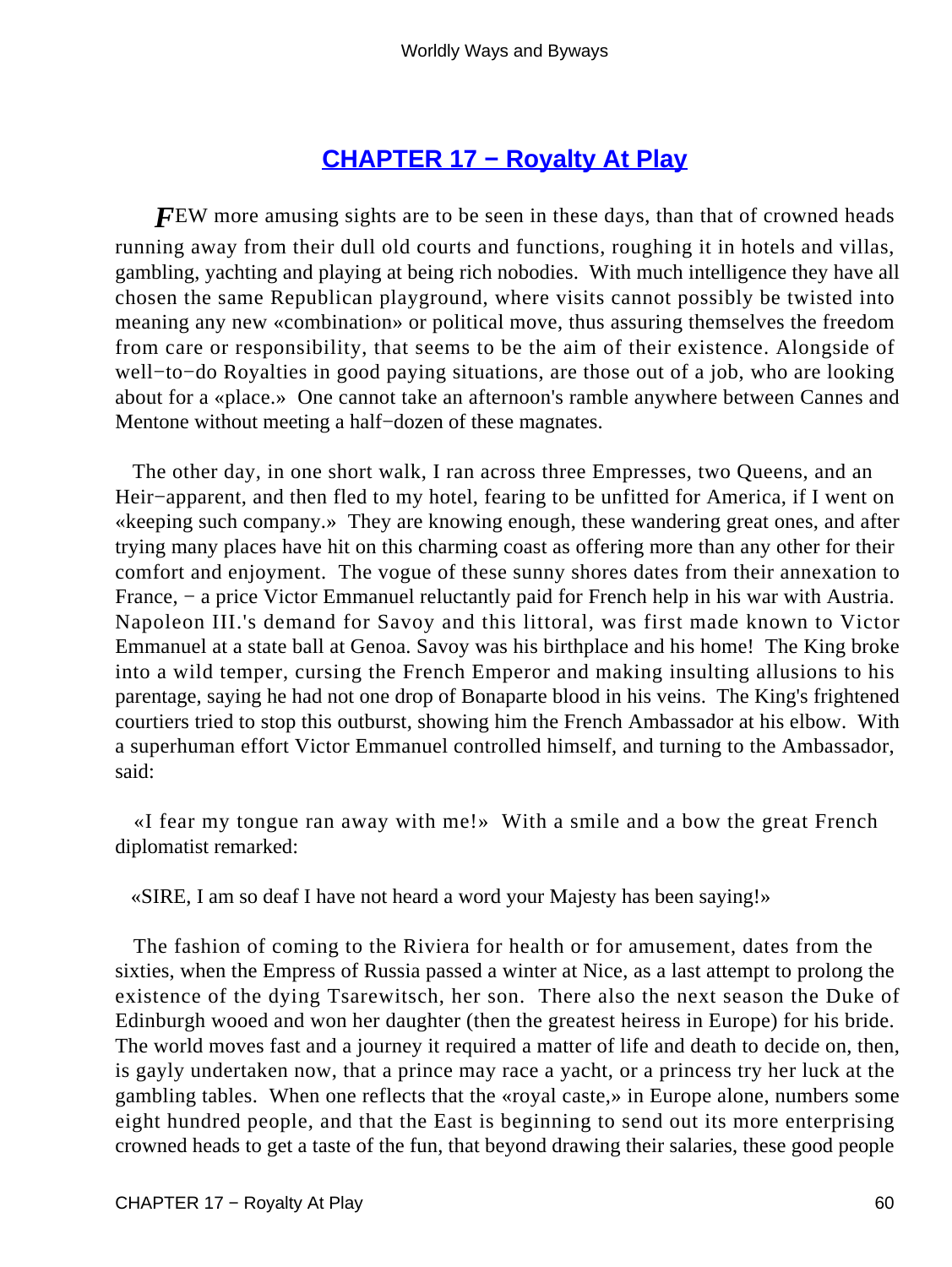have absolutely nothing to do, except to amuse themselves, it is no wonder that this happy land is crowded with royal pleasure−seekers.

 After a try at Florence and Aix, «the Queen» has been faithful to Cimiez, a charming site back of Nice. That gay city is always **En fete** the day she arrives, as her carriages pass surrounded by French cavalry, one can catch a glimpse of her big face, and dowdy little figure, which nevertheless she can make so dignified when occasion requires. The stay here is, indeed, a holiday for this record−breaking sovereign, who potters about her private grounds of a morning in a donkey−chair, sunning herself and watching her Battenberg grandchildren at play. In the afternoon, she drives a couple of hours – in an open carriage – one outrider in black livery alone distinguishing her turnout from the others.

 The Prince of Wales makes his headquarters at Cannes where he has poor luck in sailing the Brittania, for which he consoles himself with jolly dinners at Monte Carlo. You can see him almost any evening in the **Restaurant de paris,** surrounded by his own particular set, − the Duchess of Devonshire (who started a penniless German officer's daughter, and became twice a duchess); Lady de Grey and Lady Wolverton, both showing near six feet of slender English beauty; at their side, and lovelier than either, the Countess of Essex. The husbands of these «Merry Wives» are absent, but do not seem to be missed, as the ladies sit smoking and laughing over their coffee, the party only breaking up towards eleven o'clock to try its luck at **Trente et quarante,** until a «special» takes them back to Cannes.

 He is getting sadly old and fat, is England's heir, the likeness to his mamma becoming more marked each year. His voice, too, is oddly like hers, deep and guttural, more adapted to the paternal German (which all this family speak when alone) than to his native English. Hair, he has none, except a little fringe across the back of his head, just above a fine large roll of fat that blushes above his shirt−collar. Too bad that this discovery of the microbe of baldness comes rather late for him! He has a pleasant twinkle in his small eyes, and an entire absence of **Pose,** that accounts largely for his immense and enduring popularity.

 But the Hotel Cap Martin shelters quieter crowned heads. The Emperor and Empress of Austria, who tramp about the hilly roads, the King and Queen of Saxony and the fat Arch−duchess Stephanie. Austria's Empress looks sadly changed and ill, as does another lady of whom one can occasionally catch a glimpse, walking painfully with a crutch−stick in the shadow of the trees near her villa. It is hard to believe that this white−haired, bent old woman was once the imperial beauty who from the salons of the Tuileries dictated the fashions of the world! Few have paid so dearly for their brief hour of splendor!

 Cannes with its excellent harbor is the centre of interest during the racing season when the Tsarewitsch comes on his yacht Czaritza. At the Battle of Flowers, one is pretty sure to see the Duke of Cambridge, his Imperial Highness, the Grand Duke Michael, Prince Christian of Denmark, H.R.H. the Duke of Nassau, H.R.H. the Archduke Ferdinand d'Este, their Serene Highnesses of Mecklenburg− Schwerin and the Saxe−Coburg−Gothas, also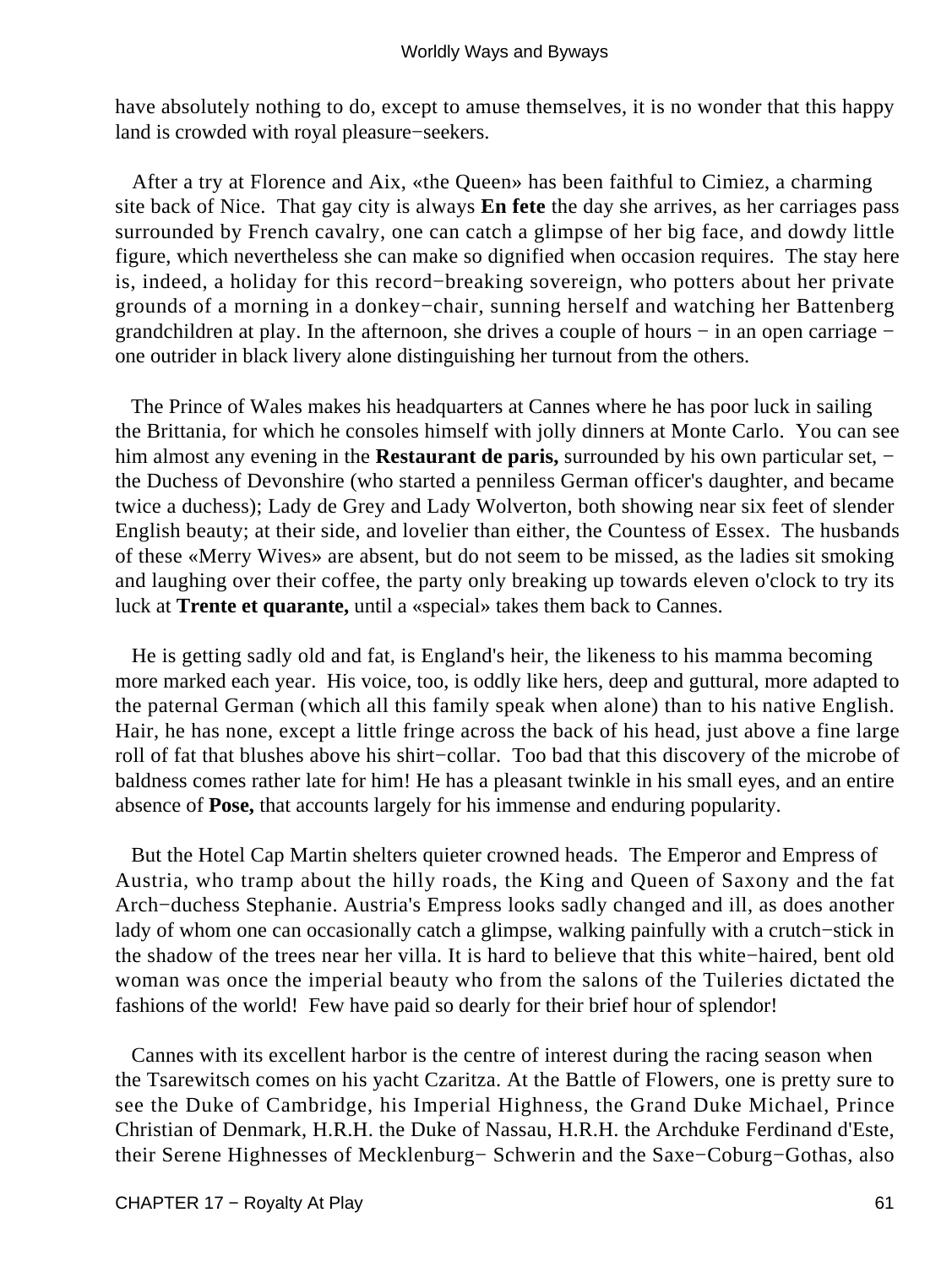H.R.H. Marie Valerie and the Schleswig−Holsteins, pelting each other and the public with **Confetti** and flowers. Indeed, half the A1MANACH **De gotha,** that continental «society list,» seems to be sunning itself here and forgetting its cares, on bicycles or on board yachts. It is said that the Crown Princess of Honolulu (whoever she may be) honors Mentone with her presence, and the newly deposed Queen «Ranavalo» of Madagascar is **En route** to join in the fun.

 This crowd of royalty reminds me of a story the old sea−dogs who gather about the «Admirals' corner» of the Metropolitan Club in Washington, love to tell you. An American cockswain, dazzled by a doubly royal visit, with attending suites, on board the old «Constitution,» came up to his commanding officer and touching his cap, said:

 «Beg pardon, Admiral, but one of them kings has tumbled down the gangway and broke his leg.»

 It has become a much more amusing thing to wear a crown than it was. Times have changed indeed since Marie Laczinska lived the fifty lonely years of her wedded life and bore her many children, in one bed−room at Versailles − a monotony only broken by visits to Fontainebleau or Marly. Shakespeare's line no longer fits the case.

 Beyond securing rich matches for their children, and keeping a sharp lookout that the Radicals at home do not unduly cut down their civil lists, these great ones have little but their amusements to occupy them. Do they ever reflect, as they rush about visiting each other and squabbling over precedence when they meet, that some fine morning the tax−payers may wake up, and ask each other why they are being crushed under such heavy loads, that eight hundred or more quite useless people may pass their lives in foreign watering−places, away from their homes and their duties? It will be a bad day for them when the long−suffering subjects say to them, «Since we get on so exceedingly well during your many visits abroad, we think we will try how it will work without you at all!»

 The Prince of little Monaco seems to be about the only one up to the situation, for he at least stays at home, and in connection with two other gentlemen runs an exceedingly good hotel and several restaurants on his estates, doing all he can to attract money into the place, while making the strictest laws to prevent his subjects gambling at the famous tables. Now if other royalties instead of amusing themselves all the year round would go in for something practical like this, they might become useful members of the community. This idea of Monaco's Prince strikes one as most timely, and as opening a career for other indigent crowned heads. Hotels are getting so good and so numerous, that without some especial «attraction» a new one can hardly succeed; but a «Hohenzollern House» well situated in Berlin, with William II. to receive the tourists at the door, and his fat wife at the desk, would be sure to prosper. It certainly would be pleasanter for him to spend money so honestly earned than the millions wrested from half−starving peasants which form his present income. Besides there is almost as much gold lace on a hotel employee's livery as on a court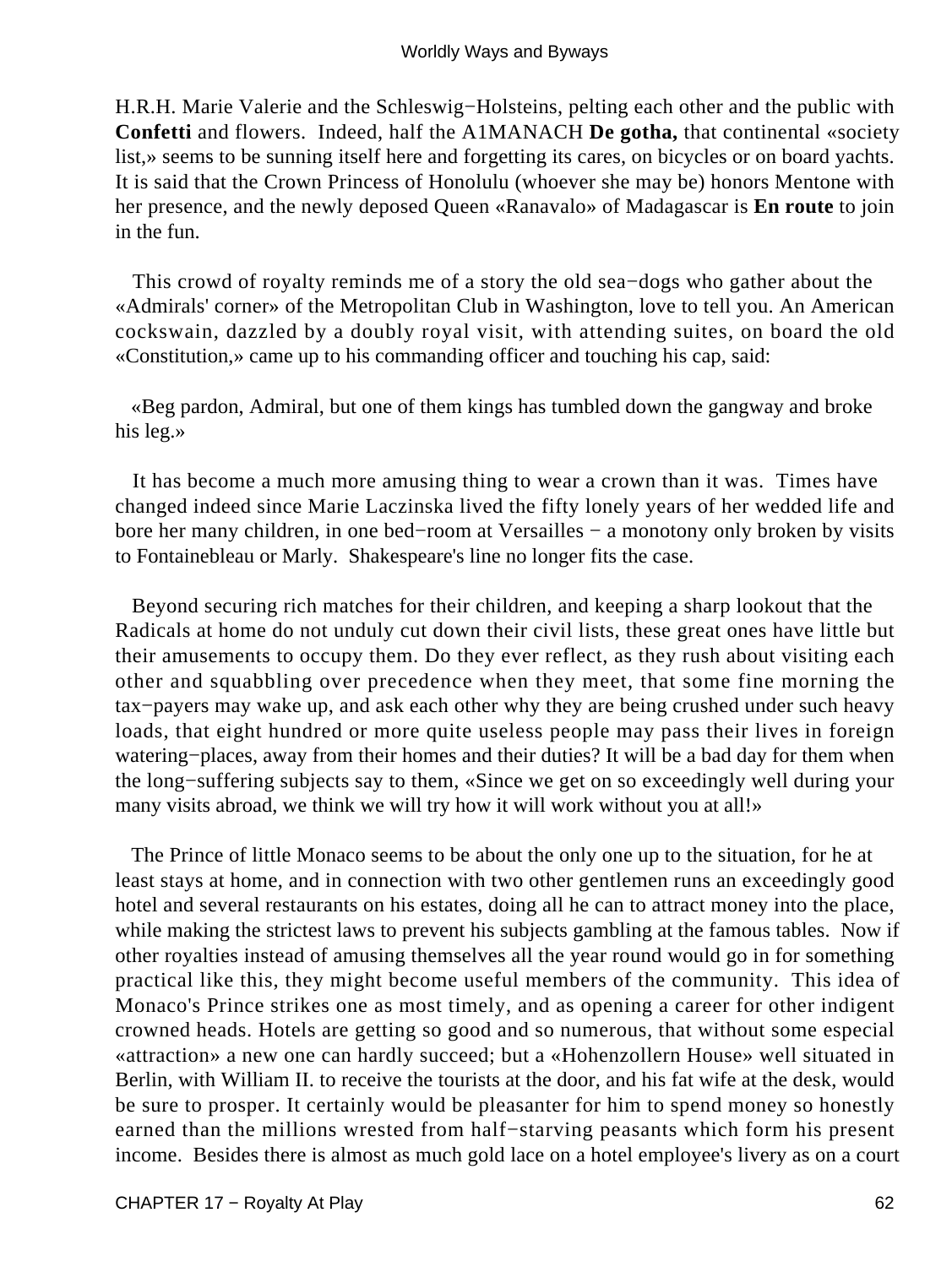### costume!

 The numerous crowned heads one meets wandering about, can hardly lull themselves over their «games» with the flattering unction that they are of use, for, have they not France before them (which they find so much to their taste) stronger, richer, more respected than ever since she shook herself free of such incumbrances? Not to mention our own democratic country, which has managed to hold its own, in spite of their many gleeful predictions to the contrary.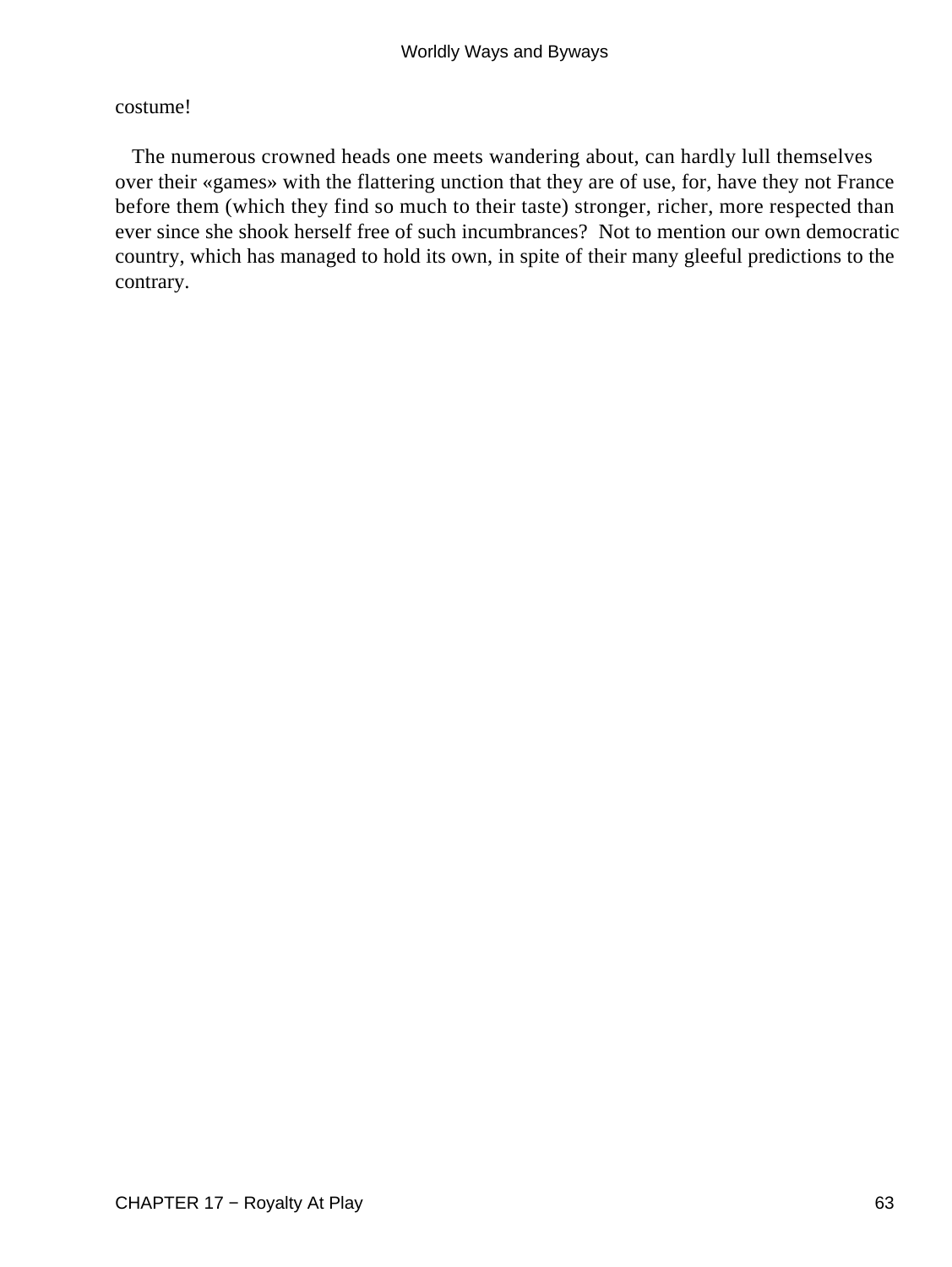# **[CHAPTER 18 − A Rock Ahead](#page-143-0)**

*H*AVING had occasion several times during this past season, to pass by the larger stores in the vicinity of Twenty−third Street, I have been struck more than ever, by the endless flow of womankind that beats against the doors of those establishments. If they were temples where a beneficent deity was distributing health, learning, and all the good things of existence, the rush could hardly have been greater. It saddened me to realize that each of the eager women I saw was, on the contrary, dispensing something of her strength and brain, as well as the wearily earned stipend of the men of her family (if not her own), for what could be of little profit to her.

 It occurred to me that, if the people who are so quick to talk about the elevating and refining influences of women, could take an hour or two and inspect the centres in question, they might not be so firm in their beliefs. For, reluctant as I am to acknowledge it, the one great misfortune in this country, is the unnatural position which has been (from some mistaken idea of chivalry) accorded to women here. The result of placing them on this pedestal, and treating them as things apart, has been to make women in America poorer helpmeets to their husbands than in any other country on the face of the globe, civilized or uncivilized.

 Strange as it may appear, this is not confined to the rich, but permeates all classes, becoming more harmful in descending the social scale, and it will bring about a disintegration of our society, sooner than could be believed. The saying on which we have all been brought up, viz., that you can gauge the point of civilization attained in a nation by the position it accords to woman, was quite true as long as woman was considered man's inferior. To make her his equal was perfectly just; all the trouble begins when you attempt to make her man's superior, a something apart from his working life, and not the companion of his troubles and cares, as she was intended to be.

 When a small shopkeeper in Europe marries, the next day you will see his young wife taking her place at the desk in his shop. While he serves his customers, his smiling spouse keeps the books, makes change, and has an eye on the employees. At noon they dine together; in the evening, after the shop is closed, are pleased or saddened together over the results of the day. The wife's DOT almost always goes into the business, so that there is a community of interest to unite them, and their lives are passed together. In this country, what happens? The husband places his new wife in a small house, or in two or three furnished rooms, generally so far away that all idea of dining with her is impossible. In consequence, he has a «quick lunch» down town, and does not see his wife between eight o'clock in the morning and seven in the evening. His business is a closed book to her, in which she can have no interest, for her weary husband naturally revolts from talking «shop,»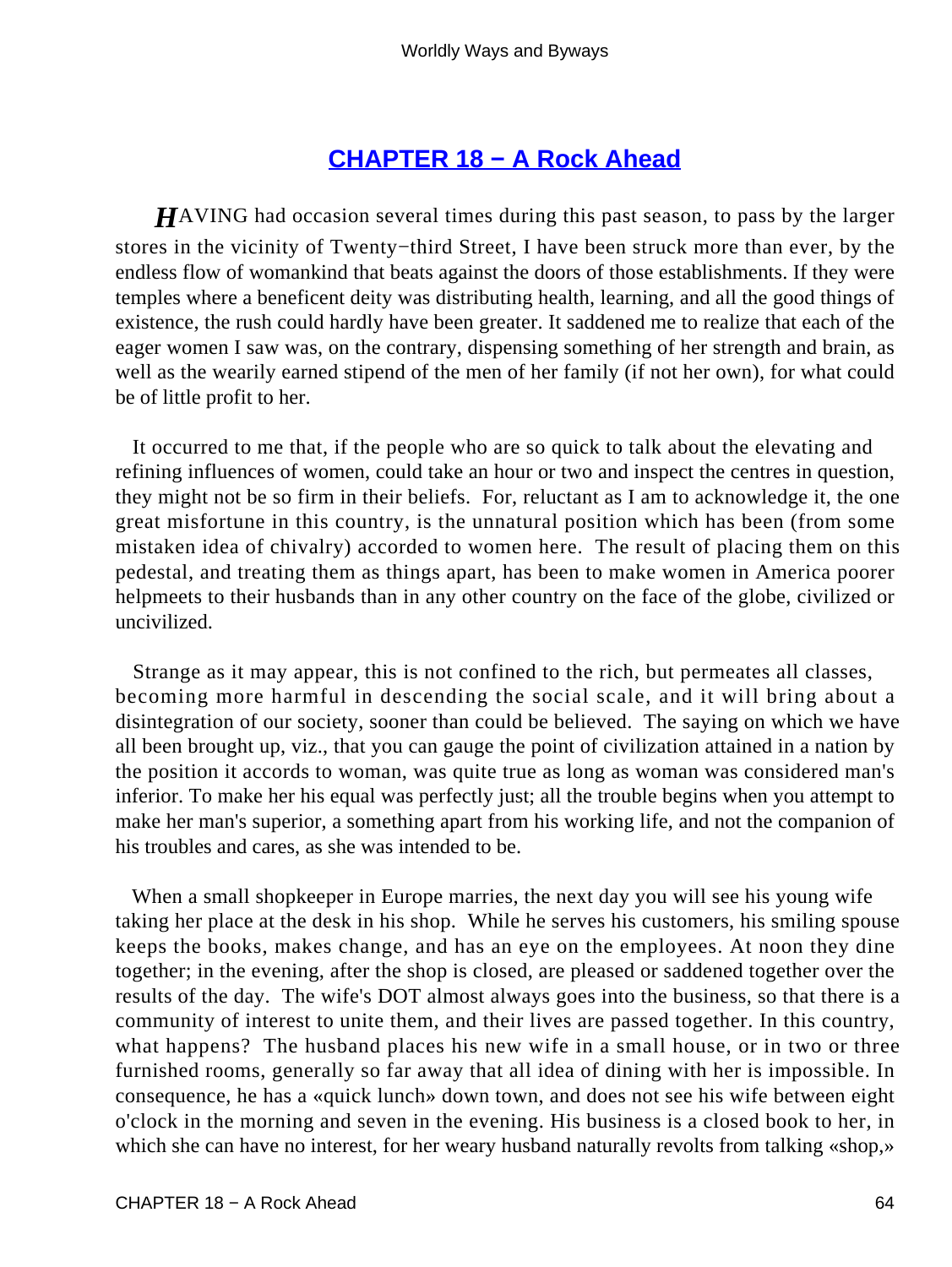even if she is in a position to understand him.

 His false sense of shielding her from the rude world makes him keep his troubles to himself, so she rarely knows his financial position and sulks over his «meanness» to her, in regard to pin−money; and being a perfectly idle person, her days are apt to be passed in a way especially devised by Satan for unoccupied hands. She has learned no cooking from her mother; «going to market» has become a thing of the past. So she falls a victim to the allurements of the bargain−counter; returning home after hours of aimless wandering, irritable and aggrieved because she cannot own the beautiful things she has seen. She passes the evening in trying to win her husband's consent to some purchase he knows he cannot afford, while it breaks his heart to refuse her − some object, which, were she really his companion, she would not have had the time to see or the folly to ask for.

 The janitor in our building is truly a toiler. He rarely leaves his dismal quarters under the sidewalk, but «Madam» walks the streets clad in sealskin and silk, a «Gainsborough» crowning her false «bang.» I always think of Max O'Rell's clever saying, when I see her: «The sweat of the American husband crystallizes into diamond ear−rings for the American woman.» My janitress sports a diminutive pair of those jewels and has hopes of larger ones! Instead of «doing» the bachelor's rooms in the building as her husband's helpmeet, she «does» her spouse, and a char−woman works for her. She is one of the drops in the tide that ebbs and flows on Twenty−third Street − a discontented woman placed in a false position by our absurd customs.

 Go a little further up in the social scale and you will find the same «detached» feeling. In a household I know of only one horse and a COUPE can be afforded. Do you suppose it is for the use of the weary breadwinner? Not at all. He walks from his home to the «elevated.» The carriage is to take his wife to teas or the park. In a year or two she will go abroad, leaving him alone to turn the crank that produces the income. As it is, she always leaves him for six months each year in a half−closed house, to the tender mercies of a caretaker. Two additional words could be advantageously added to the wedding service. After «for richer for poorer,» I should like to hear a bride promise to cling to her husband «for winter for summer!»

 Make another step up and stand in the entrance of a house at two A.M., just as the cotillion is commencing, and watch the couples leaving. The husband, who has been in Wall Street all day, knows that he must be there again at nine next morning. He is furious at the lateness of the hour, and dropping with fatigue. His wife, who has done nothing to weary her, is equally enraged to be taken away just as the ball was becoming amusing. What a happy, united pair they are as the footman closes the door and the carriage rolls off home! Who is to blame? The husband is vainly trying to lead the most exacting of double lives, that of a business man all day and a society man all night. You can pick him out at a glance in a ballroom. His eye shows you that there is no rest for him, for he has placed his wife at the head of an establishment whose working crushes him into the mud of care and anxiety. Has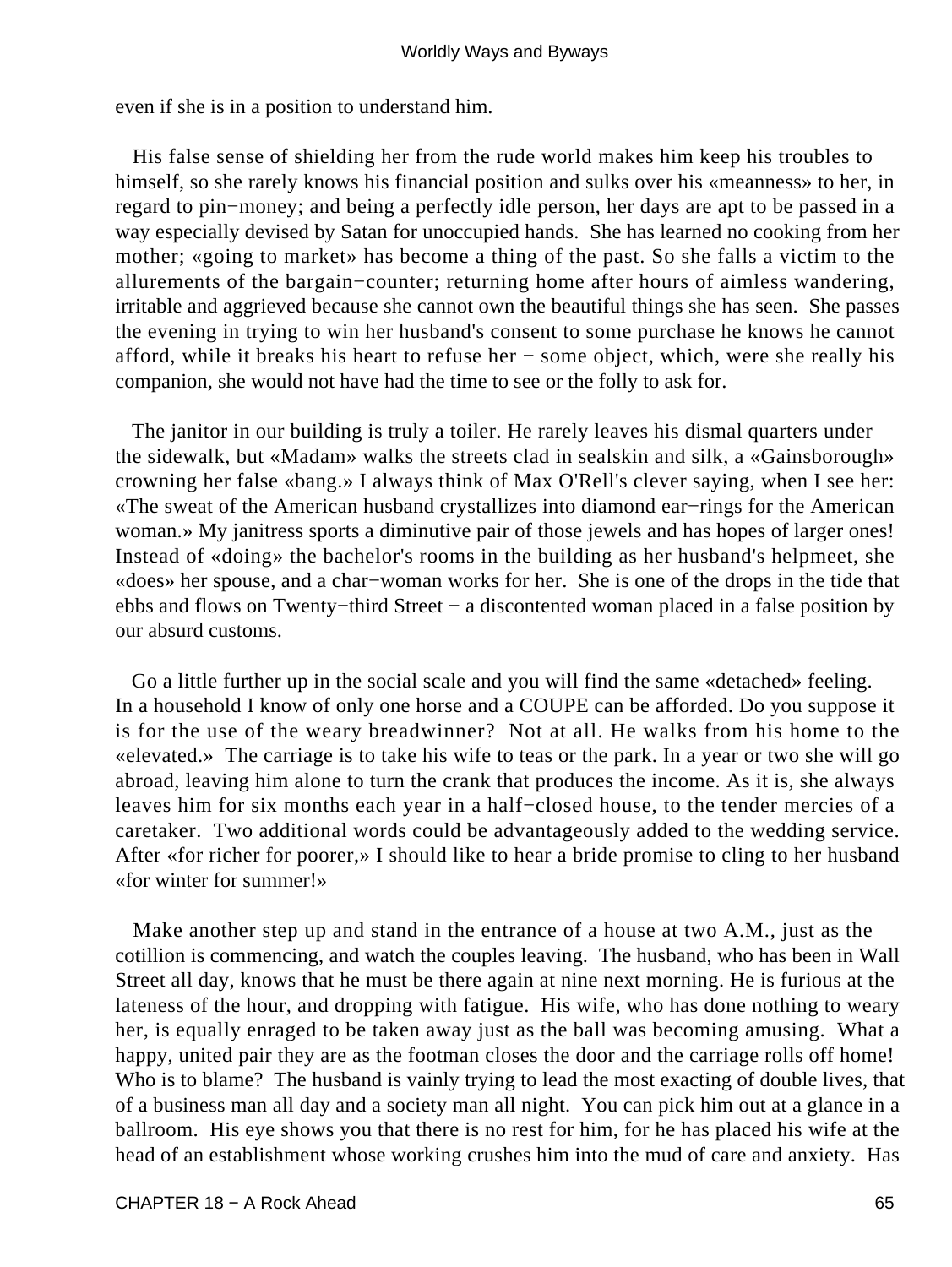he any one to blame but himself?

 In England, I am told, the man of a family goes up to London in the spring and gets his complete outfit, down to the smallest details of hat−box and umbrella. If there happens to be money left, the wife gets a new gown or two: if not, she «turns» the old ones and rejoices vicariously in the splendor of her «lord.» I know one charming little home over there, where the ladies cannot afford a pony−carriage, because the three indispensable hunters eat up the where−withal.

 Thackeray was delighted to find one household (Major Ponto's) where the governess ruled supreme, and I feel a fiendish pleasure in these accounts of a country where men have been able to maintain some rights, and am moved to preach a crusade for the liberation of the American husband, that the poor, down−trodden creature may revolt from the slavery where he is held and once more claim his birthright. If he be prompt to act (and is successful) he may work such a reform that our girls, on marrying, may feel that some duties and responsibilities go with their new positions; and a state of things be changed, where it is possible for a woman to be pitied by her friends as a model of abnegation, because she has decided to remain in town during the summer to keep her husband company and make his weary home−coming brighter. Or where (as in a story recently heard) a foreigner on being presented to an American bride abroad and asking for her husband, could hear in answer: «Oh, he could not come; he was too busy. I am making my wedding−trip without him.»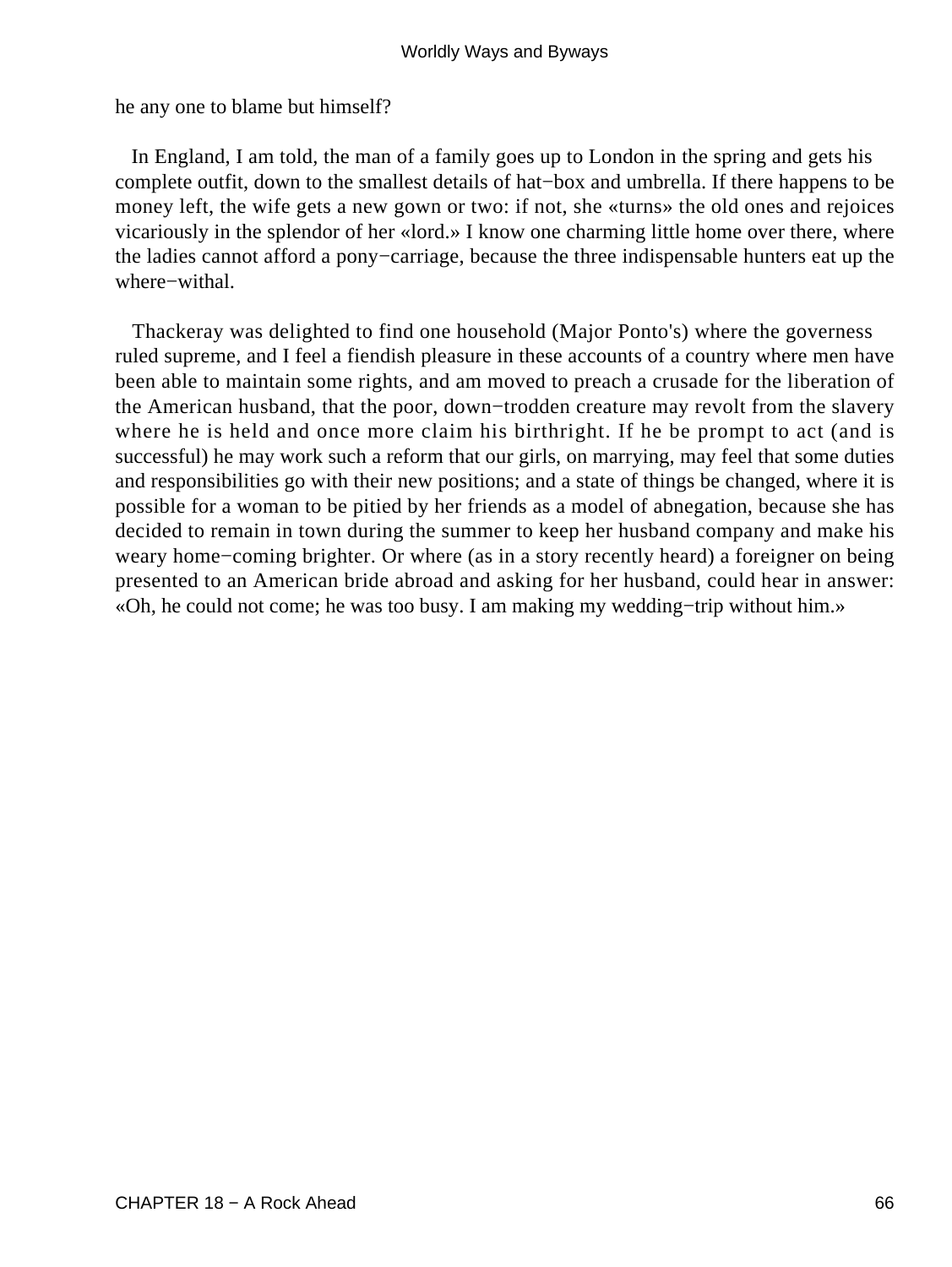# **[CHAPTER 19 − The Grand Prix](#page-143-0)**

*IN* most cities, it is impossible to say when the «season» ends. In London and with us in New York it dwindles off without any special finish, but in Paris it closes like a trap−door, or the curtain on the last scene of a pantomime, while the lights are blazing and the orchestra is banging its loudest. The **Grand prix,** which takes place on the second Sunday in June, is the climax of the spring gayeties. Up to that date, the social pace has been getting faster and faster, like the finish of the big race itself, and fortunately for the lives of the women as well as the horses, ends as suddenly.

 In 1897, the last steeple chase at Auteuil, which precedes the GRAND−PRIX by one week, was won by a horse belonging to an actress of the **Theatre francais,** a lady who has been a great deal before the public already in connection with the life and death of young Lebaudy. This youth having had the misfortune to inherit an enormous fortune, while still a mere boy, plunged into the wildest dissipation, and became the prey of a band of sharpers and blacklegs. Mlle. Marie Louise Marsy appears to have been the one person who had a sincere affection for the unfortunate youth. When his health gave way during his military service, she threw over her engagement with the **Francais,** and nursed her lover until his death − a devotion rewarded by the gift of a million.

 At the present moment, four or five of the band of self−styled noblemen who traded on the boy's inexperience and generosity, are serving out terms in the state prisons for blackmailing, and the **Theatre francais** possesses the anomaly of a young and beautiful actress, who runs a racing stable in her own name.

 THE **Grand prix** dates from the reign of Napoleon III., who, at the suggestion of the great railway companies, inaugurated this race in 1862, in imitation of the English Derby, as a means of attracting people to Paris. The city and the railways each give half of the forty−thousand−dollar prize. It is the great official race of the year. The President occupies the central pavilion, surrounded by the members of the cabinet and the diplomatic corps. On the tribunes and lawn can be seen the **Tout paris −** all the celebrities of the great and half−world who play such an important part in the life of France's capital. The whole colony of the **Rastaquoueres,** is sure to be there, «RASTAS,» as they are familiarly called by the Parisians, who make little if any distinction in their minds between a South American (blazing in diamonds and vulgar clothes) and our own select (?) colony. Apropos of this inability of the Europeans to appreciate our fine social distinctions, I have been told of a well−born New Yorker who took a French noblewoman rather to task for receiving an American she thought unworthy of notice, and said:

«How can you receive her? Her husband keeps a hotel!»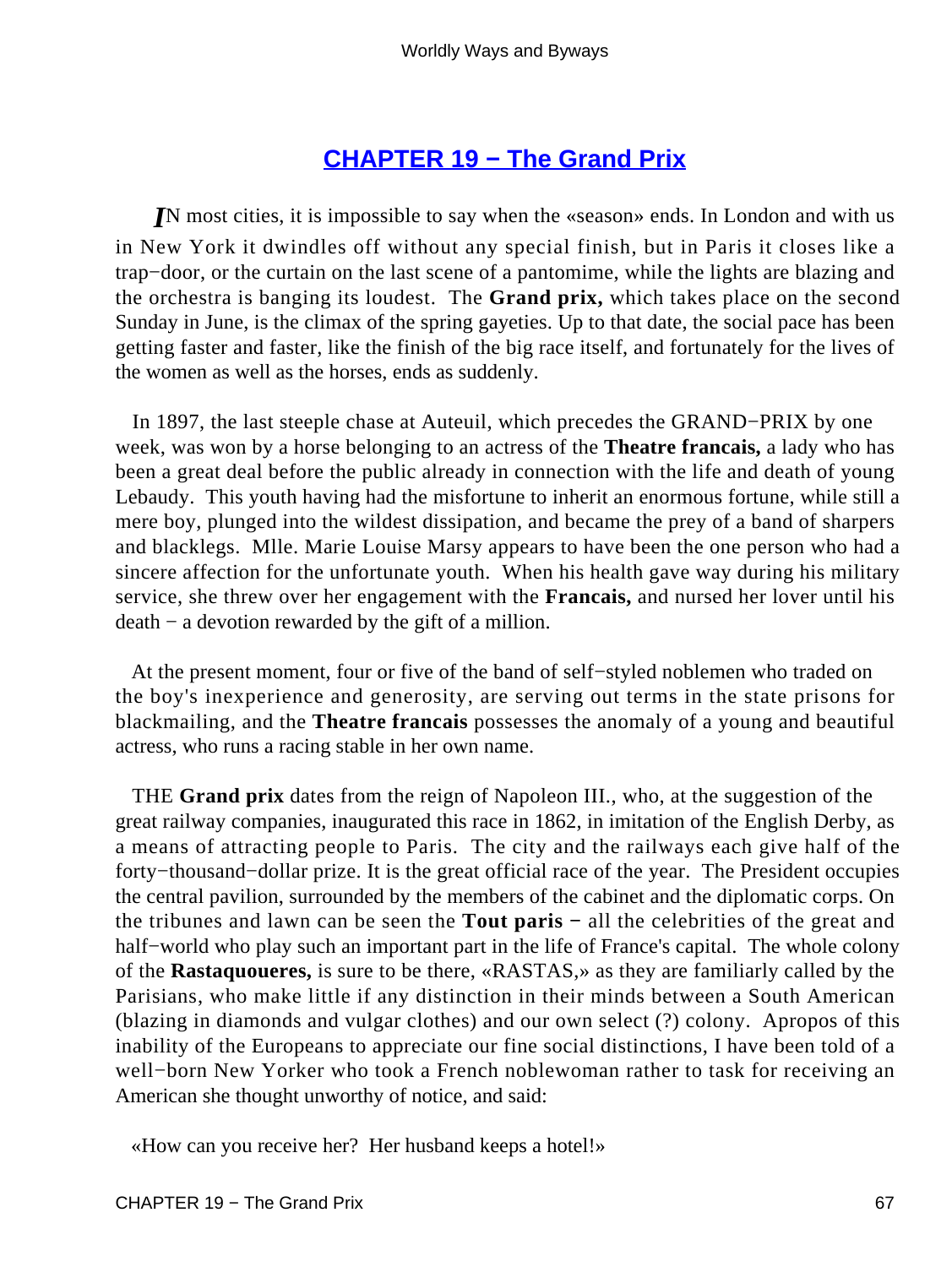«Is that any reason?» asked the French−woman; «I thought all Americans kept hotels.»

 For the **Grand prix,** every woman not absolutely bankrupt has a new costume, her one idea being a CREATION that will attract attention and eclipse her rivals. The dressmakers have had a busy time of it for weeks before.

 Every horse that can stand up is pressed into service for the day. For twenty−four hours before, the whole city is **En fete,** and Paris **En fete** is always a sight worth seeing. The natural gayety of the Parisians, a characteristic noticed (if we are to believe the historians) as far back as the conquest of Gaul by Julius Caesar, breaks out in all its amusing spontaneity. If the day is fine, the entire population gives itself up to amusement. From early morning the current sets towards the charming corner of the Bois where the Longchamps race−course lies, picturesquely encircled by the Seine (alive with a thousand boats), and backed by the woody slopes of Suresnes and St. Cloud. By noon every corner and vantage point of the landscape is seized upon, when, with a blare of trumpets and the rattle of cavalry, the President arrives in his turnout **A la daumont,** two postilions in blue and gold, and a PIQUEUR, preceded by a detachment of the showy **Gardes republicains** on horseback, and takes his place in the little pavilion where for so many years Eugenie used to sit in state, and which has sheltered so many crowned heads under its simple roof. Faure's arrival is the signal for the racing to begin, from that moment the interest goes on increasing until the great «event.» Then in an instant the vast throng of human beings breaks up and flows homeward across the Bois, filling the big Place around the Arc de Triomphe, rolling down the Champs Elysees, in twenty parallel lines of carriages. The sidewalks are filled with a laughing, singing, uproarious crowd that quickly invades every restaurant, **Cafe,** or chop−house until their little tables overflow on to the grass and side−walks, and even into the middle of the streets. Later in the evening the open−air concerts and theatres are packed, and every little square organizes its impromptu ball, the musicians mounted on tables, and the crowd dancing gayly on the wooden pavement until daybreak.

 The next day, Paris becomes from a fashionable point of view, «impossible.» If you walk through the richer quarters, you will see only long lines of closed windows. The approaches to the railway stations are blocked with cabs piled with trunks and bicycles. The «great world» is fleeing to the seashore or its **Chateaux,** and Paris will know it no more until January, for the French are a country−loving race, and since there has been no court, the aristocracy pass longer and longer periods on their own estates each year, partly from choice and largely to show their disdain for the republic and its entertainments.

 The shady drives in the park, which only a day or two ago were so brilliant with smart traps and spring toilets, are become a cool wilderness, where will meet, perhaps, a few maiden ladies exercising fat dogs, uninterrupted except by the watering−cart or by a few stray tourists in cabs. Now comes a delightful time for the real amateur of Paris and the country around, which is full of charming corners where one can dine at quiet little restaurants, overhanging the water or buried among trees. You are sure of getting the best of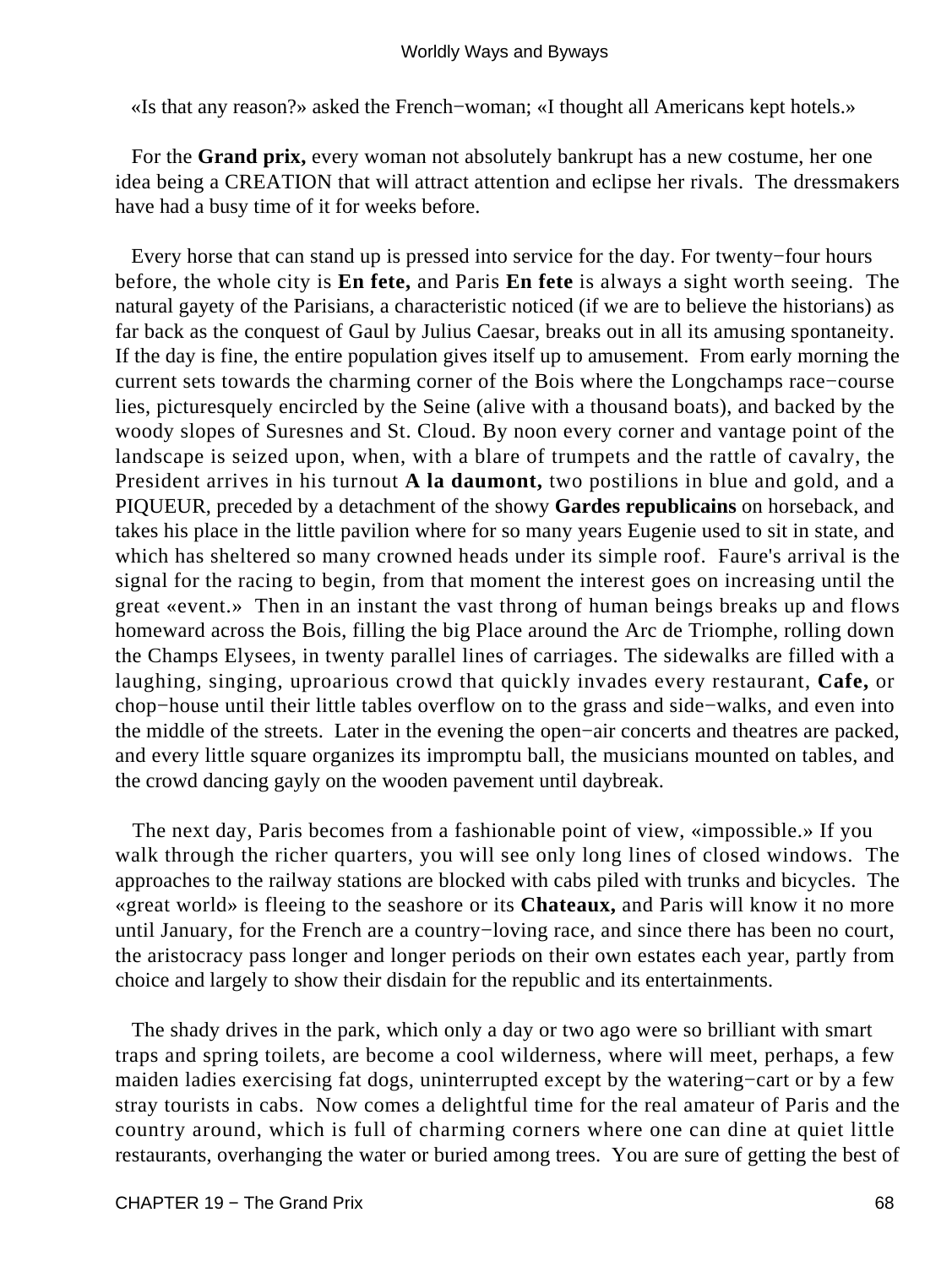attention from the waiters, and the dishes you order receive all the cook's attention. Of an evening the Bois is alive with a myriad of bicycles, their lights twinkling among the trees like many−colored fire−flies. To any one who knows how to live there, Paris is at its best in the last half of June and July. Nevertheless, in a couple of days there will not be an American in Paris, London being the objective point; for we love to be «in at the death,» and a coronation, a musical festival, or a big race is sure to attract all our floating population.

 The Americans who have the hardest time in Paris are those who try to «run with the deer and hunt with the hounds,» as the French proverb has it, who would fain serve God and Mammon. As anything especially amusing is sure to take place on Sunday in this wicked capital, our friends go through agonies of indecision, their consciences pulling one way, their desire to amuse themselves the other. Some find a middle course, it seems, for yesterday this conversation was overheard on the steps of the American Church:

**First American lady:** «Are you going to stop for the sermon?»

**Second American lady:** «I am so sorry I can't, but the races begin at one!»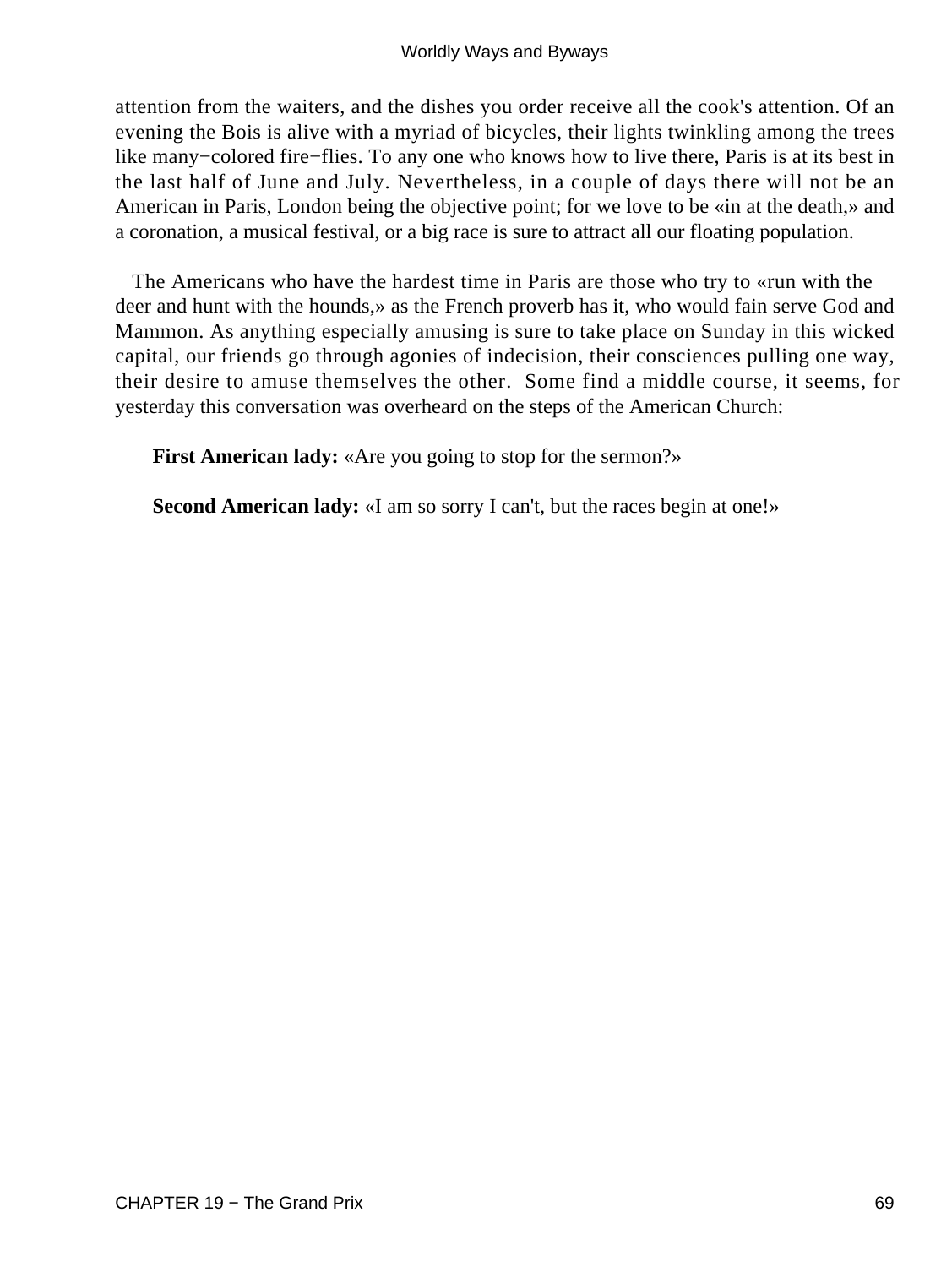## **[CHAPTER 20 − «The Treadmill.»](#page-144-0)**

*A* HALF−HUMOROUS, half−pathetic epistle has been sent to me by a woman, who explains in it her particular perplexity. Such letters are the windfalls of our profession! For what is more attractive than to have a woman take you for her lay confessor, to whom she comes for advice in trouble? opening her innocent heart for your inspection!

 My correspondent complains that her days are not sufficiently long, nor is her strength great enough, for the thousand and one duties and obligations imposed upon her. «If,» she says, «a woman has friends and a small place in the world – and who has not in these days? − she must golf or 'bike' or skate a bit, of a morning; then she is apt to lunch out, or have a friend or two in, to that meal. After luncheon there is sure to be a 'class' of some kind that she has foolishly joined, or a charity meeting, matinee, or reception; but above all, there are her 'duty' calls. She must be home at five to make tea, that she has promised her men friends, and they will not leave until it is time for her to dress for dinner, 'out' or at home, with often the opera, a supper, or a ball to follow. It is quite impossible,» she adds, «under these circumstances to apply one's self to anything serious, to read a book or even open a periodical. The most one can accomplish is a glance at a paper.»

 Indeed, it would require an exceptional constitution to carry out the above programme, not to mention the attention that a woman must (however reluctantly) give to her house and her family. Where are the quiet hours to be found for self−culture, the perusal of a favorite author, or, perhaps, a little timid «writing» on her own account? Nor does this treadmill round fill a few months only of her life. With slight variations of scene and costume, it continues through the year.

 A painter, I know, was fortunate enough to receive, a year or two ago, the commission to paint a well−known beauty. He was delighted with the idea and convinced that he could make her portrait the best work of his life, one that would be the stepping−stone to fame and fortune. This was in the spring. He was naturally burning to begin at once, but found to his dismay that the lady was just about starting for Europe. So he waited, and at her suggestion installed himself a couple of months later at the seaside city where she had a cottage. No one could be more charming than she was, inviting him to dine and drive daily, but when he broached the subject of «sitting,» was «too busy just that day.» Later in the autumn she would be quite at his disposal. In the autumn, however, she was visiting, never ten days in the same place. Early winter found her «getting her house in order,» a mysterious rite apparently attended with vast worry and fatigue. With cooling enthusiasm, the painter called and coaxed and waited. November brought the opera and the full swing of a New York season. So far she has given him half a dozen sittings, squeezed in between a luncheon, which made her «unavoidably late,» for which she is charmingly «sorry,» and a reception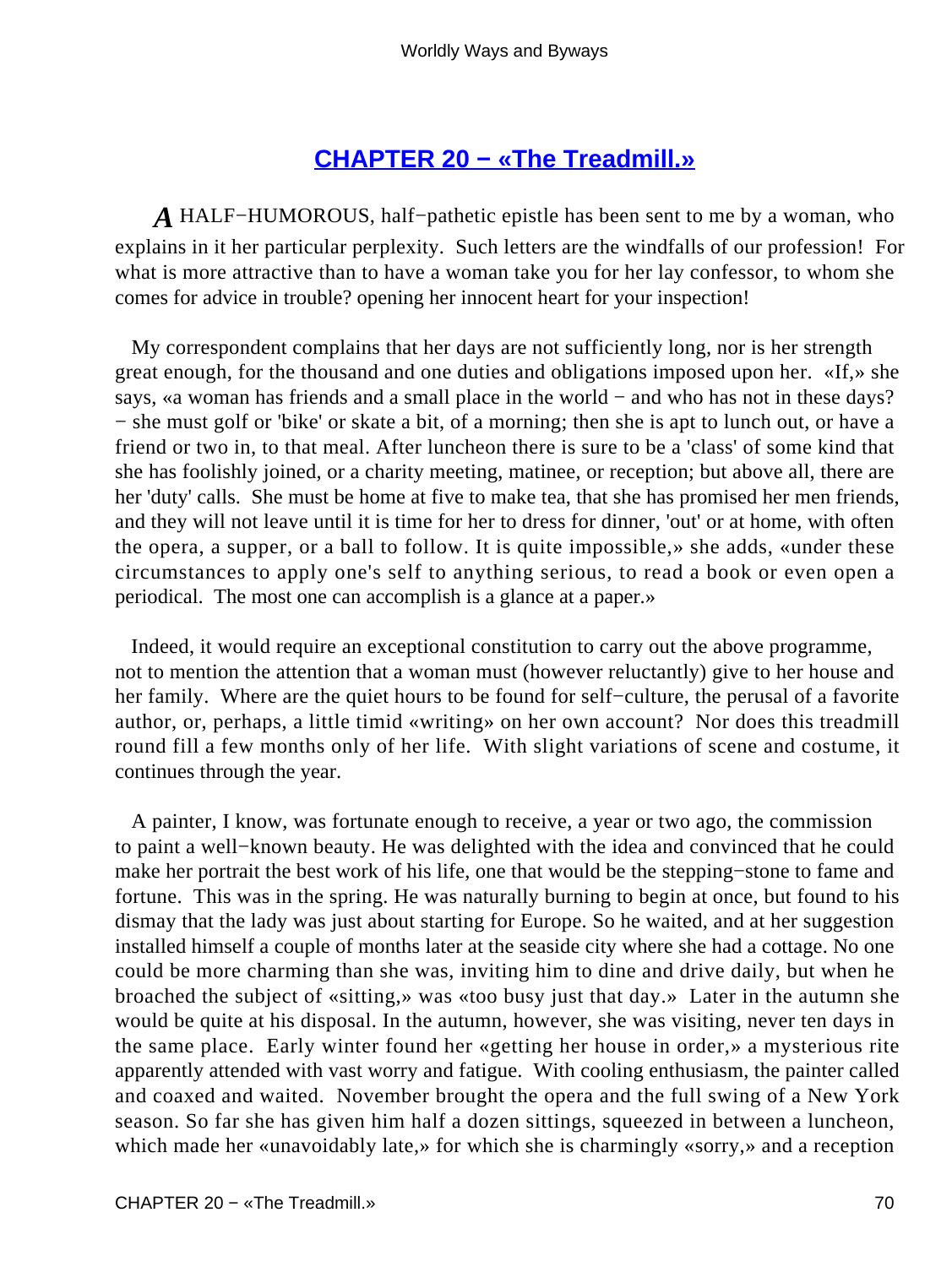that she was forced to attend, although «it breaks my heart to leave just as you are beginning to work so well, but I really must, or the tiresome old cat who is giving the tea will be saying all sorts of unpleasant things about me.» So she flits off, leaving the poor, disillusioned painter before his canvas, knowing now that his dream is over, that in a month or two his pretty sitter will be off again to New Orleans for the carnival, or abroad, and that his weary round of waiting will recommence. He will be fortunate if some day it does not float back to him, in the mysterious way disagreeable things do come to one, that she has been heard to say, «I fear dear Mr. Palette is not very clever, for I have been sitting to him for over a year, and he has really done nothing yet.»

 He has been simply the victim of a state of affairs that neither of them were strong enough to break through. It never entered into Beauty's head that she could lead a life different from her friends. She was honestly anxious to have a successful portrait of herself, but the sacrifice of any of her habits was more than she could make.

 Who among my readers (and I am tempted to believe they are all more sensible than the above young woman) has not, during a summer passed with agreeable friends, made a thousand pleasant little plans with them for the ensuing winter, − the books they were to read at the same time, the «exhibitions» they were to see, the visits to our wonderful collections in the Metropolitan Museum or private galleries, cosy little dinners, etc.? And who has not found, as the winter slips away, that few of these charming plans have been carried out? He and his friends have unconsciously fallen back into their ruts of former years, and the pleasant things projected have been brushed aside by that strongest of tyrants, habit.

 I once asked a very great lady, whose gracious manner was never disturbed, who floated through the endless complications of her life with smiling serenity, how she achieved this Olympian calm. She was good enough to explain. «I make a list of what I want to do each day. Then, as I find my day passing, or I get behind, or tired, I throw over every other engagement. I could have done them all with hurry and fatigue. I prefer to do one−half and enjoy what I do. If I go to a house, it is to remain and appreciate whatever entertainment has been prepared for me. I never offer to any hostess the slight of a hurried, **Distrait** 'call,' with glances at my watch, and an 'on−the−wing' manner. It is much easier not to go, or to send a card.»

 This brings me around to a subject which I believe is one of the causes of my correspondent's dilemma. I fear that she never can refuse anything. It is a peculiar trait of people who go about to amuse themselves, that they are always sure the particular entertainment they have been asked to last is going to «be amusing.» It rarely is different from the others, but these people are convinced, that to stay away would be to miss something. A weary−looking girl about 1 A.M. (at a house−party) when asked why she did not go to bed if she was so tired, answered, «the nights I go to bed early, they always seem to do something jolly, and then I miss it.»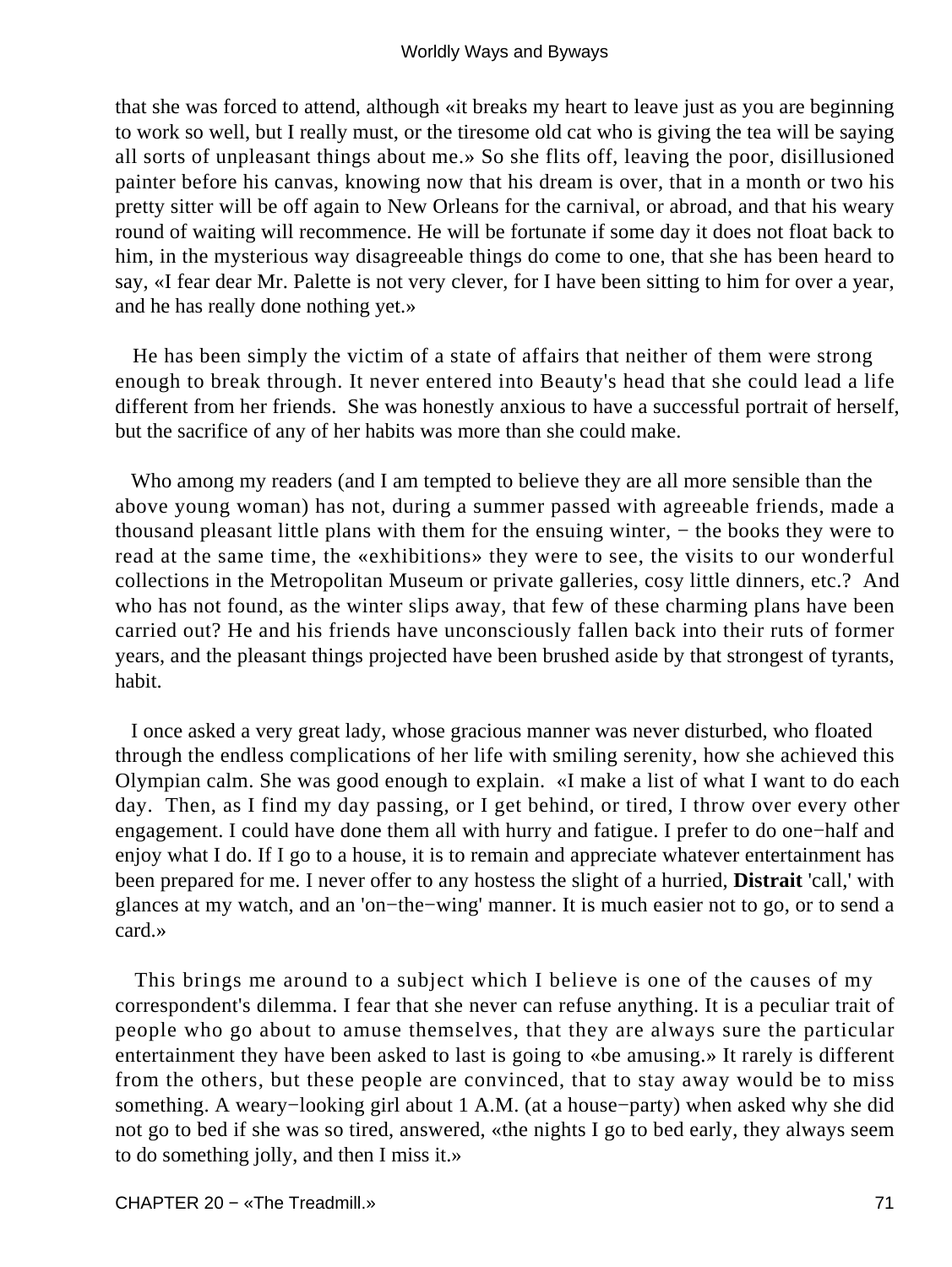There is no greater proof of how much this weary round wears on women than the acts of the few who feel themselves strong enough in their position to defy custom. They have thrown off the yoke (at least the younger ones have) doubtless backed up by their husbands, for men are much quicker to see the aimlessness of this stupid social routine. First they broke down the great New−Year−call «grind.» Men over forty doubtless recall with a shudder, that awful custom which compelled a man to get into his dress clothes at ten A.M., and pass his day rushing about from house to house like a postman. Out−of−town clubs and sport helped to do away with that remnant of New Amsterdam. Next came the male revolt from the afternoon «tea» or «musical.» A black coat is rare now at either of these functions, or if seen is pretty sure to be on a back over fifty. Next, we lords of creation refused to call at all, or leave our cards. A married woman now leaves her husband's card with her own, and sisters leave the «pasteboard» of their brothers and often those of their brothers' friends. Any combination is good enough to «shoot a card.»

 In London the men have gone a step further. It is not uncommon to hear a young man boast that he never owned a visiting card or made a «duty» call in his life. Neither there nor with us does a man count as a «call» a quiet cup of tea with a woman he likes, and a cigarette and quiet talk until dressing time. Let the young women have courage and take matters into their own hands. (The older ones are hopeless and will go on pushing this Juggernaut car over each other's weary bodies, until the end of the chapter.) Let them have the courage occasionally to «refuse» something, to keep themselves free from aimless engagements, and bring this paste− board war to a close. If a woman is attractive, she will be asked out all the same, never fear! If she is not popular, the few dozen of «egg−shell extra» that she can manage to slip in at the front doors of her acquaintances will not help her much.

 If this matter is, however, so vastly important in women's eyes, why not adopt the continental and diplomatic custom and send cards by post or otherwise? There, if a new−comer dines out and meets twenty−five people for the first time, cards must be left the next day at their twenty−five respective residences. How the cards get there is of no importance. It is a diplomatic fiction that the new acquaintance has called in person, and the call will be returned within twenty−four hours. Think of the saving of time and strength! In Paris, on New Year's Day, people send cards by post to everybody they wish to keep up. That does for a year, and no more is thought about it. All the time thus gained can be given to culture or recreation.

 I have often wondered why one sees so few women one knows at our picture exhibitions or flower shows. It is no longer a mystery to me. They are all busy trotting up and down our long side streets leaving cards. Hideous vision! Should Dante by any chance reincarnate, he would find here the material ready made to his hand for an eighth circle in his **Inferno.**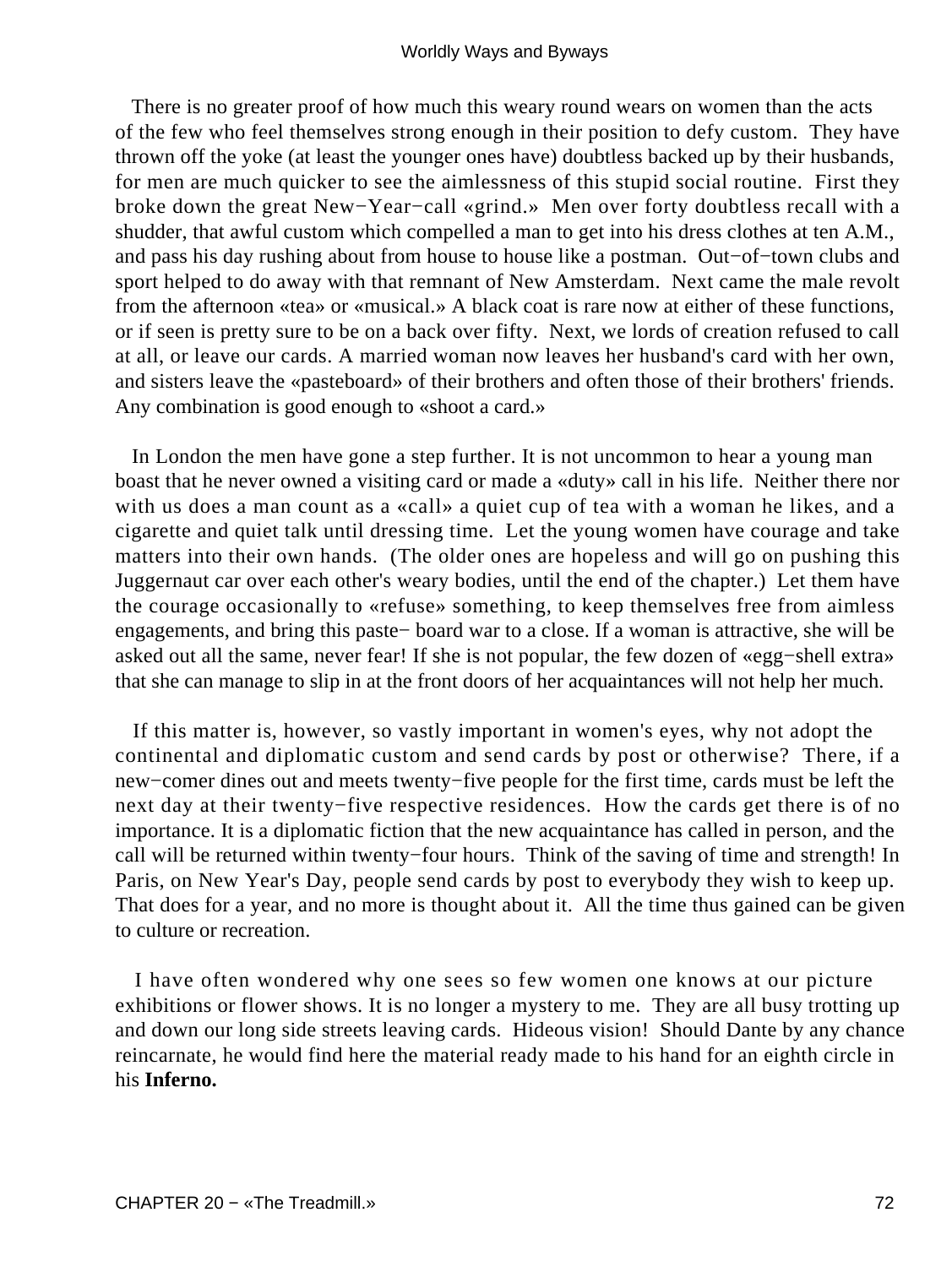## **[CHAPTER 21 − «Like Master Like Man.»](#page-144-0)**

*A* **Frequent** and naive complaint one hears, is of the unsatisfactoriness of servants generally, and their ingratitude and astonishing lack of affection for their masters, in particular. «After all I have done for them,» is pretty sure to sum up the long tale of a housewife's griefs. Of all the delightful inconsistencies that grace the female mind, this latter point of view always strikes me as being the most complete. I artfully lead my fair friend on to tell me all about her woes, and she is sure to be exquisitely one−sided and quite unconscious of her position. «They are so extravagant, take so little interest in my things, and leave me at a moment's notice, if they get an idea I am going to break up. Horrid things! I wish I could do without them! They cause me endless worry and annoyance.» My friend is very nearly right, − but with whom lies the fault?

 The conditions were bad enough years ago, when servants were kept for decades in the same family, descending like heirlooms from father to son, often (abroad) being the foster sisters or brothers of their masters, and bound to the household by an hundred ties of sympathy and tradition. But in our day, and in America, where there is rarely even a common language or nationality to form a bond, and where households are broken up with such facility, the relation between master and servant is often so strained and so unpleasant that we risk becoming (what foreigners reproach us with being), a nation of hotel−dwellers. Nor is this class−feeling greatly to be wondered at. The contrary would be astonishing. From the primitive household, where a poor neighbor comes in as «help,» to the «great» establishment where the butler and housekeeper eat apart, and a group of plush−clad flunkies imported from England adorn the entrance−hall, nothing could be better contrived to set one class against another than domestic service.

 Proverbs have grown out of it in every language. «No man is a hero to his valet,» and «familiarity breeds contempt,» are clear enough. Our comic papers are full of the misunderstandings and absurdities of the situation, while one rarely sees a joke made about the other ways that the poor earn their living. Think of it for a moment! To be obliged to attend people at the times of day when they are least attractive, when from fatigue or temper they drop the mask that society glues to their faces so many hours in the twenty−four; to see always the seamy side of life, the small expedients, the aids to nature; to stand behind a chair and hear an acquaintance of your master's ridiculed, who has just been warmly praised to his face; to see a hostess who has been graciously urging her guests «not to go so soon,» blurt out all her boredom and thankfulness «that those tiresome So−and−So's» are «paid off at last,» as soon as the door is closed behind them, must needs give a curious bent to a servant's mind. They see their employers insincere, and copy them. Many a mistress who has been smilingly assured by her maid how much her dress becomes her, and how young she is looking, would be thunderstruck to hear herself laughed at and criticised (none too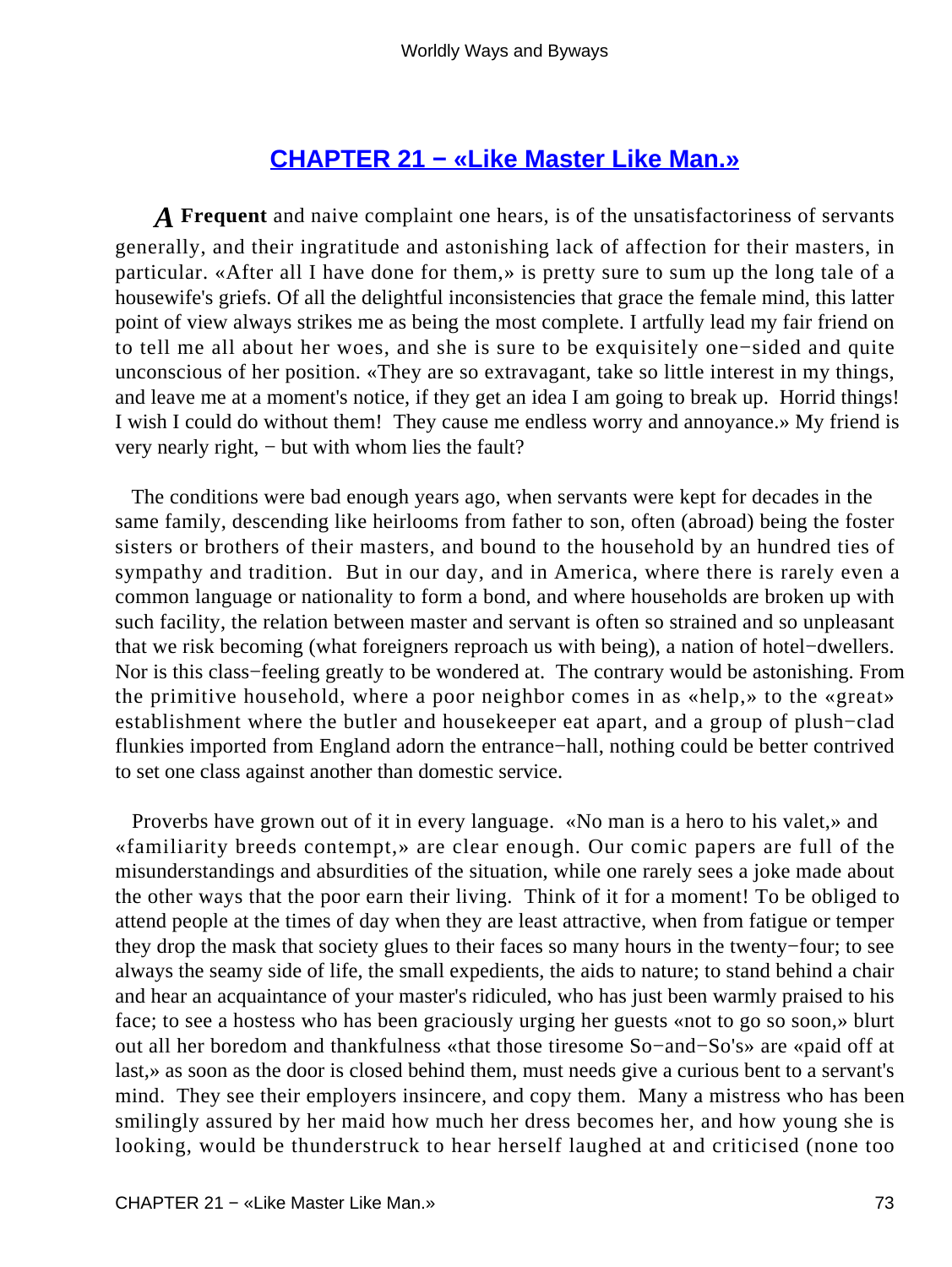delicately) five minutes later in that servant's talk.

 Servants are trained from their youth up to conceal their true feelings. A domestic who said what she thought would quickly lose her place. Frankly, is it not asking a good deal to expect a maid to be very fond of a lady who makes her sit up night after night until the small hours to unlace her bodice or take down her hair; or imagine a valet can be devoted to a master he has to get into bed as best he can because he is too tipsy to get there unaided? Immortal «Figaro» is the type! Supple, liar, corrupt, intelligent, − he aids his master and laughs at him, feathering his own nest the while. There is a saying that «horses corrupt whoever lives with them.» It would be more correct to say that domestic service demoralizes alike both master and man.

 Already we are obliged to depend on immigration for our servants because an American revolts from the false position, though he willingly accepts longer hours or harder work where he has no one around him but his equals. It is the old story of the free, hungry wolf, and the well−fed, but chained, house−dog. The foreigners that immigration now brings us, from countries where great class distinctions exist, find it natural to «serve.» With the increase in education and consequent self−respect, the difficulty of getting efficient and contented servants will increase with us. It has already become a great social problem in England. The trouble lies beneath the surface. If a superior class accept service at all, it is with the intention of quickly getting money enough to do something better. With them service is merely the means to an end. A first step on the ladder!

 Bad masters are the cause of so much suffering, that to protect themselves, the great brother−hood of servants have imagined a system of keeping run of «places,» and giving them a «character» which an aspirant can find out with little trouble. This organization is so complete, and so well carried out, that a household where the lady has a «temper,» where the food is poor, or which breaks up often, can rarely get a first−class domestic. The «place» has been boycotted, a good servant will sooner remain idle than enter it. If circumstances are too much for him and he accepts the situation, it is with his eyes open, knowing infinitely more about his new employers and their failings than they dream of, or than they could possibly find out about him.

 One thing never can be sufficiently impressed on people, viz.: that we are forced to live with detectives, always behind us in caps or dress−suits, ready to note every careless word, every incautious criticism of friend or acquaintance − their money matters or their love affairs − and who have nothing more interesting to do than to repeat what they have heard, with embroideries and additions of their own. Considering this, and that nine people out of ten talk quite oblivious of their servants' presence, it is to be wondered at that so little (and not that so much) trouble is made.

 It always amuses me when I ask a friend if she is going abroad in the spring, to have her say «Hush!» with a frightened glance towards the door.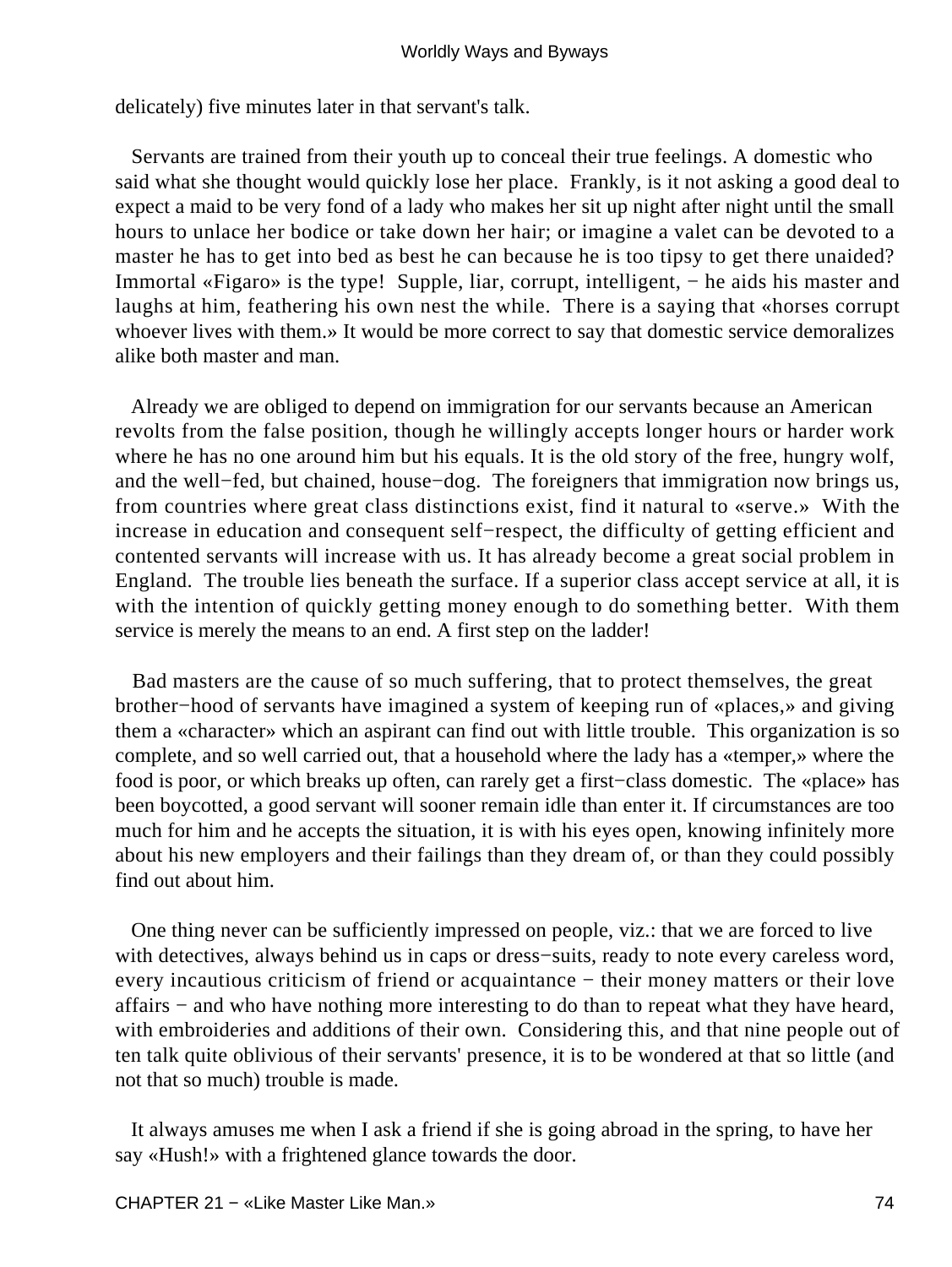«I am; but I do not want the servants to know, or the horrid things would leave me!»

 Poor, simple lady! They knew it before you did, and had discussed the whole matter over their «tea» while it was an almost unuttered thought in your mind. If they have not already given you notice, it is because, on the whole your house suits them well enough for the present, while they look about. Do not worry your simple soul, trying to keep anything from them. They know the amount of your last dressmaker's bill, and the row your husband made over it. They know how much you would have liked young «Croesus» for your daughter, and the little tricks you played to bring that marriage about. They know why you are no longer asked to dine at Mrs. Swell's, which is more than you know yourself. Mrs. Swell explained the matter to a few friends over her lunch−table recently, and the butler told your maid that same evening, who was laughing at the story as she put on your slippers!

 Before we blame them too much, however, let us remember that they have it in their power to make great trouble if they choose. And considering the little that is made in this way, we must conclude that, on the whole, they are better than we give them credit for being, and fill a trying situation with much good humor and kindliness. The lady who is astonished that they take so little interest in her, will perhaps feel differently if she reflects how little trouble she has given herself to find out their anxieties and griefs, their temptations and heart−burnings; their material situation; whom they support with their slowly earned wages, what claims they have on them from outside. If she will also reflect on the number of days in a year when she is «not herself,» when headaches or disappointments ruffle her charming temper, she may come to the conclusion that it is too much to expect all the virtues for twenty dollars a month.

 A little more human interest, my good friends, a little more indulgence, and you will not risk finding yourself in the position of the lady who wrote me that last summer she had been obliged to keep open house for «'Cook' tourists!»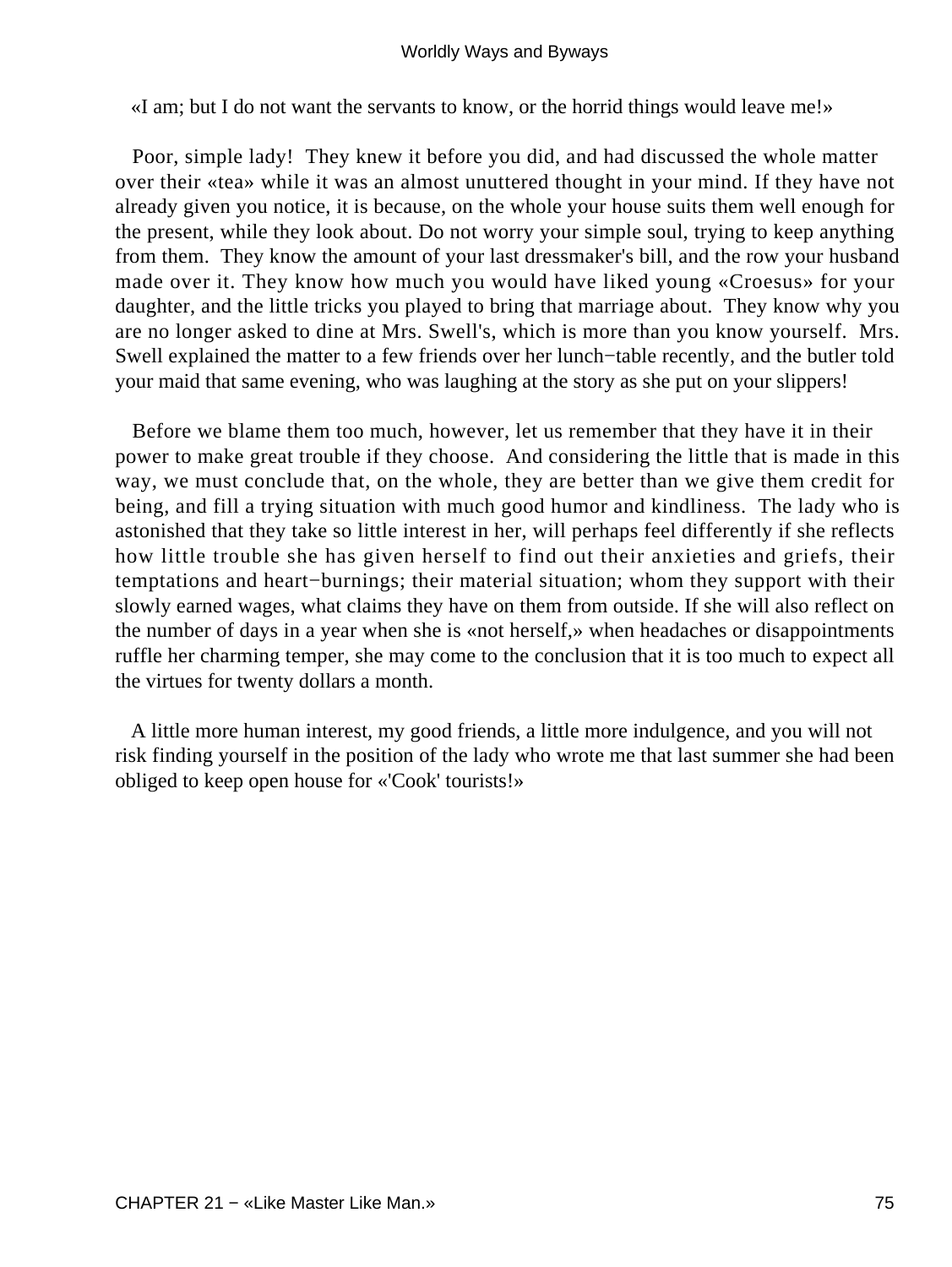# **[CHAPTER 22 − An English Invasion of the Riviera](#page-144-0)**

*W*HEN sixty years ago Lord Brougham, **En route** for Italy, was thrown from his travelling berline and his leg was broken, near the Italian hamlet of Cannes, the Riviera was as unknown to the polite world as the centre of China. The **Grand tour** which every young aristocrat made with his tutor, on coming of age, only included crossing from France into Italy by the Alps. It was the occurrence of an unusually severe winter in Switzerland that turned Brougham aside into the longer and less travelled route VIA the Corniche, the marvellous Roman road at that time fallen into oblivion, and little used even by the local peasantry.

 During the tedious weeks while his leg was mending, Lord Brougham amused himself by exploring the surrounding country in his carriage, and was quick to realize the advantages of the climate, and appreciate the marvellous beauty of that coast. Before the broken member was whole again, he had bought a tract of land and begun a villa. Small seed, to furnish such a harvest! To the traveller of to−day the Riviera offers an almost unbroken chain of beautiful residences from Marseilles to Genoa.

 A Briton willingly follows where a lord leads, and Cannes became the centre of English fashion, a position it holds to−day in spite of many attractive rivals, and the defection of Victoria who comes now to Cimiez, back of Nice, being unwilling to visit Cannes since the sudden death there of the Duke of Albany. A statue of Lord Brougham, the «discoverer» of the littoral, has been erected in the sunny little square at Cannes, and the English have in many other ways, stamped the city for their own.

 No other race carry their individuality with them as they do. They can live years in a country and assimilate none of its customs; on the contrary, imposing habits of their own. It is just this that makes them such wonderful colonizers, and explains why you will find little groups of English people drinking ale and playing golf in the shade of the Pyramids or near the frozen slopes of Foosiyama. The real inwardness of it is that they are a dull race, and, like dull people despise all that they do not understand. To differ from them is to be in the wrong. They cannot argue with you; they simply know, and that ends the matter.

 I had a discussion recently with a Briton on the pronunciation of a word. As there is no «Institute,» as in France, to settle matters of this kind, I maintained that we Americans had as much authority for our pronunciation of this particular word as the English. The answer was characteristic.

«I know I am right,» said my Island friend, «because that is the way I pronounce it!»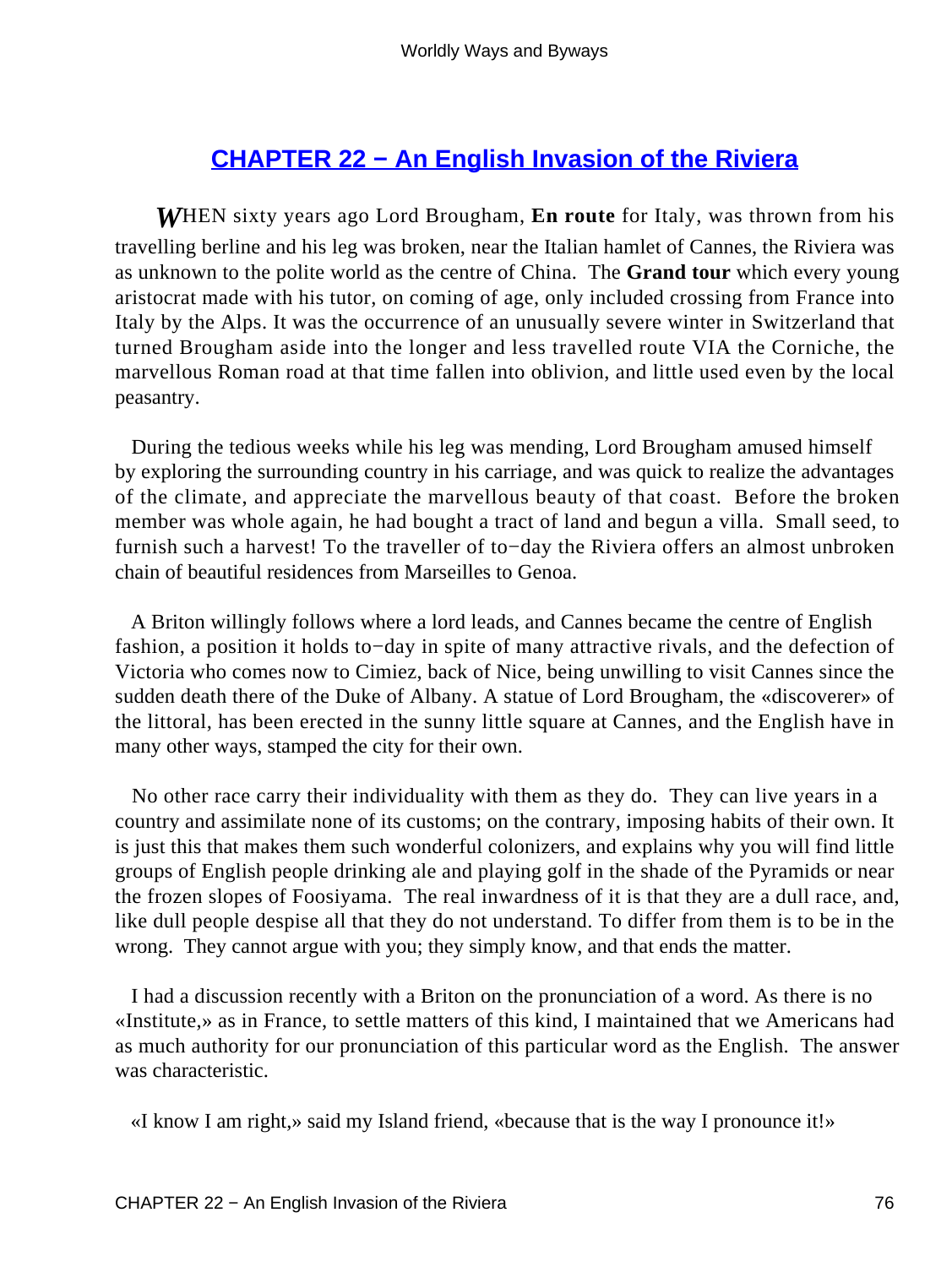Walking along the principal streets of Cannes to−day, you might imagine yourself (except for the climate) at Cowes or Brighton, so British are the shops and the crowd that passes them. Every restaurant advertises «afternoon tea» and Bass's ale, and every other sign bears a London name. This little matter of tea is particularly characteristic of the way the English have imposed a taste of their own on a rebellious nation. Nothing is further from the French taste than tea−drinking, and yet a Parisian lady will now invite you gravely to «five o'clocker» with her, although I can remember when that beverage was abhorred by the French as a medicine; if you had asked a Frenchman to take a cup of tea, he would have answered:

«Why? I am not ill!»

 Even Paris (that supreme and undisputed arbiter of taste) has submitted to English influence; tailor−made dresses and low−heeled shoes have become as «good form» in France as in London. The last two Presidents of the French Republic have taken the oath of office dressed in frock−coats instead of the dress clothes to which French officials formerly clung as to the sacraments.

 The municipalities of the little Southern cities were quick to seize their golden opportunity, and everything was done to detain the rich English wandering down towards Italy. Millions were spent in transforming their cramped, dirty, little towns. Wide boulevards bordered with palm and eucalyptus spread their sunny lines in all directions, being baptized **Promenade des anglais** or **Boulevard victoria,** in artful flattery. The narrow mountain roads were widened, casinos and theatres built and carnival **Fetes** organized, the cities offering «cups» for yacht− or horse−races, and giving grounds for tennis and golf clubs. Clever Southern people! The money returned to them a hundredfold, and they lived to see their wild coast become the chosen residence of the wealthiest aristocracy in Europe, and the rocky hillsides blossom into terrace above terrace of villa gardens, where palm and rose and geranium vie with the olive and the mimosa to shade the white villas from the sun. To−day, no little town on the coast is without its English chapel, British club, tennis ground, and golf links. On a fair day at Monte Carlo, Nice, or Cannes, the prevailing conversation is in English, and the handsome, well− dressed sons of Albion lounge along beside their astonishing womankind as thoroughly at home as on Bond Street.

 Those wonderful English women are the source of unending marvel and amusement to the French. They can never understand them, and small wonder, for with the exception of the small «set» that surrounds the Prince of Wales, who are dressed in the Parisian fashion, all English women seem to be overwhelmed with regret at not being born men, and to have spent their time and ingenuity since, in trying to make up for nature's mistake. Every masculine garment is twisted by them to fit the female figure; their conversation, like that of their brothers, is about horses and dogs; their hats and gloves are the same as the men's; and when with their fine, large feet in stout shoes they start off, with that particular swinging gait that makes the skirt seem superfluous, for a stroll of twenty miles or so, Englishwomen do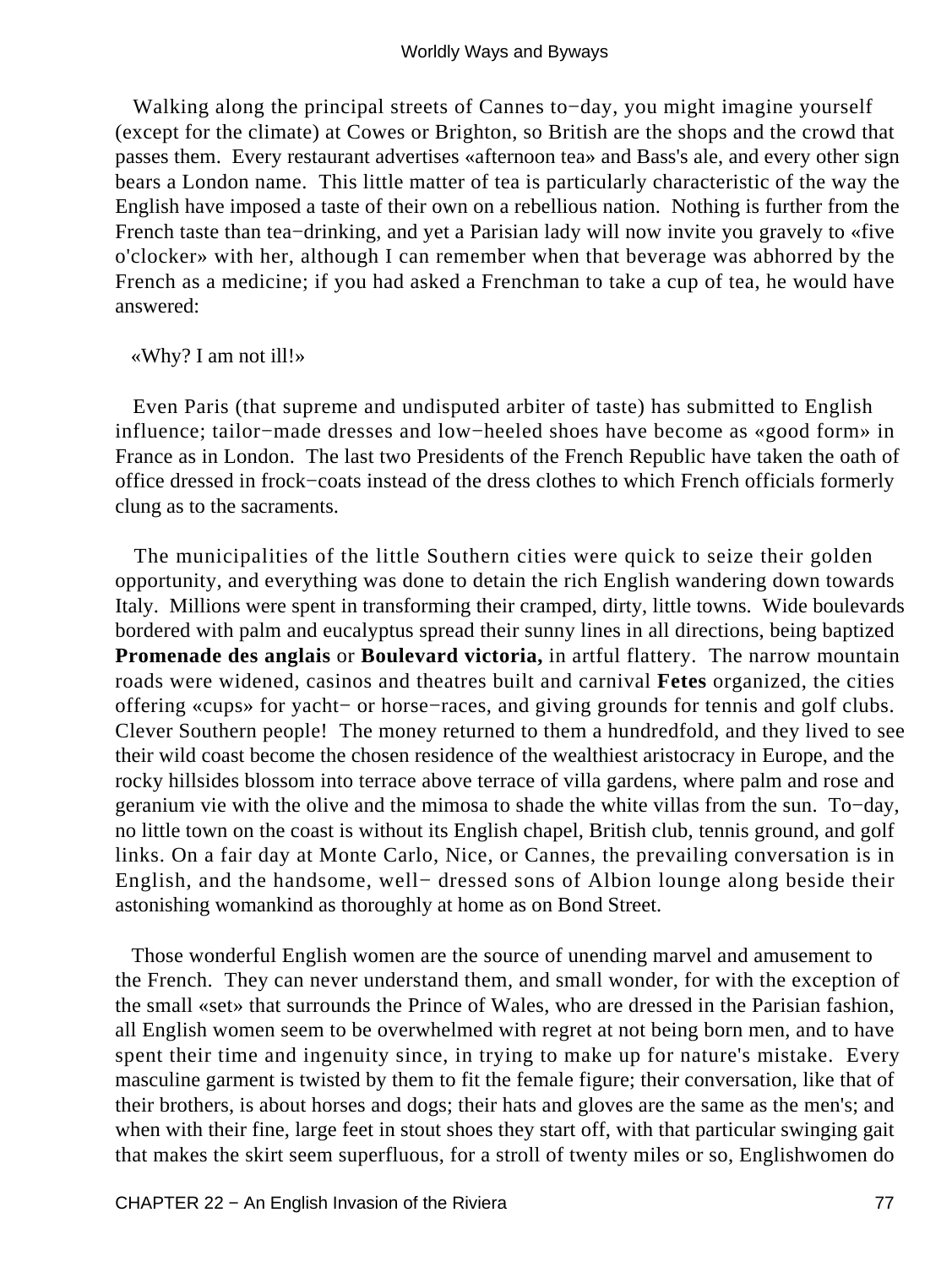seem to the uninitiated to have succeeded in their ambition of obliterating the difference between the sexes.

 It is of an evening, however, when concealment is no longer possible, that the native taste bursts forth, the Anglo−Saxon standing declared in all her plainness. Strong is the contrast here, where they are placed side by side with all that Europe holds of elegant, and well−dressed Frenchwomen, whether of the «world» or the «half−world,» are invariably marvels of fitness and freshness, the simplest materials being converted by their skilful touch into toilettes, so artfully adapted to the wearer's figure and complexion, as to raise such «creations» to the level of a fine art.

 An artist feels, he must fix on canvas that particular combination of colors or that wonderful line of bust and hip. It is with a shudder that he turns to the British matron, for she has probably, for this occasion, draped herself in an «art material,» – principally «Liberty» silks of dirty greens and blues (aesthetic shades!). He is tempted to cry out in his disgust: «Oh, Liberty! Liberty! How many crimes are committed in thy name!» It is one of the oddest things in the world that the English should have elected to live so much in France, for there are probably nowhere two peoples so diametrically opposed on every point, or who so persistently and wilfully misunderstand each other, as the English and the French.

 It has been my fate to live a good deal on both sides of the Channel, and nothing is more amusing than to hear the absurdities that are gravely asserted by each of their neighbors. To a Briton, a Frenchman will always be «either tiger or monkey» according to Voltaire; while to the French mind English gravity is only hypocrisy to cover every vice. Nothing pleases him so much as a great scandal in England; he will gleefully bring you a paper containing the account of it, to prove how true is his opinion. It is quite useless to explain to the British mind, as I have often tried to do, that all Frenchmen do not pass their lives drinking absinthe on the boulevards; and as Englishmen seem to leave their morals in a valise at Dover when off for a visit to Paris, to be picked up on their return, it is time lost to try to make a Gaul understand what good husbands and fathers the sons of Albion are.

 These two great nations seem to stand in the relation to each other that Rome and Greece held. The English are the conquerors of the world, and its great colonizers; with a vast capital in which wealth and misery jostle each other on the streets; a hideous conglomeration of buildings and monuments, without form and void, very much as old Rome must have been under the Caesars, enormous buildings without taste, and enormous wealth. The French have inherited the temperament of the Greeks. The drama, painting, and sculpture are the preoccupation of the people. The yearly exhibitions are, for a month before they open, the unique subject of conversation in drawing−room or club. The state protects the artist and buys his work. Their **Conservatoires** form the singers, and their schools the painters and architects of Europe and America.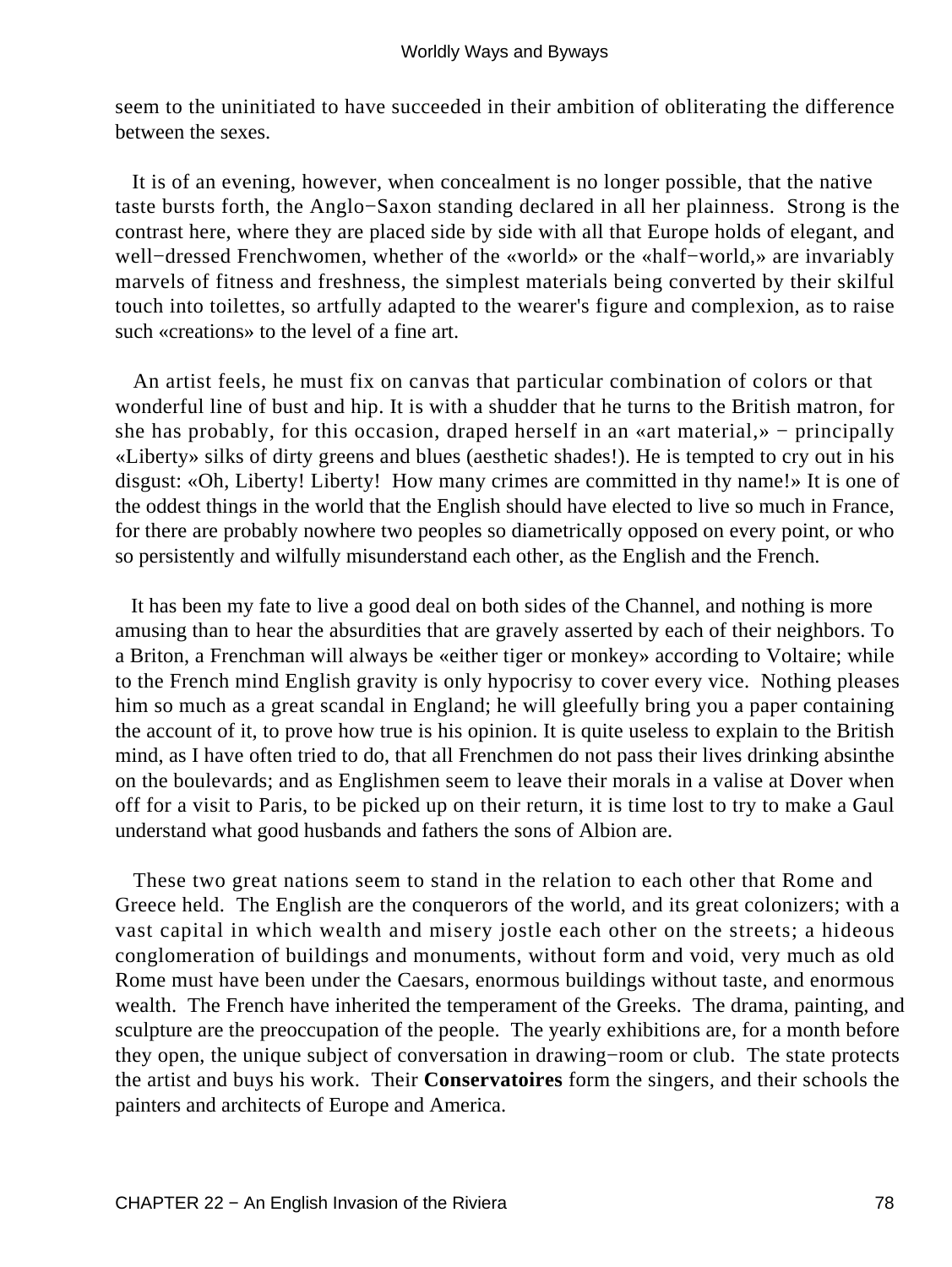The English copy them in their big way, just as the Romans copied the masterpieces of Greek art, while they despised the authors. It is rare that a play succeeds in Paris which is not instantly translated and produced in London, often with the adapter's name printed on the programme in place of the author's, the French−man, who only wrote it, being ignored. Just as the Greeks faded away and disappeared before their Roman conquerors, it is to be feared that in our day this people of a finer clay will succumb. The «defects of their qualities» will be their ruin. They will stop at home, occupied with literature and art, perfecting their dainty cities; while their tougher neighbors are dominating the globe, imposing their language and customs on the conquered peoples or the earth. One feels this on the Riviera. It reminds you of the cuckoo who, once installed in a robin's nest, that seems to him convenient and warmly located in the sunshine, ends by kicking out all the young robins.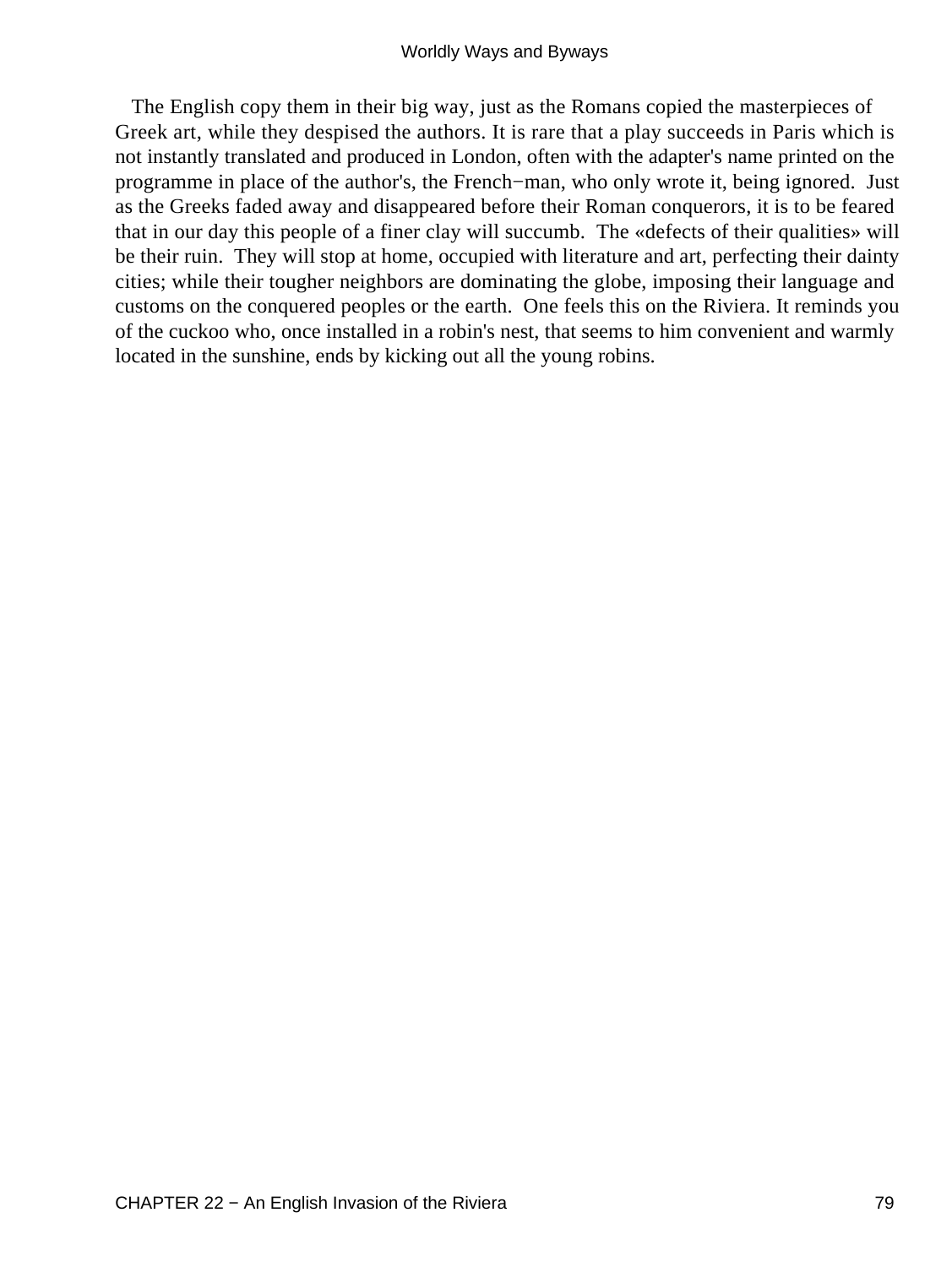## **[CHAPTER 23 − A Common Weakness](#page-144-0)**

*G*OVERNMENTS may change and all the conditions of life be modified, but certain ambitions and needs of man remain immutable. Climates, customs, centuries, have in no way diminished the craving for consideration, the desire to be somebody, to bear some mark indicating to the world that one is not as other men.

 For centuries titles supplied the want. This satisfaction has been denied to us, so ambitious souls are obliged to seek other means to feed their vanity.

 Even before we were born into the world of nations, an attempt was made amongst the aristocratically minded court surrounding our chief magistrate, to form a society that should (without the name) be the beginning of a class apart.

 The order of the Cincinnati was to have been the nucleus of an American nobility. The tendencies of this society are revealed by the fact that primogeniture was its fundamental law. Nothing could have been more opposed to the spirit of the age, nor more at variance with the declaration of our independence, than the insertion of such a clause. This fact was discovered by the far− seeing eye of Washington, and the society was suppressed in the hope (shared by almost all contemporaries) that with new forms of government the nature of man would undergo a transformation and rise above such puerile ambitions.

 Time has shown the fallacy of these dreams. All that has been accomplished is the displacement of the objective point; the desire, the mania for a handle to one's name is as prevalent as ever. Leave the centres of civilization and wander in the small towns and villages of our country. Every other man you meet is introduced as the Colonel or the Judge, and you will do well not to inquire too closely into the matter, nor to ask to see the title− deeds to such distinctions. On the other hand, to omit his prefix in addressing one of these local magnates, would be to offend him deeply. The women−folk were quick to borrow a little of this distinction, and in Washington to−day one is gravely presented to Mrs. Senator Smith or Mrs. Colonel Jones. The climax being reached by one aspiring female who styles herself on her visiting cards, «Mrs. Acting−Assistant−Paymaster Robinson.» If by any chance it should occur to any one to ask her motive in sporting such an unwieldy handle, she would say that she did it «because one can't be going about explaining that one is not just ordinary Mrs. Robinson or Thompson, like the thousand others in town.» A woman who cannot find an excuse for assuming such a prefix will sometime have recourse to another stratagem, to particularize an ordinary surname. She remembers that her husband, who ever since he was born has been known to everybody as Jim, is the proud possessor of the middle name Ivanhoe, or Pericles (probably the result of a romantic mother's reading); so one fine day the young couple bloom out as Mr. and Mrs. J. Pericles Sparks, to the amusement of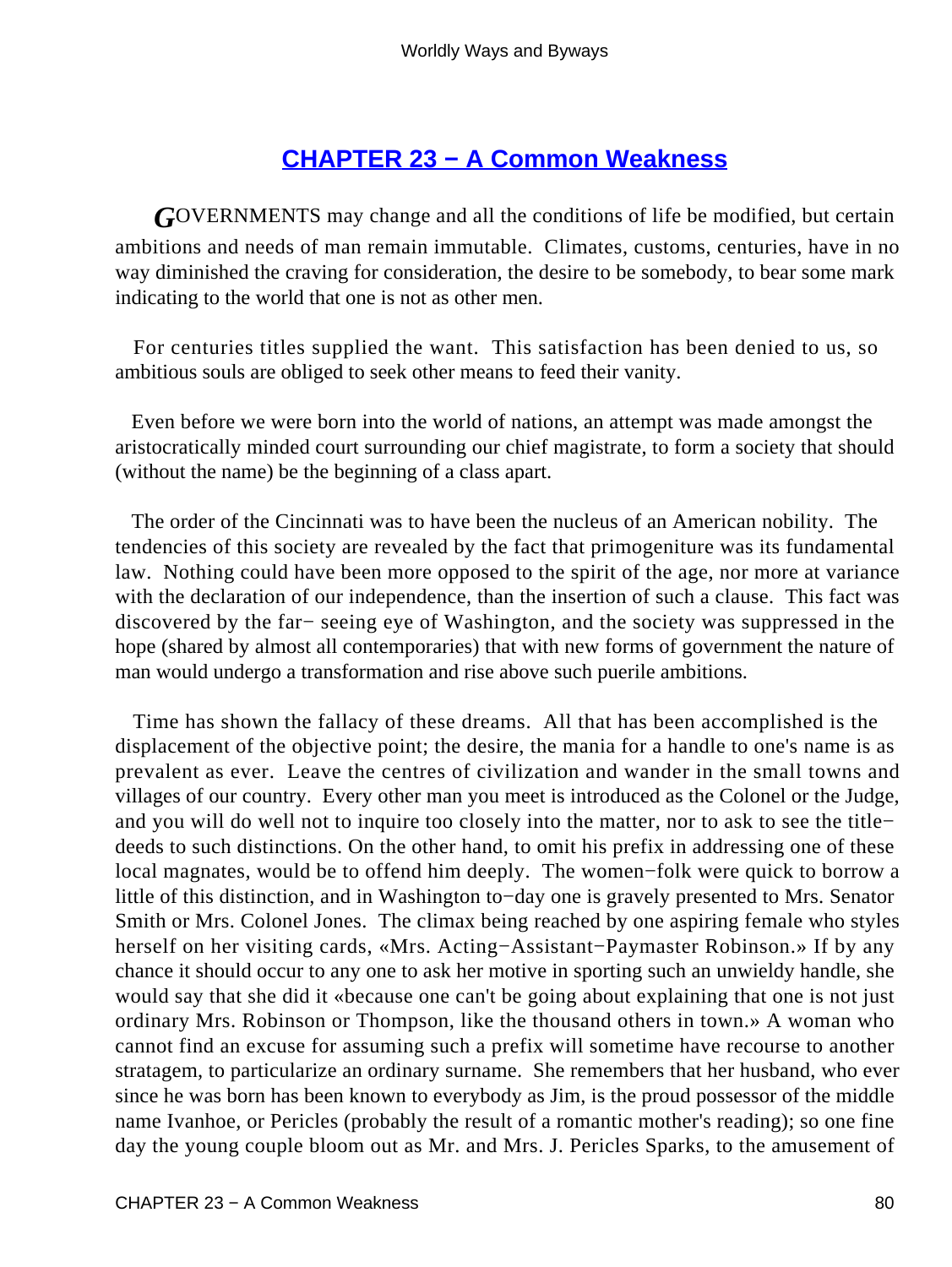their friends, their own satisfaction, and the hopeless confusion of their tradespeople.

 Not long ago a Westerner, who went abroad with a travelling show, was received with enthusiasm in England because it was thought «The Honorable» which preceded his name on his cards implied that although an American he was somehow the son of an earl. As a matter of fact he owed this title to having sat, many years before in the Senate of a far−western State. He will cling to that «Honorable» and print it on his cards while life lasts. I was told the other day of an American carpet warrior who appeared at court function abroad decorated with every college badge, and football medal in his possession, to which he added at the last moment a brass trunk check, to complete the brilliancy of the effect. This latter decoration attracted the attention of the Heir Apparent, who inquired the meaning of the mystic «416» upon it. This would have been a «facer» to any but a true son of Uncle Sam. Nothing daunted, however, our «General» replied «That, Sir, is the number of pitched battles I have won.»

 I have my doubts as to the absolute veracity of this tale. But that the son of one of our generals, appeared not long ago at a public reception abroad, wearing his father's medals and decorations, is said to be true. Decorations on the Continent are official badges of distinction conferred and recognized by the different governments. An American who wears, out of his own country, an army or college badge which has no official existence, properly speaking, being recognized by no government, but which is made intentionally to look as much as possible like the «Legion d'Honneur,» is deliberately imposing on the ignorance of foreigners, and is but little less of a pretentious idiot than the owners of the trunk check and the borrowed decorations.

 There seems no end to the ways a little ambitious game can be played. One device much in favor is for the wife to attach her own family name to that of her husband by means of a hyphen. By this arrangement she does not entirely lose her individuality; as a result we have a splendid assortment of hybrid names, such as Van Cortland−Smith and Beekman−Brown. Be they never so incongruous these double−barrelled cognomens serve their purpose and raise ambitious mortals above the level of other Smiths and Browns. Finding that this arrangement works well in their own case, it is passed on to the next generation. There are no more Toms and Bills in these aspiring days. The little boys are all Cadwalladers or Carrolls. Their school−fellows, however, work sad havoc with these high−sounding titles and quickly abbreviate them into humble «Cad» or «Rol.»

 It is surprising to notice what a number of middle−aged gentlemen have blossomed out of late with decorations in their button−holes according to the foreign fashion. On inquiry I have discovered that these ornaments designate members of the G.A.R., the Loyal Legion, or some local Post, for the rosettes differ in form and color. When these gentlemen travel abroad, to reduce their waists or improve their minds, the effects on the hotel waiters and cabmen must be immense. They will be charged three times the ordinary tariff instead of only the double which is the stranger's usual fate at the hands of simple−minded foreigners.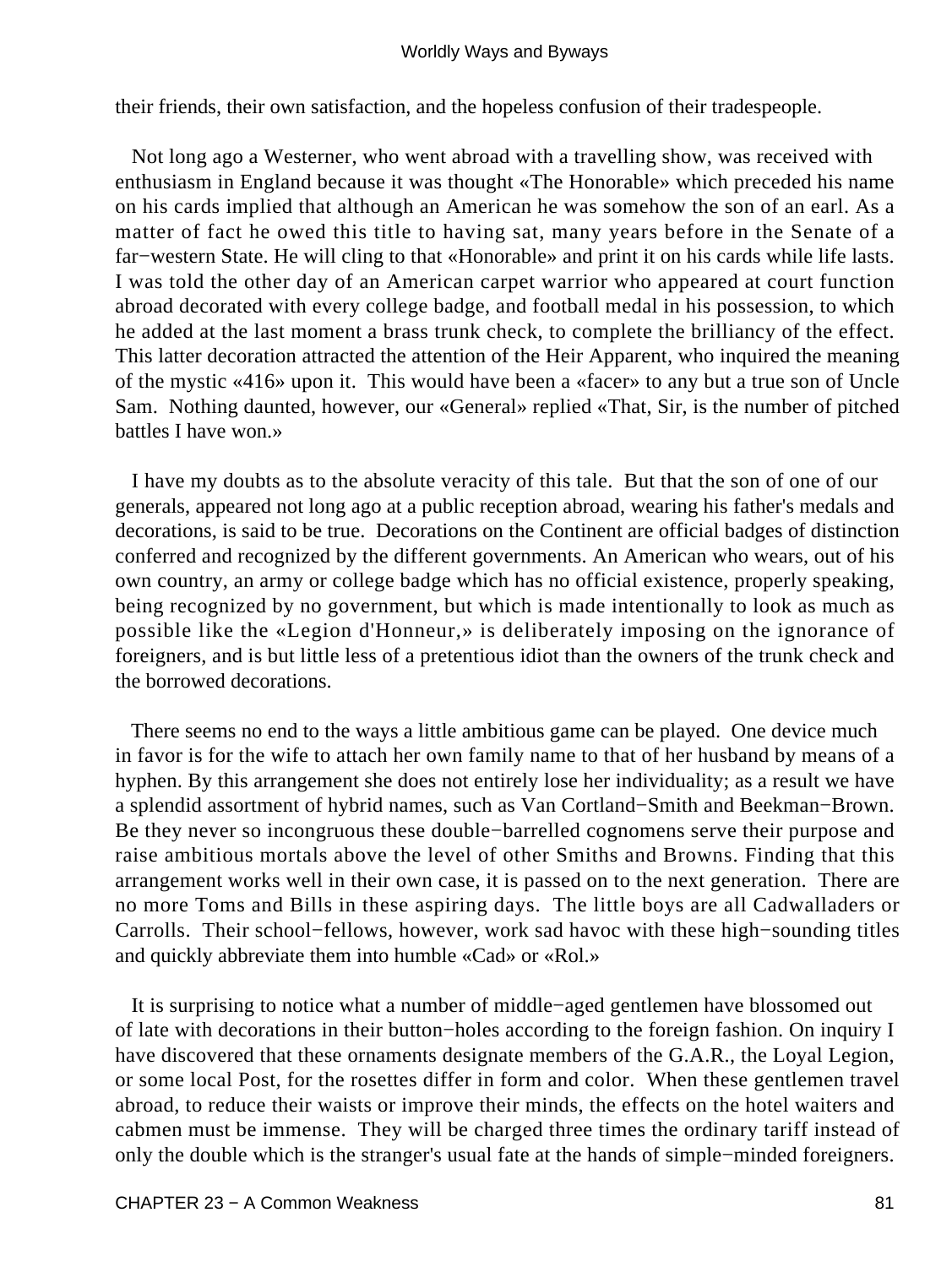The satisfaction must be cheap, however, at that price.

 Even our wise men and sages do not seem to have escaped the contagion. One sees professors and clergymen (who ought to set a better example) trailing half a dozen letters after their names, initials which to the initiated doubtless mean something, but which are also intended to fill the souls of the ignorant with envy. I can recall but one case of a foreign decoration being refused by a compatriot. He was a genius and we all know that geniuses are crazy. This gentleman had done something particularly gratifying to an Eastern potentate, who in return offered him one of his second−best orders. It was at once refused. When urged on him a second time our countryman lost his temper and answered, «If you want to give it to somebody, present it to my valet. He is most anxious to be decorated.» And it was done!

 It does not require a deeply meditative mind to discover the motives of ambitious struggles. The first and strongest illusion of the human mind is to believe that we are different from our fellows, and our natural impulse is to try and impress this belief upon others.

Pride of birth is but one of the manifestations of the universal weakness – invariably taking stronger and stronger hold of the people, who from the modest dimension of their income, or other untoward circumstances, can find no outward and visible form with which to dazzle the world. You will find that a desire to shine is the secret of most of the tips and presents that are given while travelling or visiting, for they can hardly be attributed to pure spontaneous generosity.

 How many people does one meet who talk of their poor and unsuccessful relatives while omitting to mention rich and powerful connections? We are told that far from blaming such a tendency we are to admire it. That it is proper pride to put one's best foot forward and keep an offending member well out of sight, that the man who wears a rosette in the button−hole of his coat and has half the alphabet galloping after his name, is an honor to his family.

 Far be it from me to deride this weakness in others, for in my heart I am persuaded that if I lived in China, nothing would please me more than to have my cap adorned with a coral button, while if fate had cast my life in the pleasant places of central Africa, a ring in my nose would doubtless have filled my soul with joy. The fact that I share this weakness does not, however, prevent my laughing at such folly in others.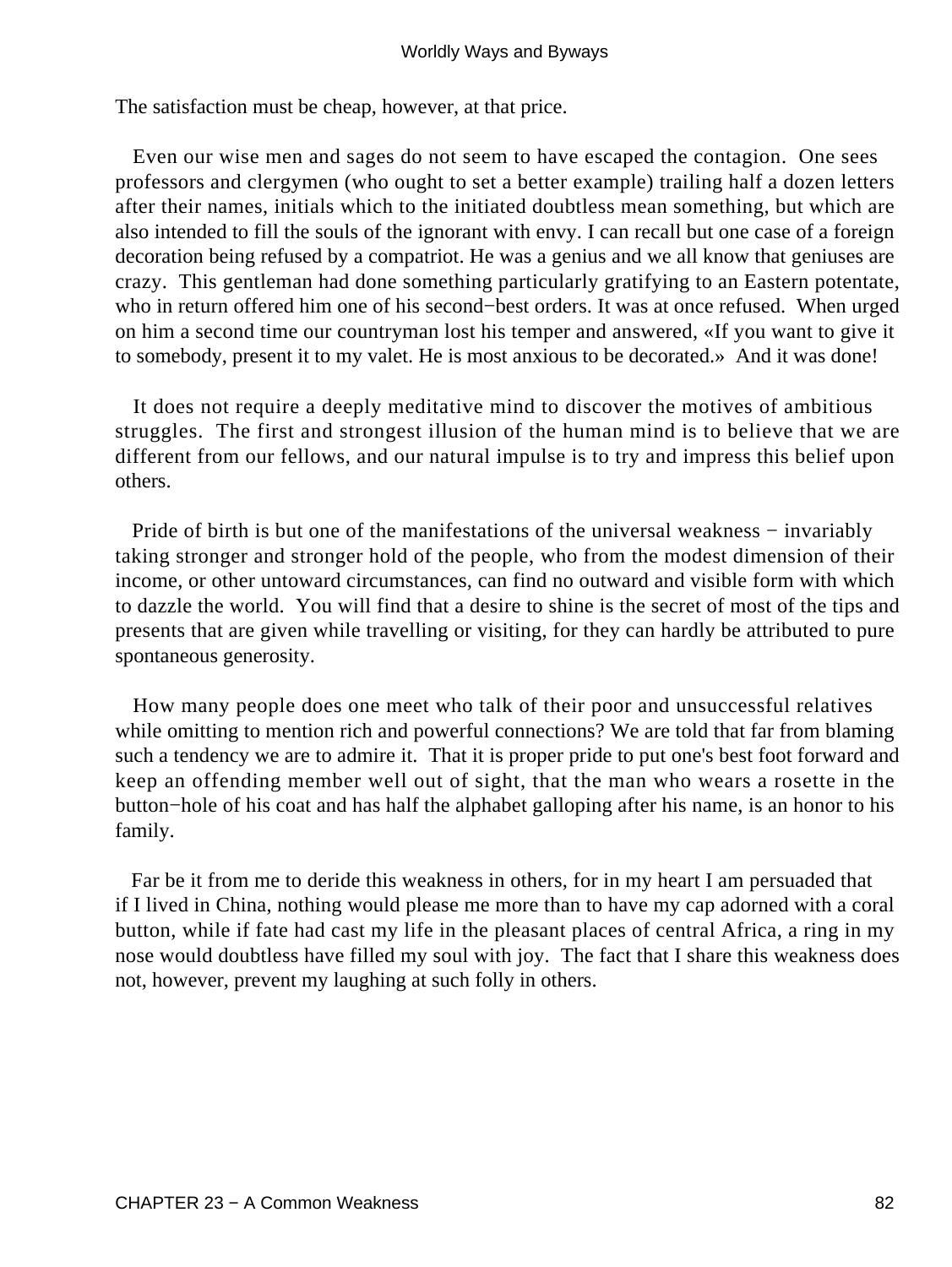# **[CHAPTER 24 − Changing Paris](#page-144-0)**

**P**ARIS is beginning to show signs of the coming «Exhibition of 1900,» and is in many ways going through a curious stage of transformation, socially as well as materially. The **Palais de** L'INDUSTRIE, familiar to all visitors here, as the home of the **Salons,** the Horse Shows, and a thousand gay **Fetes** and merry− makings, is being torn down to make way for the new avenue leading, with the bridge Alexander III., from the Champs Elysees to the Esplanade des Invalides. This thoroughfare with the gilded dome of Napoleon's tomb to close its perspective is intended to be the feature of the coming «show.»

 Curious irony of things in this world! The **Palais de** L'INDUSTRIE was intended to be the one permanent building of the exhibition of 1854. An old «Journal» I often read tells how the writer saw the long line of gilded coaches (borrowed from Versailles for the occasion), eight horses apiece, led by footmen − horses and men blazing in embroidered trappings − leave the Tuileries and proceed at a walk to the great gateway of the now disappearing palace. Victoria and Albert who were on an official visit to the Emperor were the first to alight; then Eugenie in the radiance of her perfect beauty stepped from the coach (sad omen!) that fifty years before had taken Josephine in tears to Malmaison.

 It may interest some ladies to know how an Empress was dressed on that spring morning forty−four years ago. She wore rose−colored silk with an over−dress (I think that is what it is called) of black lace flounces, immense hoops, and a black **Chantilly** lace shawl. Her hair, a brilliant golden auburn, was dressed low on the temples, covering the ears, and hung down her back in a gold net almost to her waist; at the extreme back of her head was placed a black and rose−colored bonnet; open «flowing» sleeves showed her bare arms, one−buttoned, straw−colored gloves, and ruby bracelets; she carried a tiny rose−colored parasol not a foot in diameter.

 How England's great sovereign was dressed the writer of the journal does not so well remember, for in those days Eugenie was the cynosure of all eyes, and people rarely looked at anything else when they could get a glimpse of her lovely face.

 It appears, however, that the Queen sported an India shawl, hoops, and a green bonnet, which was not particularly becoming to her red face. She and Napoleon entered the building first; the Empress (who was in delicate health) was carried in an open chair, with Prince Albert walking at her side, a marvellously handsome couple to follow the two dowdy little sovereigns who preceded them. The writer had by bribery succeeded in getting places in an **Entresol** window under the archway, and was greatly impressed to see those four great ones laughing and joking together over Eugenie's trouble in getting her hoops into the narrow chair!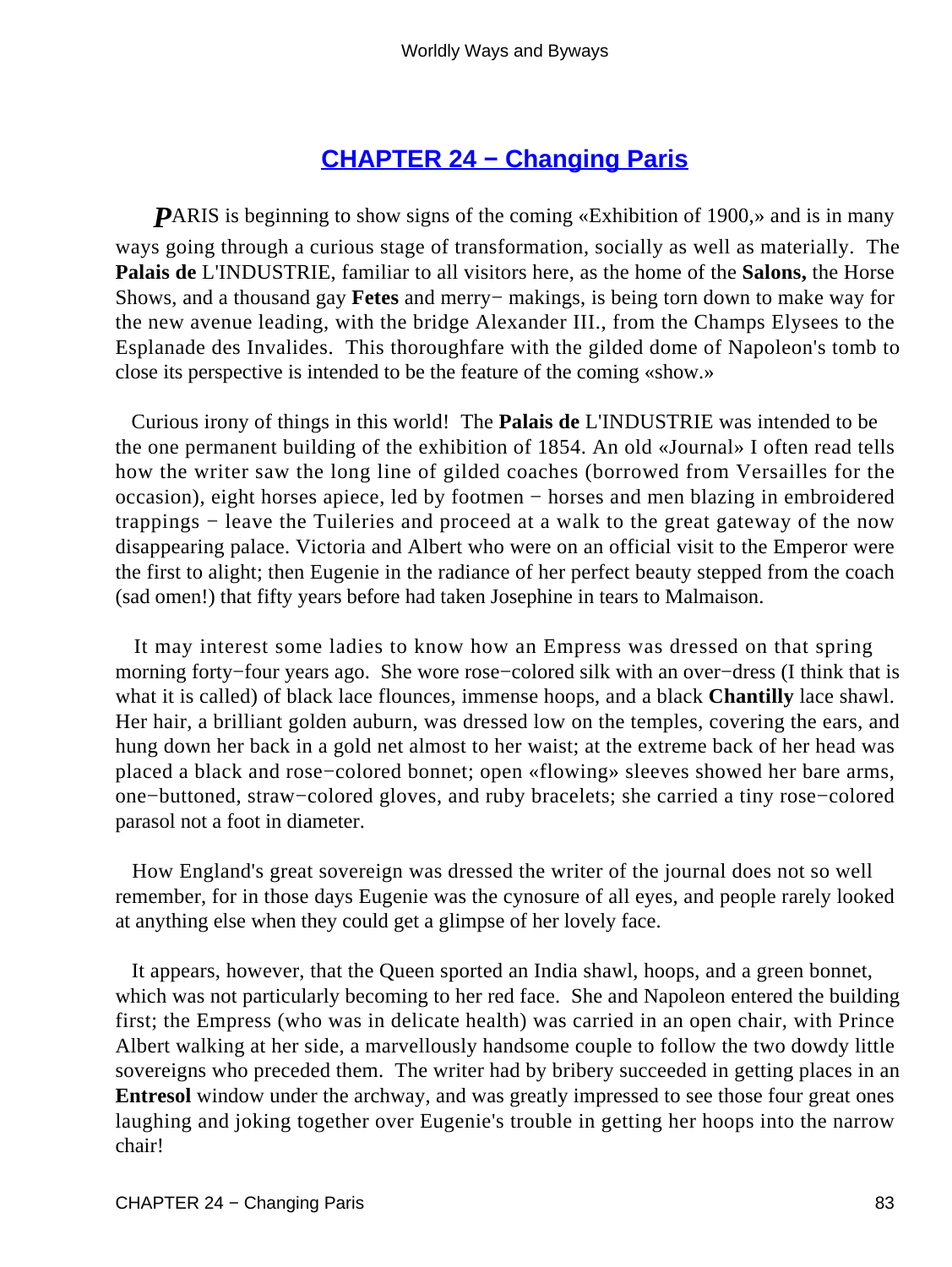What changes have come to that laughing group! Two are dead, one dying in exile and disgrace; and it would be hard to find in the two rheumatic old ladies whom one sees pottering about the Riviera now, any trace of those smiling wives. In France it is as if a tidal wave had swept over Napoleon's court. Only the old palace stood severely back from the Champs Elysees, as if guarding its souvenirs. The pick of the mason has brought down the proud gateway which its imperial builder fondly imagined was to last for ages. The Tuileries preceded it into oblivion. The Alpha and Omega of that gorgeous pageant of the fifties vanished like a mirage!

 It is not here alone one finds Paris changing. A railway is being brought along the quais with its depot at the Invalides. Another is to find its terminus opposite the Louvre, where the picturesque ruin of the Cour des Comptes has stood half−hidden by the trees since 1870. A line of electric cars crosses the Rond Point, in spite of the opposition of all the neighborhood, anxious to keep, at least that fine perspective free from such desecration. And, last but not least, there is every prospect of an immense system of elevated railways being inaugurated in connection with the coming world's fair. The direction of this kind of improvement is entirely in the hands of the Municipal Council, and that body has become (here in Paris) extremely radical, not to say communistic; and takes pleasure in annoying the inhabitants of the richer quarters of the city, under pretext of improvements and facilities of circulation.

 It is easy to see how strong the feeling is against the aristocratic class. Nor is it much to be wondered at! The aristocracy seem to try to make themselves unpopular. They detest the republic, which has shorn them of their splendor, and do everything in their power (socially and diplomatically their power is still great) to interfere with and frustrate the plans of the government. Only last year they seized an opportunity at the funerals of the Duchesse d'Alencon and the Duc d'Aumale to make a royalist manifestation of the most pronounced character. The young Duchesse d'Orleans was publicly spoken of and treated as the «Queen of France;» at the private receptions given during her stay in Paris the same ceremonial was observed as if she had been really on the throne. The young Duke, her husband, was not present, being in exile as a pretender, but armorial bearings of the «reigning family,» as their followers insist on calling them, were hung around the Madeleine and on the funeral−cars of both the illustrious dead.

 The government is singularly lenient to the aristocrats. If a poor man cries «Long live the Commune!» in the street, he is arrested. The police, however, stood quietly by and let a group of the old nobility shout «Long live the Queen!» as the train containing the young Duchesse d'Orleans moved out of the station. The secret of this leniency toward the «pretenders» to the throne, is that they are very little feared. If it amuses a set of wealthy people to play at holding a court, the strong government of the republic cares not one jot. The Orleans family have never been popular in France, and the young pretender's marriage to an Austrian Archduchess last year has not improved matters.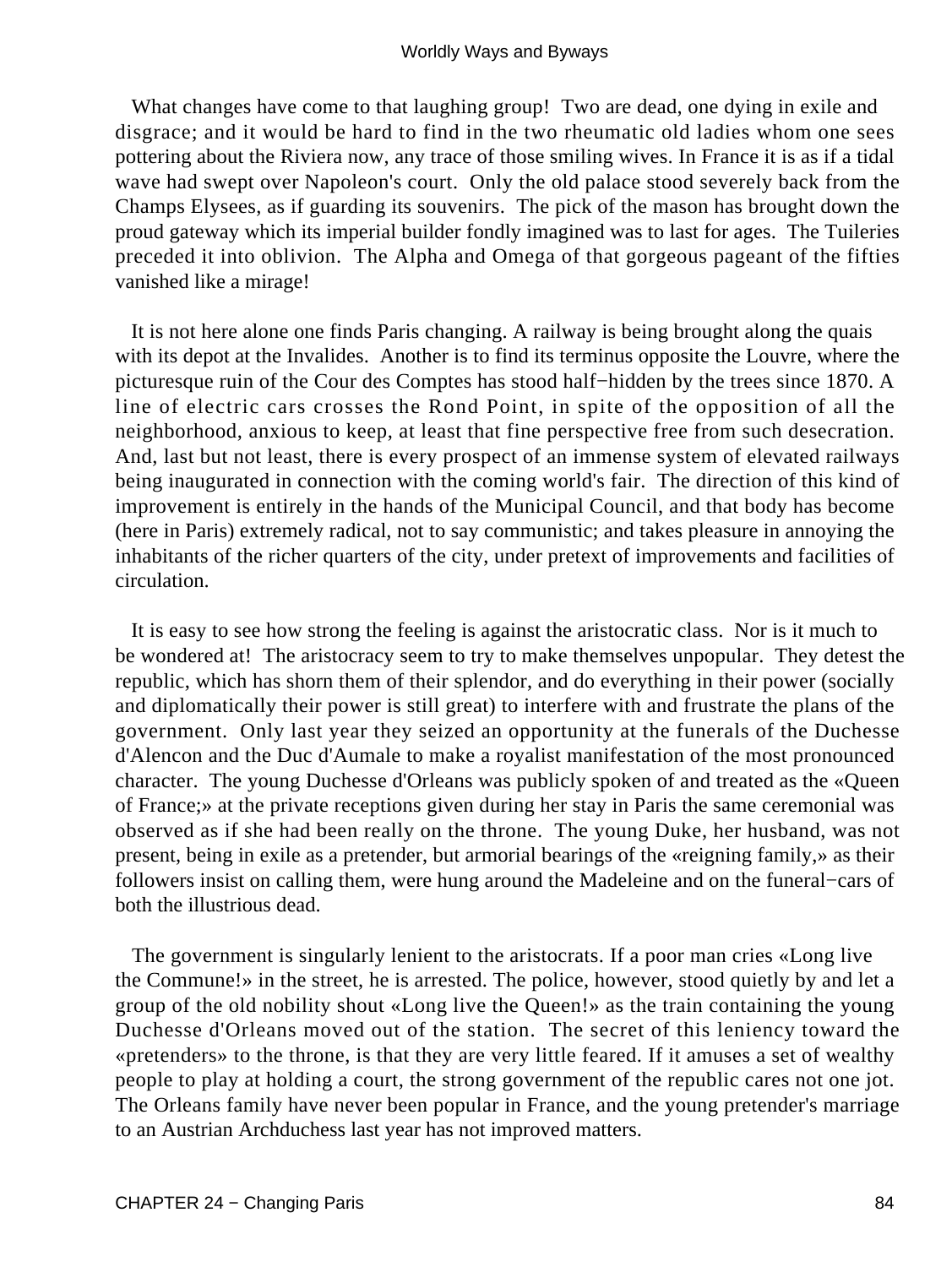It is the fashion in the conservative Faubourg St. Germain, to ridicule the President, his wife and their bourgeois surroundings, as forty years ago the parents of these aristocrats affected to despise the imperial **Parvenus.** The swells amused themselves during the official visit of the Emperor and Empress of Russia last year (which was gall and wormwood to them) by exaggerating and repeating all the small slips in etiquette that the President, an intelligent, but simple−mannered gentleman, was supposed to have made during the sojourn of his imperial guests.

 Both M. and Mme. Faure are extremely popular with the people, and are heartily cheered whenever they are seen in public. The President is the despair of the lovers of routine and etiquette, walking in and out of his Palais of the Elysee, like a private individual, and breaking all rules and regulations. He is fond of riding, and jogs off to the Bois of a morning with no escort, and often of an evening drops in at the theatres in a casual way. The other night at the Francais he suddenly appeared in the **Foyer des artistes** (A beautiful greenroom, hung with historical portraits of great actors and actresses, one of the prides of the theatre) in this informal manner. Mme. Bartet, who happened to be there alone at the time, was so impressed at such an unprecedented event that she fainted, and the President had to run for water and help revive her. The next day he sent the great actress a beautiful vase of Sevres china, full of water, in souvenir.

 To a lover of old things and old ways any changes in the Paris he has known and loved are a sad trial. Henri Drumont, in his delightful **Mon vieux paris,** deplores this modern mania for reform which has done such good work in the new quarters but should, he thinks, respect the historic streets and shady squares.

 One naturally feels that the sights familiar in youth lose by being transformed and doubts the necessity of such improvements.

 The Rome of my childhood is no more! Half of Cairo was ruthlessly transformed in sixty−five into a hideous caricature of modern Paris. Milan has been remodelled, each city losing in charm as it gained in convenience.

 So far Paris has held her own. The spirit of the city has not been lost, as in the other capitals. The fair metropolis of France, in spite of many transformations, still holds her admirers with a dominating sway. She pours out for them a strong elixir that once tasted takes the flavor out of existence in other cities and makes her adorers, when in exile, thirst for another draught of the subtle nectar.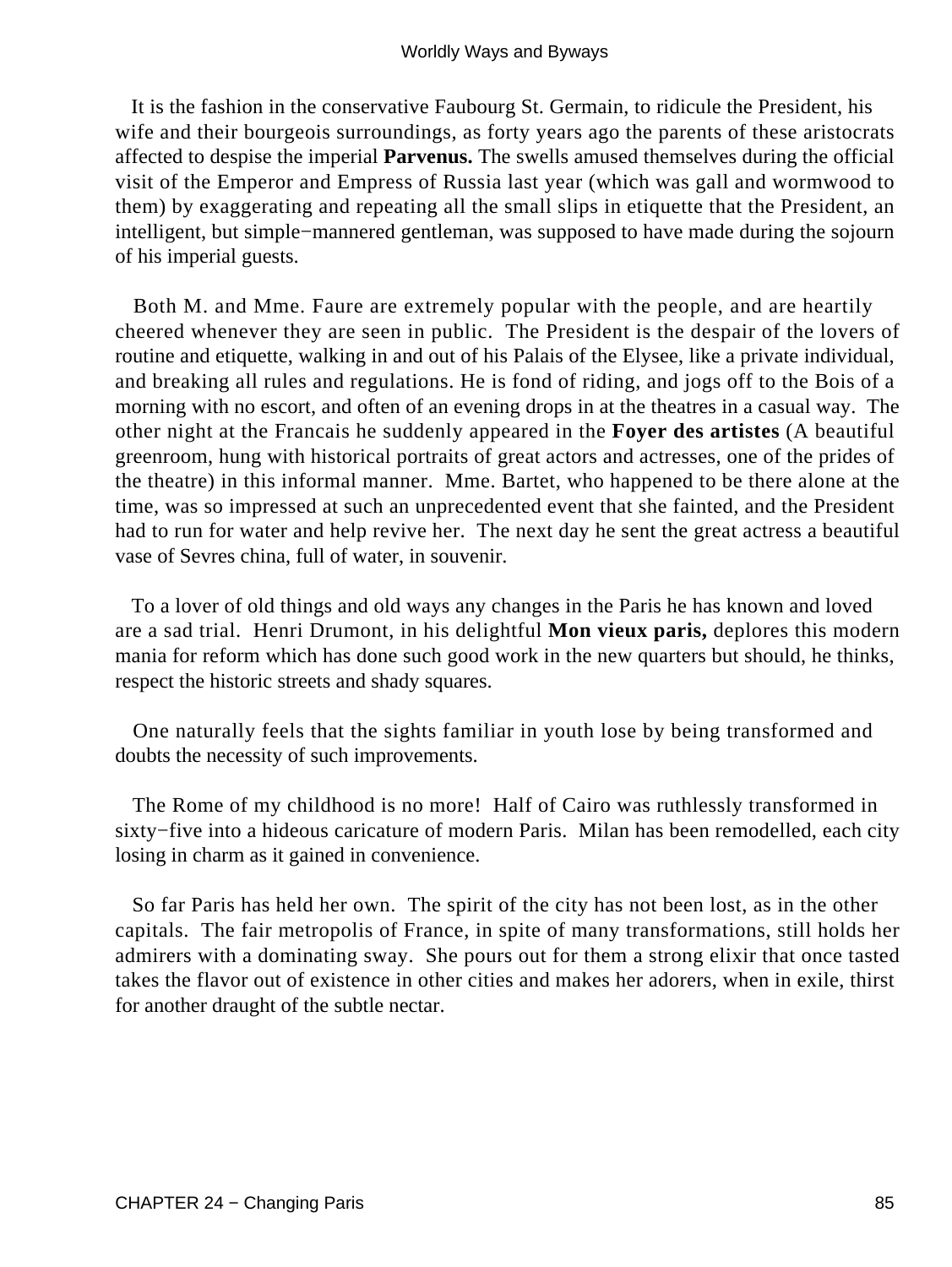### **[CHAPTER 25 − Contentment](#page-144-0)**

AS the result of certain ideal standards adopted among us when this country was still in long clothes, a time when the equality of man was the new «fad» of many nations, and the prizes of life first came within the reach of those fortunate or unscrupulous enough to seize them, it became the fashion (and has remained so down to our day) to teach every little boy attending a village school to look upon himself as a possible future President, and to assume that every girl was preparing herself for the position of first lady in the land. This is very well in theory, and practice has shown that, as Napoleon said, «Every private may carry a marshal's baton in his knapsack.» Alongside of the good such incentive may produce, it is only fair, however, to consider also how much harm may lie in this way of presenting life to a child's mind.

 As a first result of such tall talking we find in America, more than in any other country, an inclination among all classes to leave the surroundings where they were born and bend their energies to struggling out of the position in life occupied by their parents. There are not wanting theorists who hold that this is a quality in a nation, and that it leads to great results. A proposition open to discussion.

 It is doubtless satisfactory to designate first magistrates who have raised themselves from humble beginnings to that proud position, and there are times when it is proper to recall such achievements to the rising generation. But as youth is proverbially over−confident it might also be well to point out, without danger of discouraging our sanguine youngsters, that for one who has succeeded, about ten million confident American youths, full of ambition and lofty aims, have been obliged to content themselves with being honest men in humble positions, even as their fathers before them. A sad humiliation, I grant you, for a self− respecting citizen, to end life just where his father did; often the case, nevertheless, in this hard world, where so many fine qualities go unappreciated, – no societies having as yet been formed to seek out «mute, inglorious Miltons,» and ask to crown them!

To descend abruptly from the sublime, to very near the ridiculous, – I had need last summer of a boy to go with a lady on a trap and help about the stable. So I applied to a friend's coachman, a hard−working Englishman, who was delighted to get the place for his nephew − an American−born boy − the child of a sister, in great need. As the boy's clothes were hardly presentable, a simple livery was made for him; from that moment he pined, and finally announced he was going to leave. In answer to my surprised inquiries, I discovered that a friend of his from the same tenement−house in which he had lived in New York had appeared in the village, and sooner than be seen in livery by his play−fellow he preferred abandoning his good place, the chance of being of aid to his mother, and learning an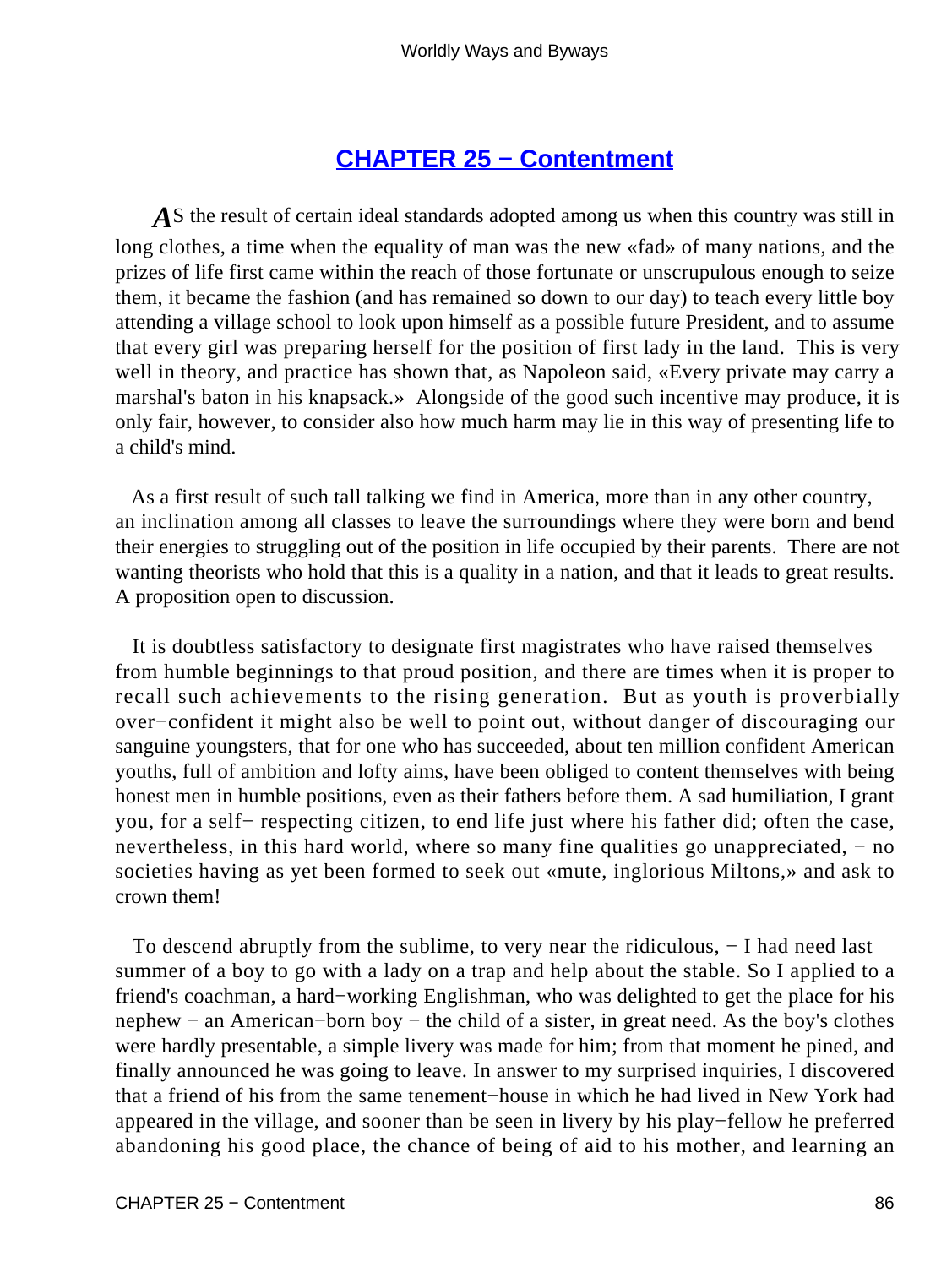honorable way to earn his living. Remonstrances were in vain; to the wrath of his uncle, he departed. The boy had, at his school, heard so much about everybody being born equal and every American being a gentleman by right of inheritance, that he had taken himself seriously, and despised a position his uncle was proud to hold, preferring elegant leisure in his native tenement−house to the humiliation of a livery.

 When at college I had rooms in a neat cottage owned by an American family. The father was a butcher, as were his sons. The only daughter was exceedingly pretty. The hard−worked mother conceived high hopes for this favorite child. She was sent to a boarding− school, from which she returned entirely unsettled for life, having learned little except to be ashamed of her parents and to play on the piano. One of these instruments of torture was bought, and a room fitted up as a parlor for the daughter's use. As the family were fairly well−to−do, she was allowed to dress out of all keeping with her parents' position, and, egged on by her mother, tried her best to marry a rich «student.» Failing in this, she became discontented, unhappy, and finally there was a scandal, this poor victim of a false ambition going to swell the vast tide of a city's vice. With a sensible education, based on the idea that her father's trade was honorable and that her mission in life was to aid her mother in the daily work until she might marry and go to her husband, prepared by experience to cook his dinner and keep his house clean, and finally bring up her children to be honest men and women, this girl would have found a happy future waiting for her, and have been of some good in her humble way.

 It is useless to multiply illustrations. One has but to look about him in this unsettled country of ours. The other day in front of my door the perennial ditch was being dug for some gas−pipe or other. Two of the gentlemen who had consented to do this labor wore frock−coats and top hats − or what had once been those articles of attire − instead of comfortable and appropriate overalls. Why? Because, like the stable−boy, to have worn any distinctive dress would have been in their minds to stamp themselves as belonging to an inferior class, and so interfered with their chances of representing this country later at the Court of St. James, or presiding over the Senate, − positions (to judge by their criticism of the present incumbents) they feel no doubt as to their ability to fill.

 The same spirit pervades every trade. The youth who shaves me is not a barber; he has only accepted this position until he has time to do something better. The waiter who brings me my chop at a down−town restaurant would resign his place if he were requested to shave his flowing mustache, and is secretly studying law. I lose all patience with my countrymen as I think over it! Surely we are not such a race of snobs as not to recognize that a good barber is more to be respected than a poor lawyer; that, as a French saying goes, IL N'Y **A pas de sot metier.** It is only the fool who is ashamed of his trade.

 But enough of preaching. I had intended − when I took up my pen to−day − to write on quite another form of this modern folly, this eternal struggle upward into circles for which the struggler is fitted neither by his birth nor his education; the above was to have been but a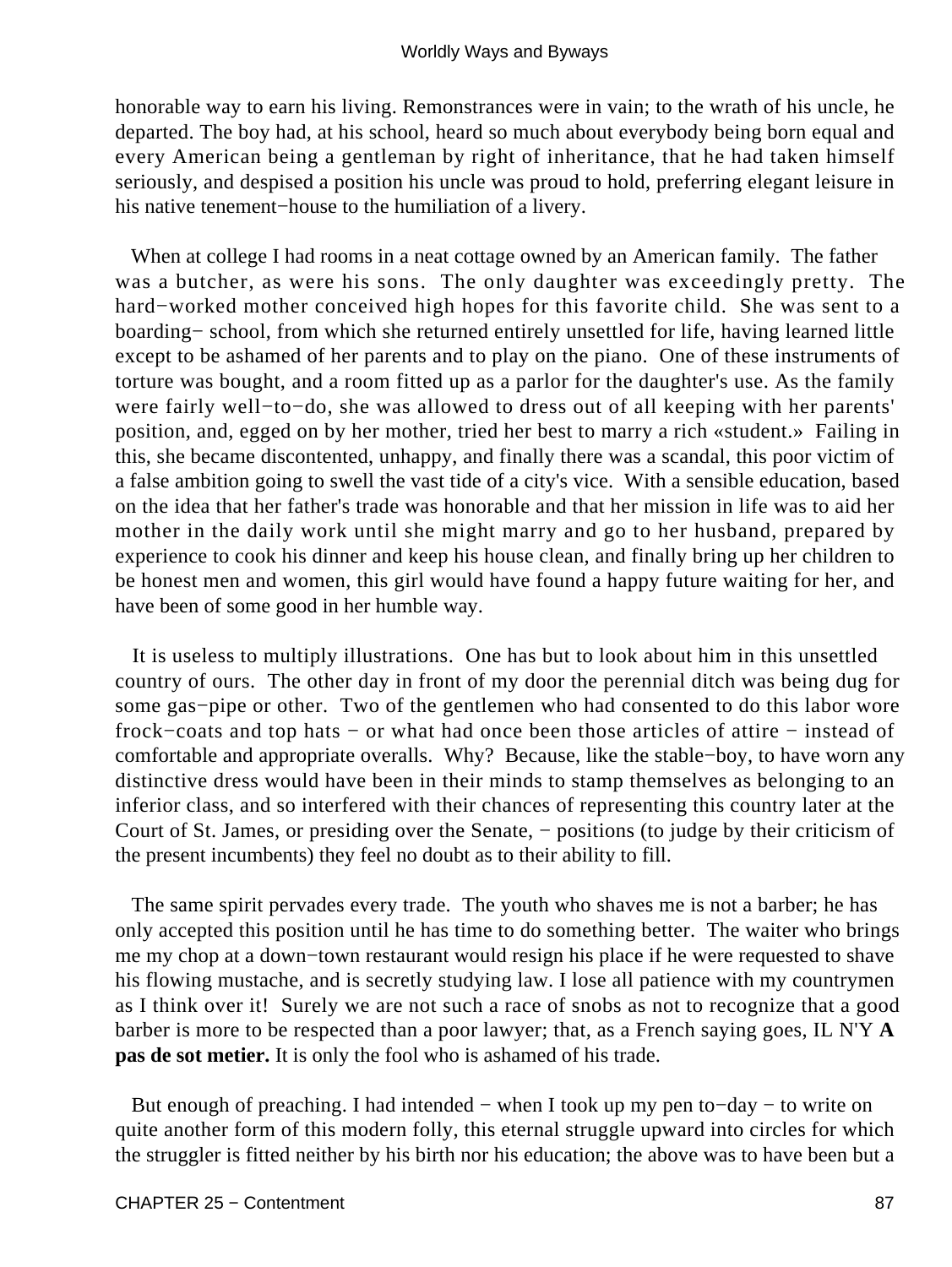preface to the matter I had in mind, viz., «social climbers,» those scourges of modern society, the people whom no rebuffs will discourage and no cold shoulder chill, whose efforts have done so much to make our countrymen a byword abroad.

 As many philosophers teach that trouble only is positive, happiness being merely relative; that in any case trouble is pretty equally distributed among the different conditions of mankind; that, excepting the destitute and physically afflicted, all God's creatures have a share of joy in their lives, would it not be more logical, as well as more conducive to the general good, if a little more were done to make the young contented with their lot in life, instead of constantly suggesting to a race already prone to be unsettled, that nothing short of the top is worthy of an American citizen?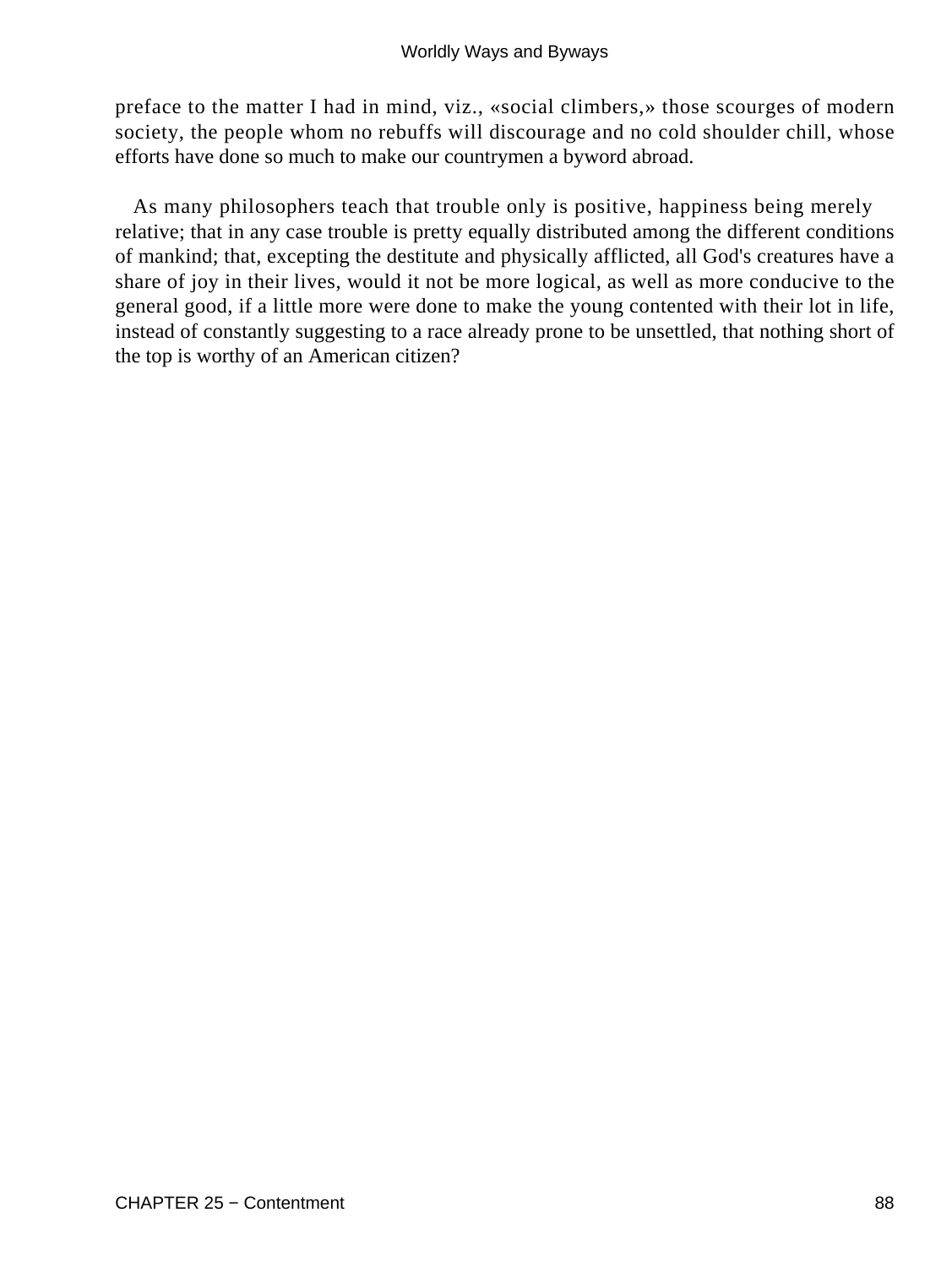### **[CHAPTER 26 − The Climber](#page-144-0)**

**THAT** form of misplaced ambition, which is the subject of the preceding chapter, can only be regarded seriously when it occurs among simple and sincere people, who, however derided, honestly believe that they are doing their duty to themselves and their families when they move heaven and earth to rise a few steps in the world. The moment we find ambition taking a purely social form, it becomes ridiculous. The aim is so paltry in comparison with the effort, and so out of proportion with the energy−exerted to attain it, that one can only laugh and wonder! Unfortunately, signs of this puerile spirit (peculiar to the last quarter of the nineteenth century) can be seen on all hands and in almost every society.

 That any man or woman should make it the unique aim and object of existence to get into a certain «set,» not from any hope of profit or benefit, nor from the belief that it is composed of brilliant and amusing people, but simply because it passes for being exclusive and difficult of access, does at first seem incredible.

 That humble young painters or singers should long to know personally the great lights of their professions, and should strive to be accepted among them is easily understood, since the aspirants can reap but benefit, present and future, from such companionship. That a rising politician should deem it all−important to be on friendly terms with the «bosses» is not astonishing, for those magnates have it in their power to make or mar his fortune. But in a MILIEU as fluctuating as any social circle must necessarily be, shading off on all sides and changing as constantly as light on water, the end can never be considered as achieved or the goal attained.

 Neither does any particular result accompany success, more substantial than the moral one which lies in self−congratulation. That, however, is enough for a climber if she is bitten with the «ascending» madness. (I say «she,» because this form of ambition is more frequent among women, although by no means unknown to the sterner sex.)

 It amuses me vastly to sit in my corner and watch one of these **Fin−** DE−SIECLE diplomatists work out her little problem. She generally comes plunging into our city from outside, hot for conquest, making acquaintances right and left, indiscriminately; thus falling an easy prey to the wolves that prowl around the edges of society, waiting for just such lambs to devour. Her first entertainments are worth attending for she has ingeniously contrived to get together all the people she should have left out, and failed to attract the social lights and powers of the moment. If she be a quick−witted lady, she soon sees the error of her ways and begins a process of «weeding» − as difficult as it is unwise, each rejected «weed» instantly becoming an enemy for life, not to speak of the risk she, in her ignorance, runs of mistaking for «detrimentals» the **Fines fleurs** of the worldly parterre. Ah!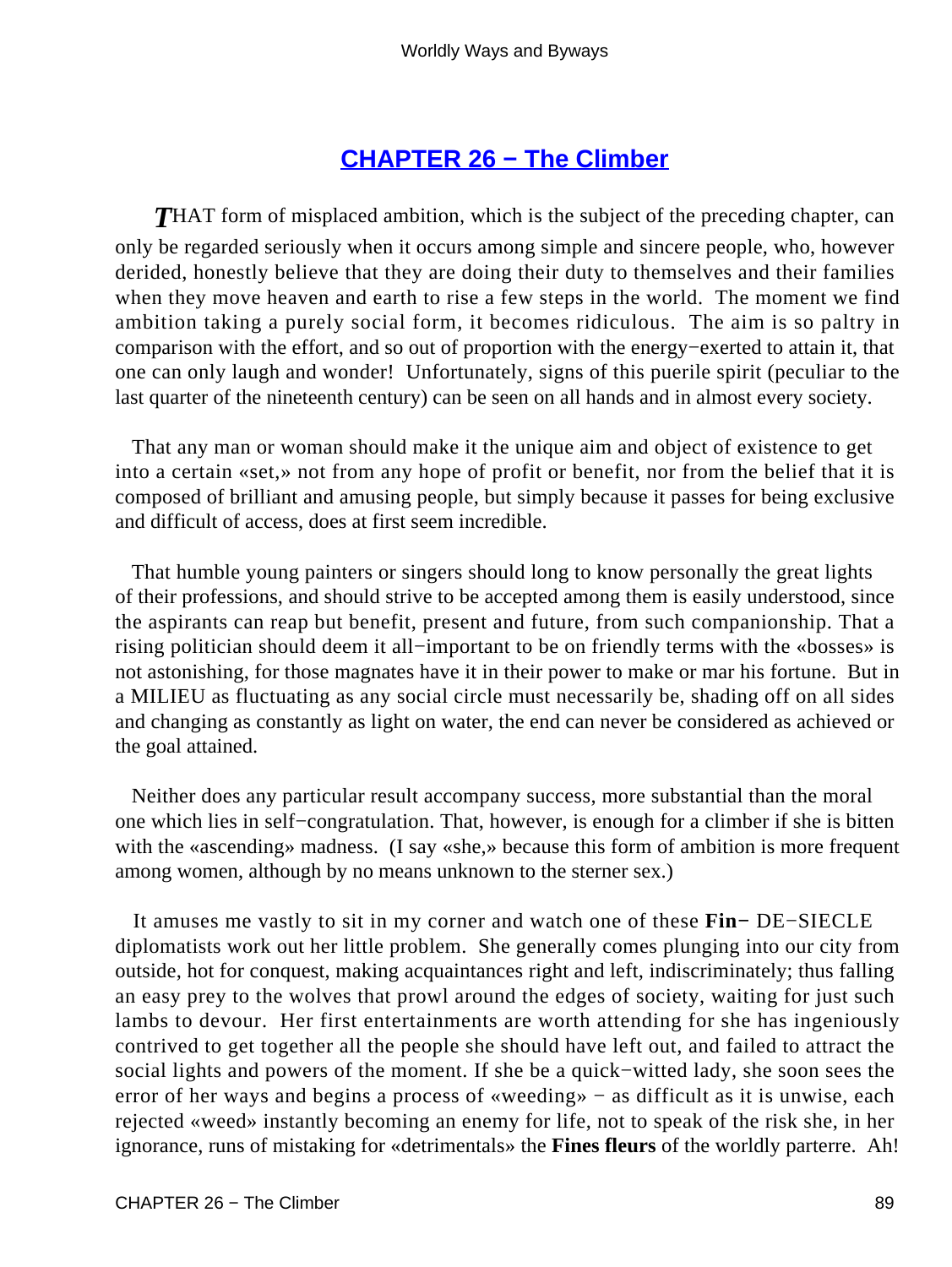the way of the Climber is hard; she now begins to see that her path is not strewn with flowers.

 One tactful person of this kind, whose gradual «unfolding» was watched with much amusement and wonder by her acquaintances, avoided all these errors by going in early for a «dear friend.» Having, after mature reflection, chosen her guide among the most exclusive of the young matrons, she proceeded quietly to pay her court **En regle.** Flattering little notes, boxes of candy, and bunches of flowers were among the forms her devotion took. As a natural result, these two ladies became inseparable, and the most hermetically sealed doors opened before the new arrival.

 A talent for music or acting is another aid. A few years ago an entire family were floated into the desired haven on the waves of the sister's voice, and one young couple achieved success by the husband's aptitude for games and sports. In the latter case it was the man of the family who did the work, dragging his wife up after him. A polo pony is hardly one's idea of a battle−horse, but in this case it bore its rider on to success.

 Once climbers have succeeded in installing themselves in the stronghold of their ambitions, they become more exclusive than their new friends ever dreamed of being, and it tries one's self− restraint to hear these new arrivals deploring «the levelling tendencies of the age,» or wondering «how nice people can be beginning to call on those horrid So−and−Sos. Their father sold shoes, you know.» This ultra−exclusiveness is not to be wondered at. The only attraction the circle they have just entered has for the climbers is its exclusiveness, and they do not intend that it shall lose its market value in their hands. Like Baudelaire, they believe that «it is only the small number saved that makes the charm of Paradise.» Having spent hard cash in this investment, they have every intention of getting their money's worth.

 In order to give outsiders a vivid impression of the footing on which they stand with the great of the world, all the women they have just met become Nellys and Jennys, and all the men Dicks and Freds − behind their backs, **Bien entendu −** for Mrs. «Newcome» has not yet reached that point of intimacy which warrants using such abbreviations directly to the owners.

 Another amiable weakness common to the climber is that of knowing everybody. No name can be mentioned at home or abroad but Parvenu happens to be on the most intimate terms with the owner, and when he is conversing, great names drop out of his mouth as plentifully as did the pearls from the pretty lips of the girl in the fairy story. All the world knows how such a gentleman, being asked on his return from the East if he had seen «the Dardanelles,» answered, «Oh, dear, yes! I dined with them several times!» thus settling satisfactorily his standing in the Orient!

 Climbing, like every other habit, soon takes possession of the whole nature. To abstain from it is torture. Napoleon, we are told, found it impossible to rest contented on his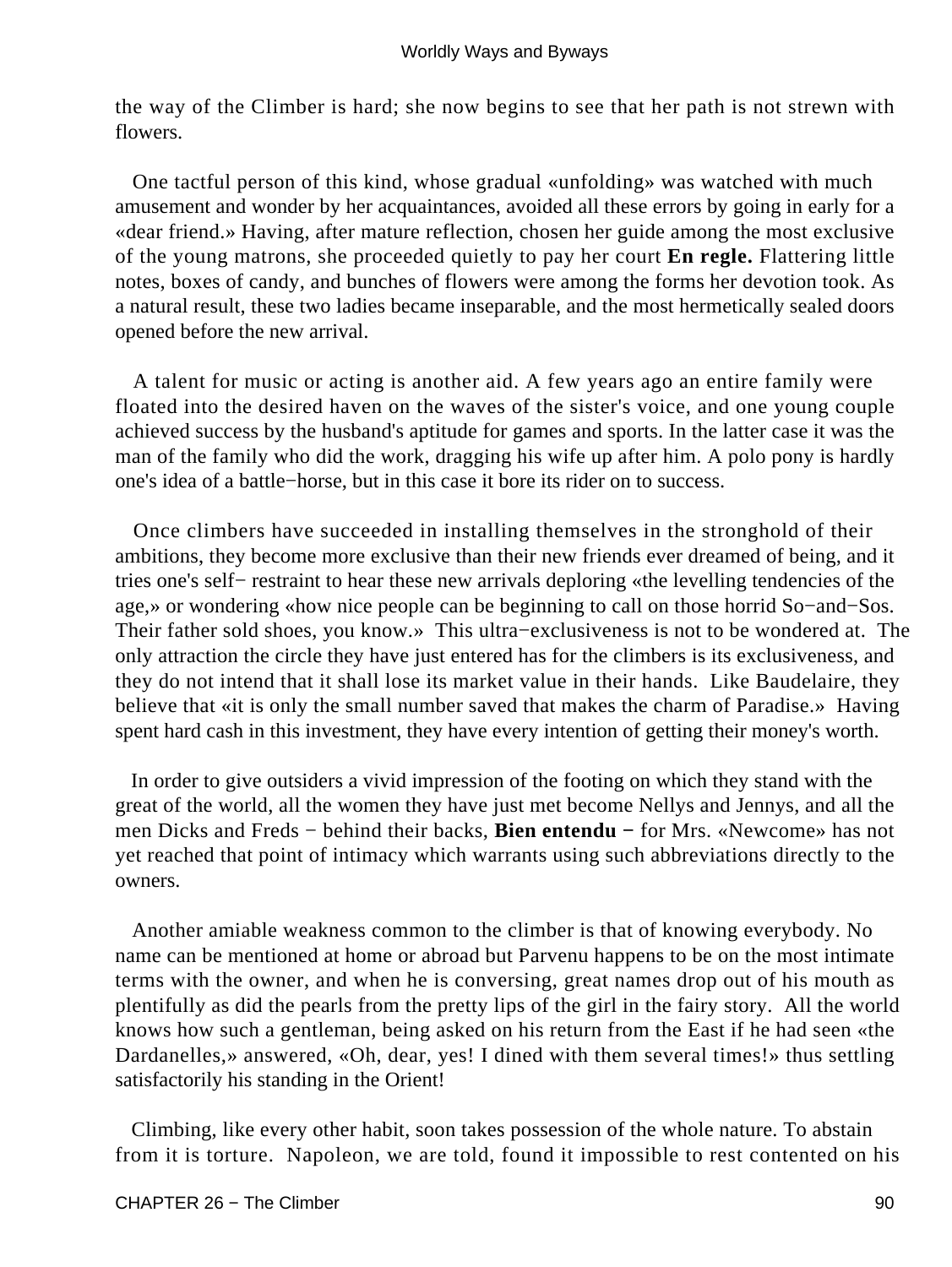successes, but was impelled onward by a force stronger than his volition. In some such spirit the ambitious souls here referred to, after «the Conquest of America» and the discovery that the fruit of their struggles was not worth very much, victory having brought the inevitable satiety in its wake, sail away in search of new fields of adventure. They have long ago left behind the friends and acquaintances of their childhood. Relations they apparently have none, which accounts for the curious phenomenon that a parvenu is never in mourning. As no friendships bind them to their new circle, the ties are easily loosened. Why should they care for one city more than for another, unless it offer more of the sport they love? This continent has become tame, since there is no longer any struggle, while over the sea vast hunting grounds and game worthy of their powder, form an irresistible temptation − old and exclusive societies to be besieged, and contests to be waged compared to which their American experiences are but light skirmishes. As the polo pony is supposed to pant for the fray, so the hearts of social conquerors warm within them at the prospect of more brilliant victories.

 The pleasure of following them on their hunting parties abroad will have to be deferred, so vast is the subject, so full of thrilling adventure and, alas! also of humiliating defeat.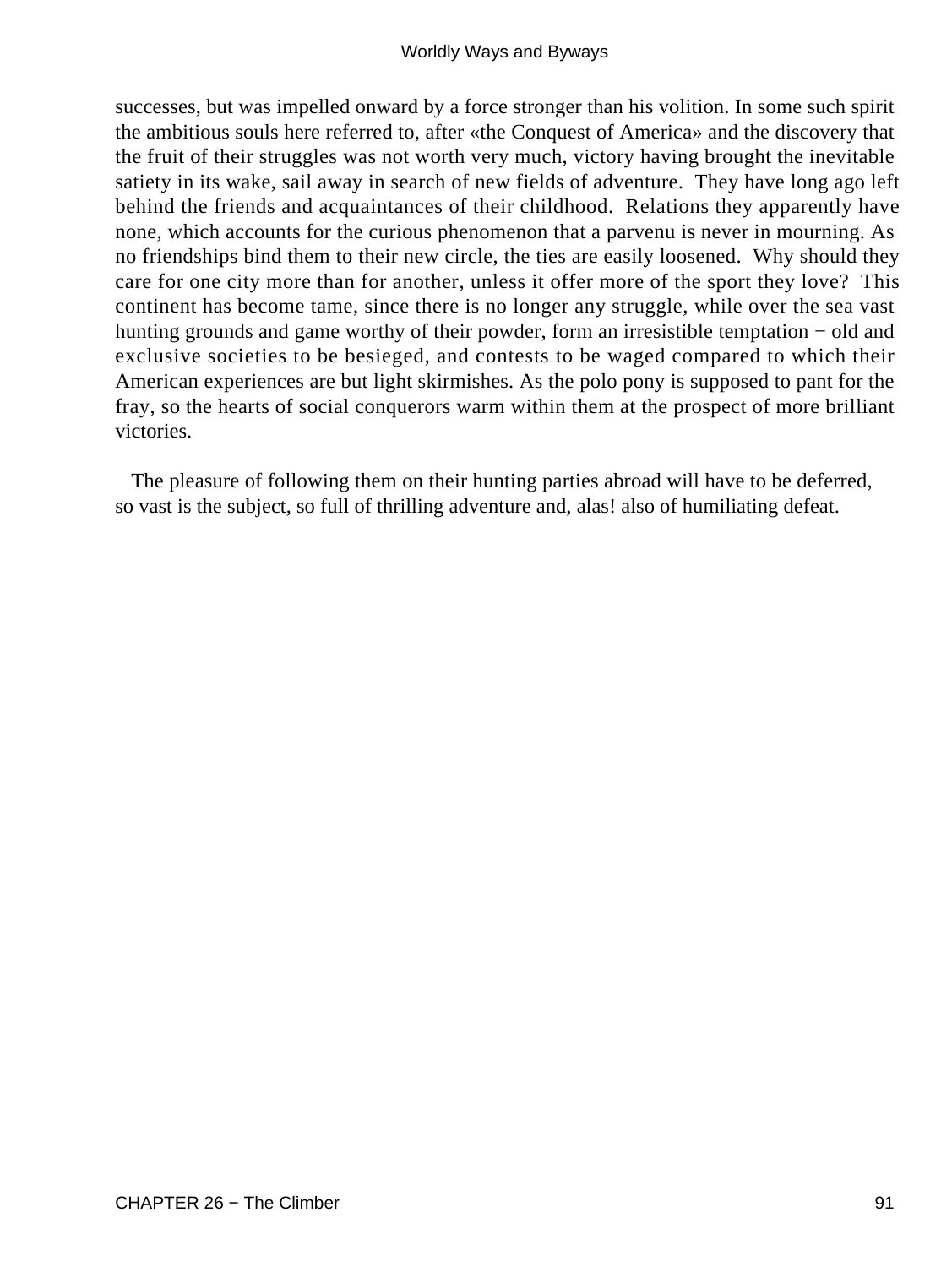# **[CHAPTER 27 − The Last of the Dandies](#page-144-0)**

*S*O completely has the dandy disappeared from among us, that even the word has an old−time look (as if it had strayed out of some half−forgotten novel or «keepsake»), raising in our minds the picture of a slender, clean−shaven youth, in very tight unmentionables strapped under his feet, a dark green frock−coat with a collar up to the ears and a stock whose folds cover his chest, butter−colored gloves, and a hat − oh! a hat that would collect a crowd in two minutes in any neighborhood! A gold−headed stick, and a quizzing glass, with a black ribbon an inch wide, complete the toilet. In such a rig did the swells of the last generation stroll down Pall Mall or drive their tilburys in the Bois.

 The recent illness of the Prince de Sagan has made a strange and sad impression in many circles in Paris, for he has always been a favorite, and is the last surviving type of a now extinct species. He is the last Dandy! No understudy will be found to fill his role − the dude and the swell are whole generations away from the dandy, of which they are but feeble reflections − the comedy will have to be continued now, without its leading gentleman. With his head of silvery hair, his eye−glass and his wonderful waistcoats, he held the first place in the «high life» of the French capital.

 No first night or ball was complete without him, Sagan. The very mention of his name in their articles must have kept the wolf from the door of needy reporters. No DEBUTANTE, social or theatrical, felt sure of her success until it had received the hall−mark of his approval. When he assisted at a dress rehearsal, the actors and the managers paid him more attention than Sarcey or Sardou, for he was known to be the real arbiter of their fate. His word was law, the world bowed before it as before the will of an autocrat. Mature matrons received his dictates with the same reverence that the Old Guard evinced for Napoleon's orders. Had he not led them on to victory in their youth?

 On the boulevards or at a race−course, he was the one person always known by sight and pointed out. «There goes Sagan!» He had become an institution. One does not know exactly how or why he achieved the position, which made him the most followed, flattered, and copied man of his day. It certainly was unique!

 The Prince of Sagan is descended from Maurice de Saxe (the natural son of the King of Saxony and Aurora of Koenigsmark), who in his day shone brilliantly at the French court and was so madly loved by Adrienne Lecouvreur. From his great ancestor, Sagan inherited the title of Grand Duke Of Courland (the estates have been absorbed into a neighboring empire). Nevertheless, he is still an R.H., and when crowned heads visit Paris they dine with him and receive him on a footing of equality. He married a great fortune, and the daughter of the banker Selliere. Their house on the Esplanade des Invalides has been for years the centre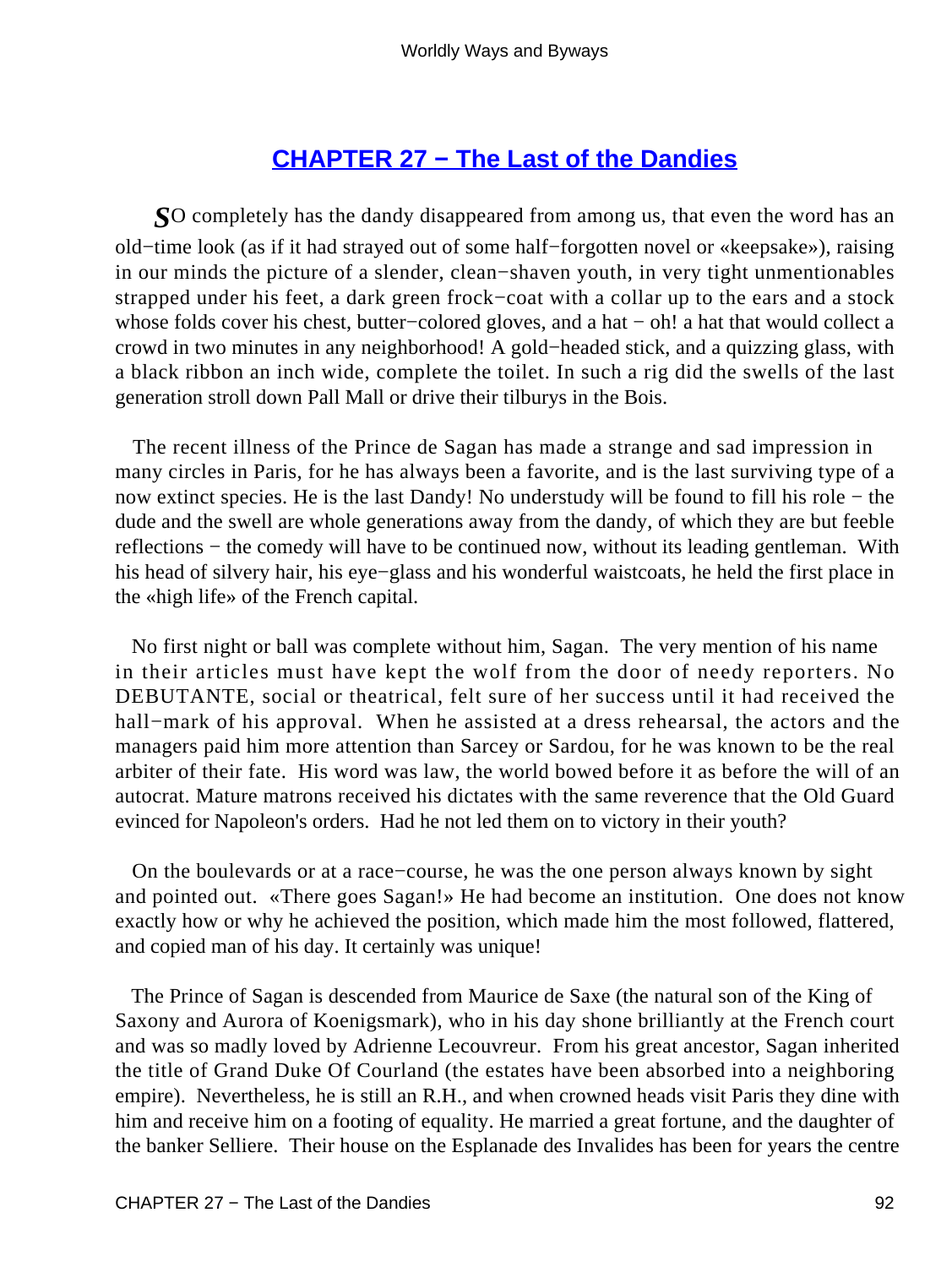of aristocratic life in Paris; not the most exclusive circle, but certainly the gayest of this gay capital, and from the days of Louis Philippe he has given the keynote to the fast set.

 Oddly enough, he has always been a great favorite with the lower classes (a popularity shared by all the famous dandies of history). The people appear to find in them the personification of all aspirations toward the elegant and the ideal. Alcibiades, Buckingham, the Duc de Richelieu, Lord Seymour, Comte d'Orsay, Brummel, Grammont−Caderousse, shared this favor, and have remained legendary characters, to whom their disdain for everything vulgar, their worship of their own persons, and many costly follies gave an ephemeral empire. Their power was the more arbitrary and despotic in that it was only nominal and undefined, allowing them to rule over the fashions, the tastes, and the pastimes of their contemporaries with undivided sway, making them envied, obeyed, loved, but rarely overthrown.

 It has been asserted by some writers that dandies are necessary and useful to a nation (Thackeray admired them and pointed out that they have a most difficult and delicate role to play, hence their rarity), and that these butterflies, as one finds them in the novels of that day, the de Marsys, the Pelhams, the Maxime de Trailles, are indispensable to the perfection of society. It is a great misfortune to a country to have no dandies, those supreme virtuosos of taste and distinction. Germany, which glories in Mozart and Kant, Goethe and Humboldt, the country of deep thinkers and brave soldiers, never had a great dandy, and so has remained behind England or France in all that constitutes the graceful side of life, the refinements of social intercourse, and the art of living. France will perceive too late, after he has disappeared, the loss she has sustained when this Prince, Grand Seigneur, has ceased to embellish by his presence her race−courses and «first nights.» A reputation like his cannot be improvised in a moment, and he has no pupils.

 Never did the aristocracy of a country stand in greater need of such a representation, than in these days of tramcars and «fixed− price» restaurants. An entire «art» dies with him. It has been whispered that he has not entirely justified his reputation, that the accounts of his exploits as a HAUT **Viveur** have gained in the telling. Nevertheless he dominated an epoch, rising above the tumultuous and levelling society of his day, a tardy Don Quixote, of the knighthood of pleasures, **Fetes,** loves and prodigalities, which are no longer of our time. His great name, his grand manner, his elderly graces, his serene carelessness, made him a being by himself. No one will succeed this master of departed elegances. If he does not recover from his attack, if the paralysis does not leave that poor brain, worn out with doing nothing, we can honestly say that he is the last of his kind.

 An original and independent thinker has asserted that civilizations, societies, empires, and republics go down to posterity typified for the admiration of mankind, each under the form of some hero. Emerson would have given a place in his Pantheon to Sagan. For it is he who sustained the traditions and became the type of that distinguished and frivolous society, which judged that serious things were of no importance, enthusiasm a waste of time,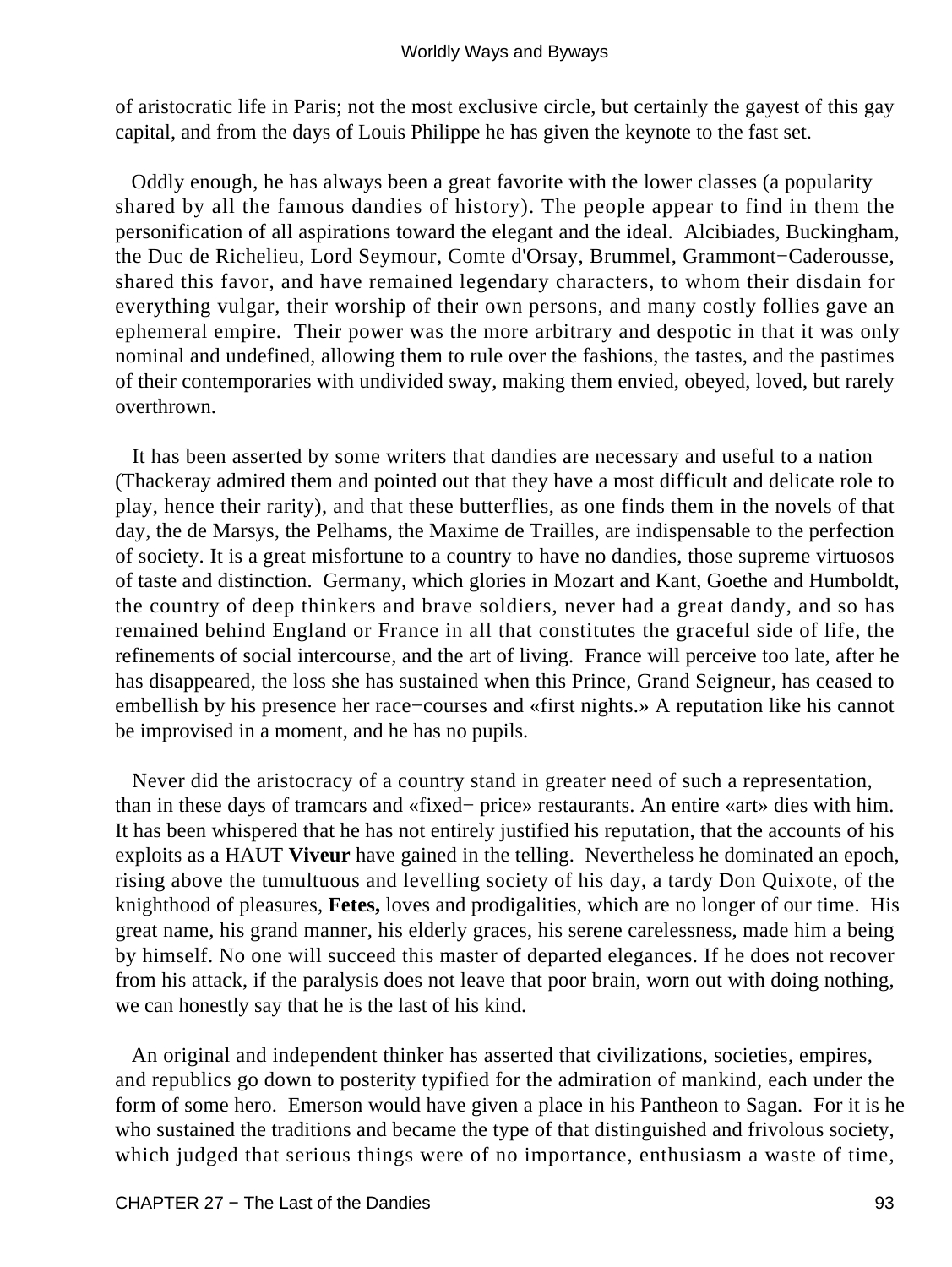literature a bore; that nothing was interesting and worthy of occupying their attention except the elegant distractions that helped to pass their days−and nights! He had the merit (?) in these days of the practical and the commonplace, of preserving in his gracious person all the charming uselessness of a courtier in a country where there was no longer a court.

 What a strange sight it would be if this departing dandy could, before he leaves for ever the theatre of so many triumphs, take his place at some street corner, and review the shades of the companions his long life had thrown him with, the endless procession of departed belles and beaux, who, in their youth, had, under his rule, helped to dictate the fashions and lead the sports of a world.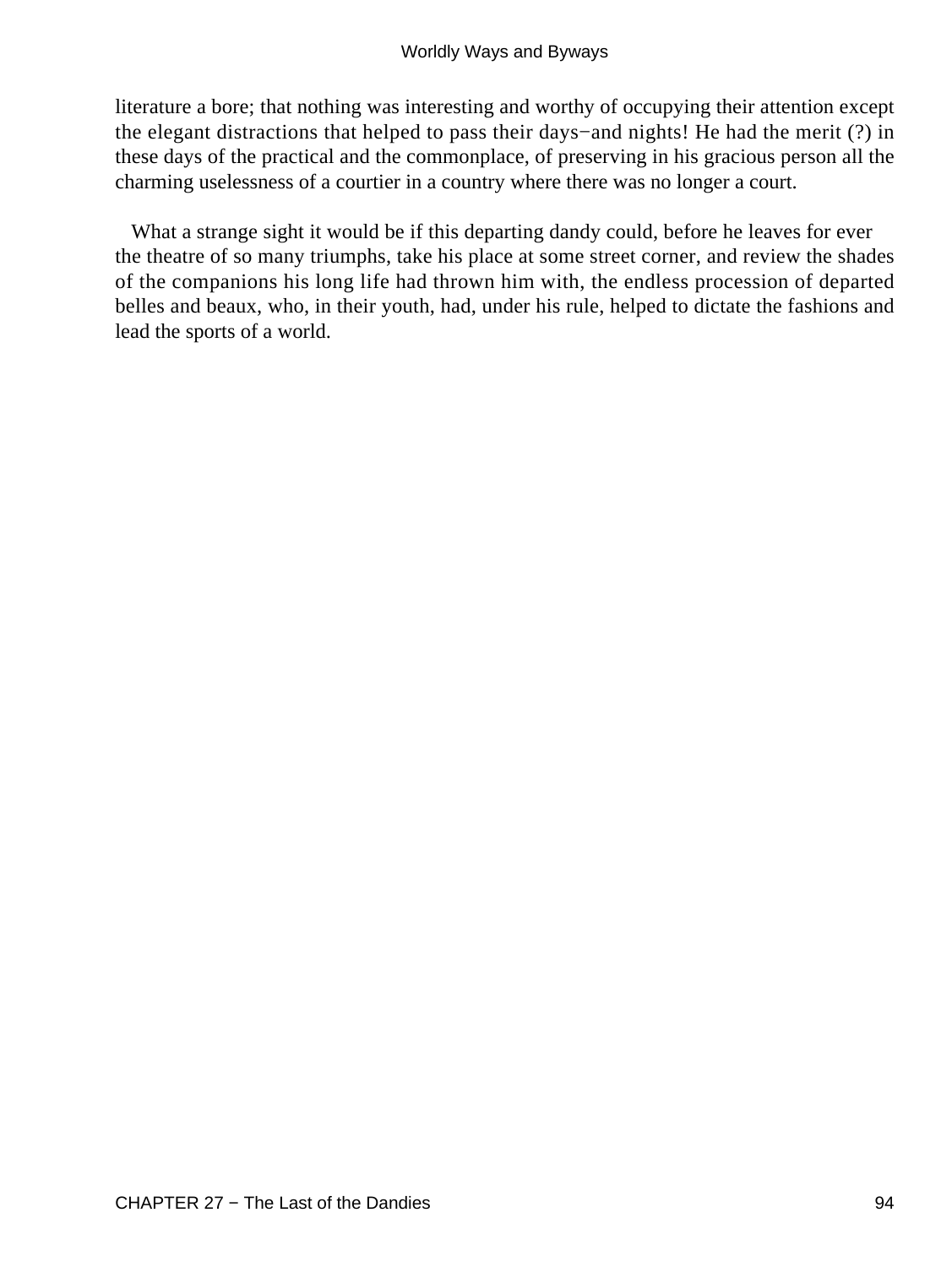# **[CHAPTER 28 − A Nation on the Wing](#page-144-0)**

*O*N being taken the other day through a large and costly residence, with the thoroughness that only the owner of a new house has the cruelty to inflict on his victims, not allowing them to pass a closet or an electric bell without having its particular use and convenience explained, forcing them to look up coal−slides, and down air−shafts and to visit every secret place, from the cellar to the fire−escape, I noticed that a peculiar arrangement of the rooms repeated itself on each floor, and several times on a floor. I remarked it to my host.

 «You observe it,» he said, with a blush of pride, «it is my wife's idea! The truth is, my daughters are of a marrying age, and my sons starting out for themselves; this house will soon be much too big for two old people to live in alone. We have planned it so that at any time it can be changed into an apartment house at a nominal expense. It is even wired and plumbed with that end in view!»

 This answer positively took my breath away. I looked at my host in amazement. It was hard to believe that a man past middle age, who after years of hardest toil could afford to put half a million into a house for himself and his children, and store it with beautiful things, would have the courage to look so far into the future as to see all his work undone, his home turned to another use and himself and his wife afloat in the world without a roof over their wealthy old heads.

 Surely this was the Spirit of the Age in its purest expression, the more strikingly so that he seemed to feel pride rather than anything else in his ingenious combination.

 He liked the city he had built in well enough now, but nothing proved to him that he would like it later. He and his wife had lived in twenty cities since they began their brave fight with Fortune, far away in a little Eastern town. They had since changed their abode with each ascending rung of the ladder of success, and beyond a faded daguerreotype or two of their children and a few modest pieces of jewelry, stored away in cotton, it is doubtful if they owned a single object belonging to their early life.

 Another case occurs to me. Near the village where I pass my summers, there lived an elderly, childless couple on a splendid estate combining everything a fastidious taste could demand. One fine morning this place was sold, the important library divided between the village and their native city, the furniture sold or given away, − everything went; at the end the things no one wanted were made into a bon−fire and burned.

A neighbor asking why all this was being done was told by the lady, «We were tired of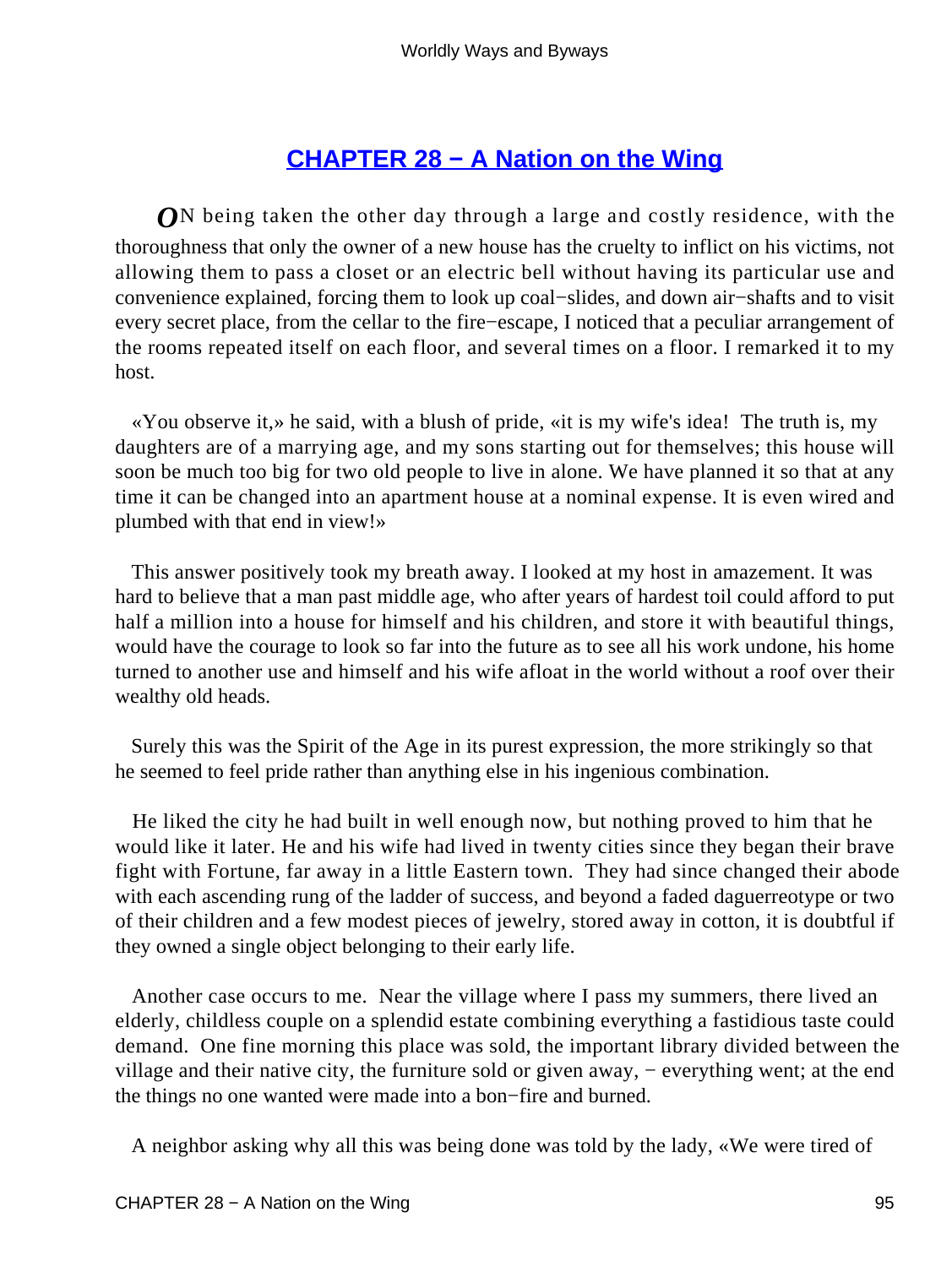it all and have decided to be 'Bohemians' for the rest of our lives.» This couple are now wandering about Europe and half a dozen trunks contain their belongings.

 These are, of course, extreme cases and must be taken for what they are worth; nevertheless they are straws showing which way the wind blows, signs of the times that he who runs may read. I do not run, but I often saunter up our principal avenue, and always find myself wondering what will be the future of the splendid residences that grace that thoroughfare as it nears the Park; the ascending tide of trade is already circling round them and each year sees one or more crumble away and disappear.

 The finer buildings may remain, turned into clubs or restaurants, but the greater part of the newer ones are so ill−adapted to any other use than that for which they are built that their future seems obscure.

 That fashion will flit away from its present haunts there can be little doubt; the city below the Park is sure to be given up to business, and even the fine frontage on that green space will sooner or later be occupied by hotels, if not stores; and he who builds with any belief in the permanency of his surroundings must indeed be of a hopeful disposition.

 A good lady occupying a delightful corner on this same avenue, opposite a one−story florist's shop, said:

 «I shall remain here until they build across the way; then I suppose I shall have to move.»

 So after all the man who is contented to live in a future apartment house, may not be so very far wrong.

 A case of the opposite kind is that of a great millionaire, who, dying, left his house and its collections to his eldest son and his grandson after him, on the condition that they should continue to live in it.

 Here was an attempt to keep together a home with its memories and associations. What has been the result? The street that was a charming centre for residences twenty years ago has become a «slum;» the unfortunate heirs find themselves with a house on their hands that they cannot live in and are forbidden to rent or sell. As a final result the will must in all probability be broken and the matter ended.

 Of course the reason for a great deal of this is the phenomenal growth of our larger cities. Hundreds of families who would gladly remain in their old homes are fairly pushed out of them by the growth of business.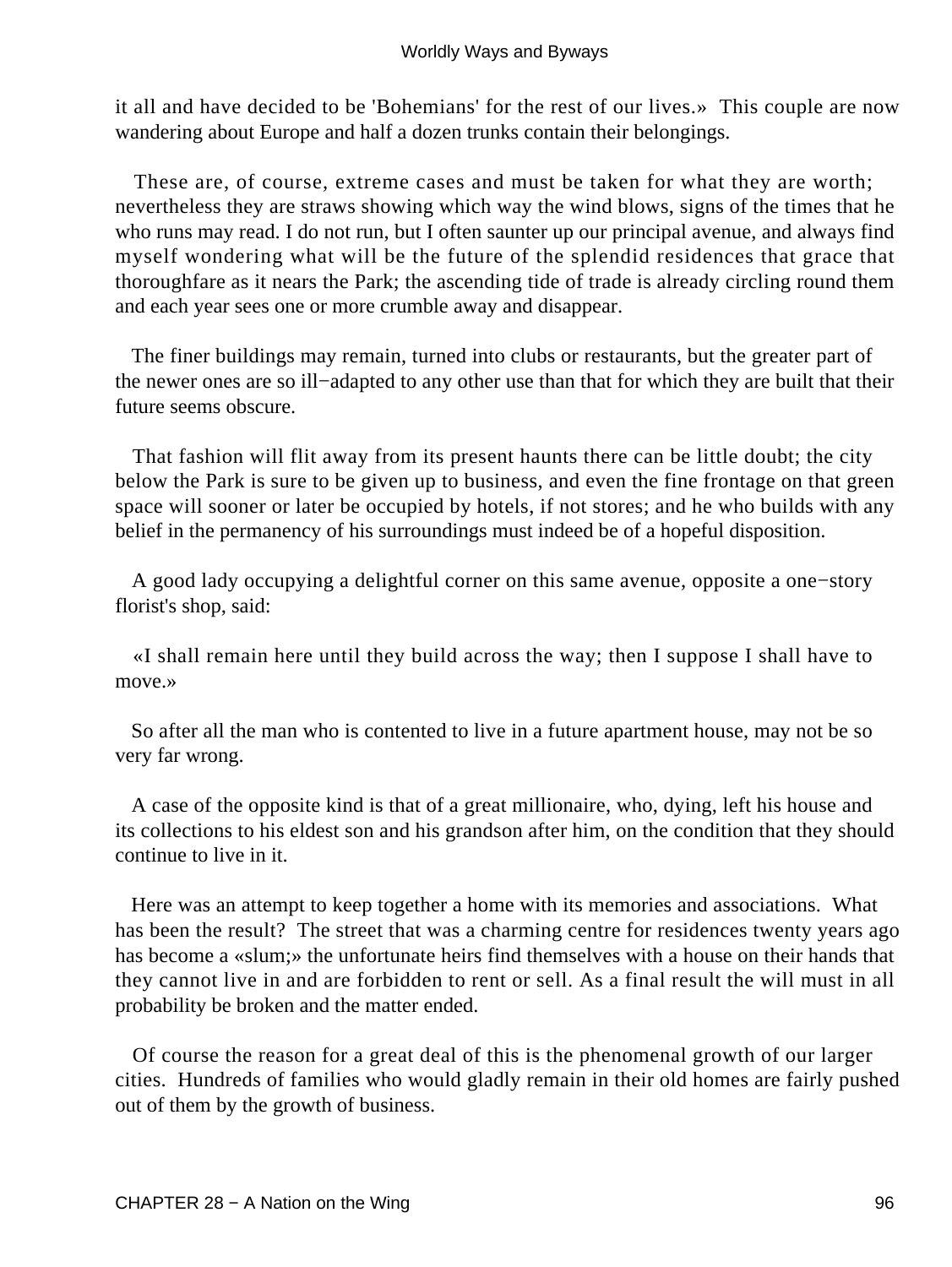Everything has its limits and a time must come when our cities will cease to expand or when centres will be formed as in London or Paris, where generations may succeed each other in the same homes. So far, I see no indications of any such crystallization in this our big city; we seem to be condemned like the «Wandering Jew» or poor little «Joe» to be perpetually «moving on.»

 At a dinner of young people not long ago a Frenchman visiting our country, expressed his surprise on hearing a girl speak of «not remembering the house she was born in.» Piqued by his manner the young lady answered:

 «We are twenty−four at this table. I do not believe there is one person here living in the house in which he or she was born.» This assertion raised a murmur of dissent around the table; on a census being taken it proved, however, to be true.

 How can one expect, under circumstances like these, to find any great respect among young people for home life or the conservative side of existence? They are born as it were on the wing, and on the wing will they live.

 The conditions of life in this country, although contributing largely to such a state of affairs, must not be held, however, entirely responsible. Underlying our civilization and culture, there is still strong in us a wild nomadic strain inherited from a thousand generations of wandering ancestors, which breaks out so soon as man is freed from the restraint incumbent on bread−winning for his family. The moment there is wealth or even a modest income insured, comes the inclination to cut loose from the dull routine of business and duty, returning instinctively to the migratory habits of primitive man.

 We are not the only nation that has given itself up to globe− trotting; it is strong in the English, in spite of their conservative education, and it is surprising to see the number of formerly stay−at−home French and Germans one meets wandering in foreign lands.

 In 1855, a Londoner advertised the plan he had conceived of taking some people over to visit the International Exhibition in Paris. For a fixed sum paid in advance he offered to provide everything and act as courier to the party, and succeeded with the greatest difficulty in getting together ten people. From this modest beginning has grown the vast undertaking that to−day covers the globe with tourists, from the frozen seas where they «do» the midnight sun, to the deserts three thousand miles up the Nile.

 As I was returning a couple of years ago VIA Vienna from Constantinople, the train was filled with a party of our compatriots conducted by an agency of this kind – simple people of small means who, twenty years ago, would as soon have thought of leaving their homes for a trip in the East as they would of starting off in balloons en route for the inter−stellar spaces.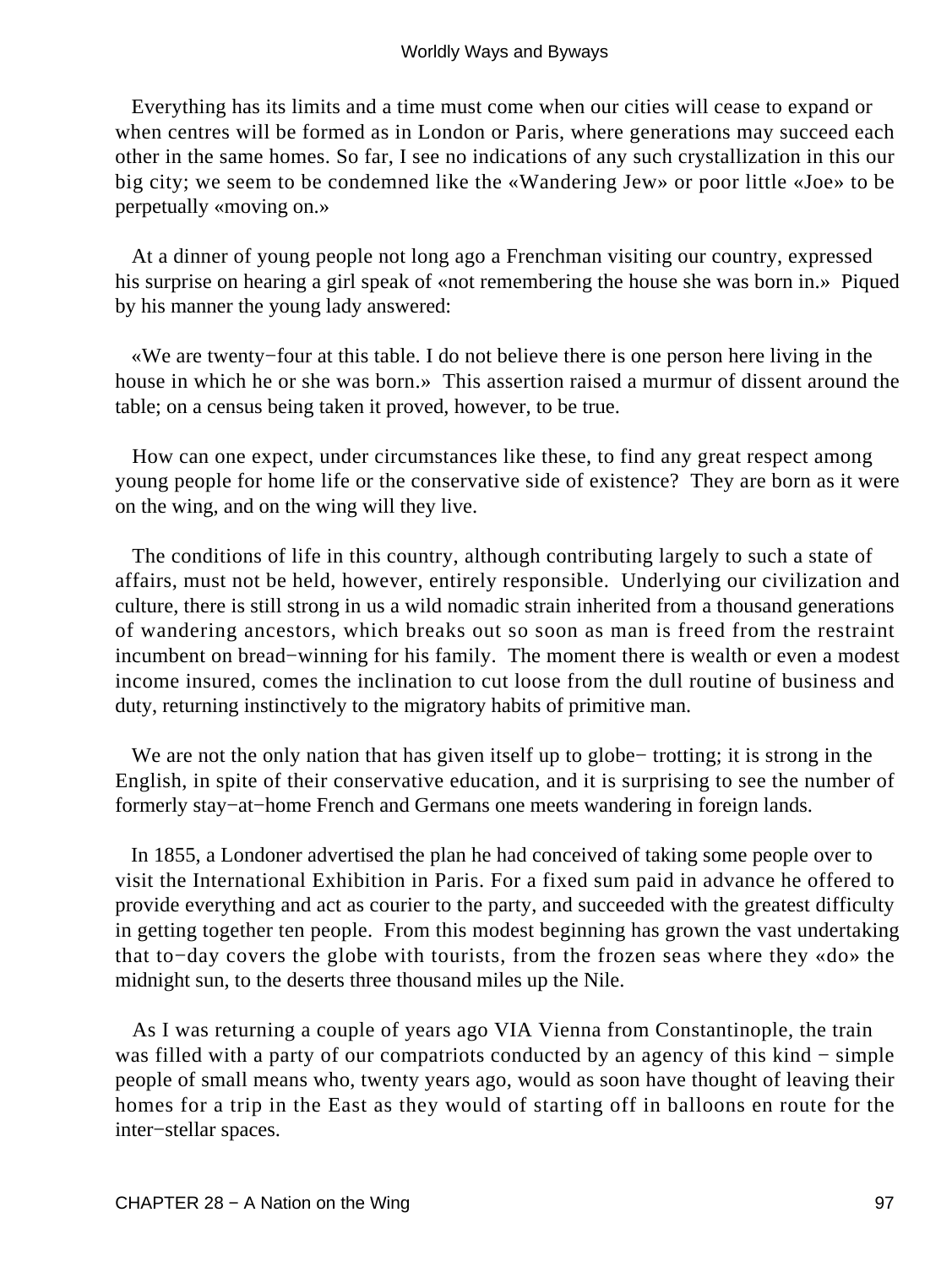I doubted at the time as to the amount of information and appreciation they brought to bear on their travels, so I took occasion to draw one of the thin, unsmiling women into conversation, asking her where they intended stopping next.

«At Buda−Pesth,» she answered. I said in some amusement:

«But that was Buda−Pesth we visited so carefully yesterday.»

 «Oh, was it,» she replied, without any visible change on her face, «I thought we had not got there yet.» Apparently it was enough for her to be travelling; the rest was of little importance. Later in the day, when asked if she had visited a certain old city in Germany, she told me she had but would never go there again: «They gave us such poor coffee at the hotel.» Again later in speaking to her husband, who seemed a trifle vague as to whether he had seen Nuremberg or not, she said:

«Why, you remember it very well; it was there you bought those nice overshoes!»

 All of which left me with some doubts in my mind as to the cultivating influences of foreign travel on their minds.

 You cannot change a leopard's spots, neither can you alter the nature of a race, and one of the strongest characteristics of the Anglo−Saxon, is the nomadic instinct. How often one hears people say:

 «I am not going to sit at home and take care of my furniture. I want to see something of the world before I am too old.» Lately, a sprightly maiden of uncertain years, just returned from a long trip abroad, was asked if she intended now to settle down.

«Settle down, indeed! I'm a butterfly and I never expect to settle down.»

 There is certainly food here for reflection. Why should we be more inclined to wander than our neighbors? Perhaps it is in a measure due to our nervous, restless temperament, which is itself the result of our climate; but whatever the cause is, inability to remain long in one place is having a most unfortunate influence on our social life. When everyone is on the move or longing to be, it becomes difficult to form any but the most superficial ties; strong friendships become impossible, the most intimate family relations are loosened.

 If one were of a speculative frame of mind and chose to take as the basis for a calculation the increase in tourists between 1855, when the ten pioneers started for Paris, and the number «personally conducted» over land and sea today, and then glance forward at what the future will be if this ratio of increase is maintained the result would be something too awful for words. For if ten have become a million in forty years, what will be the total in 1955? Nothing less than entire nations given over to sight−seeing, passing their lives and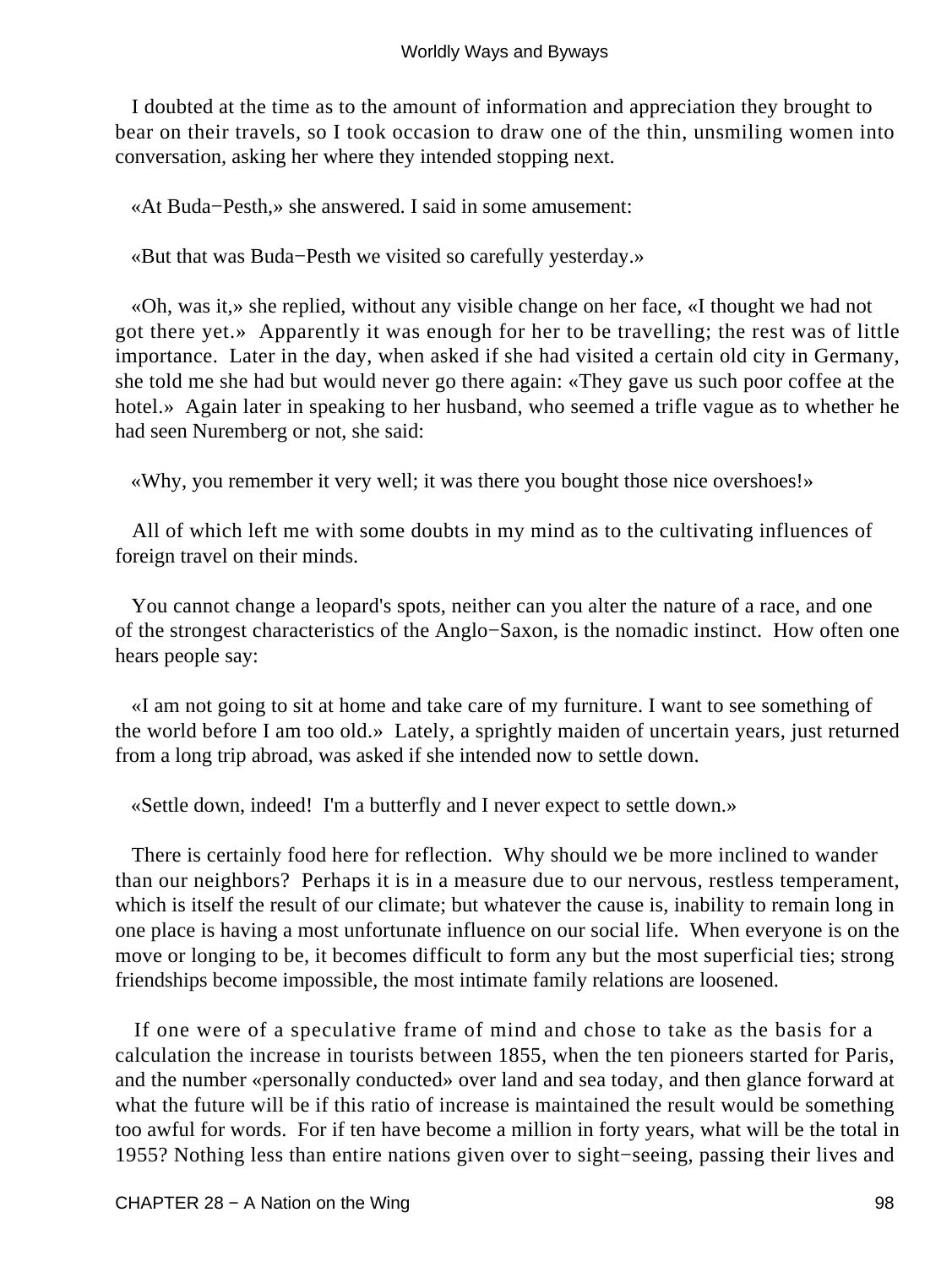incomes in rushing aimlessly about.

 If the facilities of communication increase as they undoubtedly will with the demand, the prospect becomes nearer the idea of a «Walpurgis Night» than anything else. For the earth and the sea will be covered and the air filled with every form of whirling, flying, plunging device to get men quickly from one place to another.

 Every human being on the globe will be flying South for the cold months and North for the hot season.

 As personally conducted tours have been so satisfactory, agencies will be started to lead us through all the stages of existence. Parents will subscribe on the birth of their children to have them personally conducted through life and everything explained as it is done at present in the galleries abroad; food, lodging and reading matter, husbands and wives will be provided by contract, to be taken back and changed if unsatisfactory, as the big stores do with their goods. Delightful prospect! Homes will become superfluous, parents and children will only meet when their «tours» happen to cross each other. Our great−grandchildren will float through life freed from every responsibility and more perfectly independent than even that delightful dreamer, Bellamy, ventured to predict.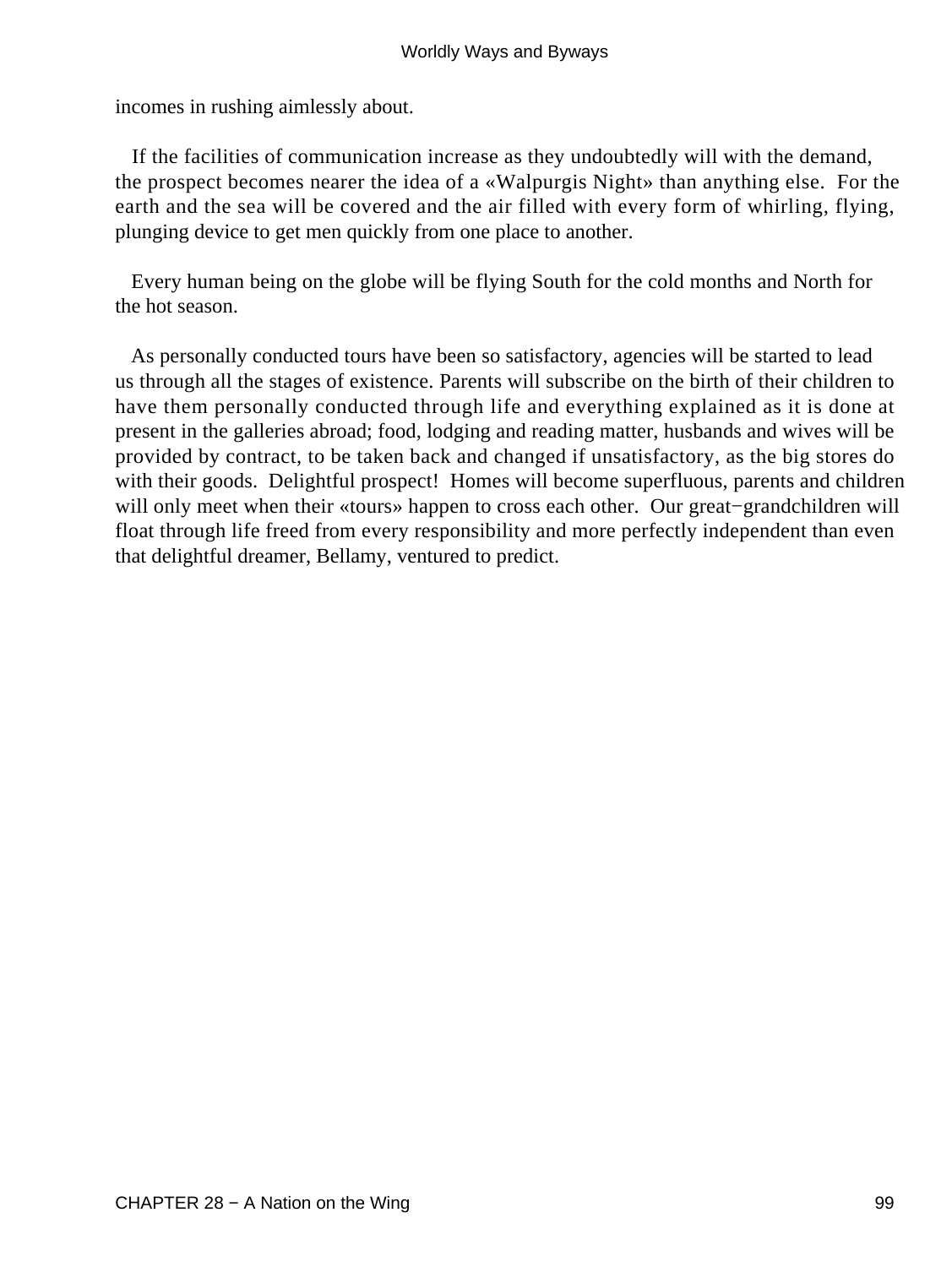## **[CHAPTER 29 − Husks](#page-144-0)**

*A*MONG the Protestants driven from France by that astute and liberal−minded sovereign Louis XIV., were a colony of weavers, who as all the world knows, settled at Spitalfields in England, where their descendants weave silk to this day.

 On their arrival in Great Britain, before the looms could be set up and a market found for their industry, the exiles were reduced to the last extremity of destitution and hunger. Looking about them for anything that could be utilized for food, they discovered that the owners of English slaughter−houses threw away as worthless, the tails of the cattle they killed. Like all the poor in France, these wanderers were excellent cooks, and knew that at home such caudal appendages were highly valued for the tenderness and flavor of the meat. To the amazement and disgust of the English villagers the new arrivals proceeded to collect this «refuse» and carry it home for food. As the first principle of French culinary art is the POT−AU−FEU, the tails were mostly converted into soup, on which the exiles thrived and feasted.

 Their neighbors, envious at seeing the despised French indulging daily in savory dishes, unknown to English palates, and tempted like «Jack's» giant by the smell of «fresh meat,» began to inquire into the matter, and slowly realized how, in their ignorance, they had been throwing away succulent and delicate food. The news of this discovery gradually spreading through all classes, «ox−tail» became and has remained the national English soup.

 If this veracious tale could be twisted into a metaphor, it would serve marvellously to illustrate the position of the entire Anglo− Saxon race, and especially that of their American descendants as regards the Latin peoples. For foolish prodigality and reckless, ignorant extravagance, however, we leave our English cousins far behind.

 Two American hotels come to my mind, as different in their appearance and management as they are geographically asunder. Both are types and illustrations of the wilful waste that has recently excited Mr. Ian Maclaren's comment, and the woeful want (of good food) that is the result. At one, a dreary shingle construction on a treeless island, off our New England coast, where the ideas of the landlord and his guests have remained as unchanged and primitive as the island itself, I found on inquiry that all articles of food coming from the first table were thrown into the sea; and I have myself seen chickens hardly touched, rounds of beef, trays of vegetables, and every variety of cake and dessert tossed to the fish.

While we were having soups so thin and tasteless that they would have made a French house−wife blush, the ingredients essential to an excellent «stock» were cast aside. The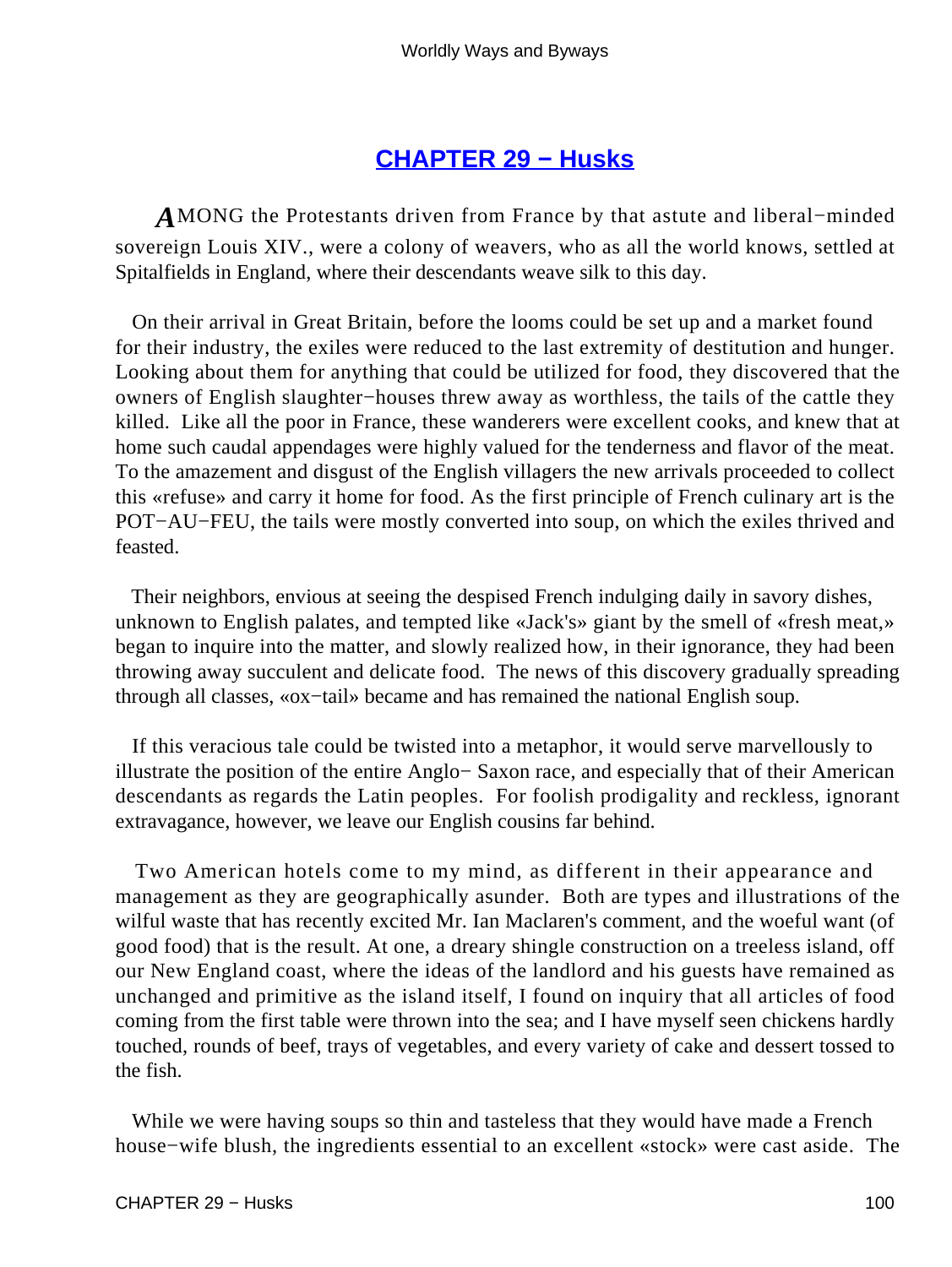boarders were paying five dollars a day and appeared contented, the place was packed, the landlord coining money, so it was foolish to expect any improvement.

 The other hotel, a vast caravansary in the South, where a fortune had been lavished in providing every modern convenience and luxury, was the «fad» of its wealthy owner. I had many talks with the manager during my stay, and came to realize that most of the wastefulness I saw around me was not his fault, but that of the public, to whose taste he was obliged to cater. At dinner, after receiving your order, the waiter would disappear for half an hour, and then bring your entire meal on one tray, the over−cooked meats stranded in lakes of coagulated gravy, the entrees cold and the ices warm. He had generally forgotten two or three essentials, but to send back for them meant to wait another half−hour, as his other clients were clamoring to be served. So you ate what was before you in sulky disgust, and got out of the room as quickly as possible.

 After one of these gastronomic races, being hungry, flustered, and suffering from indigestion, I asked mine host if it had never occurred to him to serve a TABLE D'HOTE dinner (in courses) as is done abroad, where hundreds of people dine at the same moment, each dish being offered them in turn accompanied by its accessories.

 «Of course, I have thought of it,» he answered. "It would be the greatest improvement that could be introduced into American hotel− keeping. No one knows better than I do how disastrous the present system is to all parties. Take as an example of the present way, the dinner I am going to give you to−morrow, in honor of Christmas. Glance over this **Menu.** You will see that it enumerates every costly and delicate article of food possible to procure and a long list of other dishes, the greater part of which will not even be called for. As no number of **Chefs** could possibly oversee the proper preparation of such a variety of meats and sauces, all will be carelessly cooked, and as you know by experience, poorly served.

 «People who exact useless variety,» he added, «are sure in some way to be the sufferers; in their anxiety to try everything, they will get nothing worth eating. Yet that meal will cost me considerably more than my guests pay for their twenty−four hours' board and lodging.»

 «Why do it, you ask? Because it is the custom, and because it will be an advertisement. These bills of fare will be sown broadcast over the country in letters to friends and kept as souvenirs. If, instead of all this senseless superfluity, I were allowed to give a TABLE D'HOTE meal to−morrow, with the **Chef i** have, I could provide an exquisite dinner, perfect in every detail, served at little tables as deftly and silently as in a private house. I could also discharge half of my waiters, and charge two dollars a day instead of five dollars, and the hotel would become (what it has never been yet) a paying investment, so great would he the saving.»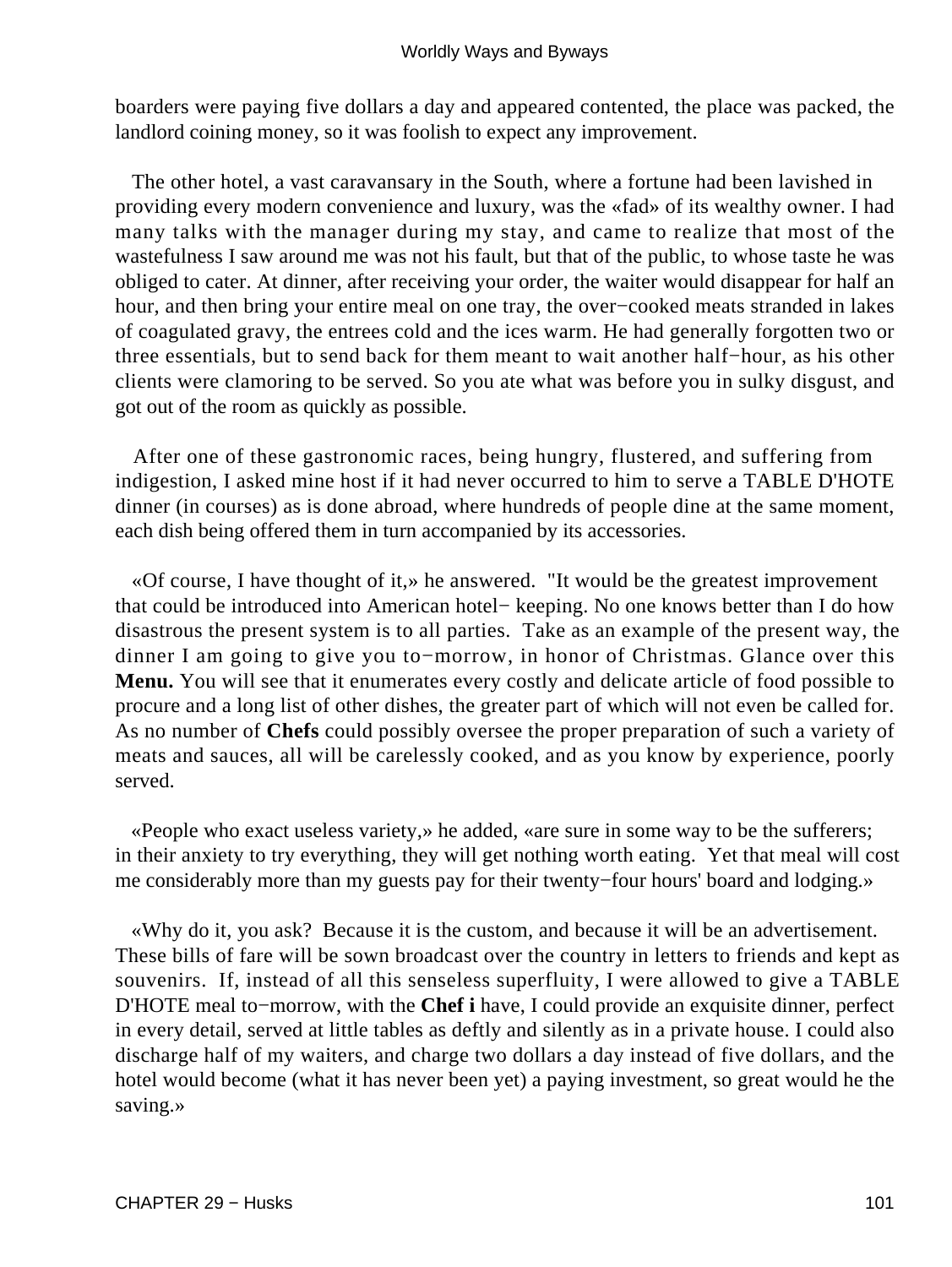«Only this morning,» he continued, warming to his subject, «while standing in the dining room, I saw a young man order and then send away half the dishes on the **Menu.** A chicken was broiled for him and rejected; a steak and an omelette fared no better. How much do you suppose a hotel gains from a guest like that?»

 «The reason Americans put up with such poor viands in hotels is, that home cooking in this country is so rudimentary, consisting principally of fried dishes, and hot breads. So little is known about the proper preparation of food that tomorrow's dinner will appear to many as the **Ne plus ultra** of delicate living. One of the charms of a hotel for people who live poorly at home, lies in this power to order expensive dishes they rarely or never see on their own tables.»

 «To be served with a quantity of food that he has but little desire to eat is one of an American citizen's dearest privileges, and a right he will most unwillingly relinquish. He may know as well as you and I do, that what he calls for will not be worth eating; that is of secondary importance, he has it before him, and is contented.»

 «The hotel that attempted limiting the liberty of its guests to the extent of serving them a TABLE D'HOTE dinner, would be emptied in a week.»

 «A crowning incongruity, as most people are delighted to dine with friends, or at public functions, where the meal is invariably served **A la russe** (another name for a TABLE D'HOTE), and on these occasions are only too glad to have their **Menu** chosen for them. The present way, however, is a remnant of 'old times' and the average American, with all his love of change and novelty, is very conservative when it comes to his table.»

 What this manager did not confide to me, but what I discovered later for myself, was that to facilitate the service, and avoid confusion in the kitchens, it had become the custom at all the large and most of the small hotels in this country, to carve the joints, cut up the game, and portion out vegetables, an hour or two before meal time. The food, thus arranged, is placed in vast steam closets, where it simmers gayly for hours, in its own, and fifty other vapors.

 Any one who knows the rudiments of cookery, will recognize that with this system no viand can have any particular flavor, the partridges having a taste of their neighbor the roast beef, which in turn suggests the plum pudding it has been «chumming» with.

 It is not alone in a hotel that we miss the good in grasping after the better. Small housekeeping is apparently run on the same lines.

 A young Frenchman, who was working in my rooms, told me in reply to a question regarding prices, that every kind of food was cheaper here than abroad, but the prejudice against certain dishes was so strong in this country that many of the best things in the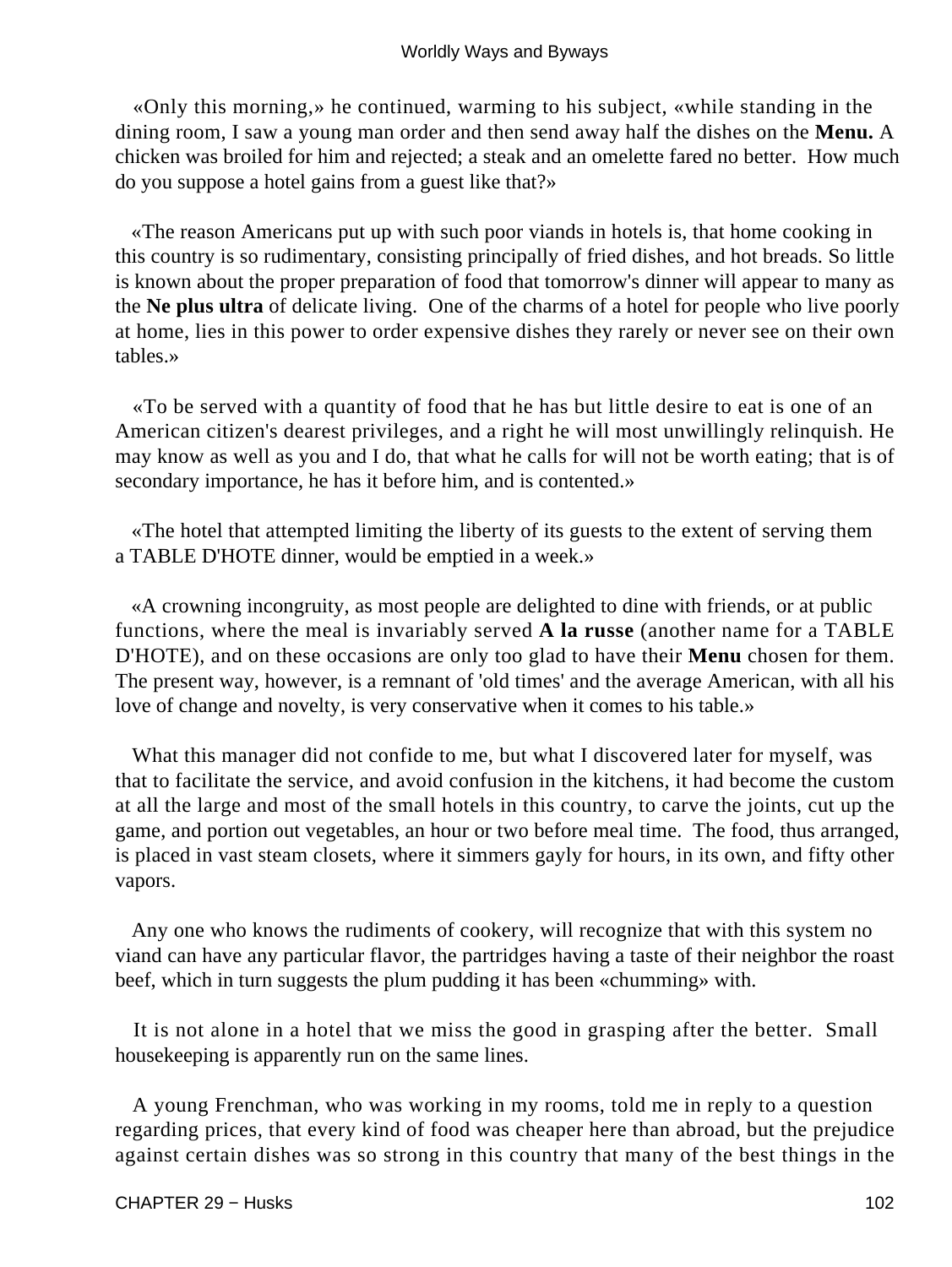markets were never called for. Our nation is no longer in its «teens» and should cease to act like a foolish boy who has inherited (what appears to him) a limitless fortune; not for fear of his coming, like his prototype in the parable, to live on «husks» for he is doing that already, but lest like the dog of the fable, in grasping after the shadow of a banquet he miss the simple meal that is within his reach.

 One of the reasons for this deplorable state of affairs lies in the foolish education our girls receive. They learn so little housekeeping at home, that when married they are obliged to begin all over again, unless they prefer, like a majority of their friends, to let things as go at the will and discretion of the «lady» below stairs.

 At both hotels I have referred to, the families of the men interested considered it beneath them to know what was taking place. The «daughter» of the New England house went semi−weekly to Boston to take violin lessons at ten dollars each, although she had no intention of becoming a professional, while the wife wrote poetry and ignored the hotel side of her life entirely.

 The «better half» of the Florida establishment hired a palace in Rome and entertained ambassadors. Hotels divided against themselves are apt to be establishments where you pay for riotous living and are served only with husks.

 We have many hard lessons ahead of us, and one of the hardest will be for our nation to learn humbly from the thrifty emigrants on our shores, the great art of utilizing the «tails» that are at this moment being so recklessly thrown away.

 As it is, in spite of markets overflowing with every fish, vegetable, and tempting viand, we continue to be the worst fed, most meagrely nourished of all the wealthy nations on the face of the earth. We have a saying (for an excellent reason unknown on the Continent) that Providence provides us with food and the devil sends the cooks! It would be truer to say that the poorer the food resources of a nation, the more restricted the choice of material, the better the cooks; a small latitude when providing for the table forcing them to a hundred clever combinations and mysterious devices to vary the monotony of their cuisine and tempt a palate, by custom staled.

 Our heedless people, with great variety at their disposition, are unequal to the situation, wasting and discarding the best, and making absolutely nothing of their advantages.

 If we were enjoying our prodigality by living on the fat of the land, there would be less reason to reproach ourselves, for every one has a right to live as he pleases. But as it is, our foolish prodigals are spending their substance, while eating the husks!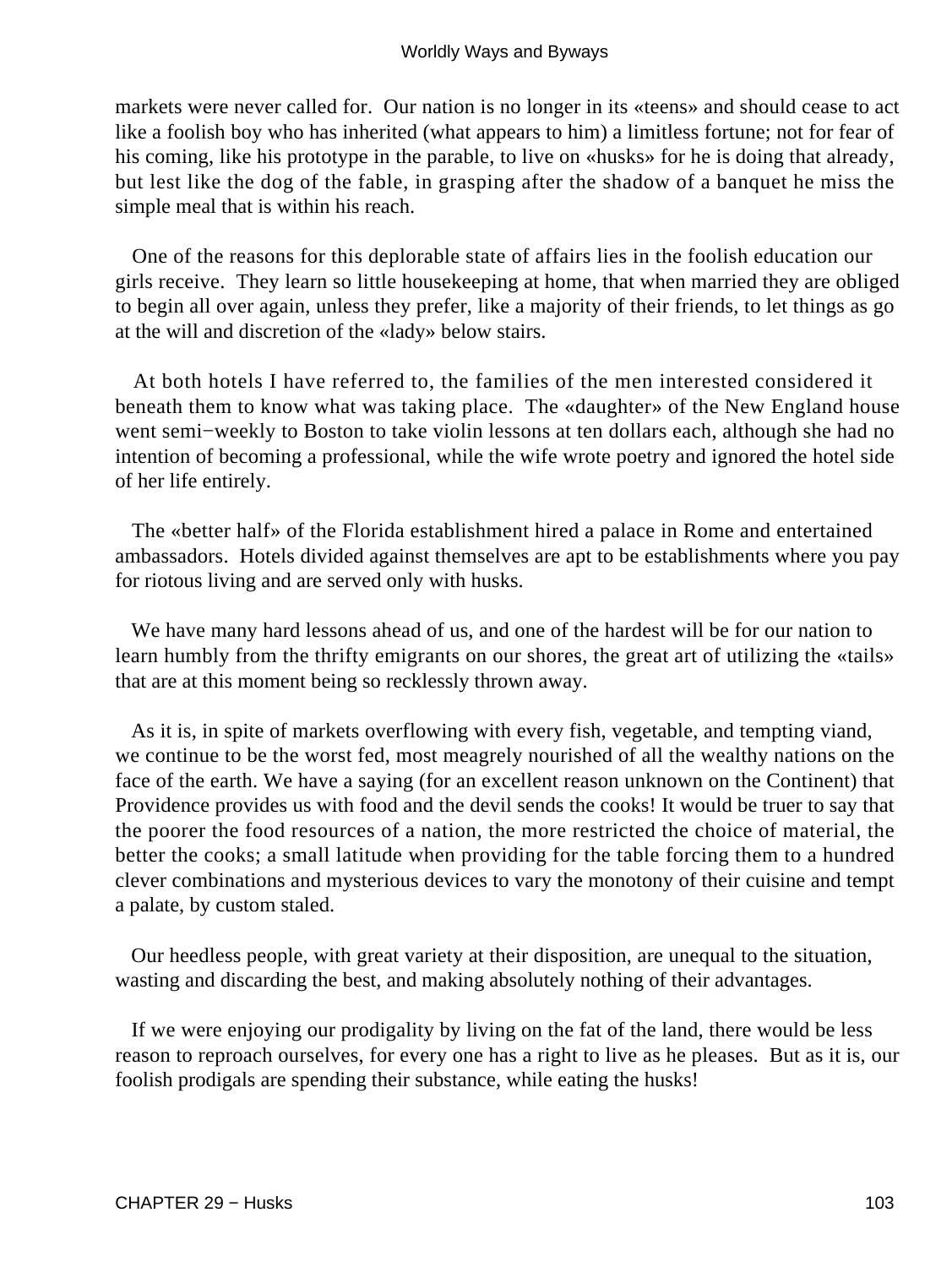# **[CHAPTER 30 − The Faubourg of St. Germain](#page-144-0)**

**THERE** has been too much said and written in the last dozen years about breaking down the «great wall» behind which the aristocrats of the famous Faubourg, like the Celestials, their prototypes, have ensconced themselves. The Chinese speak of outsiders as «barbarians.» The French ladies refer to such unfortunates as being «beyond the pale.» Almost all that has been written is arrant nonsense; that imaginary barrier exists to−day on as firm a foundation, and is guarded by sentinels as vigilant as when, forty years ago, Napoleon (third of the name) and his Spanish spouse mounted to its assault.

 Their repulse was a bitter humiliation to the **Parvenue** Empress, whose resentment took the form (along with many other curious results) of opening the present Boulevard St. Germain, its line being intentionally carried through the heart of that quarter, teeming with historic «Hotels» of the old aristocracy, where beautiful constructions were mercilessly torn down to make way for the new avenue. The cajoleries which Eugenie first tried and the blows that followed were alike unavailing. Even her worship of Marie Antoinette, between whom and herself she found imaginary resemblances, failed to warm the stony hearts of the proud old ladies, to whom it was as gall and wormwood to see a nobody crowned in the palace of their kings. Like religious communities, persecution only drew this old society more firmly together and made them stand by each other in their distress. When the Bois was remodelled by Napoleon and the lake with its winding drive laid out, the new Court drove of an afternoon along this water front. That was enough for the old swells! They retired to the remote «Allee of the Acacias,» and solemnly took their airing away from the bustle of the new world, incidentally setting a fashion that has held good to this day; the lakeside being now deserted, and the «Acacias» crowded of an afternoon, by all that Paris holds of elegant and inelegant.

 Where the brilliant Second Empire failed, the Republic had little chance of success. With each succeeding year the «Old Faubourg» withdrew more and more into its shell, going so far, after the fall of Mac Mahon, as to change its «season» to the spring, so that the balls and **Fetes** it gave should not coincide with the «official» entertainments during the winter.

 The next people to have a «shy» at the «Old Faubourg's» Gothic battlements were the Jews, who were victorious in a few light skirmishes and succeeded in capturing one or two illustrious husbands for their daughters. The wily Israelites, however, discovered that titled sons−in−law were expensive articles and often turned out unsatisfactorily, so they quickly desisted. The English, the most practical of societies, have always left the Faubourg alone. It has been reserved for our countrywomen to lay the most determined siege yet recorded to that untaken stronghold.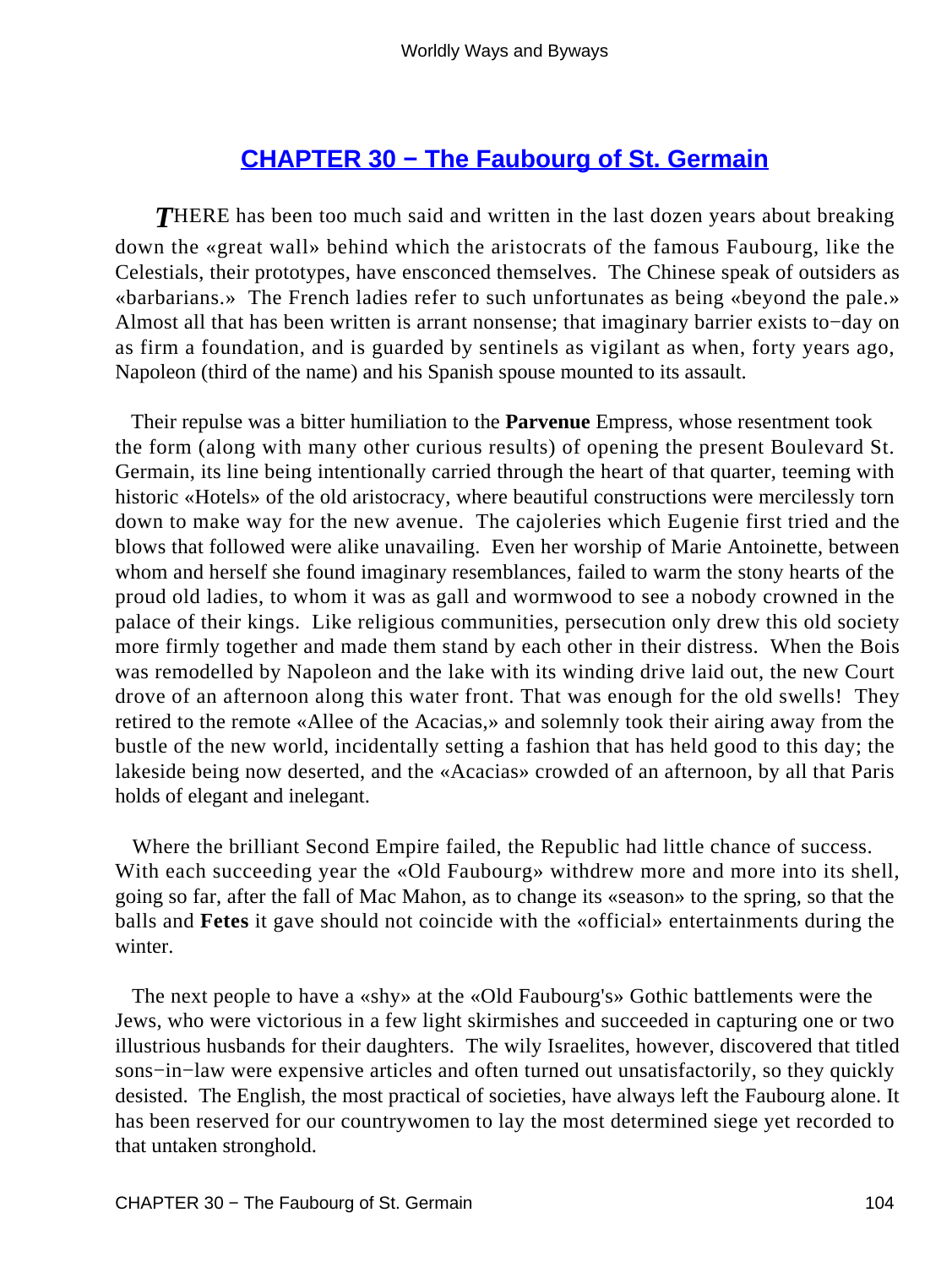It is a characteristic of the American temperament to be unable to see a closed door without developing an intense curiosity to know what is behind; or to read «No Admittance to the Public» over an entrance without immediately determining to get inside at any price. So it is easy to understand the attraction an hermetically sealed society would have for our fair compatriots. Year after year they have flung themselves against its closed gateways. Repulsed, they have retired only to form again for the attack, but are as far away to−day from planting their flag in that citadel as when they first began. It does not matter to them what is inside; there may be (as in this case) only mouldy old halls and a group of people with antiquated ideas and ways. It is enough for a certain type of woman to know that she is not wanted in an exclusive circle, to be ready to die in the attempt to get there. This point of view reminds one of Mrs. Snob's saying about a new arrival at a hotel: «I am sure she must be 'somebody' for she was so rude to me when I spoke to her;» and her answer to her daughter when the girl said (on arriving at a watering−place) that she had noticed a very nice family «who look as if they wanted to know us, Mamma:»

 «Then, my dear,» replied Mamma Snob, «they certainly are not people we want to meet!»

 The men in French society are willing enough to make acquaintance with foreigners. You may see the youth of the Faubourg dancing at American balls in Paris, or running over for occasional visits to this country. But when it comes to taking their women−kind with them, it is a different matter. Americans who have known well−born Frenchmen at school or college are surprised, on meeting them later, to be asked (cordially enough) to dine **En garcon** at a restaurant, although their Parisian friend is married. An Englishman's or American's first word would be on a like occasion:

 «Come and dine with me to−night. I want to introduce you to my wife.» Such an idea would never cross a Frenchman's mind!

 One American I know is a striking example of this. He was born in Paris, went to school and college there, and has lived in that city all his life. His sister married a French nobleman. Yet at this moment, in spite of his wealth, his charming American wife, and many beautiful entertainments, he has not one warm French friend, or the **Entree** on a footing of intimacy to a single Gallic house.

 There is no analogy between the English aristocracy and the French nobility, except that they are both antiquated institutions; the English is the more harmful on account of its legislative power, the French is the more pretentious. The House of Lords is the most open club in London, the payment of an entrance−fee in the shape of a check to a party fund being an all−sufficient sesame. In France, one must be born in the magic circle. The spirit of the Emigration of 1793 is not yet extinct. The nobles live in their own world (how expressive the word is, seeming to exclude all the rest of mankind), pining after an impossible **Restauration,** alien to the present day, holding aloof from politics for fear of coming in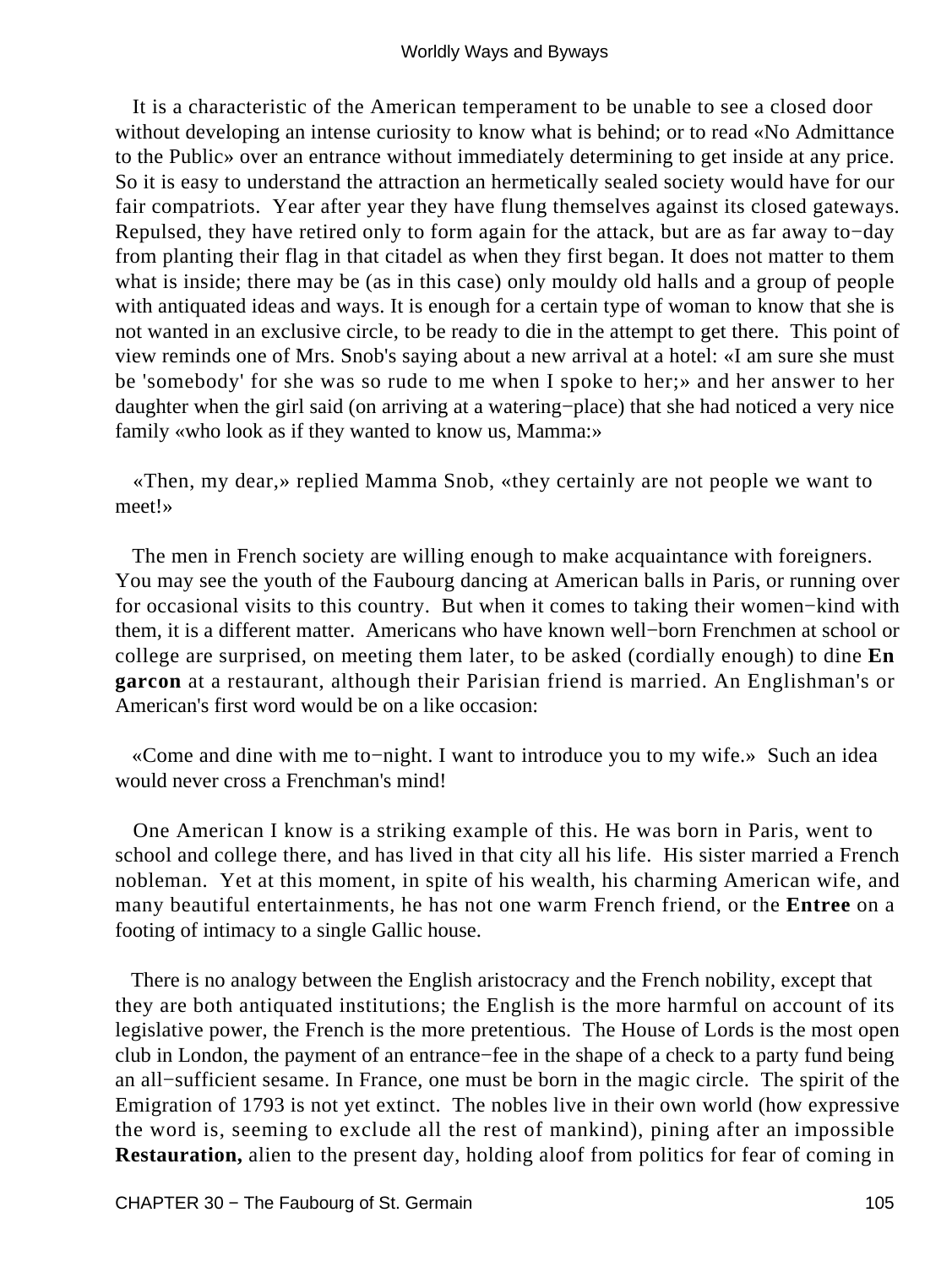touch with the masses, with whom they pride themselves on having nothing in common.

 What leads many people astray on this subject is that there has formed around this ancient society a circle composed of rich «outsiders,» who have married into good families; and of eccentric members of the latter, who from a love of excitement or for interested motives have broken away from their traditions. Newly arrived Americans are apt to mistake this «world» for the real thing. Into this circle it is not difficult for foreigners who are rich and anxious to see something of life to gain admission. To be received by the ladies of this outer circle, seems to our compatriots to be an achievement, until they learn the real standing of their new acquaintances.

 No gayer houses, however, exist than those of the new set. At their city or country houses, they entertain continually, and they are the people one meets toward five o'clock, on the grounds of the Polo Club, in the Bois, at **Fetes** given by the Island Club of Puteaux, attending the race meetings, or dining at American houses. As far as amusement and fun go, one might seek much further and fare worse.

 It is very, very rare that foreigners get beyond this circle. Occasionally there is a marriage between an American girl and some Frenchman of high rank. In these cases the girl is, as it were, swallowed up. Her family see little of her, she rarely appears in general society, and, little by little, she is lost to her old friends and relations. I know of several cases of this kind where it is to be doubted if a dozen Americans outside of the girls' connections know that such women exist. The fall in rents and land values has made the French aristocracy poor; it is only by the greatest economy (and it never entered into an American mind to conceive of such economy as is practised among them) that they succeed in holding on to their historical chateaux or beautiful city residences; so that pride plays a large part in the isolation in which they live.

 The fact that no titles are recognized officially by the French government (the most they can obtain being a «courtesy» recognition) has placed these people in a singularly false position. An American girl who has married a Duke is a good deal astonished to find that she is legally only plain «Madame So and So;» that when her husband does his military service there is no trace of the high−sounding title to be found in his official papers. Some years ago, a colonel was rebuked because he allowed the Duc d'Alencon to be addressed as «Monseigneur» by the other officers of his regiment. This ought to make ambitious papas reflect, when they treat themselves to titled sons−in−law. They should at least try and get an article recognized by the law.

 Most of what is written here is perfectly well known to resident Americans in Paris, and has been the cause of gradually splitting that once harmonious settlement into two perfectly distinct camps, between which no love is lost. The members of one, clinging to their countrymen's creed of having the best or nothing, have been contented to live in France and know but few French people, entertaining among themselves and marrying their daughters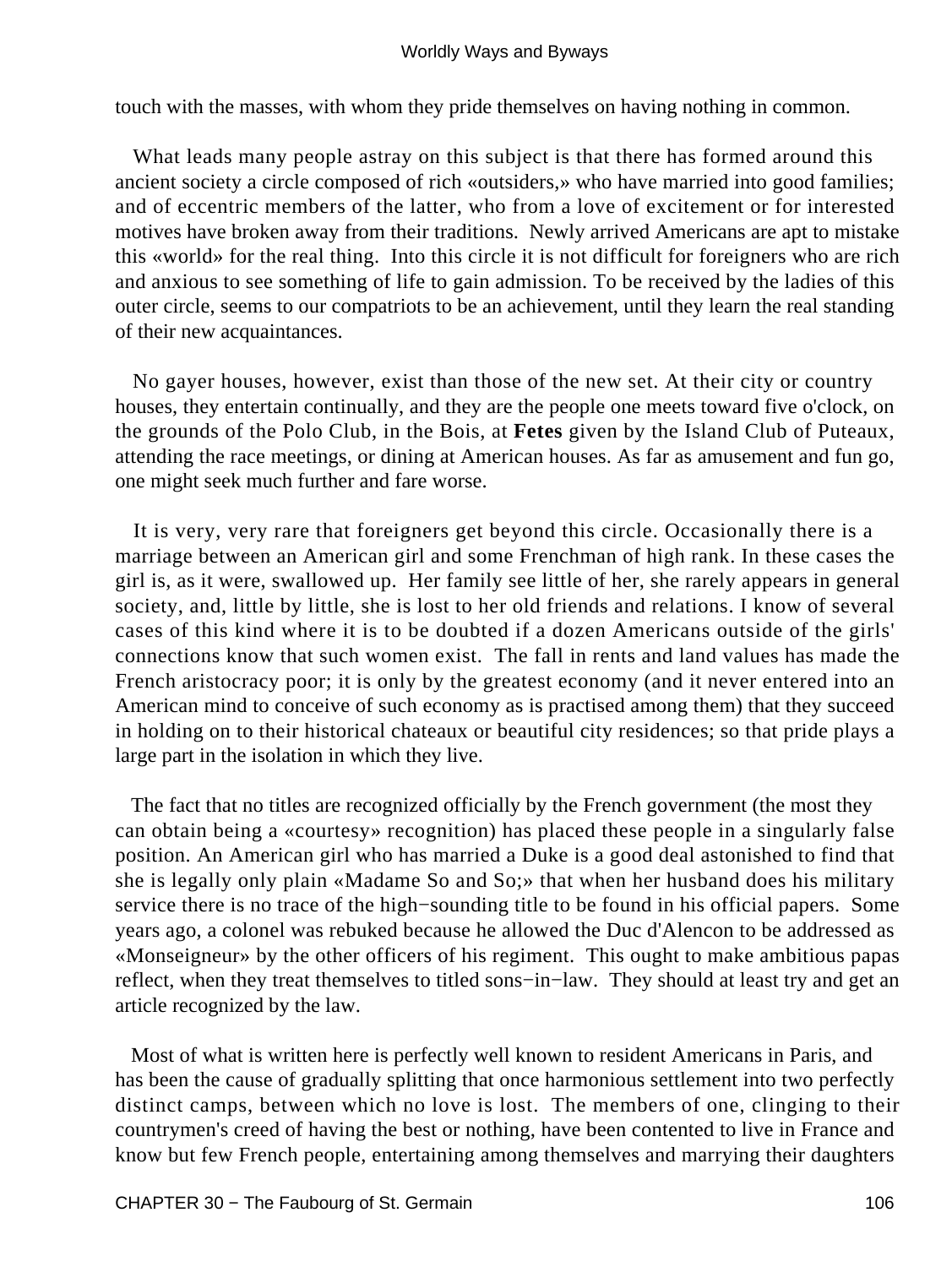to Americans. The members of the other, who have «gone in» for French society, take what they can get, and, on the whole, lead very jolly lives. It often happens (perhaps it is only a coincidence) that ladies who have not been very successful at home are partial to this circle, where they easily find guests for their entertainments and the recognition their souls long for.

 What the future of the «Great Faubourg» will be, it is hard to say. All hope of a possible **Restauration** appears to be lost. Will the proud necks that refused to bend to the Orleans dynasty or the two «empires» bow themselves to the republican yoke? It would seem as if it must terminate in this way, for everything in this world must finish. But the end is not yet; one cannot help feeling sympathy for people who are trying to live up to their traditions and be true to such immaterial idols as «honor» and «family» in this discouragingly material age, when everything goes down before the Golden Calf. Nor does one wonder that men who can trace their ancestors back to the Crusades should hesitate to ally themselves with the last rich **Parvenu** who has raised himself from the gutter, or resent the ardor with which the latest importation of American ambition tries to chum with them and push its way into their life.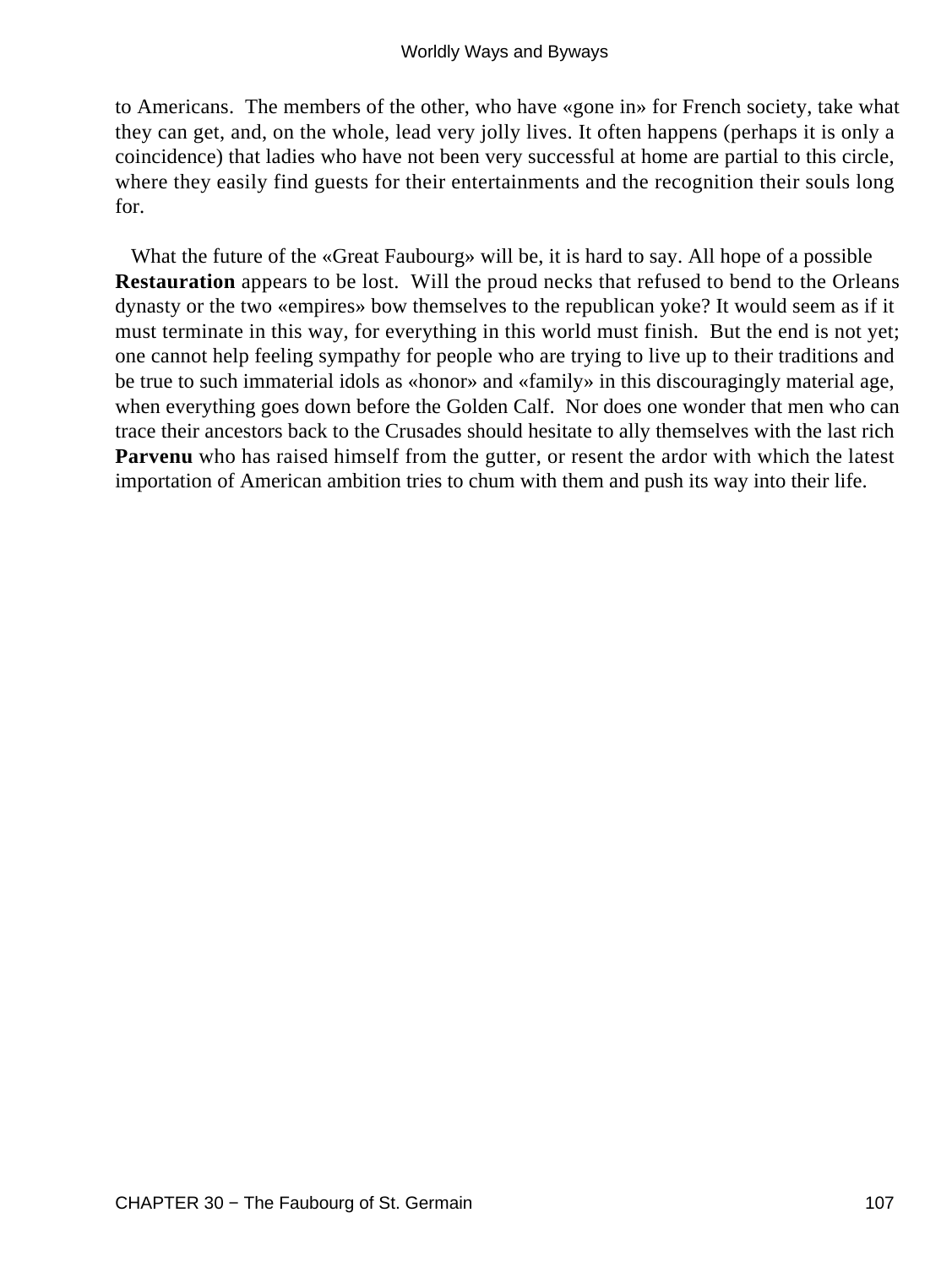### **[CHAPTER 31 − Men's Manners](#page-144-0)**

*N*OTHING makes one feel so old as to wake up suddenly, as it were, and realize that the conditions of life have changed, and that the standards you knew and accepted in your youth have been raised or lowered. The young men you meet have somehow become uncomfortably polite, offering you armchairs in the club, and listening with a shade of deference to your stories. They are of another generation; their ways are not your ways, nor their ambitions those you had in younger days. One is tempted to look a little closer, to analyze what the change is, in what this subtle difference consists, which you feel between your past and their present. You are surprised and a little angry to discover that, among other things, young men have better manners than were general among the youths of fifteen years ago.

 Anyone over forty can remember three epochs in men's manners. When I was a very young man, there were still going about in society a number of gentlemen belonging to what was reverently called the «old school,» who had evidently taken Sir Charles Grandison as their model, read Lord Chesterfield's letters to his son with attention, and been brought up to commence letters to their fathers, «Honored Parent,» signing themselves «Your humble servant and respectful son.» There are a few such old gentlemen still to be found in the more conservative clubs, where certain windows are tacitly abandoned to these elegant−mannered fossils. They are quite harmless unless you happen to find them in a reminiscent mood, when they are apt to be a little tiresome; it takes their rusty mental machinery so long to get working! Washington possesses a particularly fine collection among the retired army and navy officers and ex–officials. It is a fact well known that no one drawing a pension ever dies.

 About 1875, a new generation with new manners began to make its appearance. A number of its members had been educated at English universities, and came home burning to upset old ways and teach their elders how to live. They broke away from the old clubs and started smaller and more exclusive circles among themselves, principally in the country. This was a period of bad manners. True to their English model, they considered it «good form» to be uncivil and to make no effort towards the general entertainment when in society. Not to speak more than a word or two during a dinner party to either of one's neighbors was the supreme **Chic.** As a revolt from the twice−told tales of their elders they held it to be «bad form» to tell a story, no matter how fresh and amusing it might be. An unfortunate outsider who ventured to tell one in their club was crushed by having his tale received in dead silence. When it was finished one of the party would «ring the bell,» and the circle order drinks at the expense of the man who had dared to amuse them. How the professional story−teller must have shuddered − he whose story never was ripe until it had been told a couple of hundred times, and who would produce a certain tale at a certain course as surely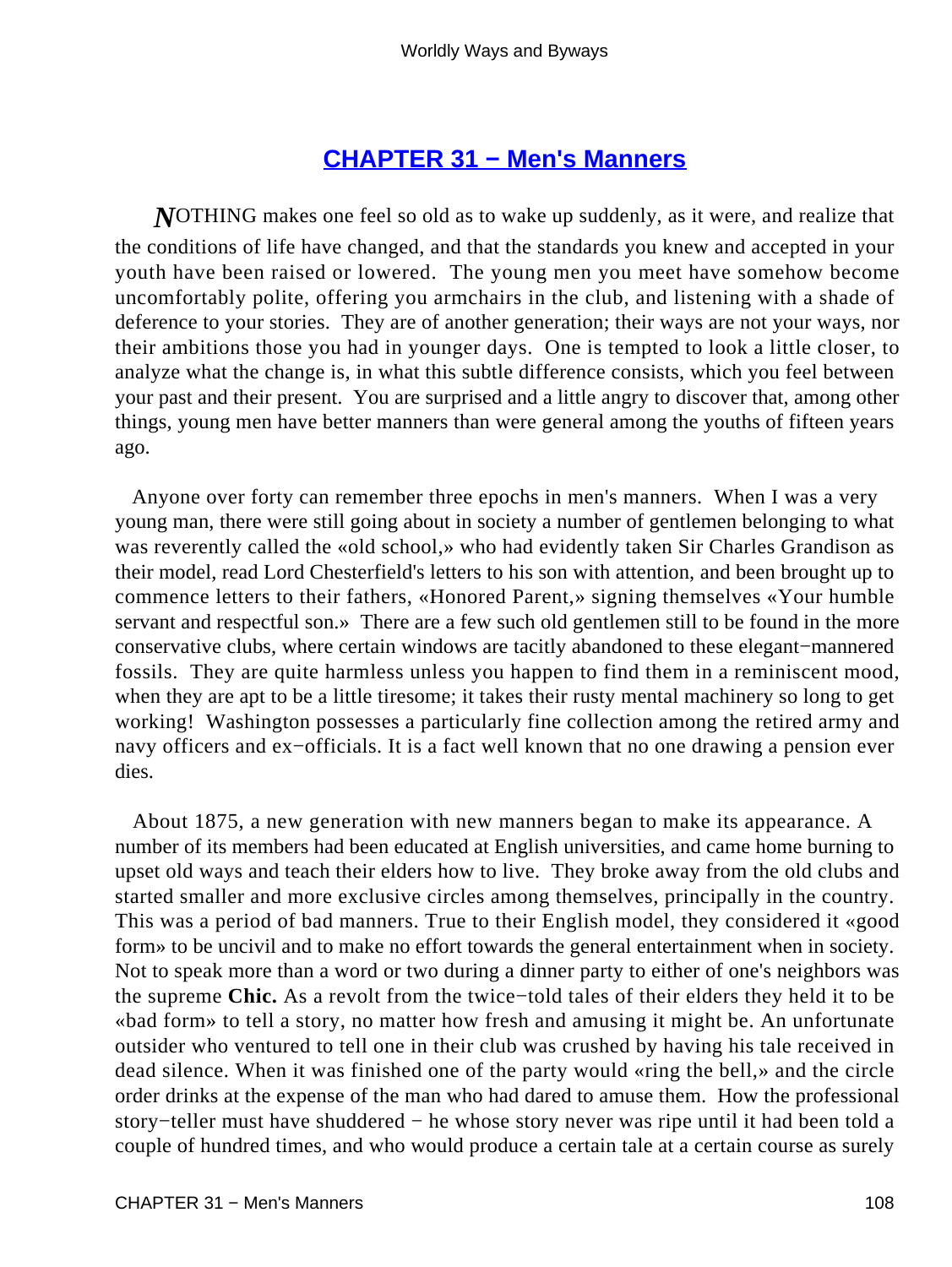as clock−work.

 That the story−telling type was a bore, I grant. To be grabbed on entering your club and obliged to listen to Smith's last, or to have the conversation after dinner monopolized by Jones and his eternal «Speaking of coffee, I remember once,» etc. added an additional hardship to existence. But the opposite pose, which became the fashion among the reformers, was hardly less wearisome. To sit among a group of perfectly mute men, with an occasional word dropping into the silence like a stone in a well, was surely little better.

 A girl told me she had once sat through an entire cotillion with a youth whose only remark during the evening had been (after absorbed contemplation of the articles in question), «How do you like my socks?»

On another occasion my neighbor at table said to me:

 «I think the man on my right has gone to sleep. He is sitting with his eyes closed!» She was mistaken. He was practising his newly acquired «repose of manner,» and living up to the standard of his set.

 The model young man of that period had another offensive habit, his pose of never seeing you, which got on the nerves of his elders to a considerable extent. If he came into a drawing−room where you were sitting with a lady, he would shake hands with her and begin a conversation, ignoring your existence, although you may have been his guest at dinner the night before, or he yours. This was also a tenet of his creed borrowed from trans−Atlantic cousins, who, by the bye, during the time I speak of, found America, and especially our Eastern states, a happy hunting−ground, − all the clubs, country houses, and society generally opening their doors to the «sesame» of English nationality. It took our innocent youths a good ten years to discover that there was no reciprocity in the arrangement; it was only in the next epoch (the list of the three referred to) that our men recovered their self−respect, and assumed towards foreigners in general the attitude of polite indifference which is their manner to us when abroad. Nothing could have been more provincial and narrow than the ideas of our «smart» men at that time. They congregated in little cliques, huddling together in public, and cracking personal old jokes; but were speechless with **Mauvaise honte** if thrown among foreigners or into other circles of society. All this is not to be wondered at considering the amount of their general education and reading. One charming little custom then greatly in vogue among our **Jeunesse doree** was to remain at a ball, after the other guests had retired, tipsy, and then break anything that came to hand. It was so amusing to throw china, glass, or valuable plants, out of the windows, to strip to the waist and box or bait the tired waiters.

 I look at the boys growing up around me with sincere admiration, they are so superior to their predecessors in breeding, in civility, in deference to older people, and in a thousand other little ways that mark high−bred men. The stray Englishman, of no particular standing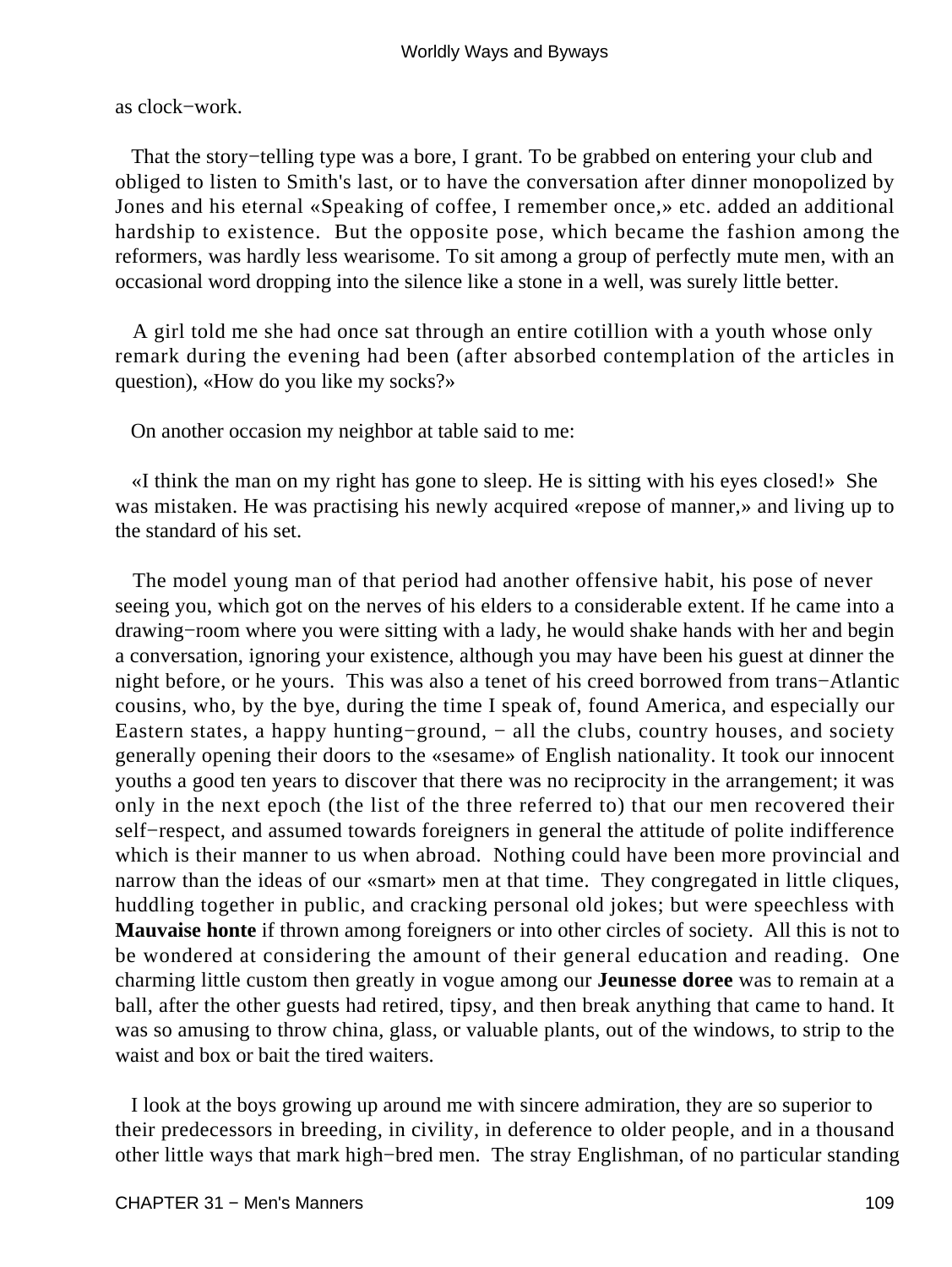at home no longer finds our men eager to entertain him, to put their best «hunter» at his disposition, to board, lodge, and feed him indefinitely, or make him honorary member of all their clubs. It is a constant source of pleasure to me to watch this younger generation, so plainly do I see in them the influence of their mothers − women I knew as girls, and who were so far ahead of their brothers and husbands in refinement and culture. To have seen these girls marry and bring up their sons so well has been a satisfaction and a compensation for many disillusions. Woman's influence will always remain the strongest lever that can be brought to bear in raising the tone of a family; it is impossible not to see about these young men a reflection of what we found so charming in their mothers. One despairs at times of humanity, seeing vulgarity and snobbishness riding triumphantly upward; but where the tone of the younger generation is as high as I have lately found it, there is still much hope for the future.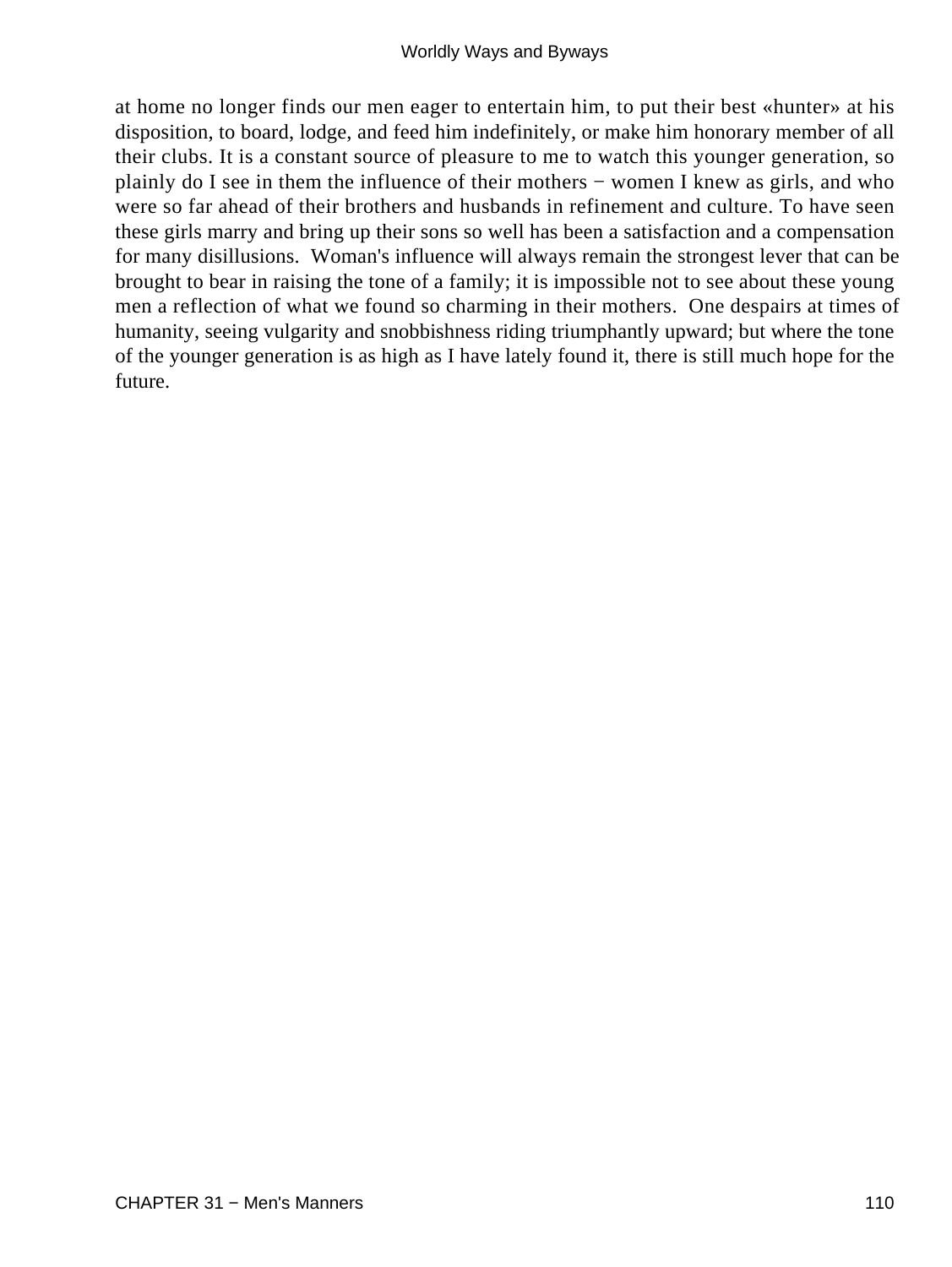### **[CHAPTER 32 − An Ideal Hostess](#page-144-0)**

*T*HE saying that «One−half of the world ignores how the other half lives» received for me an additional confirmation this last week, when I had the good fortune to meet again an old friend, now for some years retired from the stage, where she had by her charm and beauty, as well as by her singing, held all the Parisian world at her pretty feet.

 Our meeting was followed on her part by an invitation to take luncheon with her the next day, «to meet a few friends, and talk over old times.» So half−past twelve (the invariable hour for the «second breakfast,» in France) the following day found me entering a shady drawing−room, where a few people were sitting in the cool half−light that strayed across from a canvas−covered balcony furnished with plants and low chairs. Beyond one caught a glimpse of perhaps the gayest picture that the bright city of Paris offers, − the sweep of the Boulevard as it turns to the Rue Royale, the flower market, gay with a thousand colors in the summer sunshine, while above all the color and movement, rose, cool and gray, the splendid colonnade of the Madeleine. The rattle of carriages, the roll of the heavy omnibuses and the shrill cries from the street below floated up, softened into a harmonious murmur that in no way interfered with our conversation, and is sweeter than the finest music to those who love their Paris.

 Five or six rooms **En suite** opening on the street, and as many more on a large court, formed the apartment, where everything betrayed the **Artiste** and the singer. The walls, hung with silk or tapestry, held a collection of original drawings and paintings, a fortune in themselves; the dozen portraits of our hostess in favorite roles were by men great in the art world; a couple of pianos covered with well−worn music and numberless photographs signed with names that would have made an autograph−fiend's mouth water.

 After a gracious, cooing welcome, more whispered than spoken, I was presented to the guests I did not know. Before this ceremony was well over, two maids in black, with white caps, opened a door into the dining−room and announced luncheon. As this is written on the theme that «people know too little how their neighbors live,» I give the **Menu.** It may amuse my readers and serve, perhaps, as a little object lesson to those at home who imagine that quantity and not quality is of importance.

 Our gracious hostess had earned a fortune in her profession (and I am told that two **Chefs** preside over her simple meals); so it was not a spirit of economy which dictated this simplicity. At first, **Hors** D'OEUVRES were served, – all sorts of tempting little things, – very thin slices of ham, spiced sausages, olives and caviar, and eaten − not merely passed and refused. Then came the one hot dish of the meal. «One!» I think I hear my reader exclaim. Yes, my friend, but that one was a marvel in its way. Chicken A L'ESPAGNOLE,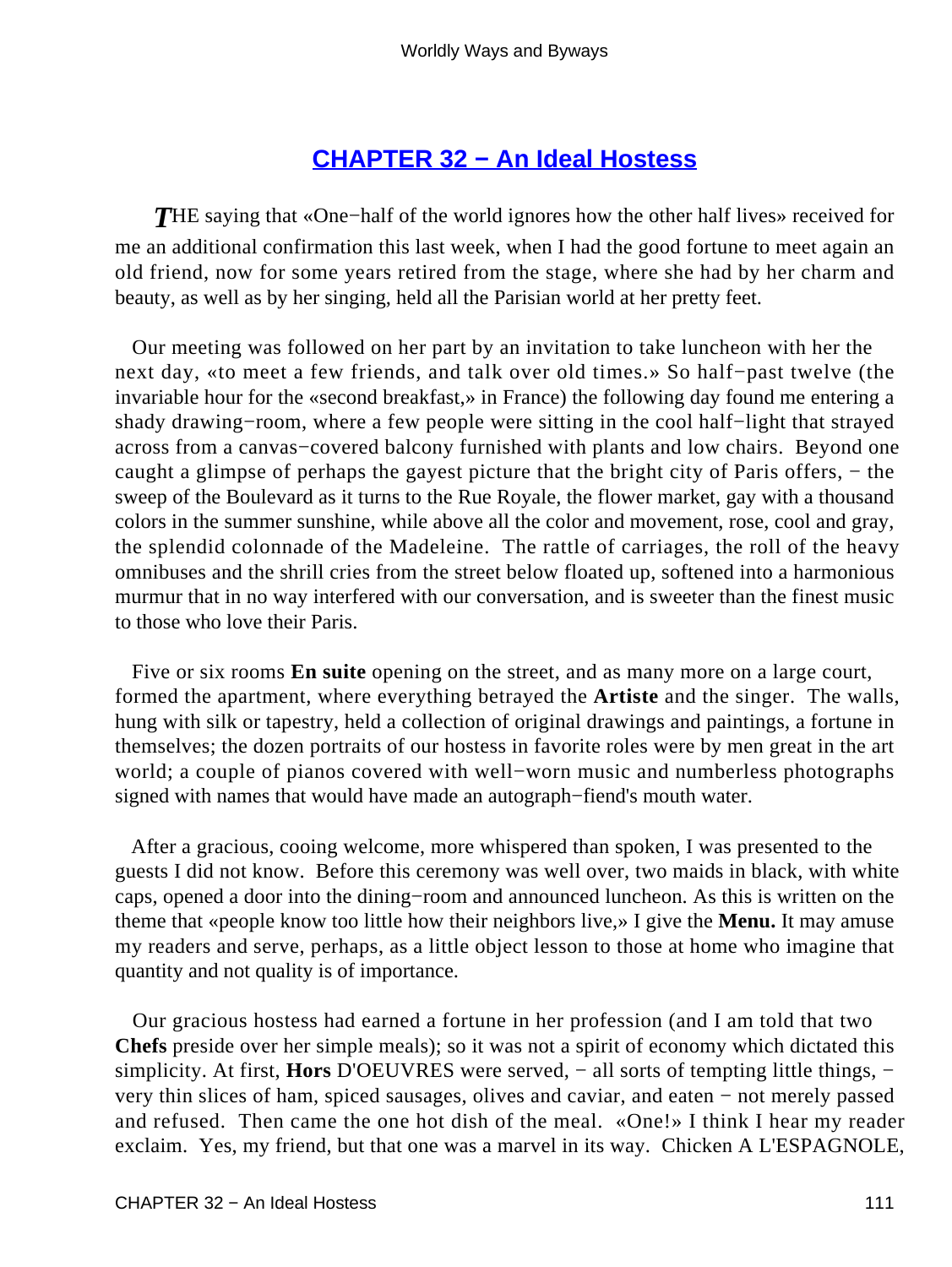boiled, and buried in rice and tomatoes cooked whole − a dish to be dreamed of and remembered in one's prayers and thanksgivings! After at least two helpings each to this **Chef−** D'OEUVRE, cold larded fillet and a meat pate were served with the salad. Then a bit of cheese, a beaten cream of chocolate, fruit, and bon−bons. For a drink we had the white wine from which champagne is made (by a chemical process and the addition of many injurious ingredients); in other words, a pure **Brut** champagne with just a suggestion of sparkle at the bottom of your glass. All the party then migrated together into the smoking−room for cigarettes, coffee, and a tiny glass of **Liqueur.**

 These details have been given at length, not only because the meal seemed to me, while I was eating it, to be worthy of whole columns of print, but because one of the besetting sins of our dear land is to serve a profusion of food no one wants and which the hostess would never have dreamed of ordering had she been alone.

 Nothing is more wearisome than to sit at table and see course after course, good, bad, and indifferent, served, after you have eaten what you want. And nothing is more vulgar than to serve them; for either a guest refuses a great deal of the food and appears uncivil, or he must eat, and regret it afterwards. If we ask people to a meal, it should be to such as we eat, as a general thing, ourselves, and such as they would have at home. Otherwise it becomes ostentation and vulgarity. Why should one be expelled to eat more than usual because a friend has been nice enough to ask one to take one's dinner with him, instead of eating it alone? It is the being among friends that tempts, not the food; the fact at skilful waiters have been able to serve a dozen varieties of fish, flesh, and fowl during the time you were at table has added little to any one's pleasure. On the contrary! Half the time one eats from pure absence of mind, a number of most injurious mixtures and so prepares an awful to−morrow and the foundation of many complicated diseases.

 I see Smith and Jones daily at the club, where we dine cheerfully together on soup, a cut of the joint, a dessert, and drink a pint of claret. But if either Mrs. Smith or Mrs. Jones asks me to dinner, we have eight courses and half as many wines, and Smith will say quite gravely to me, «Try this '75 'Perrier Jouet',» as if he were in the habit of drinking it daily. It makes me smile, for he would as soon think of ordering a bottle of that wine at the club as he would think of ordering a flask of nectar.

 But to return to our «mutton.» As we had none of us eaten too much (and so become digesting machines), we were cheerful and sprightly. A little music followed and an author repeated some of his poetry. I noticed that during the hour before we broke up our hostess contrived to have a little talk with each of her guests, which she made quite personal, appearing for the moment as though the rest of the world did not exist for her, than which there is no more subtle flattery, and which is the act of a well−bred and appreciative woman. Guests cannot be treated **En masse** any more than food; to ask a man to your house is not enough. He should be made to feel, if you wish him to go away with a pleasant remembrance of the entertainment, that his presence has in some way added to it and been a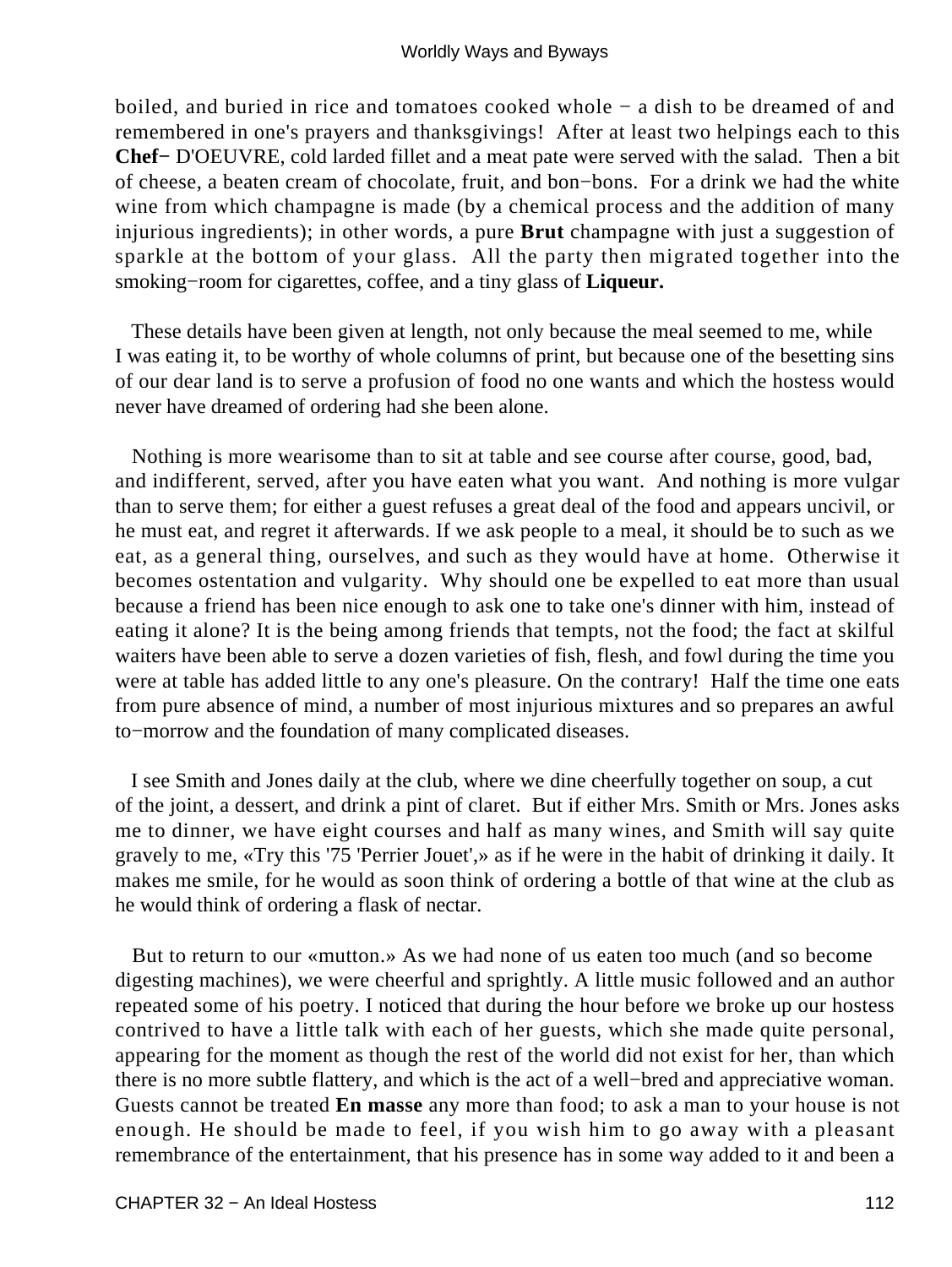personal pleasure to his host.

 A good soul that all New York knew a few years ago, whose entertainments were as though the street had been turned into a SALON for the moment, used to go about among her guests saying, «There have been one hundred and seventy−five people here this Thursday, ten more than last week,» with such a satisfied smile, that you felt that she had little left to wish for, and found yourself wondering just which number you represented in her mind. When you entered she must have murmured a numeral to herself as she shook your hand.

 There is more than one house in New York where I have grave doubts if the host and hostess are quite sure of my name when I dine there; after an abstracted welcome, they rarely put themselves out to entertain their guests. Black coats and evening dresses alternate in pleasing perspective down the long line of their table. Their gold plate is out, and the **Chef** has been allowed to work his own sweet will, so they give themselves no further trouble.

Why does not some one suggest to these amphitrions to send fifteen dollars in prettily monogrammed envelopes to each of their friends, requesting them to expend it on a dinner. The compliment would be quite as personal, and then the guests might make up little parties to suit themselves, which would be much more satisfactory than going «in» with some one chosen at hazard from their host's visiting list, and less fatiguing to that gentleman and his family.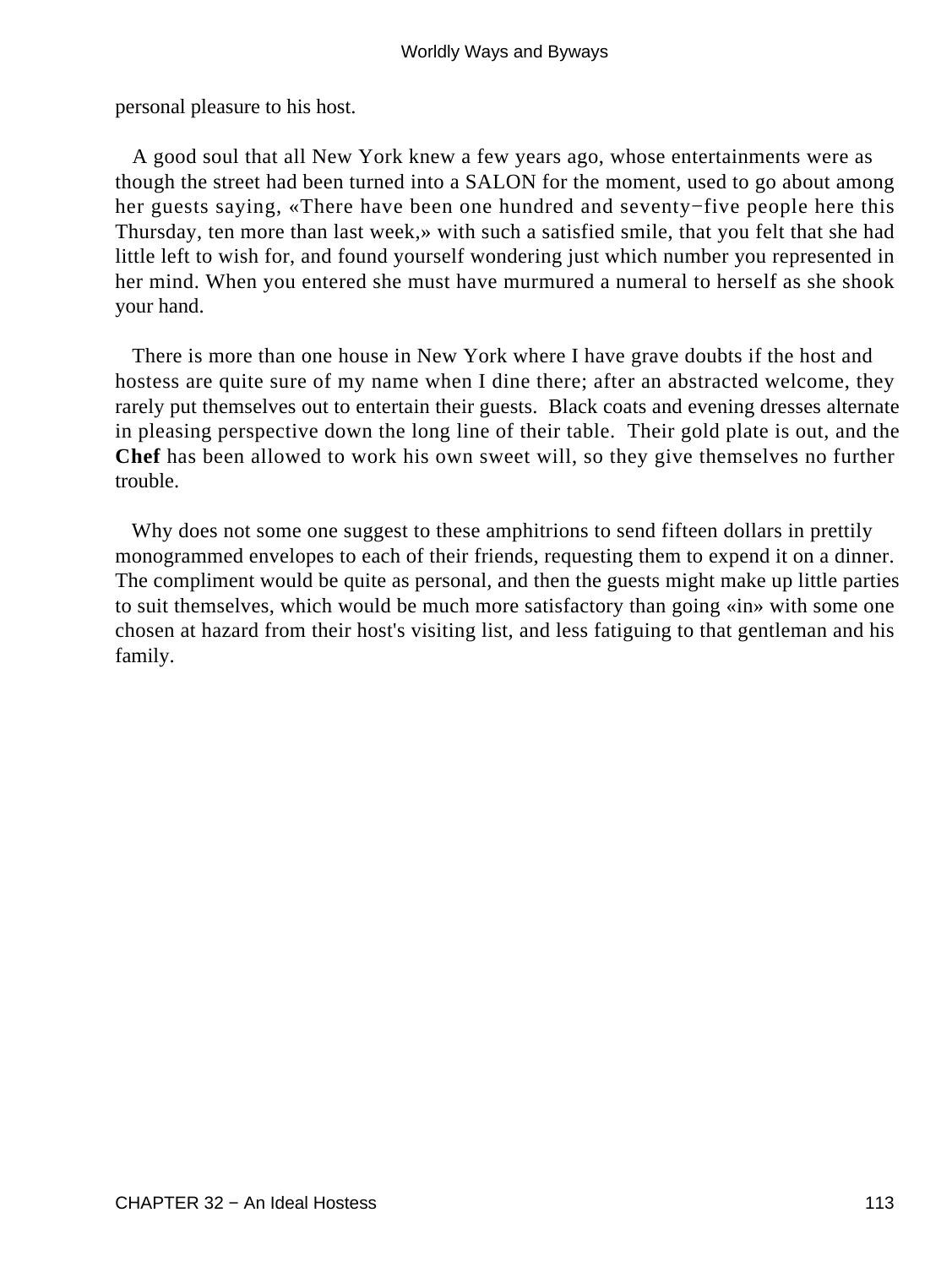### **[CHAPTER 33 − The Introducer](#page-144-0)**

*WE* all suffer more or less from the perennial «freshness» of certain acquaintances – tiresome people whom a misguided Providence has endowed with over−flowing vitality and an irrepressible love of their fellowmen, and who, not content with looking on life as a continual «spree,» insist on making others happy in spite of themselves. Their name is legion and their presence ubiquitous, but they rarely annoy as much as when disguised under the mask of the «Introducer.» In his clutches one is helpless. It is impossible to escape from such philanthropic tyranny. He, in his freshness, imagines that to present human beings to each other is his mission in this world and moves through life making these platonic unions, oblivious, as are other match−makers, of the misery he creates.

 If you are out for a quiet stroll, one of these genial gentlemen is sure to come bounding up, and without notice or warning present you to his «friend,» − the greater part of the time a man he has met only an hour before, but whom he endows out of the warehouse of his generous imagination with several talents and all the virtues. In order to make the situation just one shade more uncomfortable, this kindly bore proceeds to sing a hymn of praise concerning both of you to your faces, adding, in order that you may both feel quite friendly and pleasant:

 «I know you two will fancy each other, you are so alike,» − a phrase neatly calculated to nip any conversation in the bud. You detest the unoffending stranger on the spot and would like to kill the bore. Not to appear an absolute brute you struggle through some commonplace phrases, discovering the while that your new acquaintance is no more anxious to know you, than you are to meet him; that he has not the slightest idea who you are, neither does he desire to find out. He classes you with the bore, and his one idea, like your own, is to escape. So that the only result of the Introducer's good−natured interference has been to make two fellow− creatures miserable.

 A friend was telling me the other day of the martyrdom he had suffered from this class. He spoke with much feeling, as he is the soul of amiability, but somewhat short−sighted and afflicted with a hopelessly bad memory for faces. For the last few years, he has been in the habit of spending one or two of the winter months in Washington, where his friends put him up at one club or another. Each winter on his first appearance at one of these clubs, some kindly disposed old fogy is sure to present him to a circle of the members, and he finds himself indiscriminately shaking hands with Judges and Colonels. As little or no conversation follows these introductions to fix the individuality of the members in his mind, he unconsciously cuts two−thirds of his newly acquired circle the next afternoon, and the following winter, after a ten−months' absence, he innocently ignores the other third. So hopelessly has he offended in this way, that last season, on being presented to a club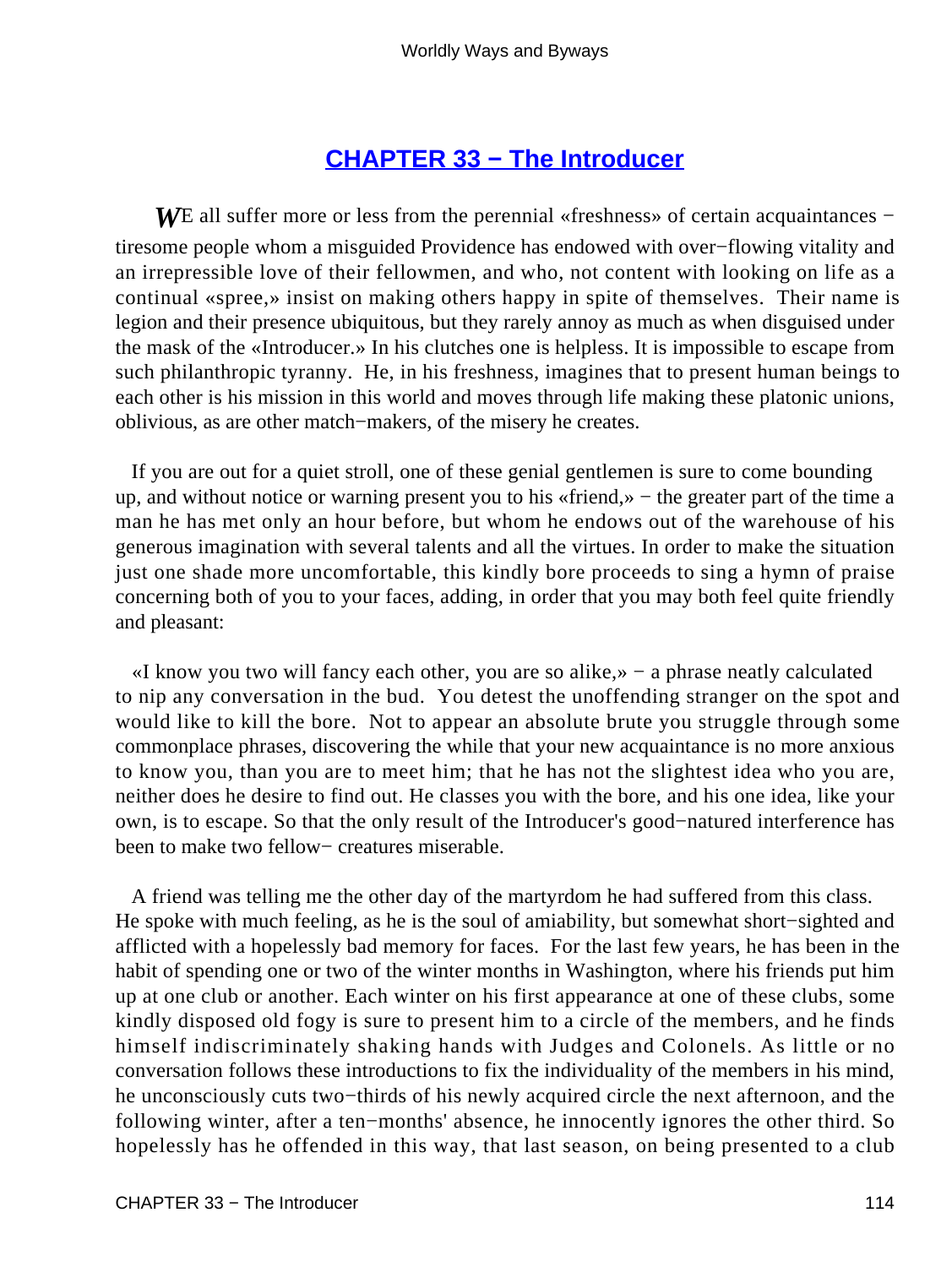member, the latter peevishly blurted out:

 «This is the fourth time I have been introduced to Mr. Blank, but he never remembers me,» and glared coldly at him, laying it all down to my friend's snobbishness and to the airs of a New Yorker when away from home. If instead of being sacrificed to the introducer's mistaken zeal my poor friend had been left quietly to himself, he would in good time have met the people congenial to him and avoided giving offence to a number of kindly gentlemen.

 This introducing mania takes an even more aggressive form in the hostess, who imagines that she is lacking in hospitality if any two people in her drawing−room are not made known to each other. No matter how interested you may be in a chat with a friend, you will see her bearing down upon you, bringing in tow the one human being you have carefully avoided for years. Escape seems impossible, but as a forlorn hope you fling yourself into conversation with your nearest neighbor, trying by your absorbed manner to ward off the calamity. In vain! With a tap on your elbow your smiling hostess introduces you and, having spoiled your afternoon, flits off in search of other prey.

 The question of introductions is one on which it is impossible to lay down any fixed rules. There must constantly occur situations where one's acts must depend upon a kindly consideration for other people's feelings, which after all, is only another name for tact. Nothing so plainly shows the breeding of a man or woman as skill in solving problems of this kind without giving offence.

 Foreigners, with their greater knowledge of the world, rarely fall into the error of indiscriminate introducing, appreciating what a presentation means and what obligations it entails. The English fall into exactly the contrary error from ours, and carry it to absurd lengths. Starting with the assumption that everybody knows everybody, and being aware of the general dread of meeting «detrimentals,» they avoid the difficulty by making no introductions. This may work well among themselves, but it is trying to a stranger whom they have been good enough to ask to their tables, to sit out the meal between two people who ignore his presence and converse across him; for an Englishman will expire sooner than speak to a person to whom he has not been introduced.

 The French, with the marvellous tact that has for centuries made them the law−givers on all subjects of etiquette and breeding, have another way of avoiding useless introductions. They assume that two people meeting in a drawing−room belong to the same world and so chat pleasantly with those around them. On leaving the **Salon** the acquaintance is supposed to end, and a gentleman who should at another time or place bow or speak to the lady who had offered him a cup of tea and talked pleasantly to him over it at a friend's reception, would commit a gross breach of etiquette.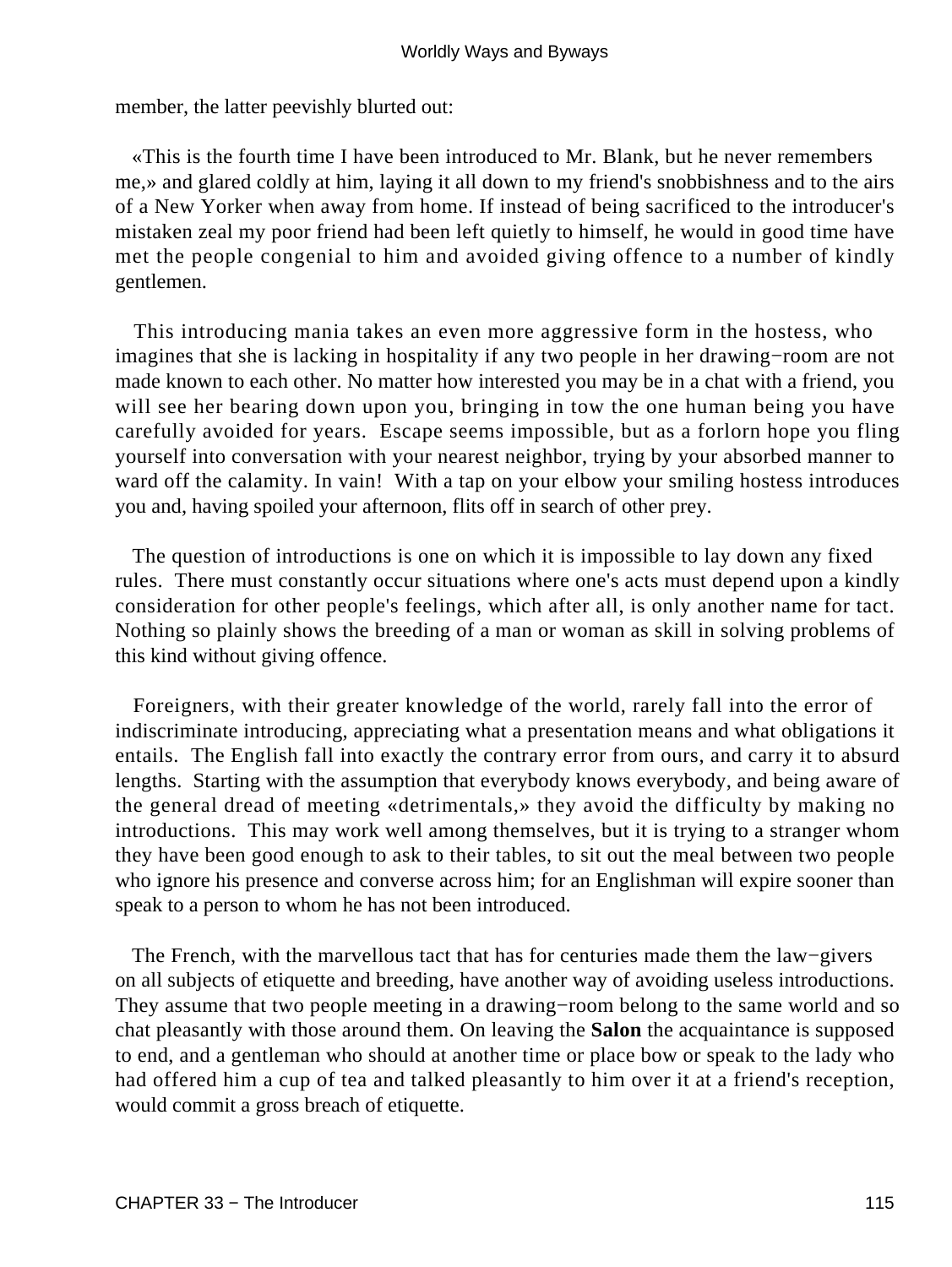I was once present at a large dinner given in Cologne to the American Geographical Society. No sooner was I seated than my two neighbors turned towards me mentioning their names and waiting for me to do the same. After that the conversation flowed on as among friends. This custom struck me as exceedingly well−bred and calculated to make a foreigner feel at his ease.

 Among other curious types, there are people so constituted that they are unhappy if a single person can be found in the room to whom they have not been introduced. It does not matter who the stranger may be or what chance there is of finding him congenial. They must be presented; nothing else will content them. If you are chatting with a friend you feel a pull at your sleeve, and in an audible aside, they ask for an introduction. The aspirant will then bring up and present the members of his family who happen to be near. After that he seems to be at ease, and having absolutely nothing to say will soon drift off. Our public men suffer terribly from promiscuous introductions; it is a part of a political career; a good memory for names and faces and a cordial manner under fire have often gone a long way in floating a statesman on to success.

 Demand, we are told, creates supply. During a short stay in a Florida hotel last winter, I noticed a curious little man who looked like a cross between a waiter and a musician. As he spoke to me several times and seemed very officious, I asked who he was. The answer was so grotesque that I could not believe my ears. I was told that he held the position of official «introducer,» or master of ceremonies, and that the guests under his guidance became known to each other, danced, rode, and married to their own and doubtless to his satisfaction. The further west one goes the more pronounced this mania becomes. Everybody is introduced to everybody on all imaginable occasions. If a man asks you to take a drink, he presents you to the bar−tender. If he takes you for a drive, the cab−driver is introduced. «Boots» makes you acquainted with the chambermaid, and the hotel proprietor unites you in the bonds of friendship with the clerk at the desk. Intercourse with one's fellows becomes one long debauch of introduction. In this country where every liberty is respected, it is a curious fact that we should be denied the most important of all rights, that of choosing our acquaintances.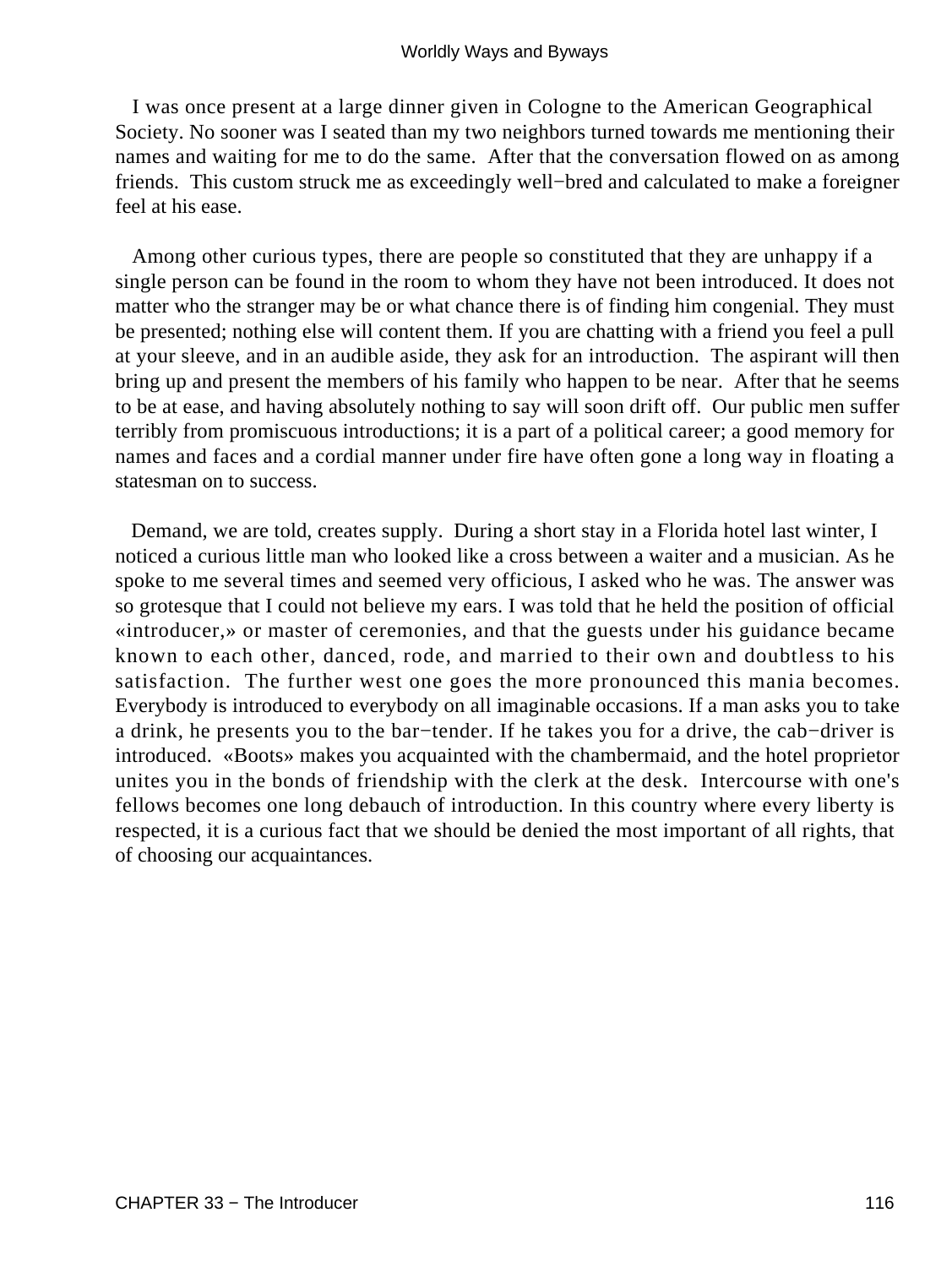### **[CHAPTER 34 − A Question and an Answer](#page-144-0)**

### *D*EAR **Idler:**

 I **Have** been reading your articles in The Evening Post. They are really most amusing! You do know such a lot about people and things, that I am tempted to write and ask you a question on a subject that is puzzling me. What is it that is necessary to succeed – socially? There! It is out! Please do not laugh at me. Such funny people get on and such clever, agreeable ones fail, that I am all at sea. Now do be nice and answer me, and you will have a very grateful

### **Admirer.**

 The above note, in a rather juvenile feminine hand, and breathing a faint perfume of **Violette de parme,** was part of the morning's mail that I found lying on my desk a few days ago, in delightful contrast to the bills and advertisements which formed the bulk of my correspondence. It would suppose a stoicism greater than I possess, not to have felt a thrill of satisfaction in its perusal. There was, then, some one who read with pleasure what I wrote, and who had been moved to consult me on a question (evidently to her) of importance. I instantly decided to do my best for the edification of my fair correspondent (for no doubt entered my head that she was both young and fair), the more readily because that very question had frequently presented itself to my own mind on observing the very capricious choice of Dame «Fashion» in the distribution of her favors.

 That there are people who succeed brilliantly and move from success to success, amid an applauding crowd of friends and admirers, while others, apparently their superiors in every way, are distanced in the race, is an undeniable fact. You have but to glance around the circle of your acquaintances and relations to be convinced of this anomaly. To a reflecting mind the question immediately presents itself, Why is this? General society is certainly cultivated enough to appreciate intelligence and superior endowments. How then does it happen that the social favorites are so often lacking in the qualities which at a first glance would seem indispensable to success?

 Before going any further let us stop a moment, and look at the subject from another side, for it is more serious than appears to be on the surface. To be loved by those around us, to stand well in the world, is certainly the most legitimate as well as the most common of ambitions, as well as the incentive to most of the industry and perseverance in life. Aside from science, which is sometimes followed for itself alone, and virtue, which we are told looks for no other reward, the hope which inspires a great deal of the persistent efforts we see, is generally that of raising one's self and those one loves by one's efforts into a sphere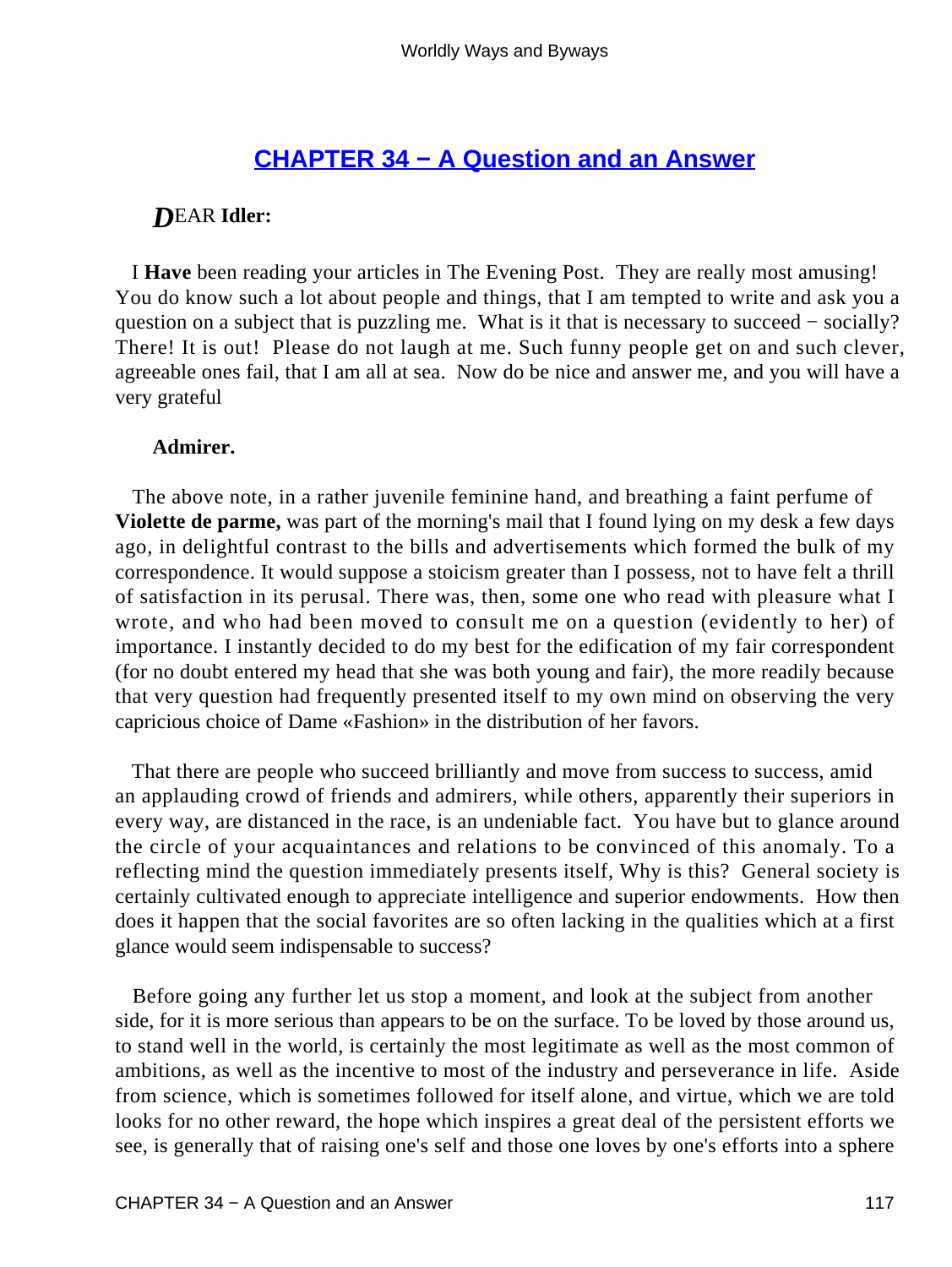higher than where cruel fate had placed them; that they, too, may take their place in the sunshine and enjoy the good things of life. This ambition is often purely disinterested; a life of hardest toil is cheerfully borne, with the hope (for sole consolation) that dear ones will profit later by all the work, and live in a circle the patient toiler never dreams of entering. Surely he is a stern moralist who would deny this satisfaction to the breadwinner of a family.

 There are doubtless many higher motives in life, more elevated goals toward which struggling humanity should strive. If you examine the average mind, however, you will be pretty sure to find that success is the touchstone by which we judge our fellows and what, in our hearts, we admire the most. That is not to be wondered at, either, for we have done all we can to implant it there. From a child's first opening thought, it is impressed upon him that the great object of existence is to succeed. Did a parent ever tell a child to try and stand last in his class? And yet humility is a virtue we admire in the abstract. Are any of us willing to step aside and see our inferiors pass us in the race? That is too much to ask of poor humanity. Were other and higher standards to be accepted, the structure of civilization as it exists to−day would crumble away and the great machine run down.

 In returning to my correspondent and her perfectly legitimate desire to know the road to success, we must realize that to a large part of the world social success is the only kind they understand. The great inventors and benefactors of mankind live too far away on a plane by themselves to be the object of jealousy to any but a very small circle; on the other hand, in these days of equality, especially in this country where caste has never existed, the social world seems to hold out alluring and tangible gifts to him who can enter its enchanted portals. Even politics, to judge by the actions of some of our legislators, of late, would seem to be only a stepping−stone to its door!

«But my question,» I hear my fair interlocutor saying. «You are not answering it!»

 All in good time, my dear. I am just about to do so. Did you ever hear of Darwin and his theory of «selection?» It would be a slight to your intelligence not to take it for granted that you had. Well, my observations in the world lead me to believe that we follow there unconsciously, the same rules that guide the wild beasts in the forest. Certain individuals are endowed by nature with temperaments which make them take naturally to a social life and shine there. In it they find their natural element. They develop freely just where others shrivel up and disappear. There is continually going on unseen a «natural selection,» the discarding of unfit material, the assimilation of new and congenial elements from outside, with the logical result of a survival of the fittest. Aside from this, you will find in «the world,» as anywhere else, that the person who succeeds is generally he who has been willing to give the most of his strength and mind to that one object, and has not allowed the flowers on the hillside to distract him from his path, remembering also that genius is often but the «capacity for taking infinite pains.»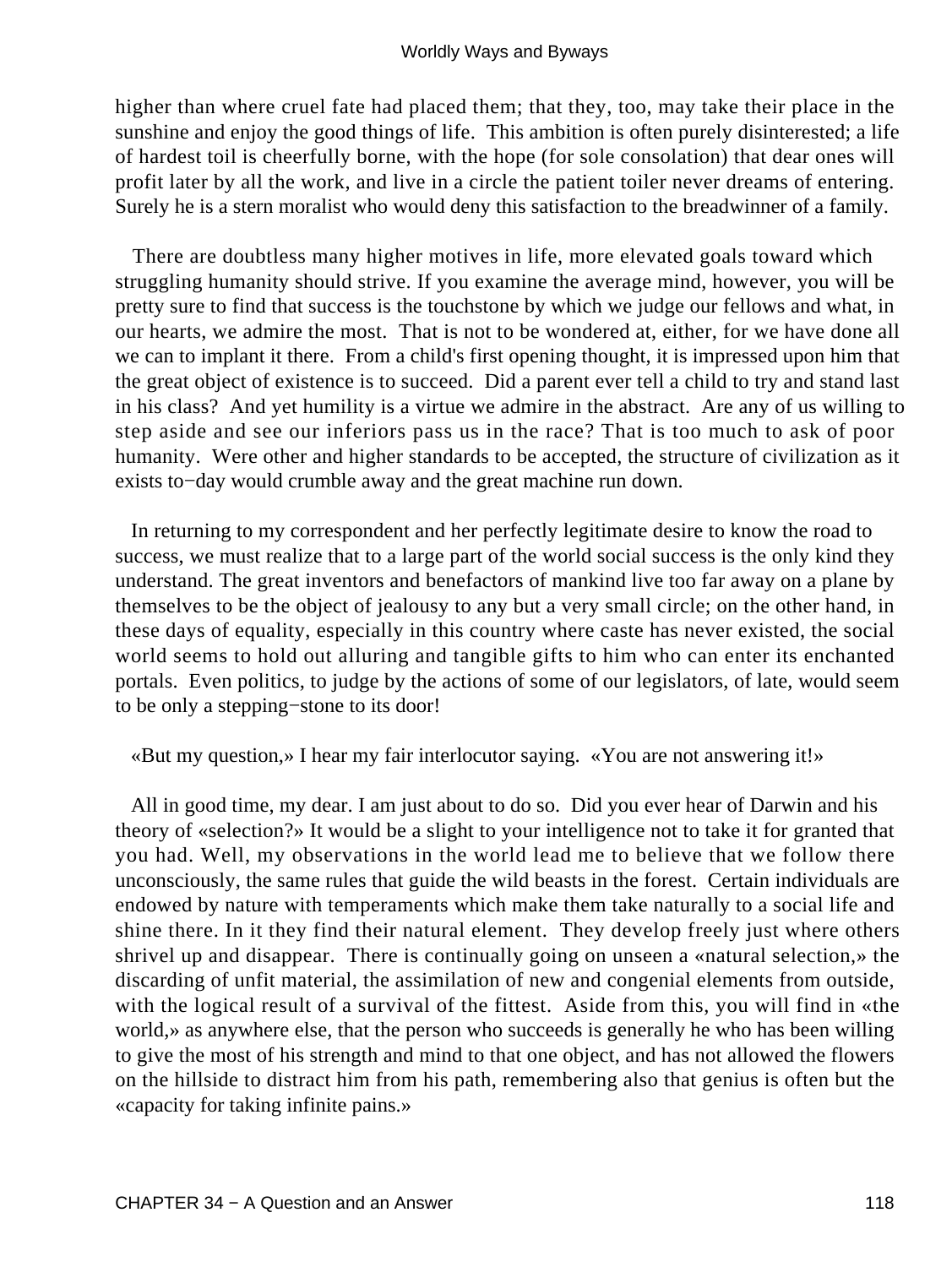There are people so constituted that they cheerfully give the efforts of a lifetime to the attainment of a brilliant social position. No fatigue is too great, and no snubs too bitter to be willingly undergone in pursuit of the cherished object. You will never find such an individual, for instance, wandering in the flowery byways that lead to art or letters, for that would waste his time. If his family are too hard to raise, he will abandon the attempt and rise without them, for he cannot help himself. He is but an atom working as blindly upward as the plant that pushes its mysterious way towards the sun. Brains are not necessary. Good looks are but a trump the more in the «hand.» Manners may help, but are not essential. The object can be and is attained daily without all three. Wealth is but the oil that makes the machinery run more smoothly. The all−important factor is the desire to succeed, so strong that it makes any price seem cheap, and that can pay itself by a step gained, for mortification and weariness and heart−burnings.

 There, my dear, is the secret of success! I stop because I feel myself becoming bitter, and that is a frame of mind to be carefully avoided, because it interferes with the digestion and upsets one's gentle calm! I have tried to answer your question. The answer resolves itself into these two things; that it is necessary to be born with qualities which you may not possess, and calls for sacrifices you would doubtless be unwilling to make. It remains with you to decide if the little game is worth the candle. The delightful common sense I feel quite sure you possess reassures me as to your answer.

 Take gayly such good things as may float your way, and profit by them while they last. Wander off into all the cross−roads that tempt you. Stop often to lend a helping hand to a less fortunate traveller. Rest in the heat of the day, as your spirit prompts you. Sit down before the sunset and revel in its beauty and you will find your voyage through life much more satisfactory to look back to and full of far sweeter memories than if by sacrificing any of these pleasures you had attained the greatest of «positions.»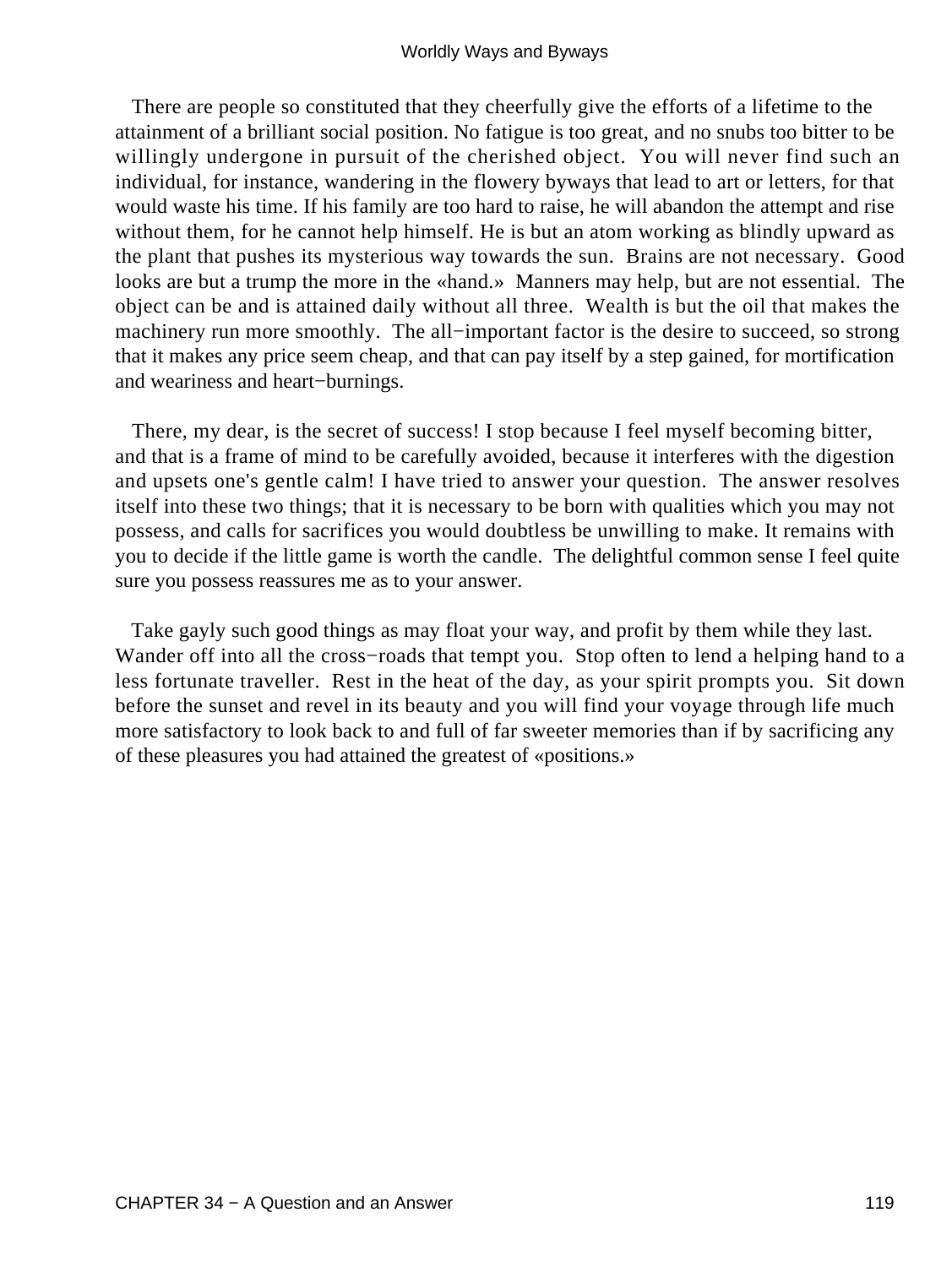## **[CHAPTER 35 − Living on your Friends](#page-144-0)**

*T*HACKERAY devoted a chapter in «Vanity Fair» to the problem «How to Live Well on Nothing a Year.» It was neither a very new nor a very ingenious expedient that «Becky» resorted to when she discounted her husband's position and connection to fleece the tradespeople and cheat an old family servant out of a year's rent. The author might more justly have used his clever phrase in describing «Major Pendennis's» agreeable existence. We have made great progress in this, as in almost every other mode of living, in the latter half of the Victorian era; intelligent individuals of either sex, who know the ropes, can now as easily lead the existence of a multi− millionaire (with as much satisfaction to themselves and their friends) as though the bank account, with all its attendant worries, stood in their own names. This subject is so vast, its ramifications so far−reaching and complicated, that one hesitates before launching into an analysis of it. It will be better simply to give a few interesting examples, and a general rule or two, for the enlightenment and guidance of ingenious souls.

 Human nature changes little; all that our educational and social training has accomplished is a smoothing of the surface. One of the most striking proofs of this is, that here in our primitive country, as soon as accumulation of capital allowed certain families to live in great luxury, they returned to the ways of older aristocracies, and, with other wants, felt the necessity of a court about them, ladies and gentlemen in waiting, pages and jesters. Nature abhors a vacuum, so a class of people immediately felt an irresistible impulse to rush in and fill the void. Our aristocrats were not even obliged to send abroad to fill these vacancies, as they were for their footmen and butlers; the native article was quite ready and willing and, considering the little practice it could have had, proved wonderfully adapted to the work.

 When the mania for building immense country houses and yachts (the owning of opera boxes goes a little further back) first attacked this country, the builders imagined that, once completed, it would be the easiest, as well as the most delightful task to fill them with the pick of their friends, that they could get all the talented and agreeable people they wanted by simply making a sign. To their astonishment, they discovered that what appeared so simple was a difficult, as well as a thankless labor. I remember asking a lady who had owned a «proscenium» at the old Academy, why she had decided not to take a box in the (then) new opera−house.

 «Because, having passed thirty years of my life inviting people to sit in my box, I intend now to rest.» It is very much the same thing with yachts. A couple who had determined to go around the world, in their lately finished boat, were dumbfounded to find their invitations were not eagerly accepted. After exhausting the small list of people they really wanted, they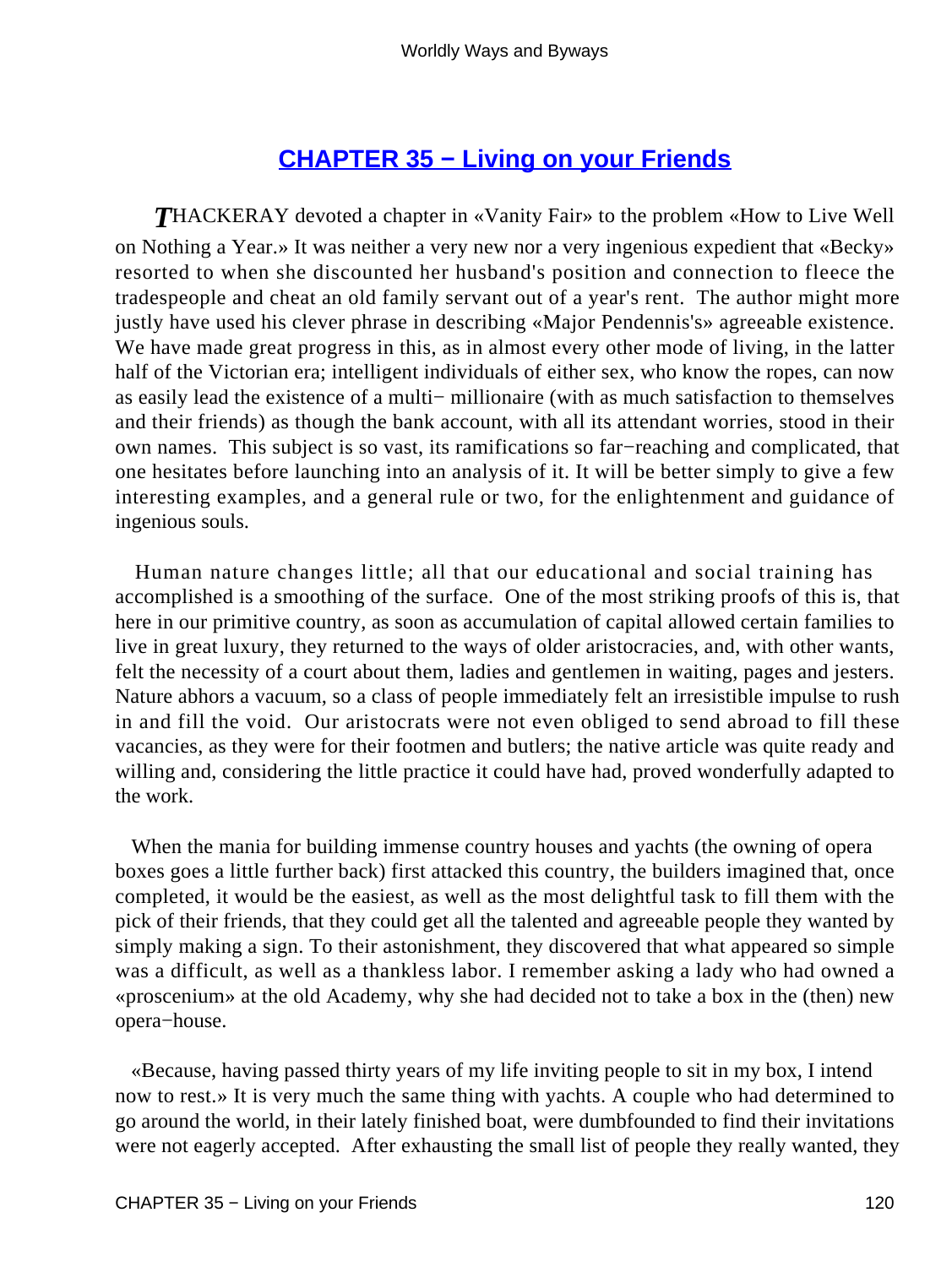began with others indifferent to them, and even then filled out their number with difficulty. A hostess who counts on a series of house parties through the autumn months, must begin early in the summer if she is to have the guests she desires.

 It is just here that the «professional,» if I may be allowed to use such an expression, comes to the front. He is always available. It is indifferent to him if he starts on a tour around the world or for a winter spree to Montreal. He is always amusing, good− humored, and can be counted on at the last moment to fill any vacant place, without being the least offended at the tardy invitation, for he belongs to the class who have discovered «how to live well on nothing a year.» Luxury is as the breath of his nostrils, but his means allow of little beyond necessities. The temptation must be great when everything that he appreciates most (and cannot afford) is urged upon him. We should not pose as too stern moralists, and throw stones at him; for there may enter more «best French plate» into the composition of our own houses than we imagine.

 It is here our epoch shows its improvement over earlier and cruder days. At present no toad−eating is connected with the acceptance of hospitality, or, if occasionally a small «batrachian» is offered, it is so well disguised by an accomplished **Chef,** and served on such exquisite old Dresden, that it slips down with very little effort. Even this rarely occurs, unless the guest has allowed himself to become the inmate of a residence or yacht. Then he takes his chance with other members of the household, and if the host or hostess happens to have a bad temper as a set−off to their good table, it is apt to fare ill with our friend.

 So far, I have spoken of this class in the masculine, which is an error, as the art is successfully practised by the weaker sex, with this shade of difference. As an unmarried woman is in less general demand, she is apt to attach herself to one dear friend, always sure to be a lady in possession of fine country and city houses and other appurtenances of wealth, often of inferior social standing; so that there is give and take, the guest rendering real service to an ambitious hostess. The feminine aspirant need not be handsome. On the contrary, an agreeable plainness is much more acceptable, serving as a foil. But she must be excellent in all games, from golf to piquet, and willing to play as often and as long as required. She must also cheerfully go in to dinner with the blue ribbon bore of the evening, only asked on account of his pretty wife (by the bye, why is it that Beauty is so often flanked by the Beast?), and sit between him and the «second prize» bore. These two worthies would have been the portion of the hostess fifteen years ago; she would have considered it her duty to absorb them and prevent her other guests suffering. **Mais nous avons change tout cela.** The lady of the house now thinks first of amusing herself, and arranges to sit between two favorites.

 Society has become much simpler, and especially less expensive, for unmarried men than it used to be. Even if a hostess asks a favor in return for weeks of hospitality, the sacrifice she requires of a man is rarely greater than a cotillion with an unattractive debutante whom she is trying to launch; or the sitting through a particularly dull opera in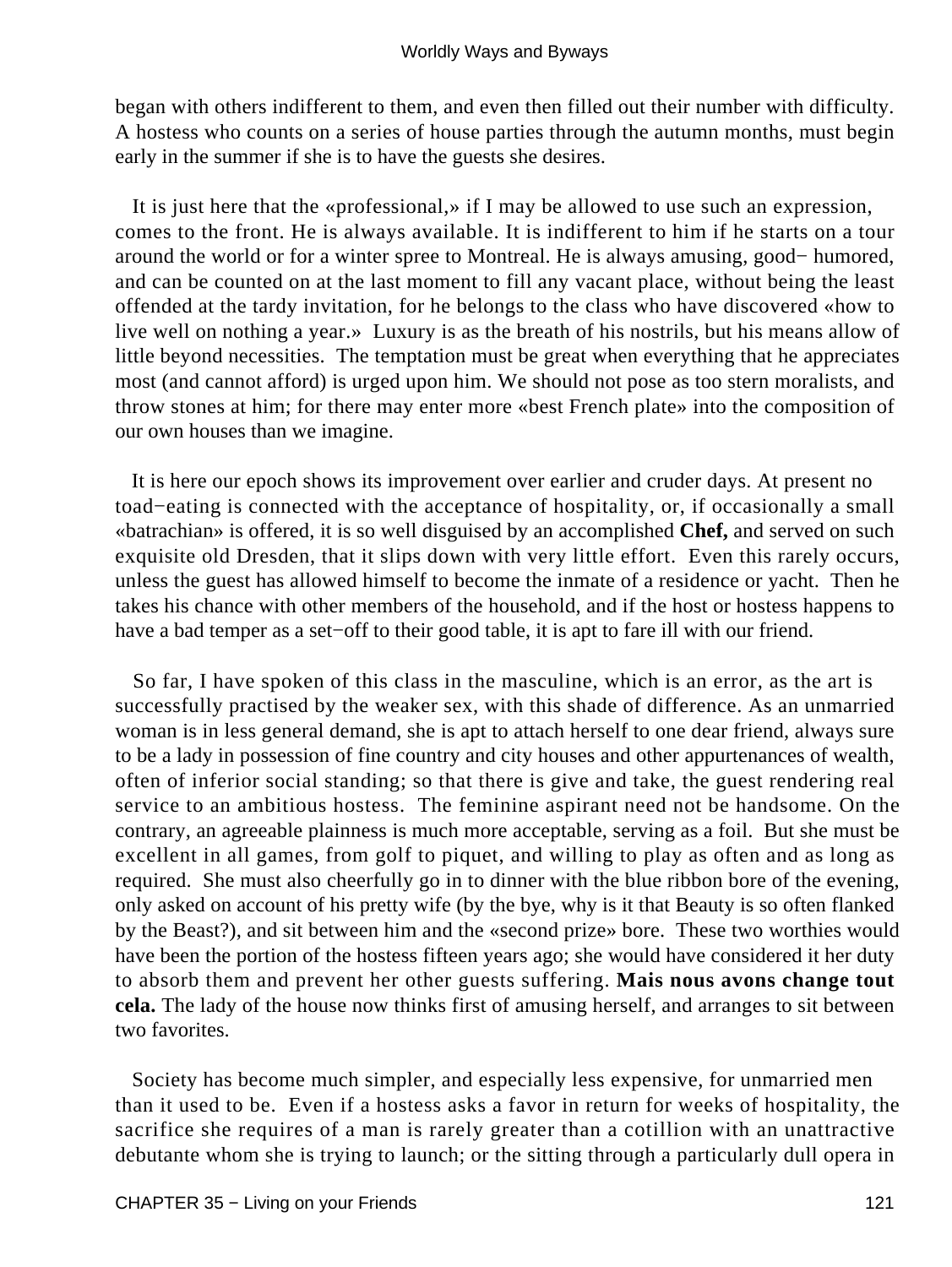order to see her to the carriage, her lord and master having slipped off early to his club and a quiet game of pool. Many people who read these lines are old enough to remember that prehistoric period when unmarried girls went to the theatre and parties, alone with the men they knew. This custom still prevails in our irrepressible West. It was an arrangement by which all the expenses fell on the man – theatre tickets, carriages if it rained, and often a bit of supper after. If a youth asked a girl to dance the cotillion, he was expected to send a bouquet, sure to cost between twenty and twenty−five dollars. What a blessed change for the impecunious swell when all this went out of fashion! New York is his paradise now; in other parts of the world something is still expected of him. In France it takes the form of a handsome bag of bon−bons on New Year's Day, if he has accepted hospitality during the past year. While here he need do absolutely nothing (unless he wishes to), the occasional leaving of a card having been suppressed of late by our **Jeunesse doree,** five minutes of their society in an opera box being estimated (by them) as ample return for a dinner or a week in a country house.

 The truth of it is, there are so few men who «go out» (it being practically impossible for any one working at a serious profession to sit up night after night, even if he desired), and at the same time so many women insist on entertaining to amuse themselves or better their position, that the men who go about get spoiled and almost come to consider the obligation conferred, when they dine out. There is no more amusing sight than poor paterfamilias sitting in the club between six and seven P.M. pretending to read the evening paper, but really with his eve on the door; he has been sent down by his wife to «get a man,» as she is one short for her dinner this evening. He must be one who will fit in well with the other guests; hence papa's anxious look, and the reason the editorial gets so little of his attention! Watch him as young «professional» lounges in. There is just his man − if he only happens to be disengaged! You will see «Pater» cross the room and shake hands, then, after a few minutes' whispered conversation, he will walk down to his coupe with such a relieved look on his face. Young «professional,» who is in faultless evening dress, will ring for a cocktail and take up the discarded evening paper to pass the time till eight twenty−five.

 Eight twenty−five, advisedly, for he will be the last to arrive, knowing, clever dog, how much eCLAT it gives one to have a room full of people asking each other, «Whom are we waiting for?» when the door opens, and he is announced. He will stay a moment after the other guests have gone and receive the most cordial pressures of the hand from a grateful hostess (if not spoken words of thanks) in return for eating an exquisitely cooked dinner, seated between two agreeable women, drinking irreproachable wine, smoking a cigar, and washing the whole down with a glass of 1830 brandy, or some priceless historic madeira.

 There is probably a moral to be extracted from all this. But frankly my ethics are so mixed that I fail to see where the blame lies, and which is the less worthy individual, the ostentatious axe−grinding host or the interested guest. One thing, however, I see clearly, viz., that life is very agreeable to him who starts in with few prejudices, good manners, a large amount of well−concealed «cheek» and the happy faculty of taking things as they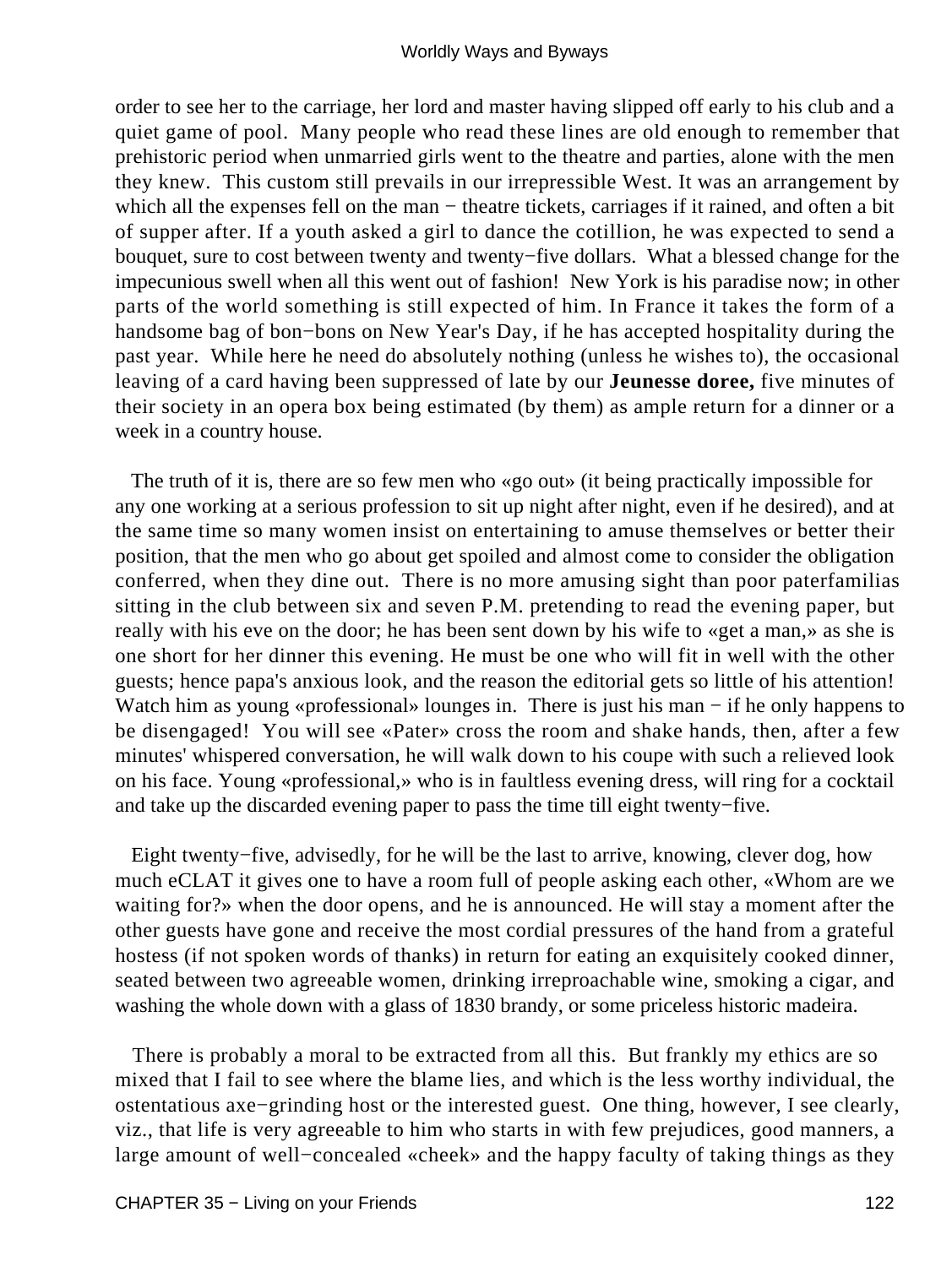come.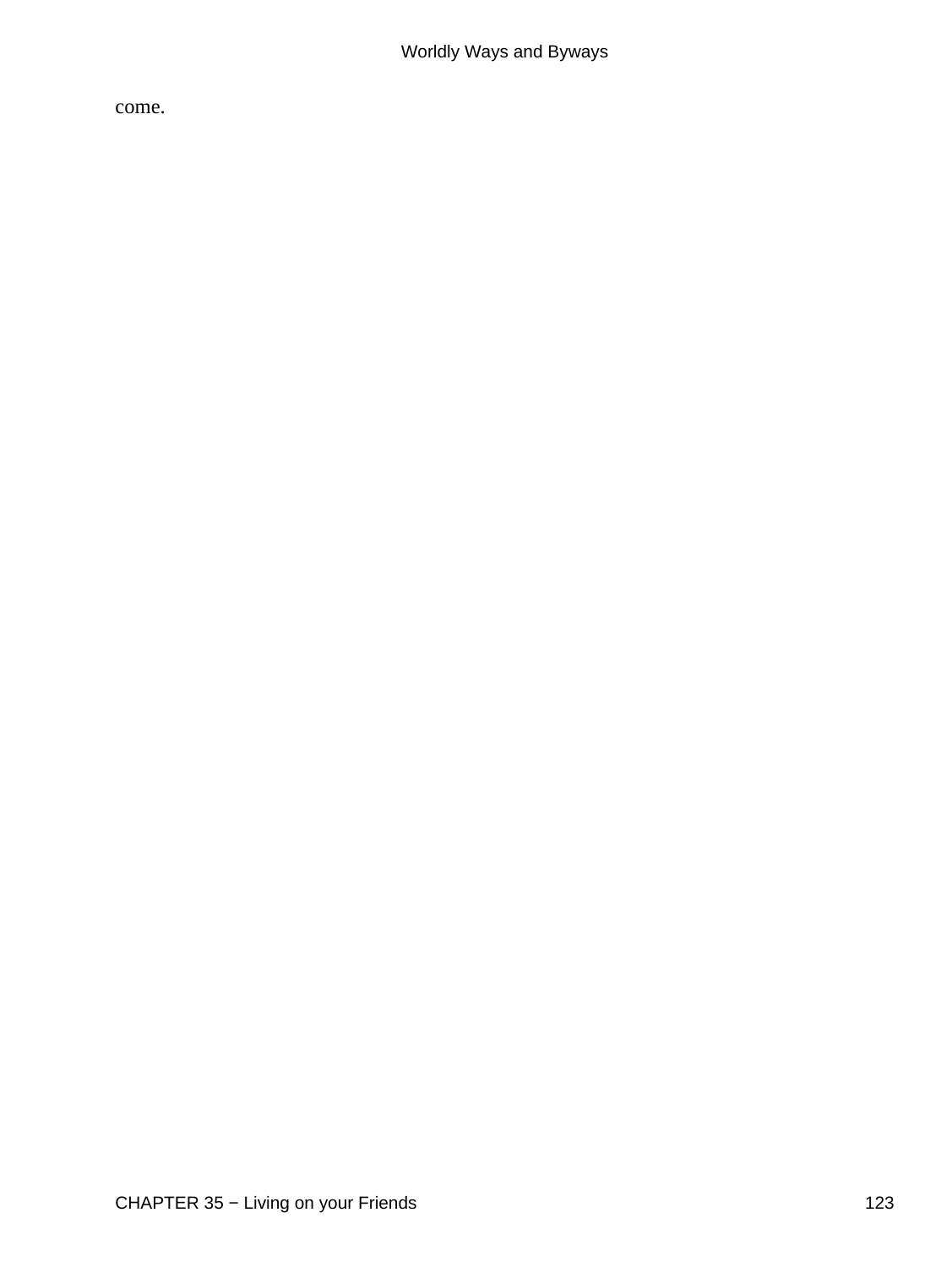## **[CHAPTER 36 − American Society in Italy](#page-144-0)**

**THE** phrase at the head of this chapter and other sentences, such as «American Society in Paris,» or London, are constantly on the lips of people who should know better. In reality these societies do not exist. Does my reader pause, wondering if he can believe his eyes? He has doubtless heard all his life of these delightful circles, and believes in them. He may even have dined, **En passant,** at the «palace» of some resident compatriot in Rome or Florence, under the impression that he was within its mystic limits. Illusion! An effect of mirage, making that which appears quite tangible and solid when viewed from a distance dissolve into thin air as one approaches; like the mirage, cheating the weary traveller with a vision of what he most longs for.

 Forty, even fifty years ago, there lived in Rome a group of very agreeable people; Story and the two Greenoughs and Crawford, the sculptor (father of the brilliant novelist of today); Charlotte Cushman (who divided her time between Rome and Newport), and her friend Miss Stebbins, the sculptress, to whose hands we owe the bronze fountain on the Mall in our Park; Rogers, then working at the bronze doors of our capitol, and many other cultivated and agreeable people. Hawthorne passed a couple of winters among them, and the tone of that society is reflected in his «Marble Faun.» He took Story as a model for his «Kenyon,» and was the first to note the exotic grace of an American girl in that strange setting. They formed as transcendental and unworldly a group as ever gathered about a «tea» table. Great things were expected of them and their influence, but they disappointed the world, and, with the exception of Hawthorne, are being fast forgotten.

 Nothing could be simpler than life in the papal capital in those pleasant days. Money was rare, but living as delightfully inexpensive. It was about that time, if I do not mistake, that a list was published in New York of the citizens worth one hundred thousand dollars; and it was not a long one! The Roman colony took «tea» informally with each other, and «received» on stated evenings in their studios (when mulled claret and cakes were the only refreshment offered; very bad they were, too), and migrated in the summer to the mountains near Rome or to Sorrento. In the winter months their circle was enlarged by a contingent from home. Among wealthy New Yorkers, it was the fashion in the early fifties to pass a winter in Rome, when, together with his other dissipations, paterfamilias would sit to one of the American sculptors for his bust, which accounts for the horrors one now runs across in dark corners of country houses, – ghostly heads in «chin whiskers» and Roman draperies.

 The son of one of these pioneers, more rich than cultivated, noticed the other day, while visiting a friend of mine, an exquisite eighteenth−century bust of Madame de Pompadour, the pride of his hostess's drawing−room. «Ah!» said Midas, «are busts the fashion again? I have one of my father, done in Rome in 1850. I will bring it down and put it in my parlor.»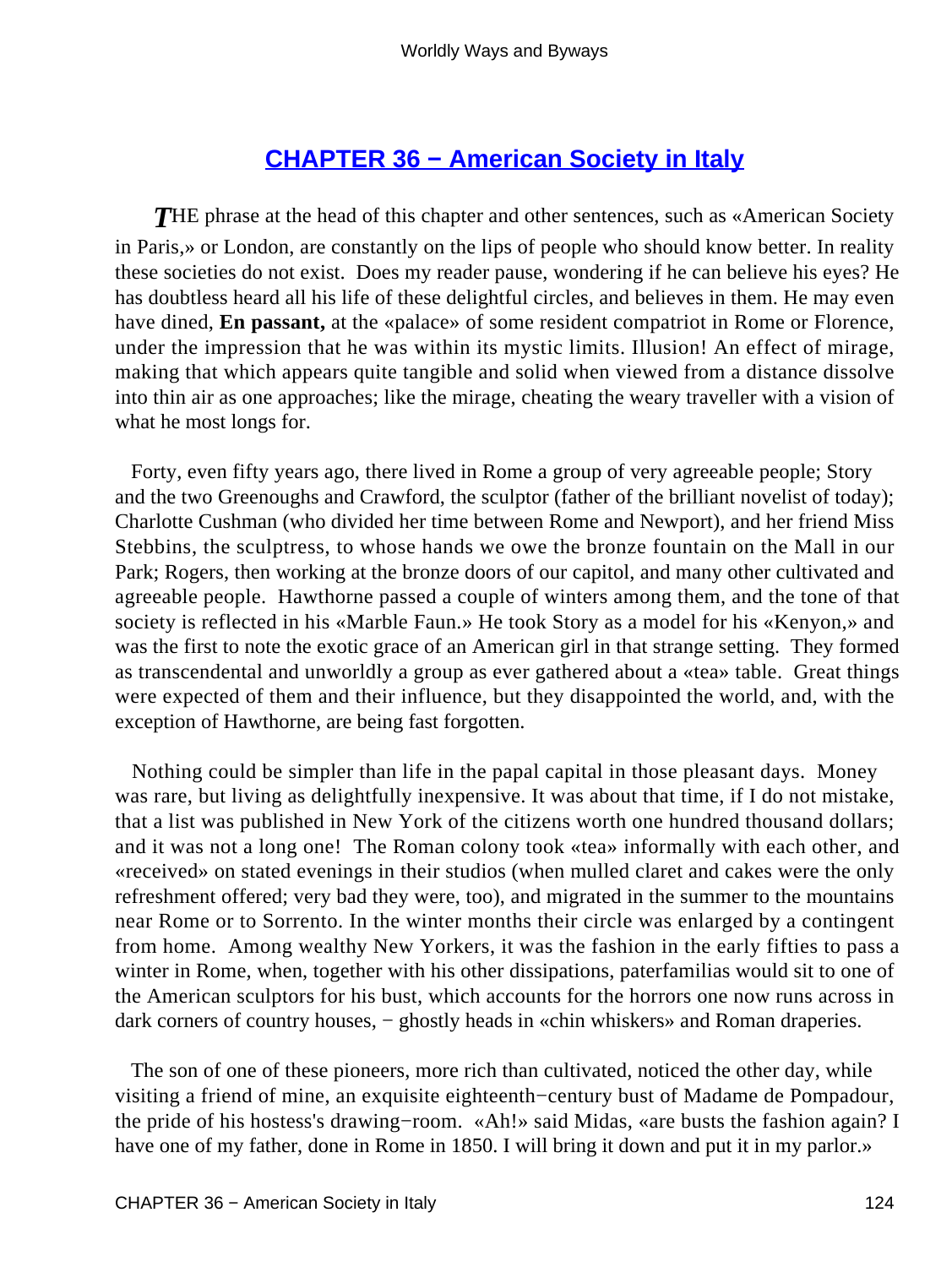The travellers consulted the residents in their purchases of copies of the old masters, for there were fashions in these luxuries as in everything else. There was a run at that time on the «Madonna in the Chair;» and «Beatrice Cenci» was long prime favorite. Thousands of the latter leering and winking over her everlasting shoulder, were solemnly sent home each year. No one ever dreamed of buying an original painting! The tourists also developed a taste for large marble statues, «Nydia, the Blind Girl of Pompeii» (people read Bulwer, Byron and the Bible then) being in such demand that I knew one block in lower Fifth Avenue that possessed seven blind Nydias, all life−size, in white marble, − a form of decoration about as well adapted to those scanty front parlors as a steam engine or a carriage and pair would have been. I fear Bulwer's heroine is at a discount now, and often wonder as I see those old residences turning into shops, what has become of the seven white elephants and all their brothers and sisters that our innocent parents brought so proudly back from Italy! I have succeeded in locating two statues evidently imported at that time. They grace the back steps of a rather shabby villa in the country, − Demosthenes and Cicero, larger than life, dreary, funereal memorials of the follies of our fathers.

 The simple days we have been speaking of did not, however, outlast the circle that inaugurated them. About 1867 a few rich New Yorkers began «trying to know the Italians» and go about with them. One family, «up to snuff» in more senses than one, married their daughter to the scion of a princely house, and immediately a large number of her compatriots were bitten with the madness of going into Italian society.

 In 1870, Rome became the capital of united Italy. The court removed there. The «improvements» began. Whole quarters were remodelled, and the dear old Rome of other days, the Rome of Hawthorne and Madame de Stael, was swept away. With this new state of things came a number of Americo−Italian marriages more or less successful; and anything like an American society, properly so− called, disappeared. To−day families of our compatriots passing the winter months in Rome are either tourists who live in hotels, and see sights, or go (as far as they can) into Italian society.

 The Queen of Italy, who speaks excellent English, developed a PENCHANT for Americans, and has attached several who married Italians to her person in different court capacities; indeed, the old «Black» society, who have remained true to the Pope, when they wish to ridicule the new «White» or royal circle, call it the «American court!» The feeling is bitter still between the «Blacks» and «Whites,» and an American girl who marries into one of these circles must make up her mind to see nothing of friends or relatives in the opposition ranks. It is said that an amalgamation is being brought about, but it is slow work; a generation will have to die out before much real mingling of the two courts will take place. As both these circles are poor, very little entertainment goes on. One sees a little life in the diplomatic world, and the King and Queen give a ball or two during the winter, but since the repeated defeats of the Italian arms in Africa, and the heavy financial difficulties (things these sovereigns take very seriously to heart), there has not been much «go» in the court entertainments.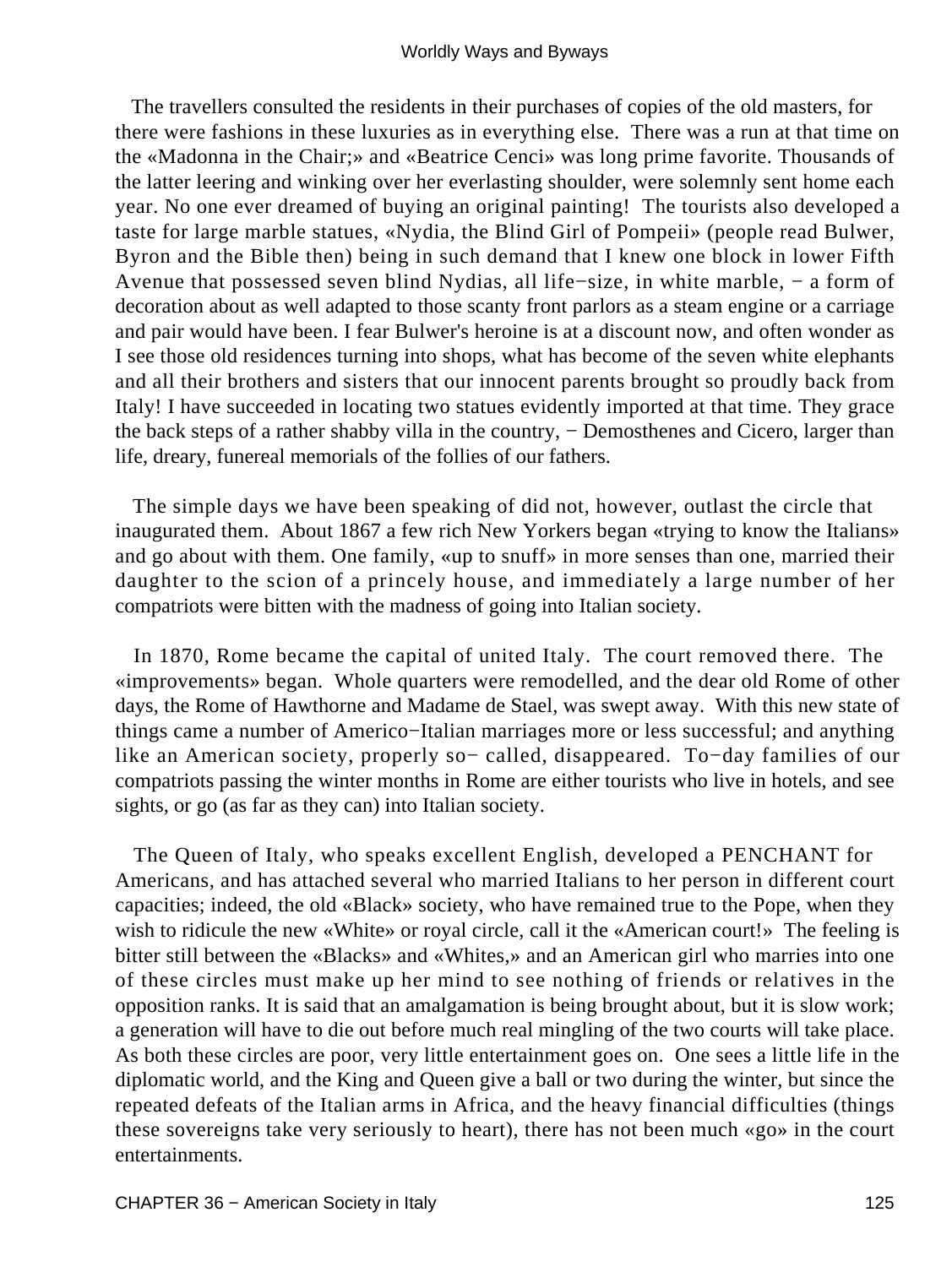The young set hope great things of the new Princess of Naples, the bride of the heir−apparent, a lady who is credited with being full of fun and life; it is fondly imagined that she will set the ball rolling again. By the bye, her first lady−in−waiting, the young Duchess del Monte of Naples, was an American girl, and a very pretty one, too. She enjoyed for some time the enviable distinction of being the youngest and handsomest duchess in Europe, until Miss Vanderbilt married Marlborough and took the record from her. The Prince and Princess of Naples live at their Neapolitan capital, and will not do much to help things in Rome. Besides which he is very delicate and passes for not being any too fond of the world.

 What makes things worse is that the great nobles are mostly «land poor,» and even the richer ones burned their fingers in the craze for speculation that turned all Rome upside down in the years following 1870 and Italian unity, when they naively imagined their new capital was to become again after seventeen centuries the metropolis of the world. Whole quarters of new houses were run up for a population that failed to appear; these houses now stand empty and are fast going to ruin. So that little in the way of entertaining is to be expected from the bankrupts. They are a genial race, these Italian nobles, and welcome rich strangers and marry them with much enthusiasm – just a shade too much, perhaps – the girl counting for so little and her DOT for so much in the matrimonial scale. It is only necessary to keep open house to have the pick of the younger ones as your guests. They will come to entertainments at American houses and bring all their relations, and dance, and dine, and flirt with great good humor and persistency; but if there is not a good solid fortune in the background, in the best of securities, the prettiest American smiles never tempt them beyond flirtation; the season over, they disappear up into their mountain villas to wait for a new importation from the States.

 In Rome, as well as in the other Italian cities, there are, of course, still to be found Americans in some numbers (where on the Continent will you not find them?), living quietly for study or economy. But they are not numerous or united enough to form a society; and are apt to be involved in bitter strife among themselves.

Why, you ask, should Americans quarrel among themselves?

 Some years ago I was passing the summer months on the Rhine at a tiny German watering−place, principally frequented by English, who were all living together in great peace and harmony, until one fatal day, when an Earl appeared. He was a poor Irish Earl, very simple and unoffending, but he brought war into that town, heart− burnings, envy, and backbiting. The English colony at once divided itself into two camps, those who knew the Earl and those who did not. And peace fled from our little society. You will find in every foreign capital among the resident Americans, just such a state of affairs as convulsed that German spa. The native «swells» have come to be the apple of discord that divides our good people among themselves. Those who have been successful in knowing the foreigners avoid their compatriots and live with their new friends, while the other group who, from laziness,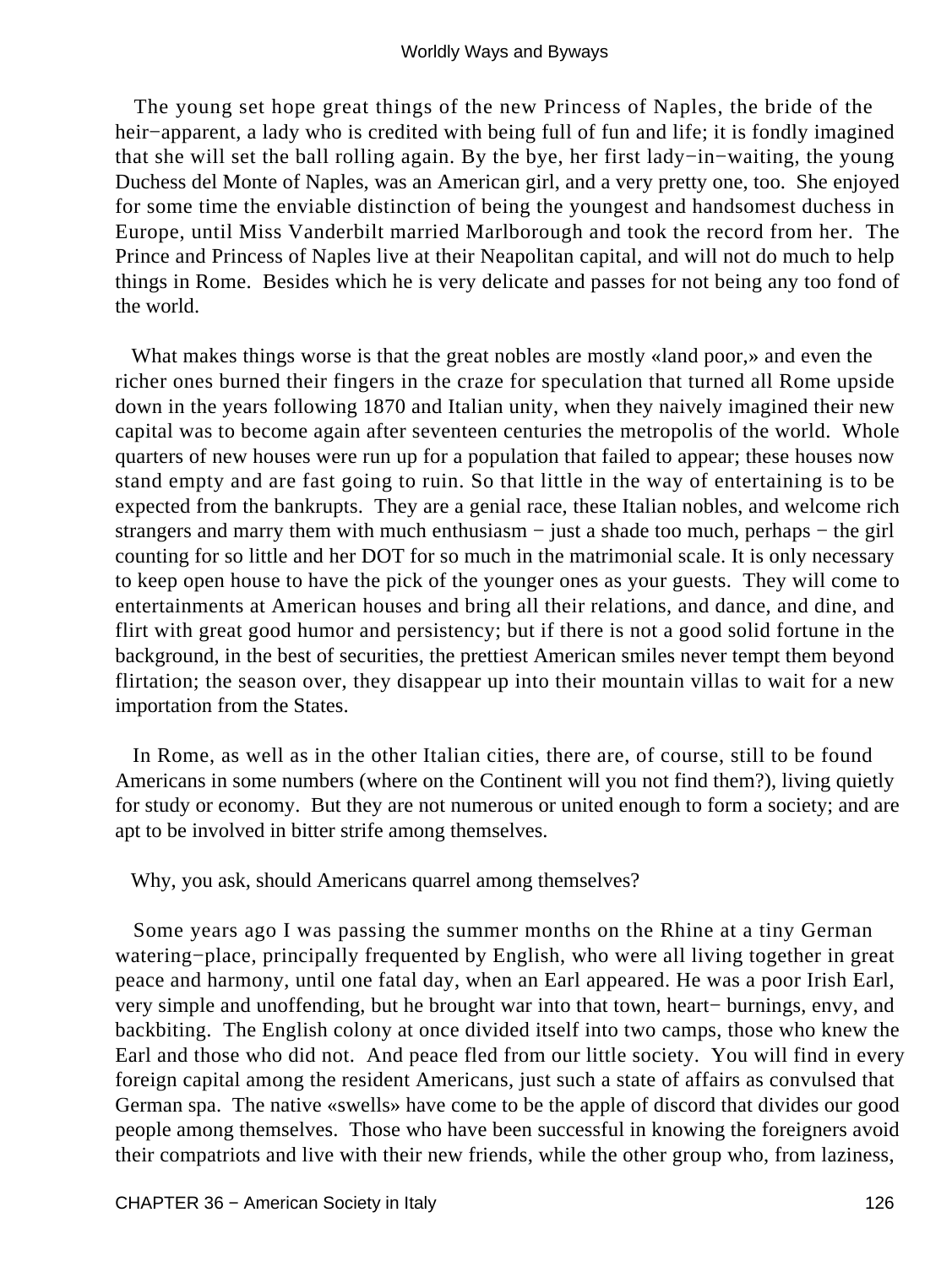disinclination, or principle (?) have remained true to their American circle, cannot resist calling the others snobs, and laughing (a bit enviously, perhaps) at their upward struggles.

 It is the same in Florence. The little there was left of an American society went to pieces on that rock. Our parents forty years ago seem to me to have been much more self−respecting and sensible. They knew perfectly well that there was nothing in common between themselves and the Italian nobility, and that those good people were not going to put themselves out to make the acquaintance of a lot of strangers, mostly of another religion, unless it was to be materially to their advantage. So they left them quietly alone. I do not pretend to judge any one's motives, but confess I cannot help regarding with suspicion a foreigner who leaves his own circle to mingle with strangers. It resembles too closely the amiabilities of the wolf for the lamb, or the sudden politeness of a school−boy to a little girl who has received a box of candies.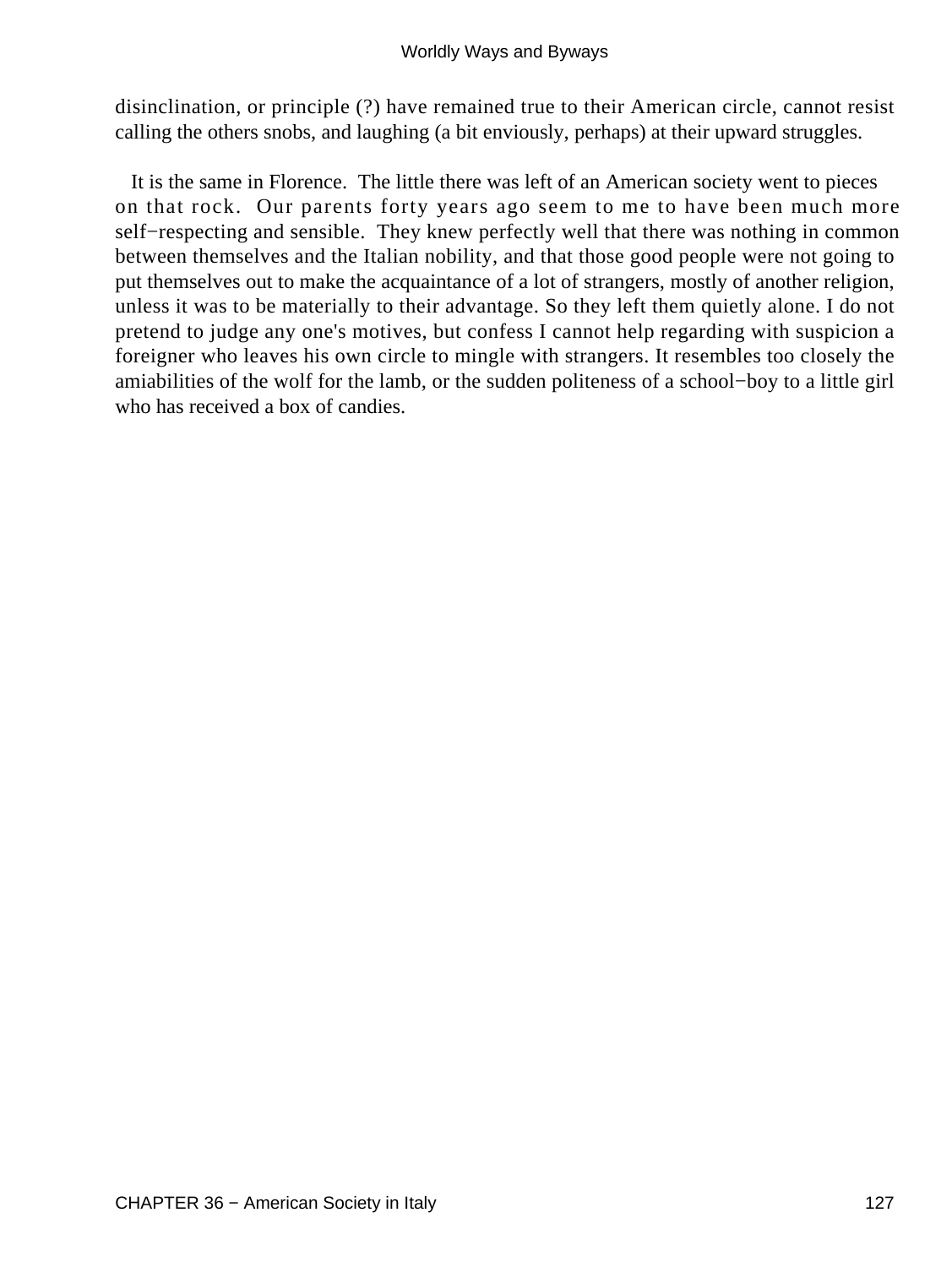### **[CHAPTER 37 − The Newport of the Past](#page-144-0)**

*F*EW of the «carriage ladies and gentlemen» who disport themselves in Newport during the summer months, yachting and dancing through the short season, then flitting away to fresh fields and pastures new, realize that their daintily shod feet have been treading historic ground, or care to cast a thought back to the past. Oddly enough, to the majority of people the past is a volume rarely opened. Not that it bores them to read it, but because they, like children, want some one to turn over its yellow leaves and point out the pictures to them. Few of the human motes that dance in the rays of the afternoon sun as they slant across the little Park, think of the fable which asserts that a sea−worn band of adventurous men, centuries before the Cabots or the Genoese discoverer thought of crossing the Atlantic, had pushed bravely out over untried seas and landed on this rocky coast. Yet one apparent evidence of their stay tempts our thoughts back to the times when it is said to have been built as a bower for a king's daughter. Longfellow, in the swinging verse of his «Skeleton in Armor,» breathing of the sea and the Norseman's fatal love, has thrown such a glamour of poetry around the tower, that one would fain believe all he relates. The hardy Norsemen, if they ever came here, succumbed in their struggle with the native tribes, or, discouraged by death and hardships, sailed away, leaving the clouds of oblivion to close again darkly around this continent, and the fog of discussion to circle around the «Old Mill.»

 The little settlement of another race, speaking another tongue, that centuries later sprang up in the shadow of the tower, quickly grew into a busy and prosperous city, which, like New York, its rival, was captured and held by the English. To walk now through some of its quaint, narrow streets is to step back into Revolutionary days. Hardly a house has changed since the time when the red coats of the British officers brightened the prim perspectives, and turned loyal young heads as they passed.

 At the corner of Spring and Pelham Streets, still stands the residence of General Prescott, who was carried away prisoner by his opponents, they having rowed down in whale−boats from Providence for the attack. Rochambeau, our French ally, lodged lower down in Mary Street. In the tower of Trinity, one can read the epitaph of the unfortunate Chevalier de Ternay, commander of the sea forces, whose body lies near by. Many years later his relative, the Duc de Noailles, when Minister to this country, had this simple tablet repaired and made a visit to the spot.

 A long period of prosperity followed the Revolution, during which Newport grew and flourished. Our pious and God−fearing «forbears,» having secured personal and religious liberty, proceeded to inaugurate a most successful and remunerative trade in rum and slaves. It was a triangular transaction and yielded a three−fold profit. The simple population of that day, numbering less than ten thousand souls, possessed twenty distilleries; finding it a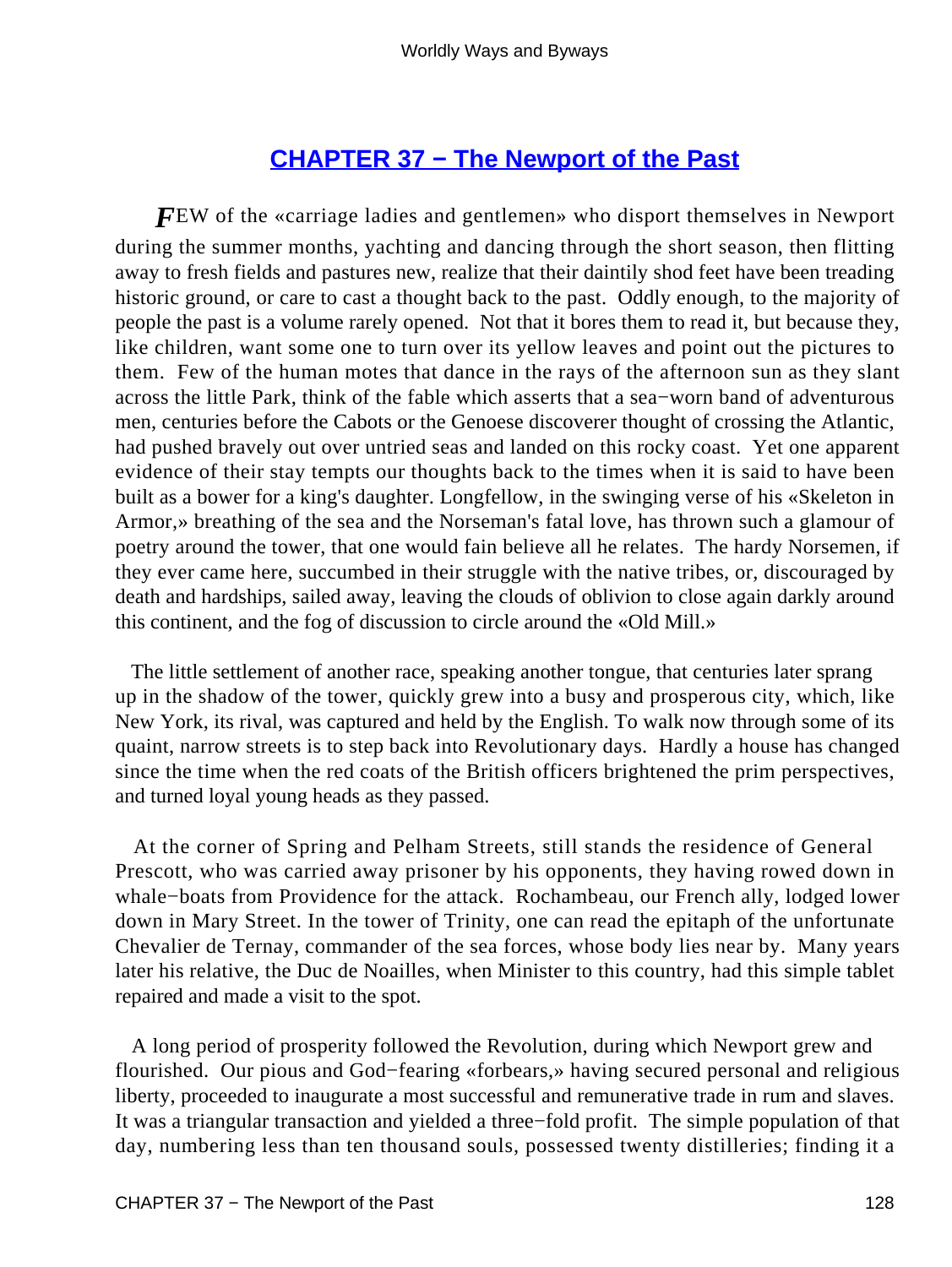physical impossibility to drink ALL the rum, they conceived the happy thought of sending the surplus across to the coast of Africa, where it appears to have been much appreciated by the native chiefs, who eagerly exchanged the pick of their loyal subjects for that liquid. These poor brutes were taken to the West Indies and exchanged for sugar, laden with which, the vessels returned to Newport.

 Having introduced the dusky chieftains to the charms of delirium tremens and their subjects to life−long slavery, one can almost see these pious deacons proceeding to church to offer up thanks for the return of their successful vessels. Alas! even «the best laid schemes of mice and men» come to an end. The War of 1812, the opening of the Erie Canal and sundry railways struck a blow at Newport commerce, from which it never recovered. The city sank into oblivion, and for over thirty years not a house was built there.

 It was not until near 1840 that the Middletons and Izzards and other wealthy and aristocratic Southern families were tempted to Newport by the climate and the facilities it offered for bathing, shooting and boating. A boarding−house or two sufficed for the modest wants of the new−comers, first among which stood the Aquidneck, presided over by kind Mrs. Murray. It was not until some years later, when New York and Boston families began to appreciate the place, that the first hotels were built, − the Atlantic on the square facing the old mill, the Bellevue and Fillmore on Catherine Street, and finally the original Ocean House, destroyed by fire in 1845 and rebuilt as we see it to−day. The croakers of the epoch considered it much too far out of town to be successful, for at its door the open fields began, a gate there separating the town from the country across which a straggling, half−made road, closed by innumerable gates, led along the cliffs and out across what is now the Ocean Drive. The principal roads at that time led inland; any one wishing to drive seaward had to descend every two or three minutes to open a gate. The youth of the day discovered a source of income in opening and closing these for pennies.

 Fashion had decreed that the correct hour for dancing was 11 A.M., and **Matinees dansantes** were regularly given at the hotels, our grandmothers appearing in **Decollete** muslin frocks adorned with broad sashes, and disporting themselves gayly until the dinner hour. Low−neck dresses were the rule, not only for these informal entertainments, but as every−day wear for young girls, − an old lady only the other day telling me she had never worn a «high−body» until after her marriage. Two o'clock found all the beauties and beaux dining. How incredulously they would have laughed if any one had prophesied that their grandchildren would prefer eight forty− five as a dinner hour!

 The opening of Bellevue Avenue marked another epoch in the history of Newport. About that time Governor Lawrence bought the whole of Ochre Point farm for fourteen thousand dollars, and Mr. de Rham built on the newly opened road the first «cottage,» which stands to−day modestly back from the avenue opposite Perry Street. If houses have souls, as Hawthorne averred, and can remember and compare, what curious thoughts must pass through the oaken brain of this simple construction as it sees its marble neighbors rearing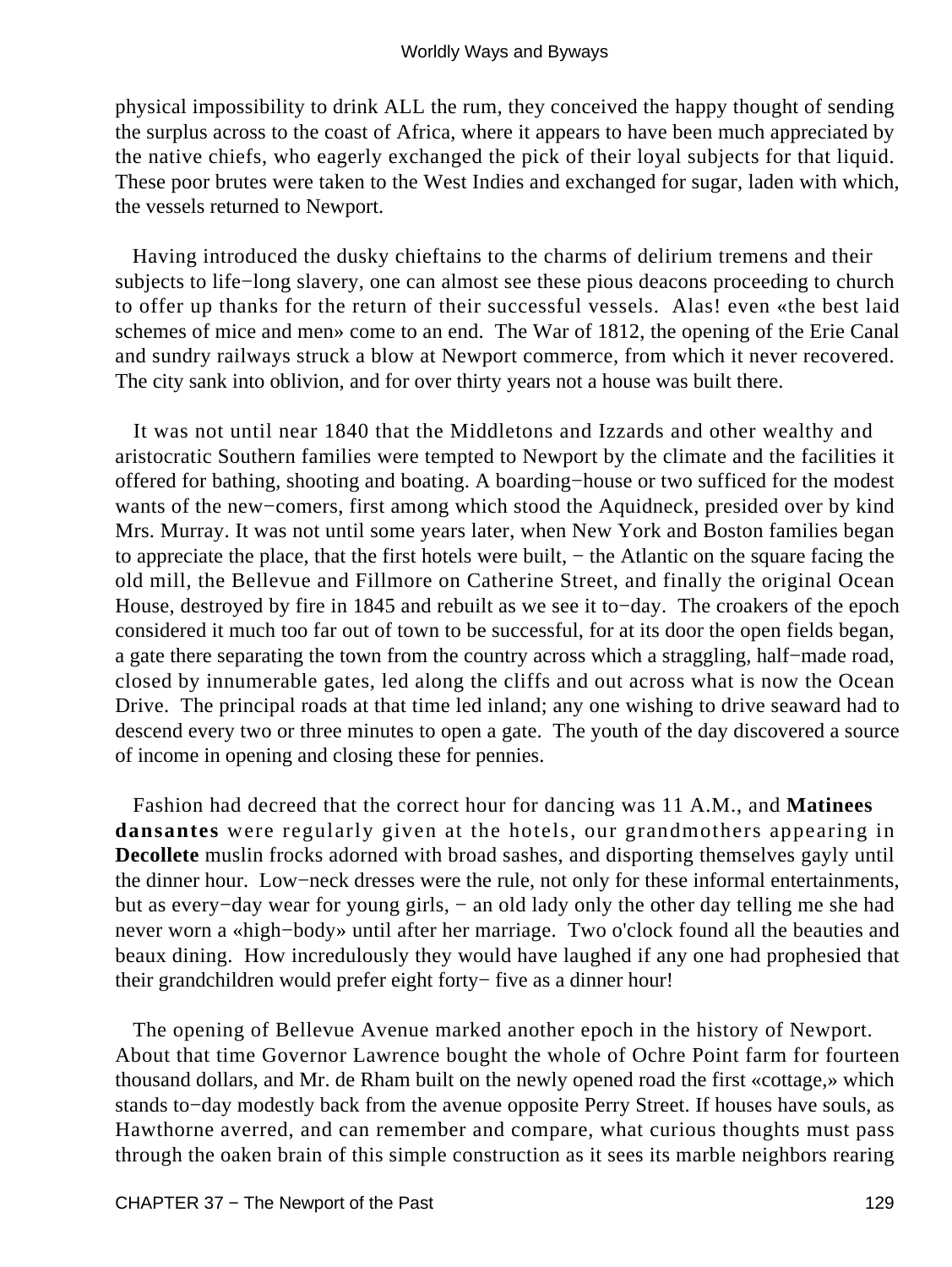their vast facades among trees. The trees, too, are an innovation, for when the de Rham cottage was built and Mrs. Cleveland opened her new house at the extreme end of Rough Point (the second summer residence in the place) it is doubtful if a single tree broke the rocky monotony of the landscape from the Ocean House to Bateman's Point.

 Governor Lawrence, having sold one acre of his Ochre Point farm to Mr. Pendleton for the price he himself had paid for the whole, proceeded to build a stone wall between the two properties down to the water's edge. The population of Newport had been accustomed to take their Sunday airings and moonlight rambles along «the cliffs,» and viewed this obstruction of their favorite walk with dismay. So strong was their feeling that when the wall was completed the young men of the town repaired there in the night and tore it down. It was rebuilt, the mortar being mixed with broken glass. This infuriated the people to such an extent that the whole populace, in broad daylight, accompanied by the summer visitors, destroyed the wall and threw the materials into the sea. Lawrence, bent on maintaining what he considered his rights, called the law to his aid. It was then discovered that an immemorial riverain right gave the fishermen and the public generally, access to the shore for fishing, and also to collect seaweed, − a right of way that no one could obstruct.

 This was the beginning of the long struggle between the cliff− dwellers and the townspeople; each new property−owner, disgusted at the idea that all the world can stroll at will across his well−kept lawns, has in turn tried his hand at suppressing the now famous «walk.» Not only do the public claim the liberty to walk there, but also the right to cross any property to get to the shore. At this moment the city fathers and the committee of the new buildings at Bailey's Beach are wrangling as gayly as in Governor Lawrence's day over a bit of wall lately constructed across the end of Bellevue Avenue. A new expedient has been hit upon by some of the would−be exclusive owners of the cliffs; they have lowered the «walk» out of sight, thus insuring their own privacy and in no way interfering with the rights of the public.

 Among the gentlemen who settled in Newport about Governor Lawrence's time was Lord Baltimore (Mr. Calvert, he preferred to call himself), who remained there until his death. He was shy of referring to his English peerage, but would willingly talk of his descent through his mother from Peter Paul Rubens, from whom had come down to him a chateau in Holland and several splendid paintings. The latter hung in the parlor of the modest little dwelling, where I was taken to see them and their owner many years ago. My introducer on this occasion was herself a lady of no ordinary birth, being the daughter of Stuart, our greatest portrait painter. I have passed many quiet hours in the quaint studio (the same her father had used), hearing her prattle − as she loved to do if she found a sympathetic listener − of her father, of Washington and his pompous ways, and the many celebrities who had in turn posed before Stuart's easel. She had been her father's companion and aid, present at the sittings, preparing his brushes and colors, and painting in backgrounds and accessories; and would willingly show his palette and explain his methods and theories of color, his predilection for scrumbling shadows thinly in black and then painting boldly in with body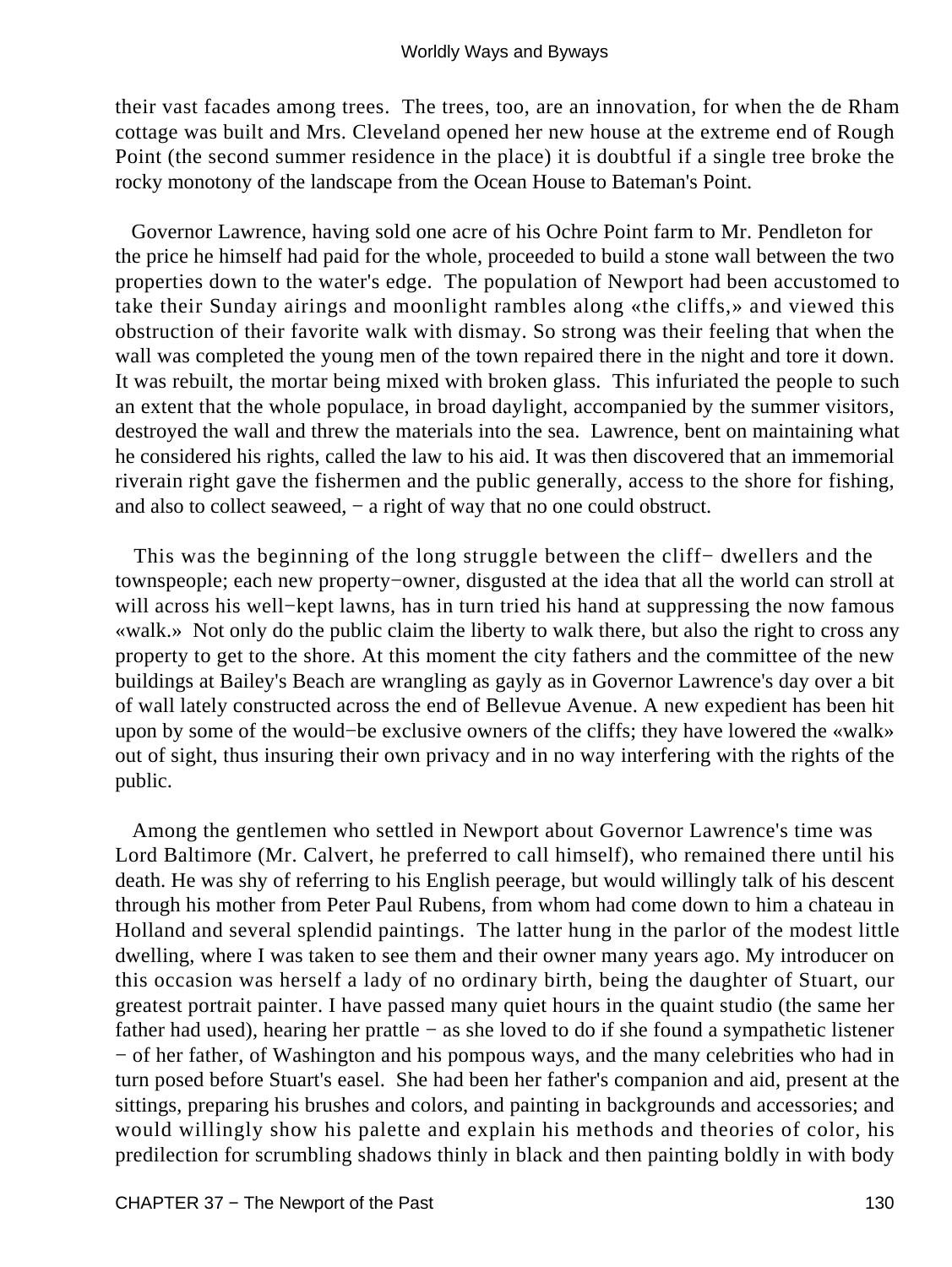color. Her lessons had not profited much to the gentle, kindly old lady, for the productions of her own brush were far from resembling her great parent's work. She, however, painted cheerfully on to life's close, surrounded by her many friends, foremost among whom was Charlotte Cushman, who also passed the last years of her life in Newport. Miss Stuart was over eighty when I last saw her, still full of spirit and vigor, beginning the portrait of a famous beauty of that day, since the wife and mother of dukes.

 Miss Stuart's death seems to close one of the chapters in the history of this city, and to break the last connecting link with its past. The world moves so quickly that the simple days and modest amusements of our fathers and grandfathers have already receded into misty remoteness. We look at their portraits and wonder vaguely at their graceless costumes. We know they trod these same streets, and laughed and flirted and married as we are doing to−day, but they seem to us strangely far away, like inhabitants of another sphere!

 It is humiliating to think how soon we, too, shall have become the ancestors of a new and careless generation; fresh faces will replace our faded ones, young voices will laugh as they look at our portraits hanging in dark corners, wondering who we were, and (criticising the apparel we think so artistic and appropriate) how we could ever have made such guys of ourselves.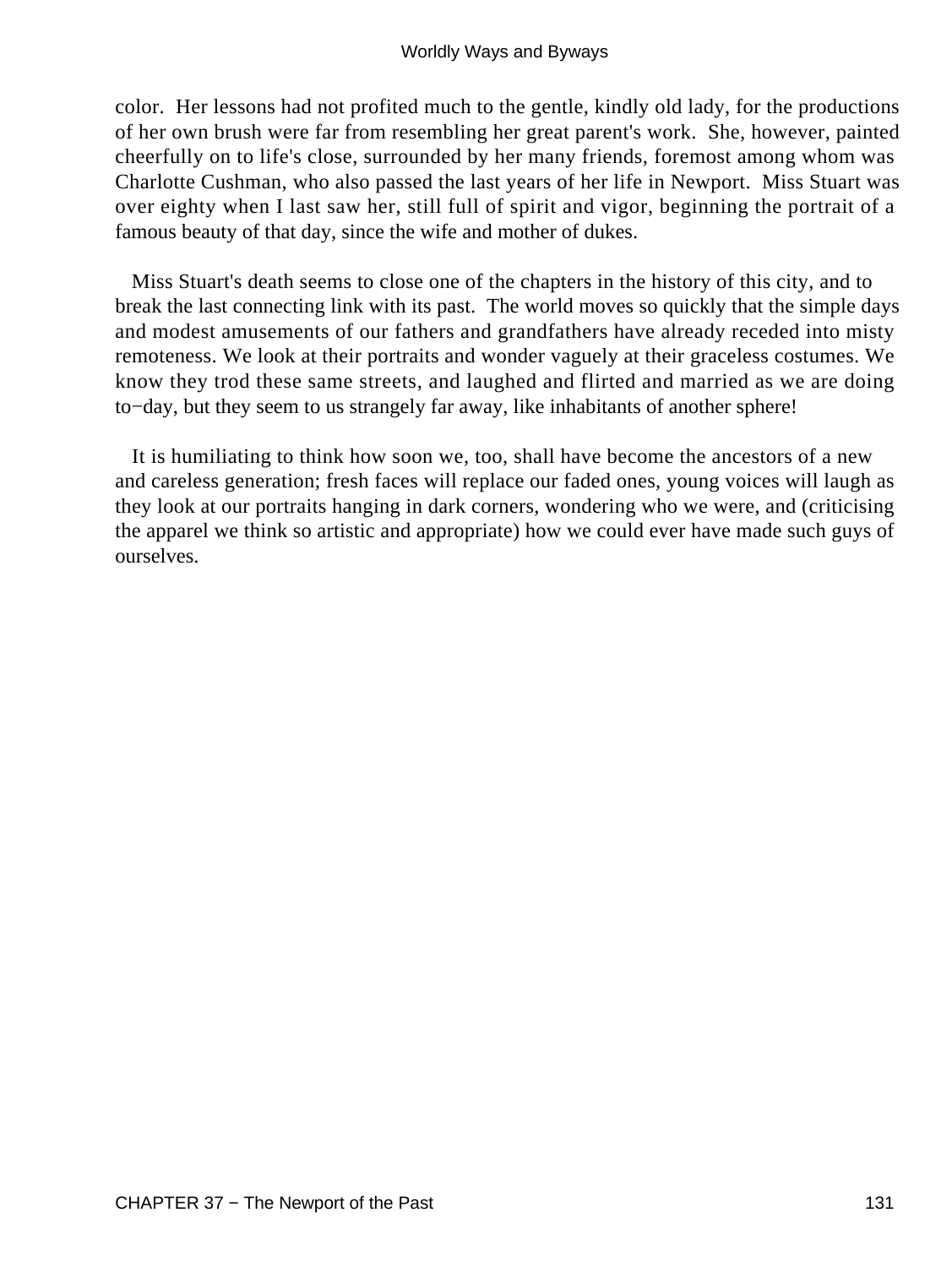### **[CHAPTER 38 − A Conquest of Europe](#page-144-0)**

*T*HE most important event in modern history is the discovery of Europe by the Americans. Before it, the peoples of the Old World lived happy and contented in their own countries, practising the patriarchal virtues handed down to them from generations of forebears, ignoring alike the vices and benefits of modern civilization, as understood on this side of the Atlantic. The simple−minded Europeans remained at home, satisfied with the rank in life where they had been born, and innocent of the ways of the new world.

 These peoples were, on the whole, not so much to be pitied, for they had many pleasing crafts and arts unknown to the invaders, which had enabled them to decorate their capitals with taste in a rude way; nothing really great like the lofty buildings and elevated railway structures, executed in American cities, but interesting as showing what an ingenious race, deprived of the secrets of modern science, could accomplish.

 The more aesthetic of the newcomers even affected to admire the antiquated places of worship and residences they visited abroad, pointing out to their compatriots that in many cases marble, bronze and other old−fashioned materials had been so cleverly treated as to look almost like the superior cast−iron employed at home, and that some of the old paintings, preserved with veneration in the museums, had nearly the brilliancy of modern chromos. As their authors had, however, neglected to use a process lending itself to rapid reproduction, they were of no practical value. In other ways, the continental races, when discovered, were sadly behind the times. In business, they ignored the use of «corners,» that backbone of American trade, and their ideas of advertising were but little in advance of those known among the ancient Greeks.

 The discovery of Europe by the Americans was made about 1850, at which date the first bands of adventurers crossed the seas in search of amusement. The reports these pioneers brought back of the **Naivete,** politeness, and gullibility of the natives, and the cheapness of existence in their cities, caused a general exodus from the western to the eastern hemisphere. Most of the Americans who had used up their credit at home and those whose incomes were insufficient for their wants, immediately migrated to these happy hunting grounds, where life was inexpensive and credit unlimited.

 The first arrivals enjoyed for some twenty years unique opportunities. They were able to live in splendor for a pittance that would barely have kept them in necessaries on their own side of the Atlantic, and to pick up valuable specimens of native handiwork for nominal sums. In those happy days, to belong to the invading race was a sufficient passport to the good graces of the Europeans, who asked no other guarantees before trading with the newcomers, but flocked around them, offering their services and their primitive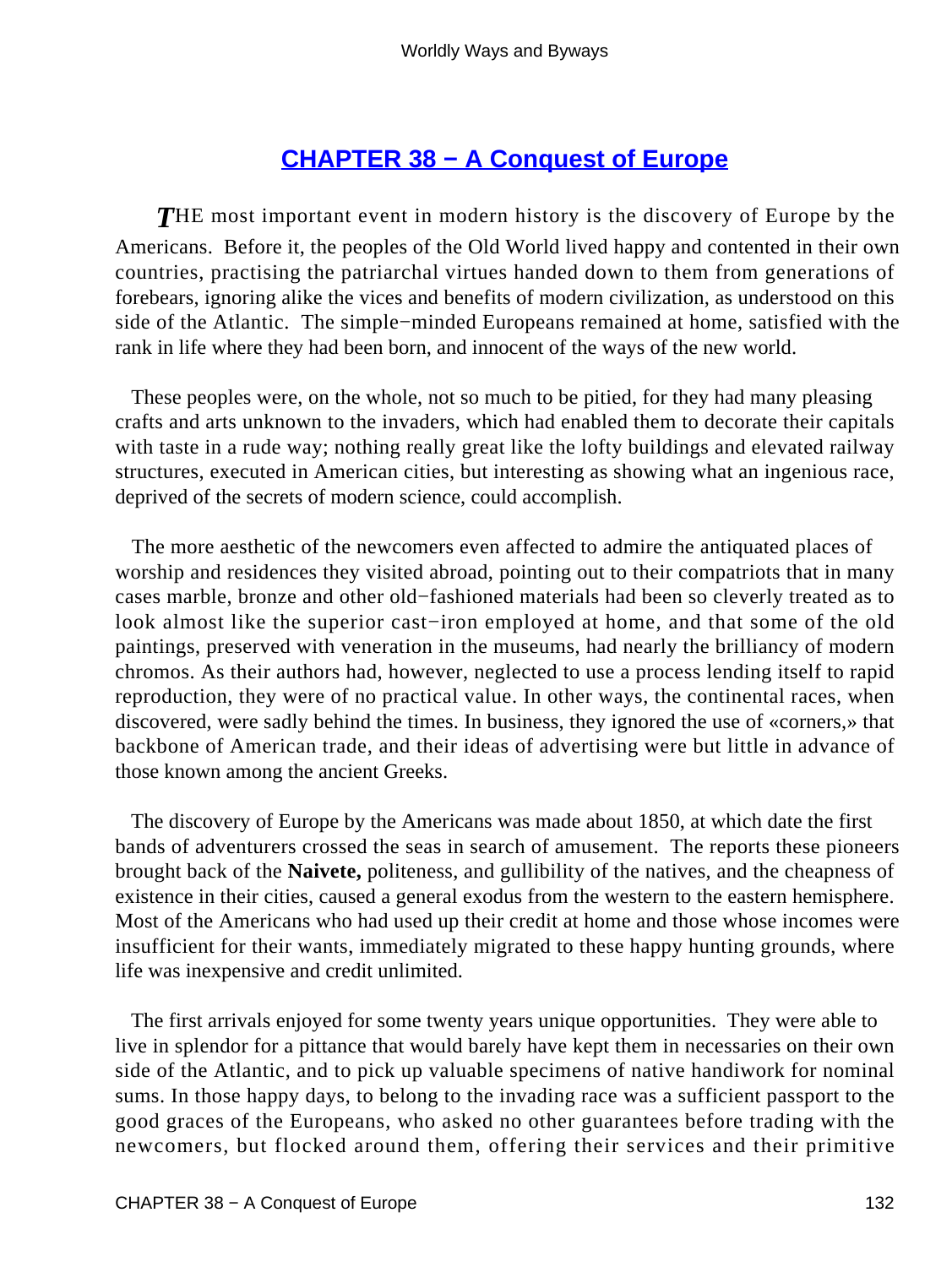manufactures, convinced that Americans were all wealthy.

 Alas! History ever repeats itself. As Mexicans and Peruvians, after receiving their conquerors with confidence and enthusiasm, came to rue the day they had opened their arms to strangers, so the European peoples, before a quarter of a century was over, realized that the hordes from across the sea who were over−running their lands, raising prices, crowding the native students out of the schools, and finally attempting to force an entrance into society, had little to recommend them or justify their presence except money. Even in this some of the intruders were unsatisfactory. Those who had been received into the «bosom» of hotels often forgot to settle before departing. The continental women who had provided the wives of discoverers with the raiment of the country (a luxury greatly affected by those ladies) found, to their disgust, that their new customers were often unable or unwilling to offer any remuneration.

 In consequence of these and many other disillusions, Americans began to be called the «Destroyers,» especially when it became known that nothing was too heavy or too bulky to be carried away by the invaders, who tore the insides from the native houses, the paintings from the walls, the statues from the temples, and transported this booty across the seas, much in the same way as the Romans had plundered Greece. Elaborate furniture seemed especially to attract the new arrivals, who acquired vast quantities of it.

 Here, however, the wily natives (who were beginning to appreciate their own belongings) had revenge. Immense quantities of worthless imitations were secretly manufactured and sold to the travellers at fabulous prices. The same artifice was used with paintings, said to be by great masters, and with imitations of old stuffs and bric− a−brac, which the ignorant and arrogant invaders pretended to appreciate and collect.

 Previous to our arrival there had been an invasion of the Continent by the English about the year 1812. One of their historians, called Thackeray, gives an amusing account of this in the opening chapters of his «Shabby Genteel Story.» That event, however, was unimportant in comparison with the great American movement, although both were characterized by the same total disregard of the feelings and prejudices of indigenous populations. The English then walked about the continental churches during divine service, gazing at the pictures and consulting their guide−books as unconcernedly as our compatriots do to−day. They also crowded into theatres and concert halls, and afterwards wrote to the newspapers complaining of the bad atmosphere of those primitive establishments and of the long ENTR'ACTES.

 As long as the invaders confined themselves to such trifles, the patient foreigners submitted to their overbearing and uncouth ways because of the supposed benefit to trade. The natives even went so far as to build hotels for the accommodation and delight of the invaders, abandoning whole quarters to their guests.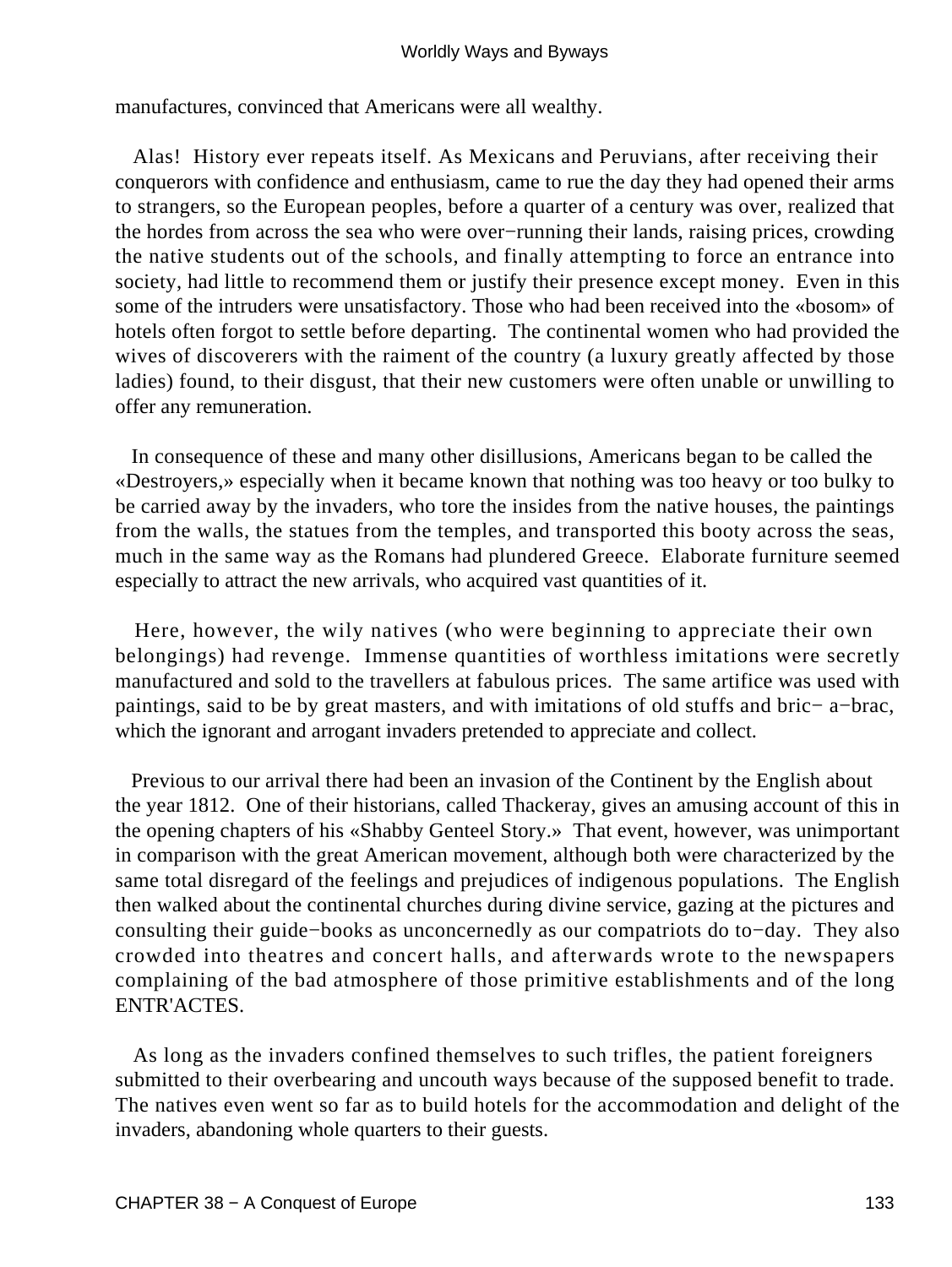There was, however, a point at which complacency stopped. The older civilizations had formed among themselves restricted and exclusive societies, to which access was almost impossible to strangers. These sanctuaries tempted the immigrants, who offered their fairest virgins and much treasure for the privilege of admission. The indigenous aristocrats, who were mostly poor, yielded to these offers and a few Americans succeeded in forcing an entrance. But the old nobility soon became frightened at the number and vulgarity of the invaders, and withdrew severely into their shells, refusing to accept any further bribes either in the form of females or finance.

 From this moment dates the humiliation of the discoverers. All their booty and plunder seemed worthless in comparison with the Elysian delights they imagined were concealed behind the closed doors of those holy places, visions of which tortured the women from the western hemisphere and prevented their taking any pleasure in other victories. To be received into those inner circles became their chief ambition. With this end in view they dressed themselves in expensive costumes, took the trouble to learn the «lingo» spoken in the country, went to the extremity of copying the ways of the native women by painting their faces, and in one or two cases imitated the laxity of their morals.

 In spite of these concessions, our women were not received with enthusiasm. On the contrary, the very name of an American became a byword and an abomination in every continental city. This prejudice against us abroad is hardly to be wondered at on reflecting what we have done to acquire it. The agents chosen by our government to treat diplomatically with the conquered nations, owe their selection to political motives rather than to their tact or fitness. In the large majority of cases men are sent over who know little either of the habits or languages prevailing in Europe.

 The worst elements always follow in the wake of discovery. Our settlements abroad gradually became the abode of the compromised, the divorced, the socially and financially bankrupt.

 Within the last decade we have found a way to revenge the slights put upon us, especially those offered to Americans in the capital of Gaul. Having for the moment no playwrights of our own, the men who concoct dramas, comedies, and burlesques for our stage find, instead of wearying themselves in trying to produce original matter, that it is much simpler to adapt from French writers. This has been carried to such a length that entire French plays are now produced in New York signed by American names.

 The great French playwrights can protect themselves by taking out American copyright, but if one of them omits this formality, the «conquerors» immediately seize upon his work and translate it, omitting intentionally all mention of the real author on their programmes. This season a play was produced of which the first act was taken from Guy de Maupassant, the second and third «adapted» from Sardou, with episodes introduced from other authors to brighten the mixture. The piece thus patched together is signed by a well−known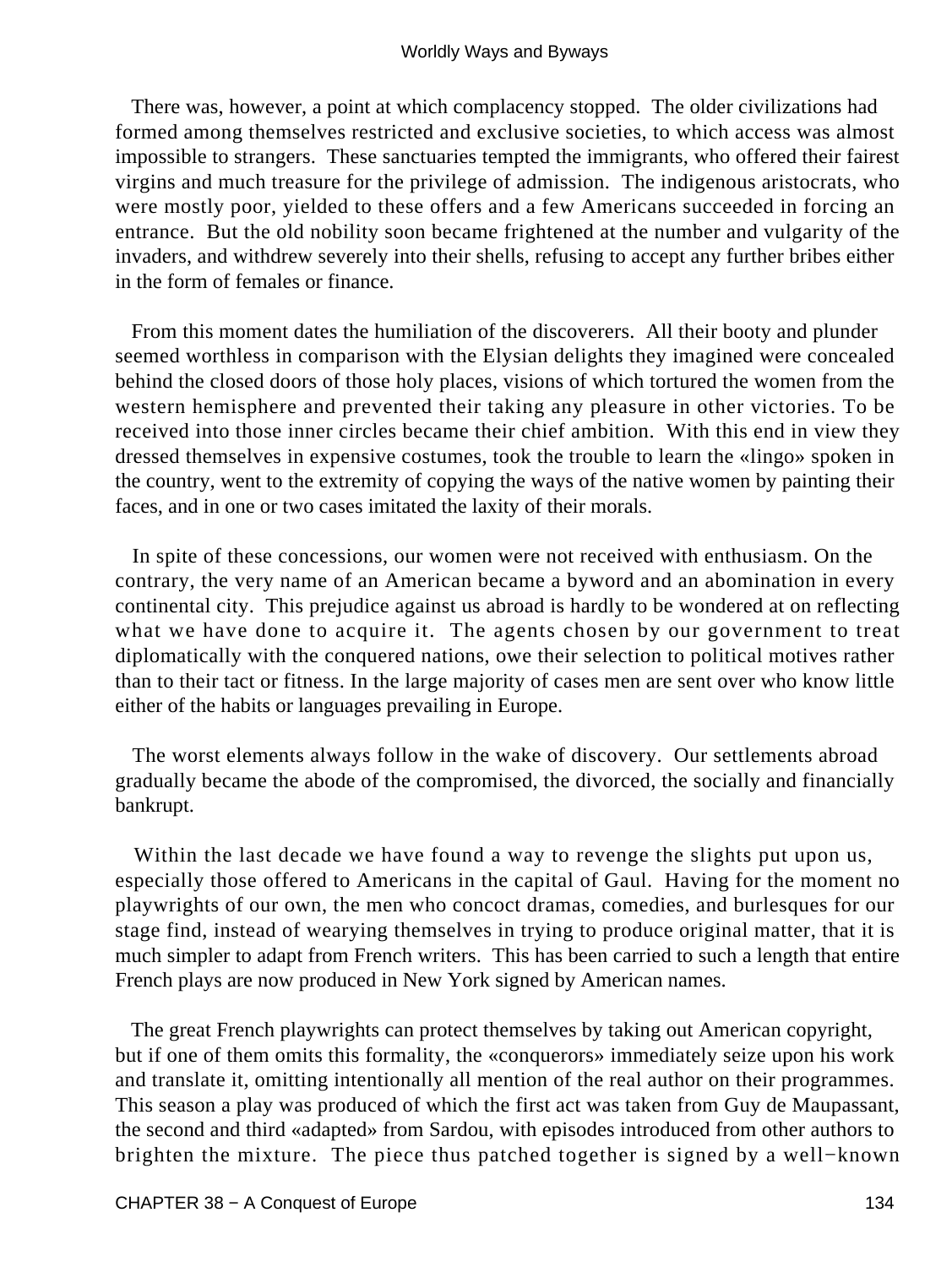Anglo−Saxon name, and accepted by our moral public, although the original of the first act was stopped by the Parisian police as too immoral for that gay capital.

 Of what use would it be to «discover» a new continent unless the explorers were to reap some such benefits? Let us take every advantage that our proud position gives us, plundering the foreign authors, making penal settlements of their capitals, and ignoring their foolish customs and prejudices when we travel among them! In this way shall we effectually impress on the inferior races across the Atlantic the greatness of the American nation.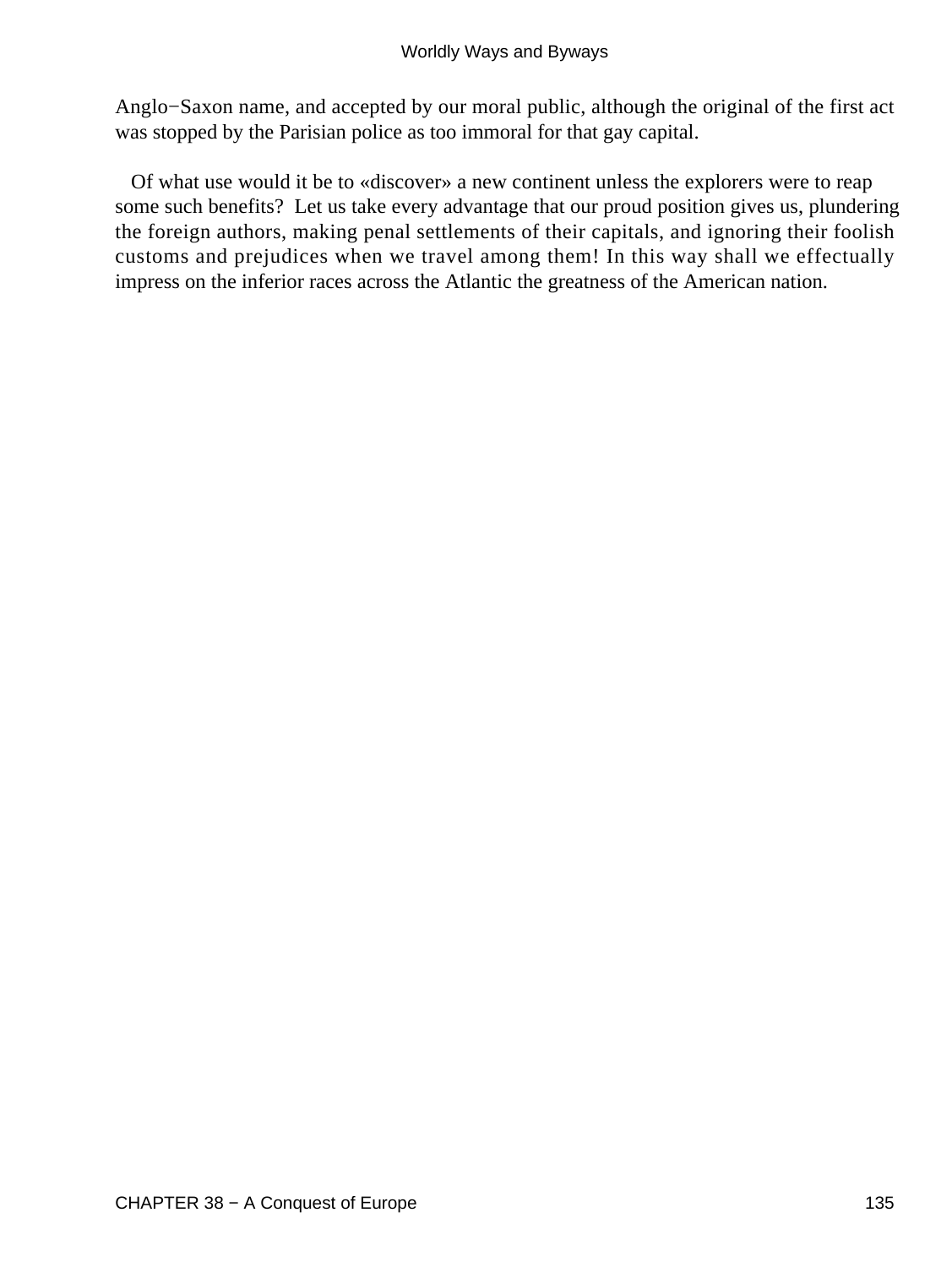### **[CHAPTER 39 − A Race of Slaves](#page-144-0)**

*I*T is all very well for us to have invaded Europe, and awakened that somnolent continent to the lights and delights of American ways; to have beautified the cities of the old world with graceful trolleys and illuminated the catacombs at Rome with electricity. Every true American must thrill with satisfaction at these achievements, and the knowledge that he belongs to a dominating race, before which the waning civilization of Europe must fade away and disappear.

 To have discovered Europe and to rule as conquerors abroad is well, but it is not enough, if we are led in chains at home. It is recorded of a certain ambitious captain whose «Commentaries» made our school−days a burden, that «he preferred to be the first in a village rather than second at Rome.» Oddly enough, WE are contented to be slaves in our villages while we are conquerors in Rome. Can it be that the struggles of our ancestors for freedom were fought in vain? Did they throw off the yoke of kings, cross the Atlantic, found a new form of government on a new continent, break with traditions, and sign a declaration of independence, only that we should succumb, a century later, yielding the fruits of their hard−fought battles with craven supineness into the hands of corporations and municipalities; humbly bowing necks that refuse to bend before anointed sovereigns, to the will of steamboat subordinates, the insolence of be−diamonded hotel−clerks, and the captious conductor?

 Last week my train from Washington arrived in Jersey City on time. We scurried (like good Americans) to the ferry−boat, hot and tired and anxious to get to our destination; a hope deferred, however, for our boat was kept waiting forty long minutes, because, forsooth, another train from somewhere in the South was behind time. Expostulations were in vain. Being only the paying public, we had no rights that those autocrats, the officials, were bound to respect. The argument that if they knew the southern train to be so much behind, the ferry−boat would have plenty of time to take us across and return, was of no avail, so, like a cargo of «moo−cows» (as the children say), we submitted meekly. In order to make the time pass more pleasantly for the two hundred people gathered on the boat, a dusky potentate judged the moment appropriate to scrub the cabin floors. So, aided by a couple of subordinates, he proceeded to deluge the entire place in floods of water, obliging us to sit with our feet tucked up under us, splashing the ladies' skirts and our wraps and belongings.

 Such treatment of the public would have raised a riot anywhere but in this land of freedom. Do you suppose any one murmured? Not at all. The well−trained public had the air of being in church. My neighbors appeared astonished at my impatience, and informed me that they were often detained in that way, as the company was short of boats, but they hoped to have a new one in a year or two. This detail did not prevent that corporation advertising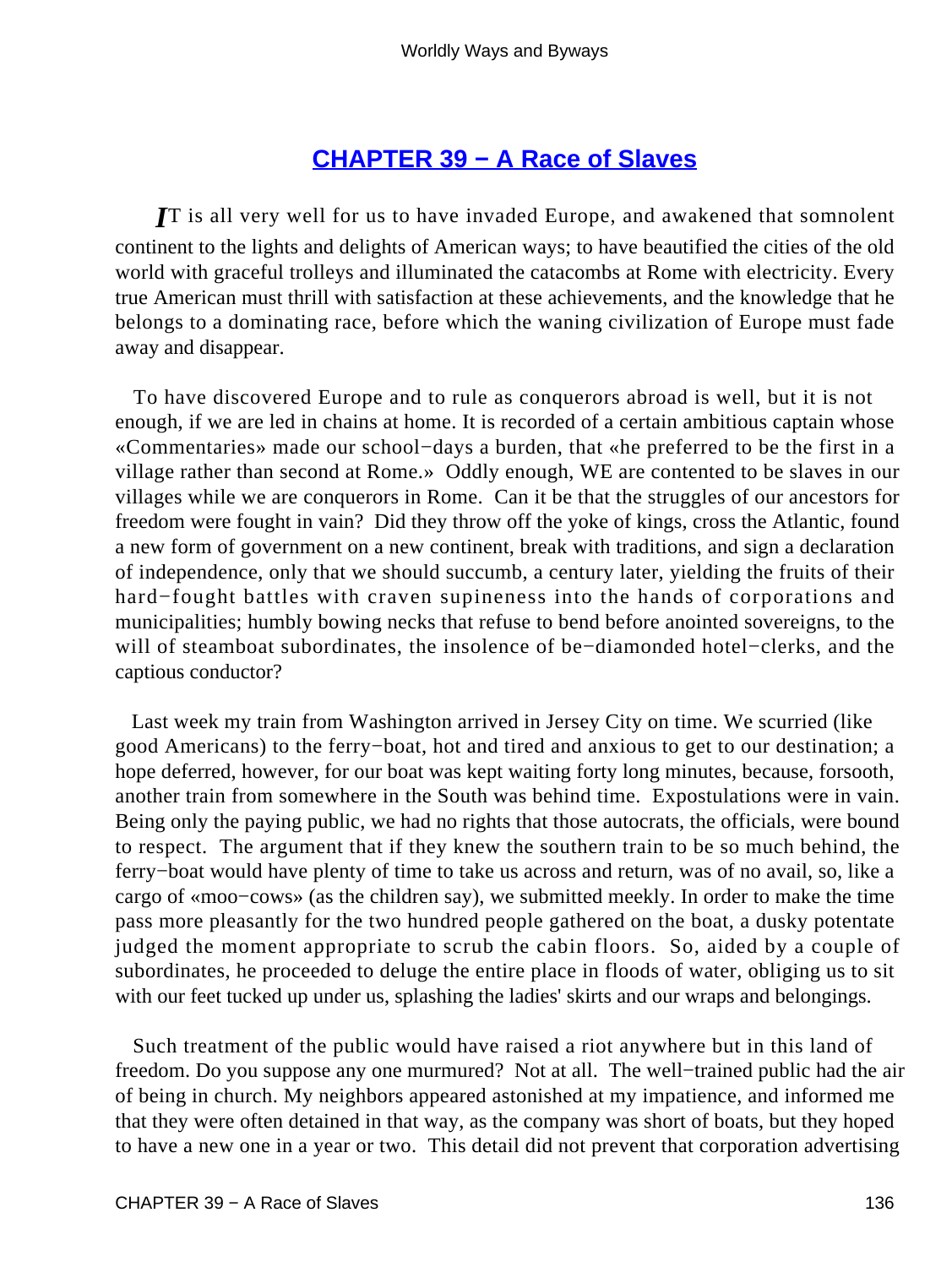our train to arrive in New York at three−thirteen, instead of which we landed at four o'clock. If a similar breach of contract had happened in England, a dozen letters would have appeared in the «Times,» and the grievance been well aired.

 Another infliction to which all who travel in America are subjected is the brushing atrocity. Twenty minutes before a train arrives at its destination, the despot who has taken no notice of any one up to this moment, except to snub them, becomes suspiciously attentive and insists on brushing everybody. The dirt one traveller has been accumulating is sent in clouds into the faces of his neighbors. When he is polished off and has paid his «quarter» of tribute, the next man gets up, and the dirt is then brushed back on to number one, with number two's collection added.

 Labiche begins one of his plays with two servants at work in a salon. «Dusting,» says one of them, «is the art of sending the dirt from the chair on the right over to the sofa on the left.» I always think of that remark when I see the process performed in a parlor car, for when it is over we are all exactly where we began. If a man should shampoo his hair, or have his boots cleaned in a salon, he would be ejected as a boor; yet the idea apparently never enters the heads of those who soil and choke their fellow− passengers that the brushing might be done in the vestibule.

 On the subject of fresh air and heat we are also in the hands of officials, dozens of passengers being made to suffer for the caprices of one of their number, or the taste of some captious invalid. In other lands the rights of minorities are often ignored. With us it is the contrary. One sniffling school−girl who prefers a temperature of 80 degrees can force a car full of people to swelter in an atmosphere that is death to them, because she refuses either to put on her wraps or to have a window opened.

 Street railways are torture−chambers where we slaves are made to suffer in another way. You must begin to reel and plunge towards the door at least two blocks before your destination, so as to leap to the ground when the car slows up; otherwise the conductor will be offended with you, and carry you several squares too far, or with a jocose «Step lively,» will grasp your elbow and shoot you out. Any one who should sit quietly in his place until the vehicle had come to a full stop, would be regarded by the slave−driver and his cargo as a POSEUR who was assuming airs.

 The idea that cars and boats exist for the convenience of the public was exploded long ago. We are made, dozens of times a day, to feel that this is no longer the case. It is, on the contrary, brought vividly home to us that such conveyances are money making machines in the possession of powerful corporations (to whom we, in our debasement, have handed over the freedom of our streets and rivers), and are run in the interest and at the discretion of their owners.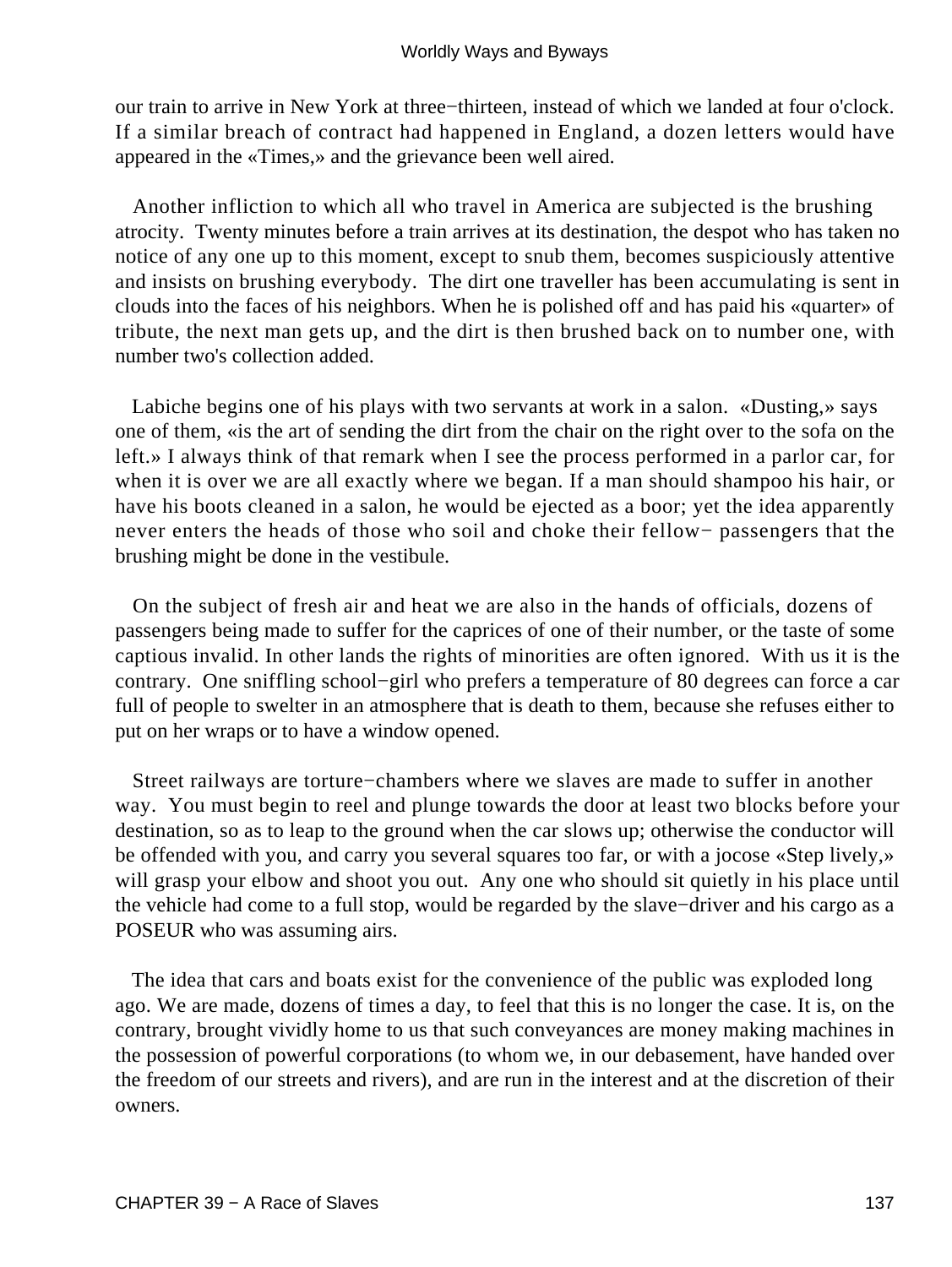It is not only before the great and the powerful that we bow in submission. The shop−girl is another tyrant who has planted her foot firmly on the neck of the nation. She respects neither sex nor age. Ensconced behind the bulwark of her counter, she scorns to notice humble aspirants until they have performed a preliminary penance; a time she fills up in cheerful conversation addressed to other young tyrants, only deciding to notice customers when she sees their last grain of patience is exhausted. She is often of a merry mood, and if anything about your appearance or manner strikes her critical sense as amusing, will laugh gayly with her companions at your expense.

 A French gentleman who speaks our language correctly but with some accent, told me that he found it impossible to get served in our stores, the shop−girls bursting with laughter before he could make his wants known.

 Not long ago I was at the Compagnie Lyonnaise in Paris with a stout American lady, who insisted on tipping her chair forward on its front legs as she selected some laces. Suddenly the chair flew from under her, and she sat violently on the polished floor in an attitude so supremely comic that the rest of her party were inwardly convulsed. Not a muscle moved in the faces of the well− trained clerks. The proprietor assisted her to rise as gravely as if he were bowing us to our carriage.

 In restaurants American citizens are treated even worse than in the shops. You will see cowed customers who are anxious to get away to their business or pleasure sitting mutely patient, until a waiter happens to remember their orders. I do not know a single establishment in this city where the waiters take any notice of their customers' arrival, or where the proprietor comes, toward the end of the meal, to inquire if the dishes have been cooked to their taste. The interest so general on the Continent or in England is replaced here by the same air of being disturbed from more important occupations, that characterizes the shop−girl and elevator boy.

 Numbers of our people live apparently in awe of their servants and the opinion of the tradespeople. One middle−aged lady whom I occasionally take to the theatre, insists when we arrive at her door on my accompanying her to the elevator, in order that the youth who presides therein may see that she has an escort, the opinion of this subordinate apparently being of supreme importance to her. One of our «gilded youths» recently told me of a thrilling adventure in which he had figured. At the moment he was passing under an awning on his way to a reception, a gust of wind sent his hat gambolling down the block. «Think what a situation,» he exclaimed. «There stood a group of my friends' footmen watching me. But I was equal to the situation and entered the house as if nothing had happened!» Sir Walter Raleigh sacrificed a cloak to please a queen. This youth abandoned a new hat, fearing the laughter of a half−dozen servants.

 One of the reasons why we have become so weak in the presence of our paid masters is that nowhere is the individual allowed to protest. The other night a friend who was with me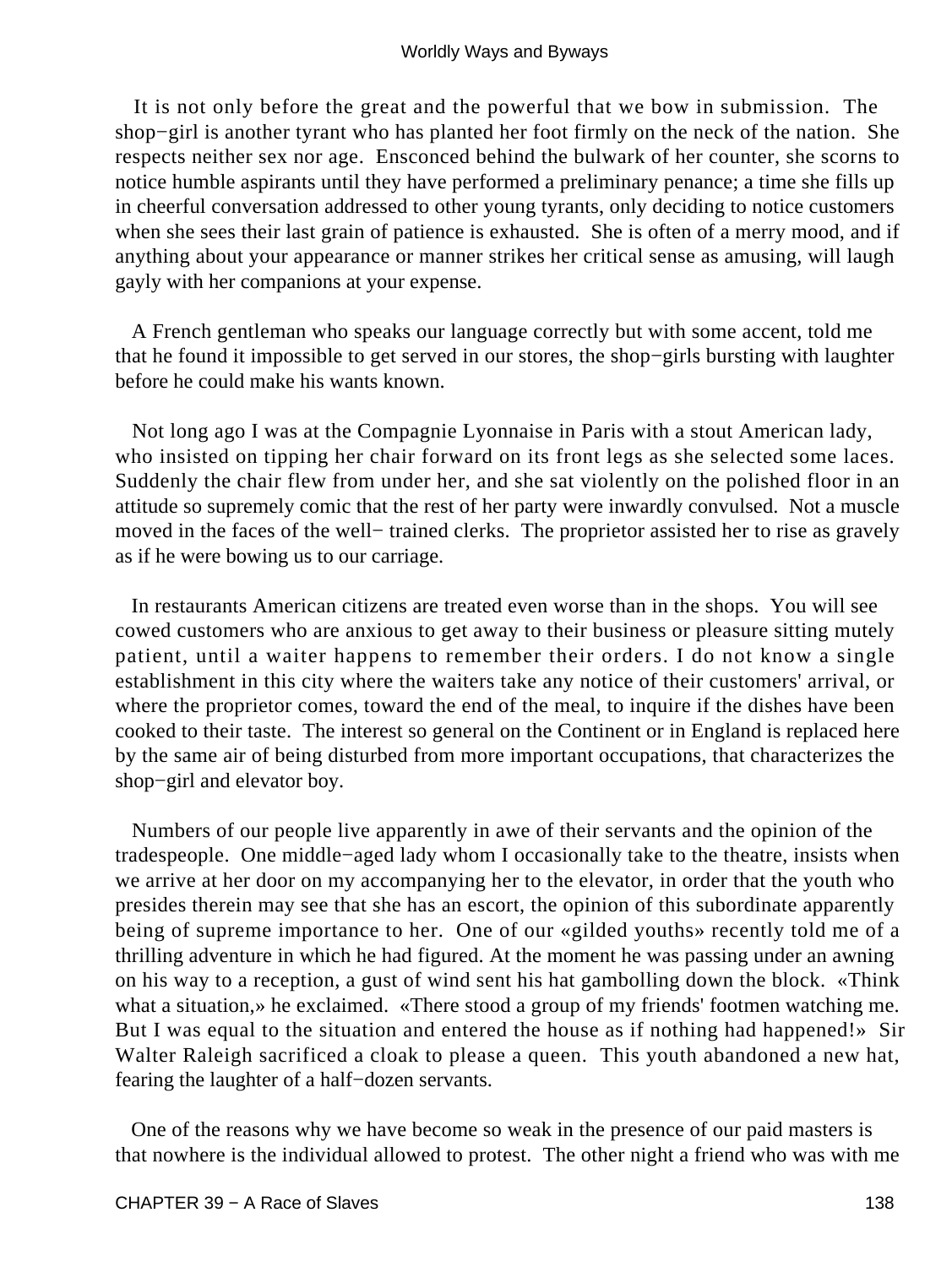at a theatre considered the acting inferior, and expressed his opinion by hissing. He was promptly ejected by a policeman. The man next me was, on the contrary, so pleased with the piece that he encored every song. I had paid to see the piece once, and rebelled at being obliged to see it twice to suit my neighbor. On referring the matter to the box−office, the caliph in charge informed me that the slaves he allowed to enter his establishment (like those who in other days formed the court of Louis XIV.) were permitted to praise, but were suppressed if they murmured dissent. In his **Memoires,** Dumas, **Pere,** tells of a «first night» when three thousand people applauded a play of his and one spectator hissed. «He was the only one I respected,» said Dumas, «for the piece was bad, and that criticism spurred me on to improve it.»

 How can we hope for any improvement in the standard of our entertainments, the manners of our servants or the ways of corporations when no one complains? We are too much in a hurry to follow up a grievance and have it righted. «It doesn't pay,» «I haven't got the time,» are phrases with which all such subjects are dismissed. We will sit in over−heated cars, eat vilely cooked food, put up with insolence from subordinates, because it is too much trouble to assert our rights. Is the spirit that prompted the first shots on Lexington Common becoming extinct? Have the floods of emigration so diluted our Anglo−Saxon blood that we no longer care to fight for liberty? Will no patriot arise and lead a revolt against our tyrants?

 I am prepared to follow such a leader, and have already marked my prey. First, I will slay a certain miscreant who sits at the receipt of customs in the box−office of an up−town theatre. For years I have tried to propitiate that satrap with modest politeness and feeble little jokes. He has never been softened by either, but continues to «chuck» the worst places out to me (no matter how early I arrive, the best have always been given to the speculators), and to frown down my attempts at self−assertion.

When I have seen this enemy at my feet, I shall start down town (stopping on the way to brain the teller at my bank, who is perennially paring his nails, and refuses to see me until that operation is performed), to the office of a night−boat line, where the clerk has so often forced me, with hundreds of other weary victims, to stand in line like convicts, while he chats with a «lady friend,» his back turned to us and his leg comfortably thrown over the arm of his chair. Then I will take my blood−stained way − but, no! It is better not to put my victims on their guard, but to abide my time in silence! Courage, fellow−slaves, our day will come!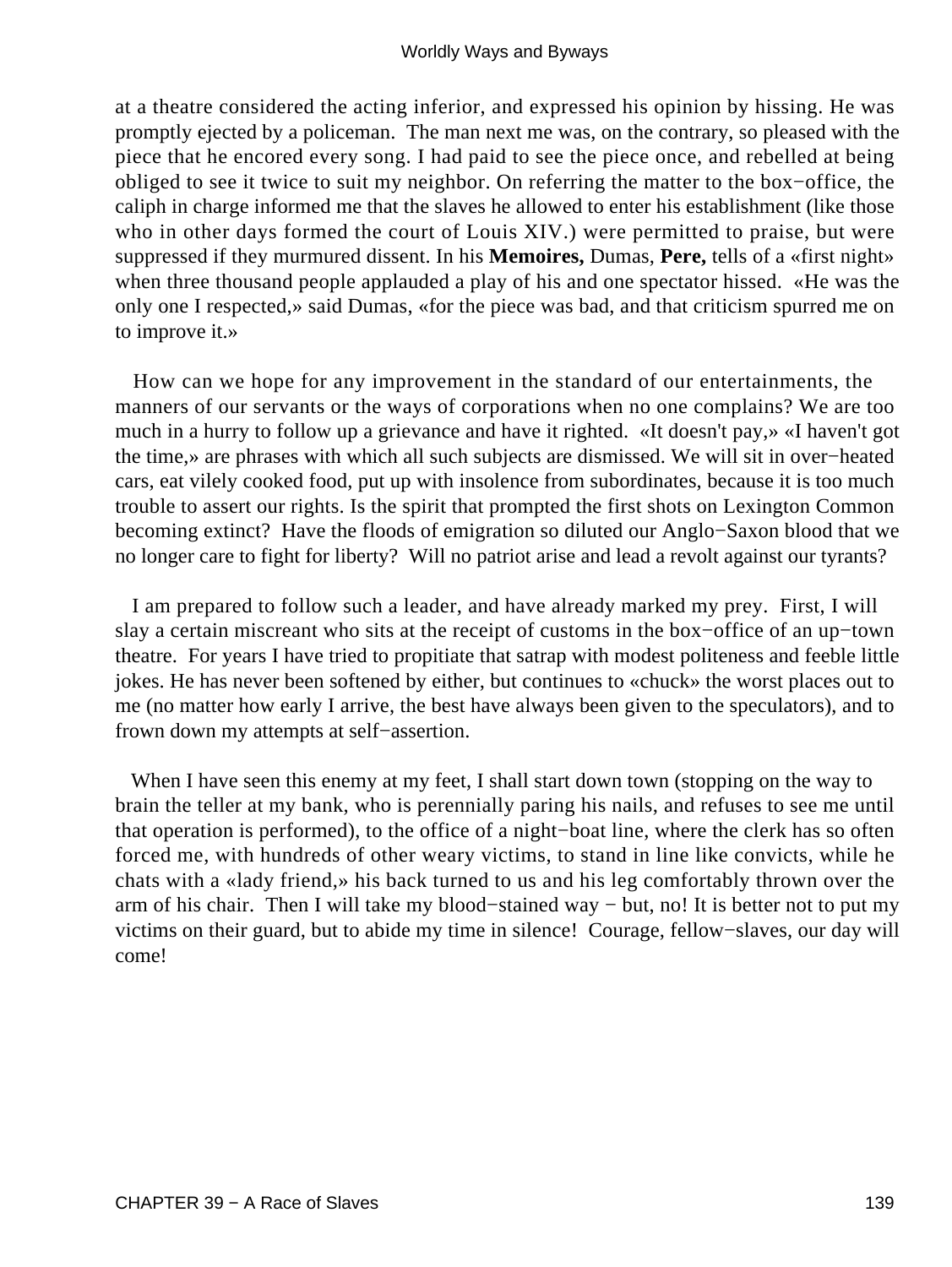## **[CHAPTER 40 − Introspection \\*](#page-144-0)**

**THE** close of a year must bring even to the careless and the least inclined toward self–inspection, an hour of thoughtfulness, a desire to glance back across the past, and set one's mental house in order, before starting out on another stage of the journey for that none too distant bourne toward which we all are moving.

\* December thirty−first, 1888.

 Our minds are like solitary dwellers in a vast residence, whom habit has accustomed to live in a few only of the countless chambers around them. We have collected from other parts of our lives mental furniture and bric−a−brac that time and association have endeared to us, have installed these meagre belongings convenient to our hand, and contrived an entrance giving facile access to our living−rooms, avoiding the effort of a long detour through the echoing corridors and disused salons behind. No acquaintances, and but few friends, penetrate into the private chambers of our thoughts. We set aside a common room for the reception of visitors, making it as cheerful as circumstances will allow and take care that the conversation therein rarely turns on any subject more personal than the view from the windows or the prophecies of the barometer.

 In the old−fashioned brick palace at Kensington, a little suite of rooms is carefully guarded from the public gaze, swept, garnished and tended as though the occupants of long ago were hourly expected to return. The early years of England's aged sovereign were passed in these simple apartments and by her orders they have been kept unchanged, the furniture and decorations remaining to−day as when she inhabited them. In one corner, is assembled a group of dolls, dressed in the quaint finery of 1825. A set of miniature cooking utensils stands near by. A child's scrap−books and color−boxes lie on the tables. In one sunny chamber stands the little white−draped bed where the heiress to the greatest crown on earth dreamed her childish dreams, and from which she was hastily aroused one June morning to be saluted as Queen. So homelike and livable an air pervades the place, that one almost expects to see the lonely little girl of seventy years ago playing about the unpretending chambers.

 Affection for the past and a reverence for the memory of the dead have caused the royal wife and mother to preserve with the same care souvenirs of her passage in other royal residences. The apartments that sheltered the first happy months of her wedded life, the rooms where she knew the joys and anxieties of maternity, have become for her consecrated sanctuaries, where the widowed, broken old lady comes on certain anniversaries to evoke the unforgotten past, to meditate and to pray.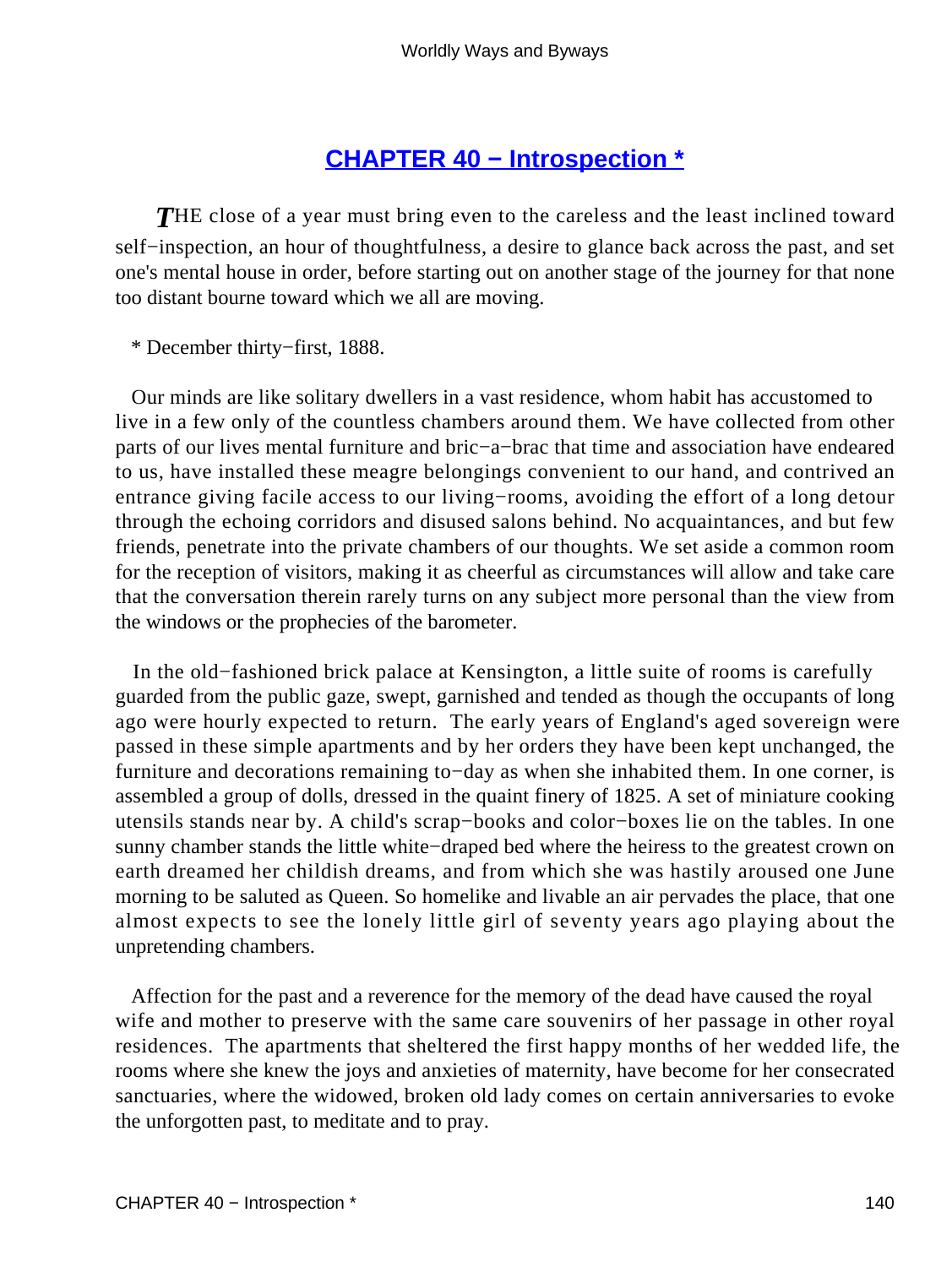Who, as the year is drawing to its close, does not open in memory some such sacred portal, and sit down in the familiar rooms to live over again the old hopes and fears, thrilling anew with the joys and temptations of other days? Yet, each year these pilgrimages into the past must become more and more lonely journeys; the friends whom we can take by the hand and lead back to our old homes become fewer with each decade. It would be a useless sacrilege to force some listless acquaintance to accompany us. He would not hear the voices that call to us, or see the loved faces that people the silent passages, and would wonder what attraction we could find in the stuffy, old−fashioned quarters.

 Many people have such a dislike for any mental privacy that they pass their lives in public, or surrounded only by sporting trophies and games. Some enjoy living in their pantries, composing for themselves succulent dishes, and interested in the doings of the servants, their companions. Others have turned their salons into nurseries, or feel a predilection for the stable and the dog− kennels. Such people soon weary of their surroundings, and move constantly, destroying, when they leave old quarters, all the objects they had collected.

 The men and women who have thus curtailed their belongings are, however, quite contented with themselves. No doubts ever harass them as to the commodity or appropriateness of their lodgements and look with pity and contempt on friends who remain faithful to old habitations. The drawback to a migratory existence, however, is the fact that, as a French saying has put it, **Ceux qui se refusent les pensees serieuses tombent dans les idees noires.** These people are surprised to find as the years go by that the futile amusements to which they have devoted themselves do not fill to their satisfaction all the hours of a lifetime. Having provided no books nor learned to practise any art, the time hangs heavily on their hands. They dare not look forward into the future, so blank and cheerless does it appear. The past is even more distasteful to them. So, to fill the void in their hearts, they hurry out into the crowd as a refuge from their own thoughts.

 Happy those who care to revisit old abodes, childhood's remote wing, and the moonlit porches where they knew the rapture of a first−love whisper. Who can enter the chapel where their dead lie, and feel no blush of self−reproach, nor burning consciousness of broken faith nor wasted opportunities? The new year will bring to them as near an approach to perfect happiness as can be attained in life's journey. The fortunate mortals are rare who can, without a heartache or regret, pass through their disused and abandoned dwellings; who dare to open every door and enter all the silent rooms; who do not hurry shudderingly by some obscure corners, and return with a sigh of relief to the cheerful sunlight and murmurs of the present.

 Sleepless midnight hours come inevitably to each of us, when the creaking gates of subterranean passages far down in our consciousness open of themselves, and ghostly inhabitants steal out of awful vaults and force us to look again into their faces and touch their unhealed wounds.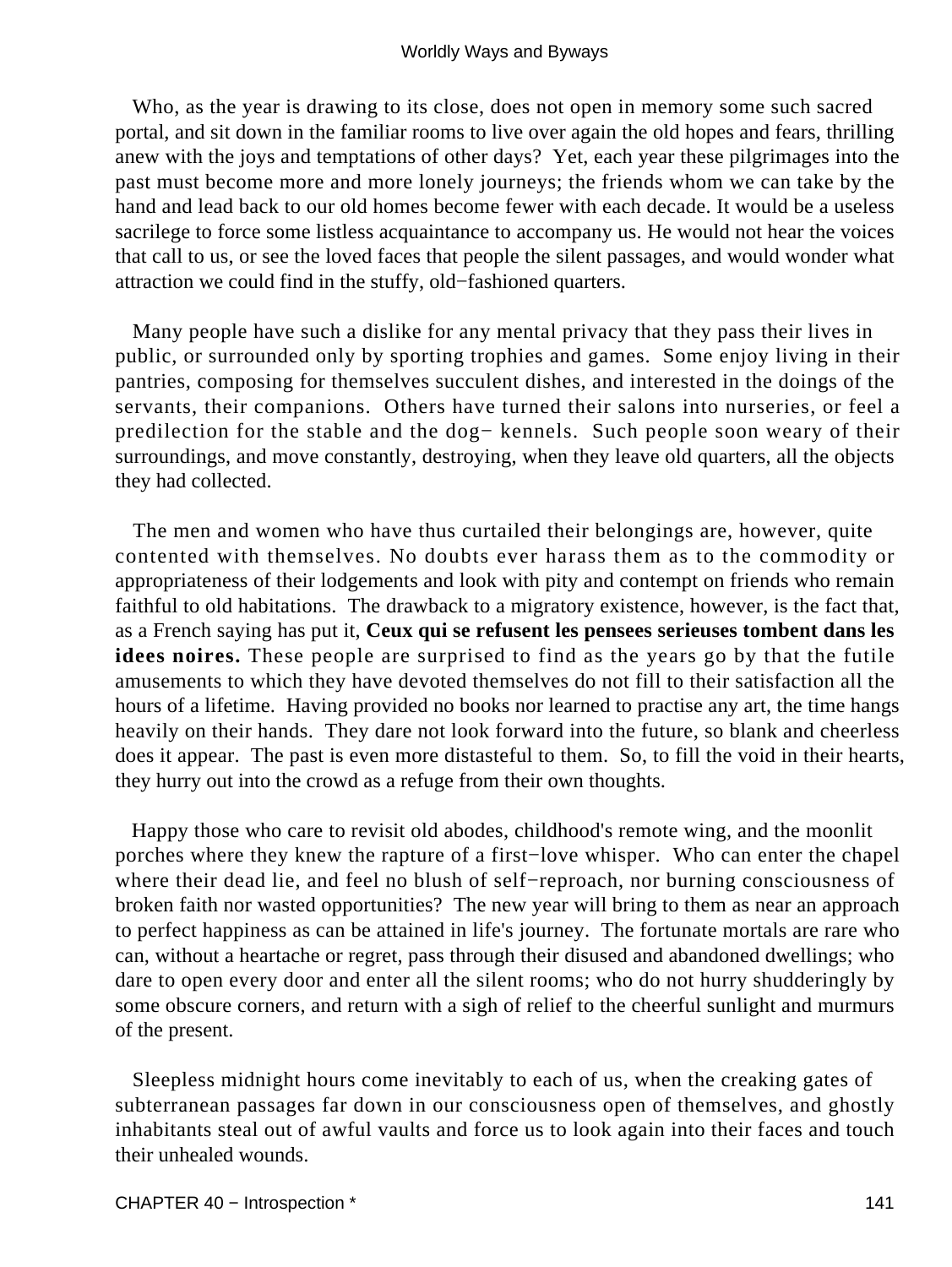An old lady whose cheerfulness under a hundred griefs and tribulations was a marvel and an example, once told a man who had come to her for counsel in a moment of bitter trouble, that she had derived comfort when difficulties loomed big around her by writing down all her cares and worries, making a list of the subjects that harassed her, and had always found that, when reduced to material written words, the dimensions of her troubles were astonishingly diminished. She recommended her procedure to the troubled youth, and prophesied that his anxieties would dwindle away in the clear atmosphere of pen and paper.

 Introspection, the deliberate unlatching of closed wickets, has the same effect of stealing away the bitterness from thoughts that, if left in the gloom of semi−oblivion, will grow until they overshadow a whole life. It is better to follow the example of England's pure Queen, visiting on certain anniversaries our secret places and holding communion with the past, for it is by such scrutiny only

### **That Men may rise on** STEPPING−STONES **Of their dead selves to higher things.**

 Those who have courage to perform thoroughly this task will come out from the silent chambers purified and chastened, more lenient to the faults and shortcomings of others, and better fitted to take up cheerfully the burdens of a new year.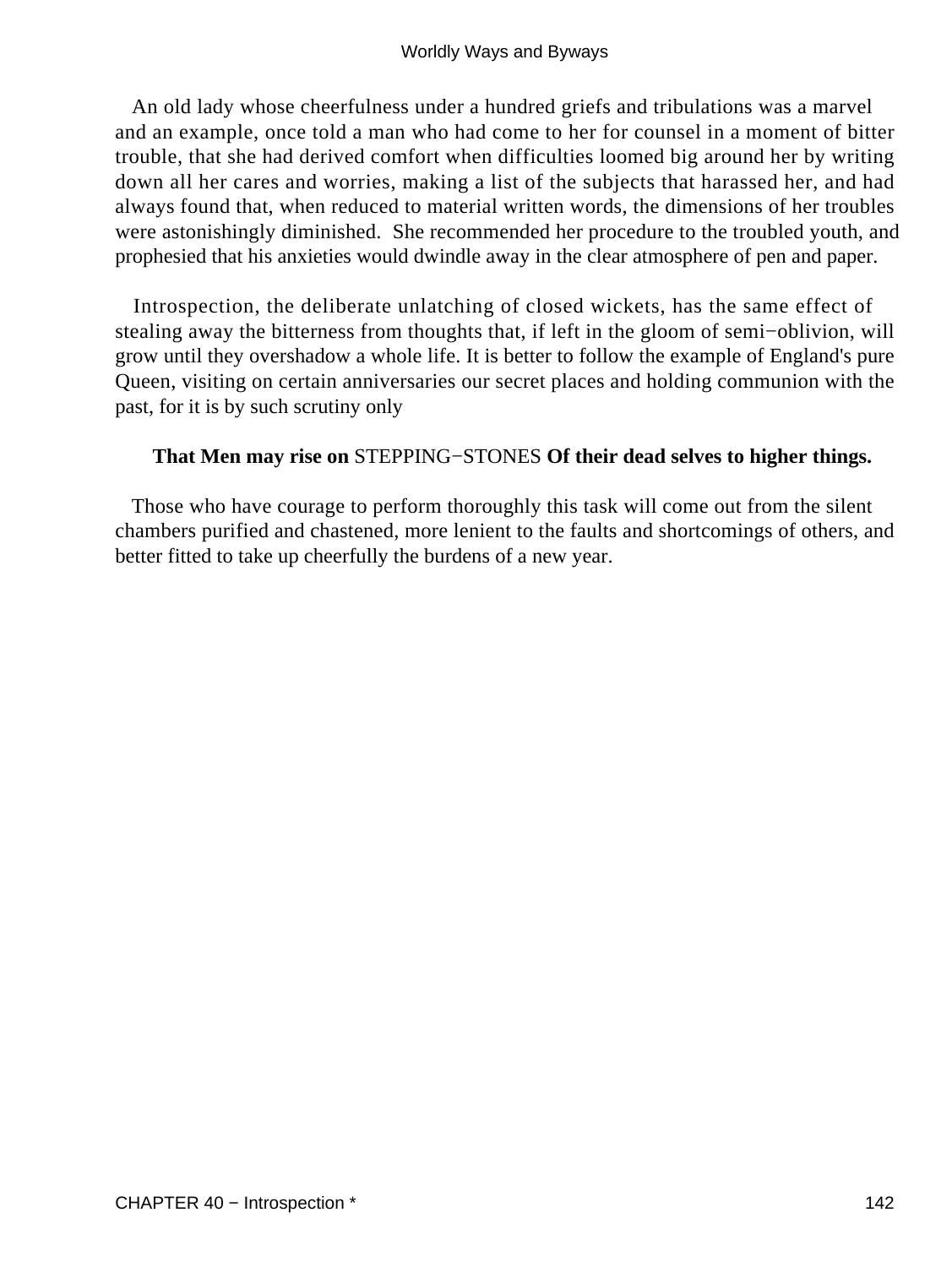# **Table Of Content**

**[Introduction − To the Reader](#page-3-0)**

**[CHAPTER 1 − Charm](#page-5-0)**

**[CHAPTER 2 − The Moth and the Star](#page-9-0)**

**[CHAPTER 3 − Contrasted Travelling](#page-12-0)**

**[CHAPTER 4 − The Outer and the Inner Woman](#page-15-0)**

**[CHAPTER 5 − On Some Gilded Misalliances](#page-19-0)**

**[CHAPTER 6 − The Complacency of Mediocrity](#page-23-0)**

**[CHAPTER 7 − The Discontent of Talent](#page-26-0)**

**[CHAPTER 8 − Slouch](#page-29-0)**

**[CHAPTER 9 − Social Suggestion](#page-33-0)**

**[CHAPTER 10 − Bohemia](#page-37-0)**

**[CHAPTER 11 − Social Exiles](#page-40-0)**

**[CHAPTER 12 − "Seven Ages" of Furniture](#page-43-0)**

**[CHAPTER 13 − Our Elite and Public Life](#page-47-0)**

**[CHAPTER 14 − The Small Summer Hotel](#page-50-0)**

**[CHAPTER 15 − A False Start](#page-53-0)**

**[CHAPTER 16 − A Holy Land](#page-57-0)**

**[CHAPTER 17 − Royalty At Play](#page-60-0)**

**[CHAPTER 18 − A Rock Ahead](#page-64-0)**

**[CHAPTER 19 − The Grand Prix](#page-67-0)**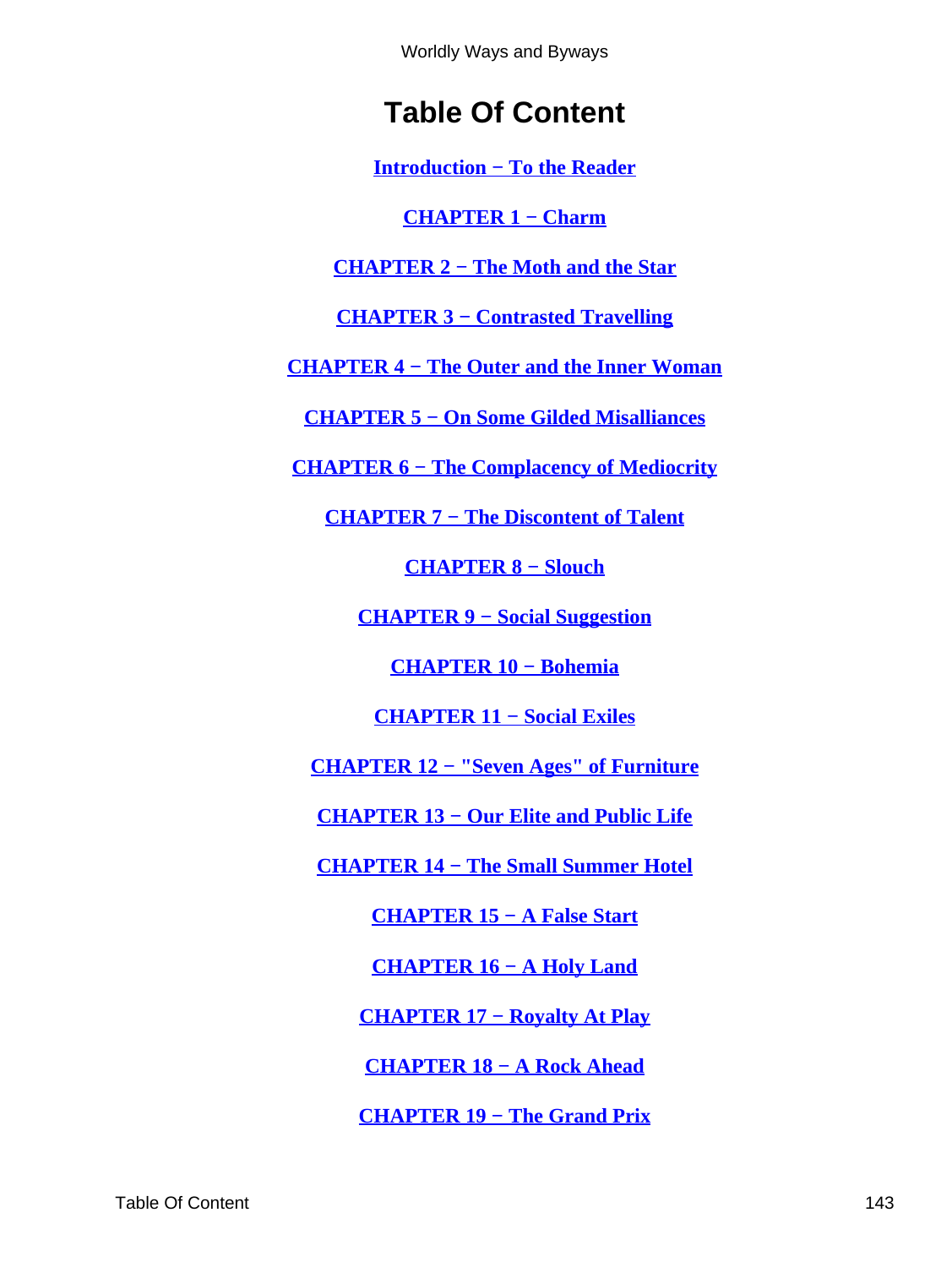Worldly Ways and Byways

**[CHAPTER 20 − "The Treadmill."](#page-70-0)**

**[CHAPTER 21 − "Like Master Like Man."](#page-73-0)**

**[CHAPTER 22 − An English Invasion of the Riviera](#page-76-0)**

**[CHAPTER 23 − A Common Weakness](#page-80-0)**

**[CHAPTER 24 − Changing Paris](#page-83-0)**

**[CHAPTER 25 − Contentment](#page-86-0)**

**[CHAPTER 26 − The Climber](#page-89-0)**

**[CHAPTER 27 − The Last of the Dandies](#page-92-0)**

**[CHAPTER 28 − A Nation on the Wing](#page-95-0)**

**[CHAPTER 29 − Husks](#page-100-0)**

**[CHAPTER 30 − The Faubourg of St. Germain](#page-104-0)**

**[CHAPTER 31 − Men's Manners](#page-108-0)**

**[CHAPTER 32 − An Ideal Hostess](#page-111-0)**

**[CHAPTER 33 − The Introducer](#page-114-0)**

**[CHAPTER 34 − A Question and an Answer](#page-117-0)**

**[CHAPTER 35 − Living on your Friends](#page-120-0)**

**[CHAPTER 36 − American Society in Italy](#page-124-0)**

**[CHAPTER 37 − The Newport of the Past](#page-128-0)**

**[CHAPTER 38 − A Conquest of Europe](#page-132-0)**

**[CHAPTER 39 − A Race of Slaves](#page-136-0)**

**[CHAPTER 40 − Introspection \\*](#page-140-0)**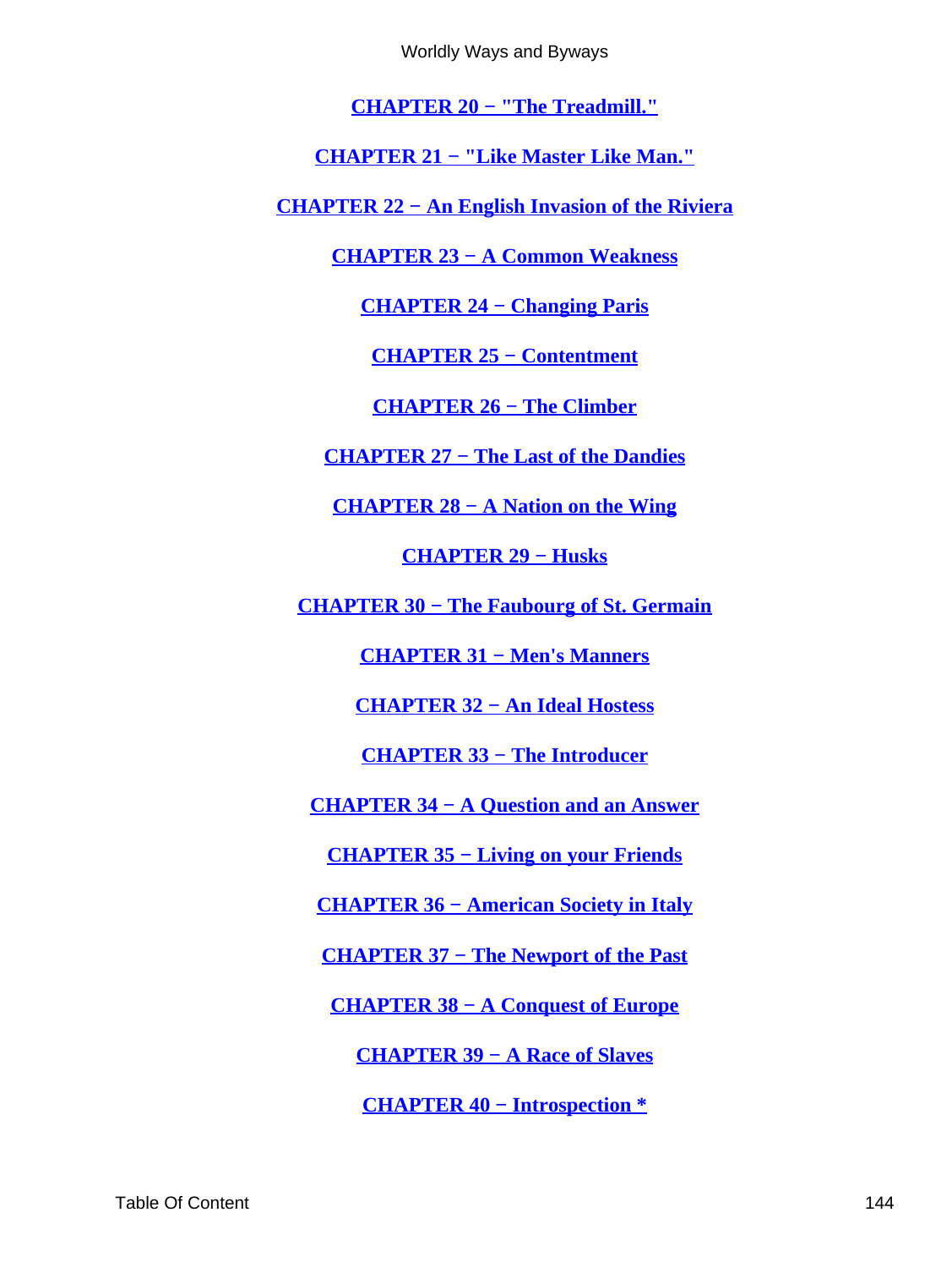## **About Phoenix Editions**

### **Why Phoenix Editions?**

With the already available tools, converting files to eBook formats is not a big task. You can use a plugin in MS Word and with just one click have a lit file. You can drag and drop html into Adobe Acrobat and create a pdf file.

If we can be happy over the possibilities given to anyone to publish and to be published, we must nevertheless look at previous experiences from the history of the computer and the internet in order to get some needed advice:

• The lack of standards threatens the persistance of data.

We are able to access data from tablets from 3.000 year B.C. but not from files created 10 years ago in a proprietary format, stored in some specific non standard media, or even in previous versions of existing products.

- If not enough care is taken, some operations like drag and drop or cut and paste can result in the production of corrupted data.
- Many ebooks come from html files. But outdated tags are still being used, and one only needs to view the source to find beginning tags without their corresponding end tags, improper nesting, and proprietary or non standard encoding. If the source code is not cleaned up, all this will make its way to the derivated ebook.
- Not every user knows how, is able to or wants to use the more advanced standard features of available ebooks formats, resulting in a work that very often doesn't make for the most pleasing reading experience.
- Centuries of history and experience in graphical and printing arts should not be lost for the sake of speed in converting to an ebook format. Much can be done in our search for excellence to adapt and improve, the end result of which is a ebook of higher quality.

But, we must be very careful in our search for quality and in our establishing criteria to meet this lofty goal. Otherwise, as we know and are aware of, a new kind of elitism, censorship or snobism can arise out of this endeavour.

Finding the proper and fair way to achieve this quality of ebook without such detrimental effects led us to implement what we at Phoenix−Library call **Phoenix Editions**.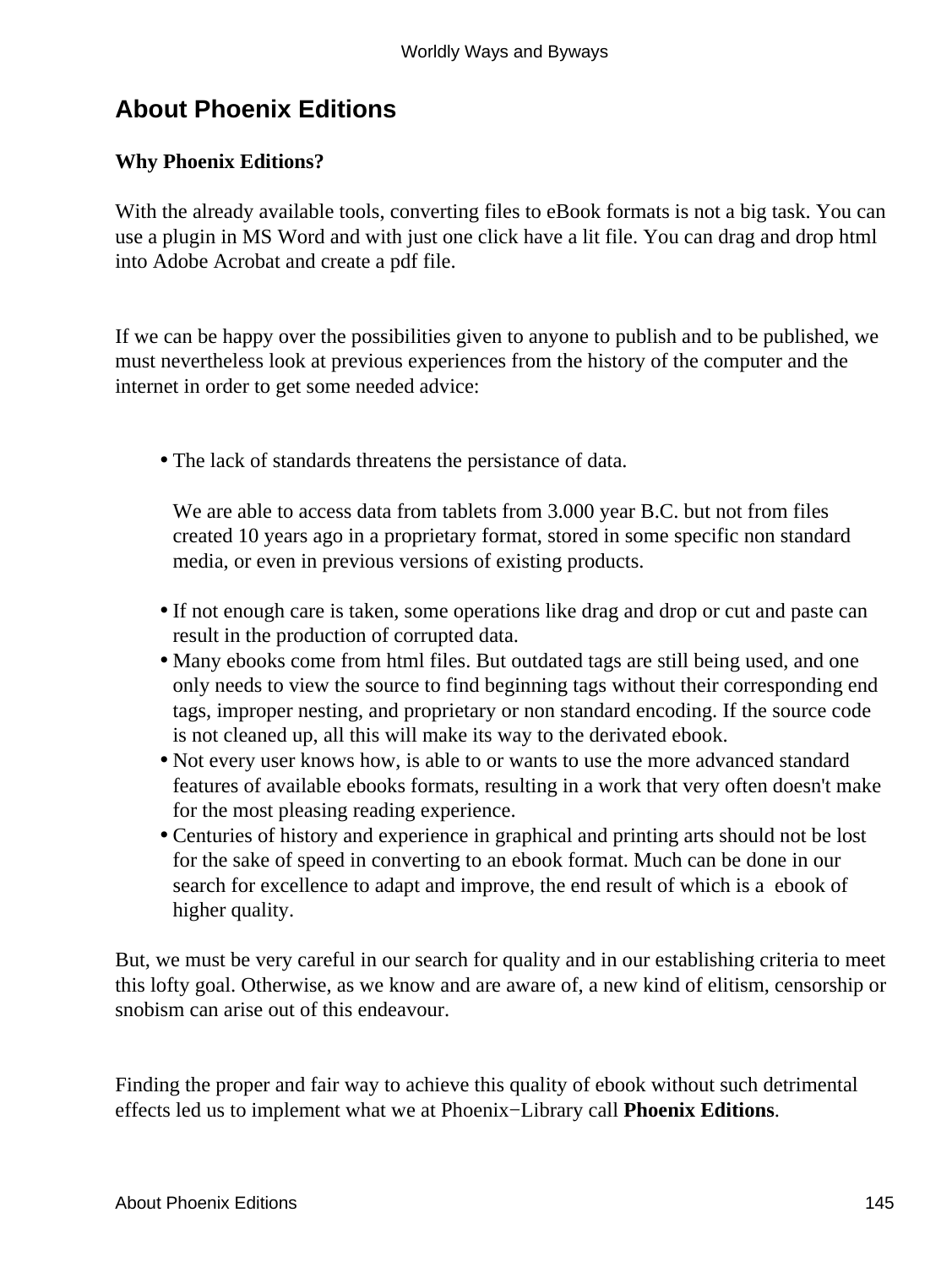### **What is a Phoenix Edition**

At Phoenix−Library we call a Phoenix Edition, an ebook with the following characteristics:

- It is converted from clean and standard xhtml/xml files
- It uses meta tags to identify content, and other data
- The available resources specific to each ebook format are used to give the reader a pleasant reading experience.

This means: objectives and normative criteria, regardless of taste, aesthetic or otherwise subjective evaluations of contents and/or presentation.

### **Phoenix Edition of a RocketEdition file:**

An ebook with a cover, a table of contents with active links, chapter breaks, a "go to" touch access at least to a TOC, oeb compliant metadata, indentation if required from a pEdition reproduction, internal links to notes.

#### **Phoenix Edition of a Softbook file:**

An ebook with a cover, a table of contents with active links, chapter breaks, oeb compliant metadata, indentation if required from a pEdition reproduction, internal links to notes.

#### **Phoenix Edition of a MS−Reader file:**

An ebook with a cover, an external table of contents with active links at least to an internal TOC, chapter breaks, images, oeb compliant metadata, indentation if required from a pEditon reproduction, internal links to notes.

#### **Phoenix Edition of a Mobipocket file:**

An ebook with a cover, an external table of contents with active links at least to an internal TOC, chapter breaks, oeb compliant metadata, indentation if required from a pEdition reproduction, internal links to notes.

#### **Phoenix Edition of a Acrobat file:**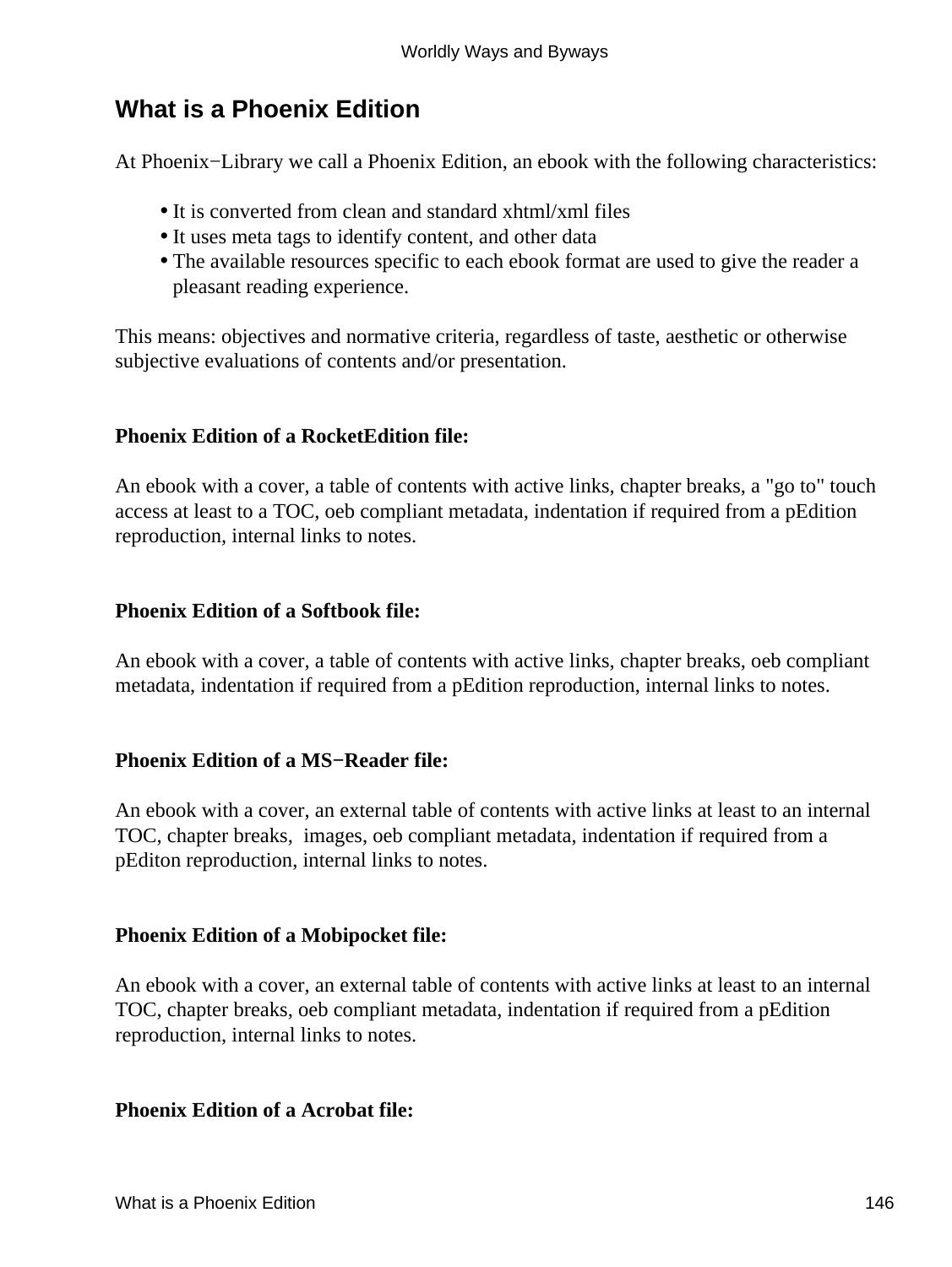An ebook with a cover, images, chapter breaks, matching page numbers, oeb compliant metadata, indentation if required from a pEdition reproduction, internal links to notes.

**Note 1:** These criteria will be discussed in the Phoenix eBook newsgroups in order to be refined and then implemented in a Phoenix Edition guideline, that will be available in the near future to all Phoenix−Library associates.

**Note 2:** In order to stimulate and reward all associate eBookProducers in their search for excellence, a percentage of all associate subscriptions will be allocated to this cause.